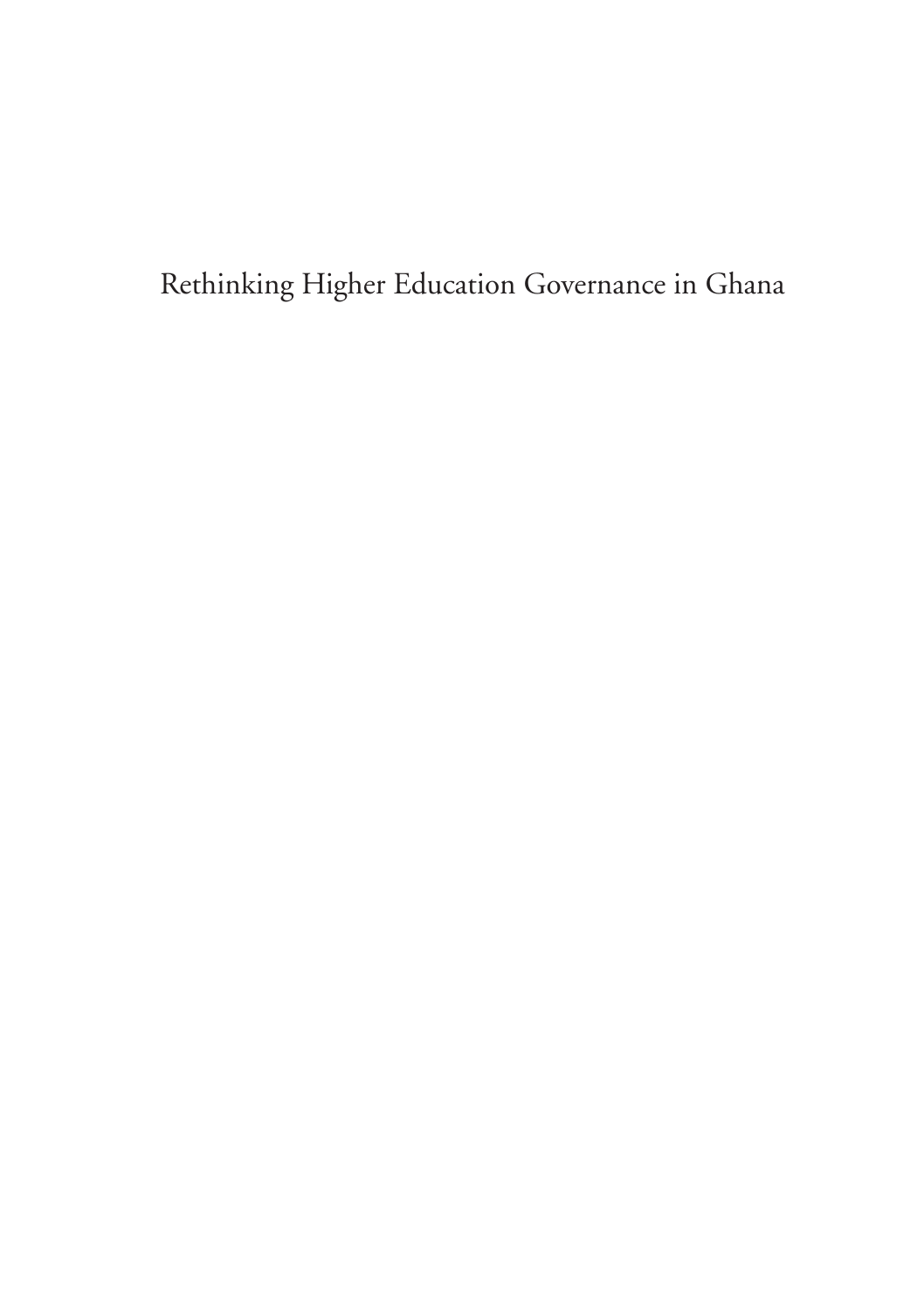This is a research report of the CODESRIA:

#### **Higher Education Leadership Programme (HELP)**

Launched in 2011, with funding support from the Carnegie Corporation of New York (CCNY), the HELP program sought to support research networks, policy forums and publications to document and provide an understanding of transformations underway with regard to the governance and leadership of higher education institutions in Africa. In initiating the program, CODESRIA was motivated by the desire to contribute to the knowledge base and initiate policy debates that would deepen the reforms, as leadership and governance are central to ensuring the quality and relevance of higher education in the continent.

#### **CODESRIA Working Paper Series**

The CODESRIA Working Paper Series disseminates outputs from CODESRIA's research activities. Working papers constitute work in progress. They provide insights into the breadth and depth of work undertaken by the Council's various programmes and research networks. These are published to stimulate discussion and contribute to the advancement of knowledge.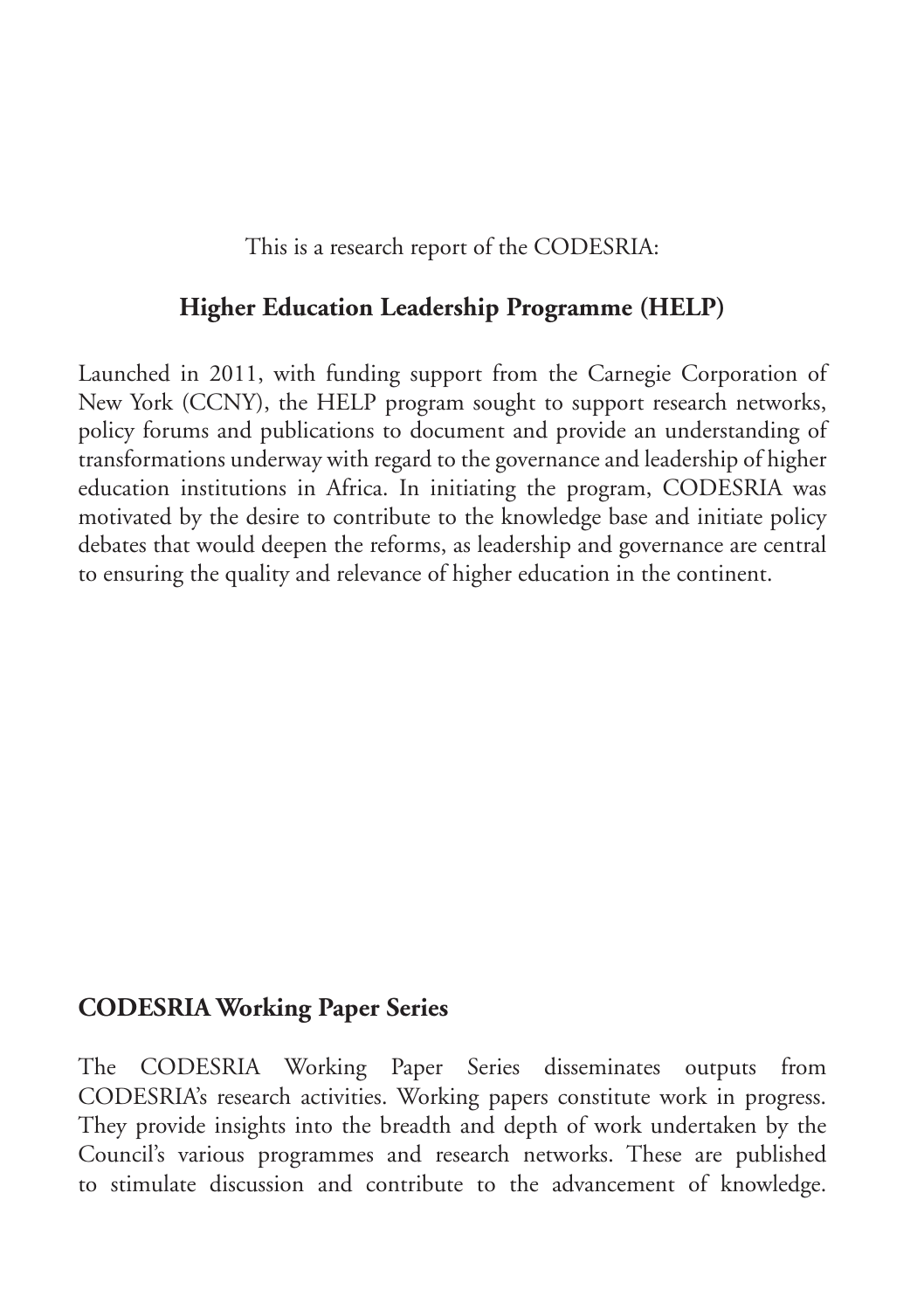# **Rethinking Higher Education Governance in Ghana**

**Reflections of a Professional Administrator**

**Paul Effah**



Council for the Development of Social Science Research in Africa DAKAR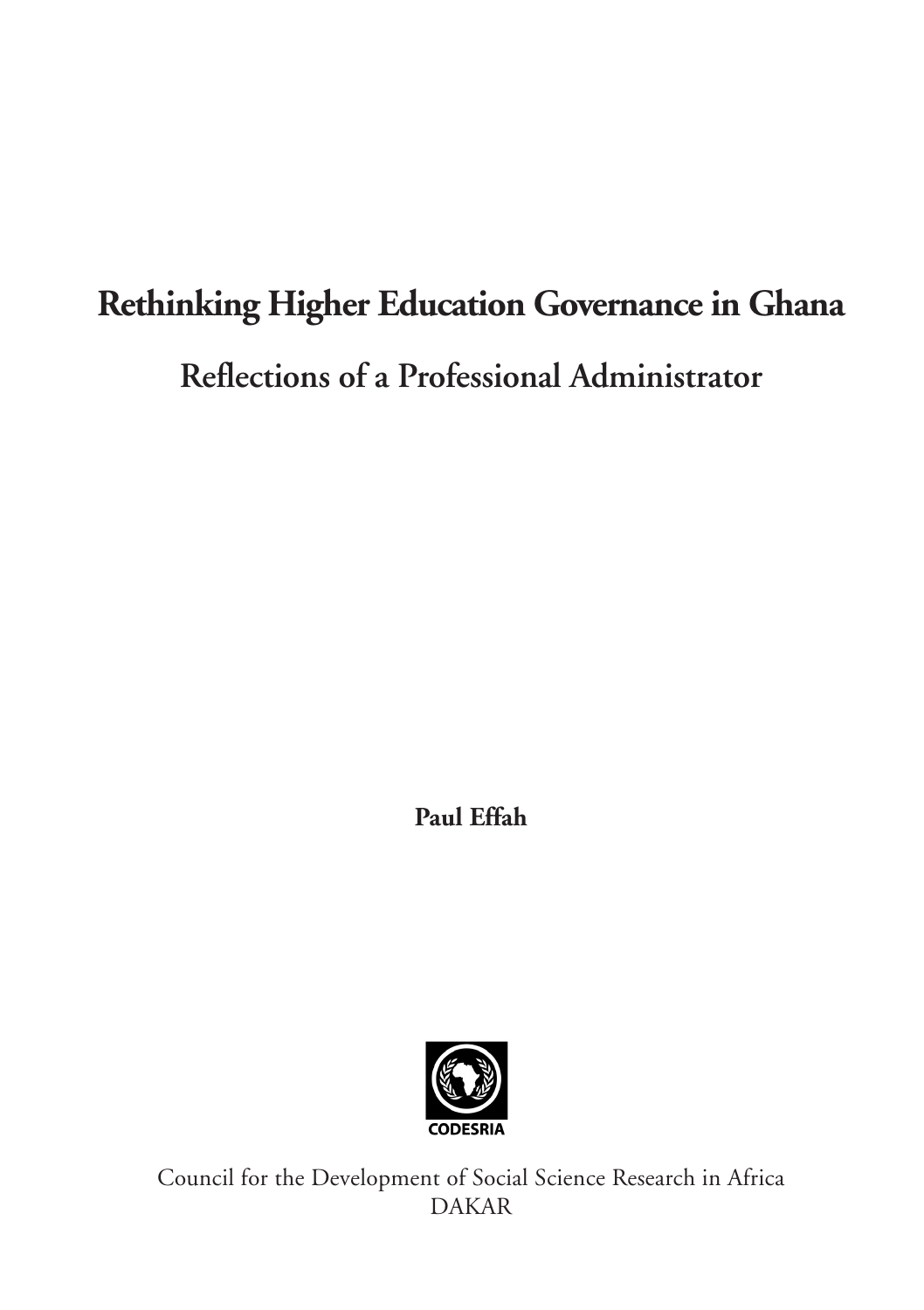© CODESRIA 2018

Council for the Development of Social Science Research in Africa Avenue Cheikh Anta Diop, Angle Canal IV BP 3304 Dakar, 18524, Senegal Website: www.codesria.org

ISBN: 978-2-86978-786-5

All rights reserved. No part of this publication may be reproduced or transmitted in any form or by any means, electronic or mechanical, including photocopy, recording or any information storage or retrieval system without prior permission from CODESRIA.

Typesetting: Alpha Ousmane Dia Cover Design: CODESRIA

Distributed in Africa by CODESRIA Distributed elsewhere by African Books Collective, Oxford, UK Website: www.africanbookscollective.com

The Council for the Development of Social Science Research in Africa (CODESRIA) is an independent organisation whose principal objectives are to facilitate research, promote research-based publishing and create multiple forums geared towards the exchange of views and information among African researchers. All these are aimed at reducing the fragmentation of research in the continent through the creation of thematic research networks that cut across linguistic and regional boundaries.

CODESRIA publishes *Africa Development*, the longest standing Africa based social science journal; *Afrika Zamani*, a journal of history; the *African Sociological Review*; the *African Journal of International Affairs*; *Africa Review of Books* and the *Journal of Higher Education in Africa*. The Council also co-publishes the *Africa Media Review*; *Identity, Culture and Politics: An Afro-Asian Dialogue*; *The African Anthropologist, Journal of African Tranformation, Method(e) s: African Review of Social Sciences Methodology,* and the *Afro-Arab Selections for Social Sciences*. The results of its research and other activities are also disseminated through its Working Paper Series, Green Book Series, Monograph Series, Book Series, Policy Briefs and the CODESRIA Bulletin. Select CODESRIA publications are also accessible online at www.codesria.org.

CODESRIA would like to express its gratitude to the Carnegie Corporation of New York (CCNY), the Swedish International Development Cooperation Agency (SIDA), the Open Society Foundations (OSFs), UN Women, the African Capacity Building Foundation (ACBF), Oumou Dilly Foundation and the Government of Senegal for supporting its research, training and publication programmes.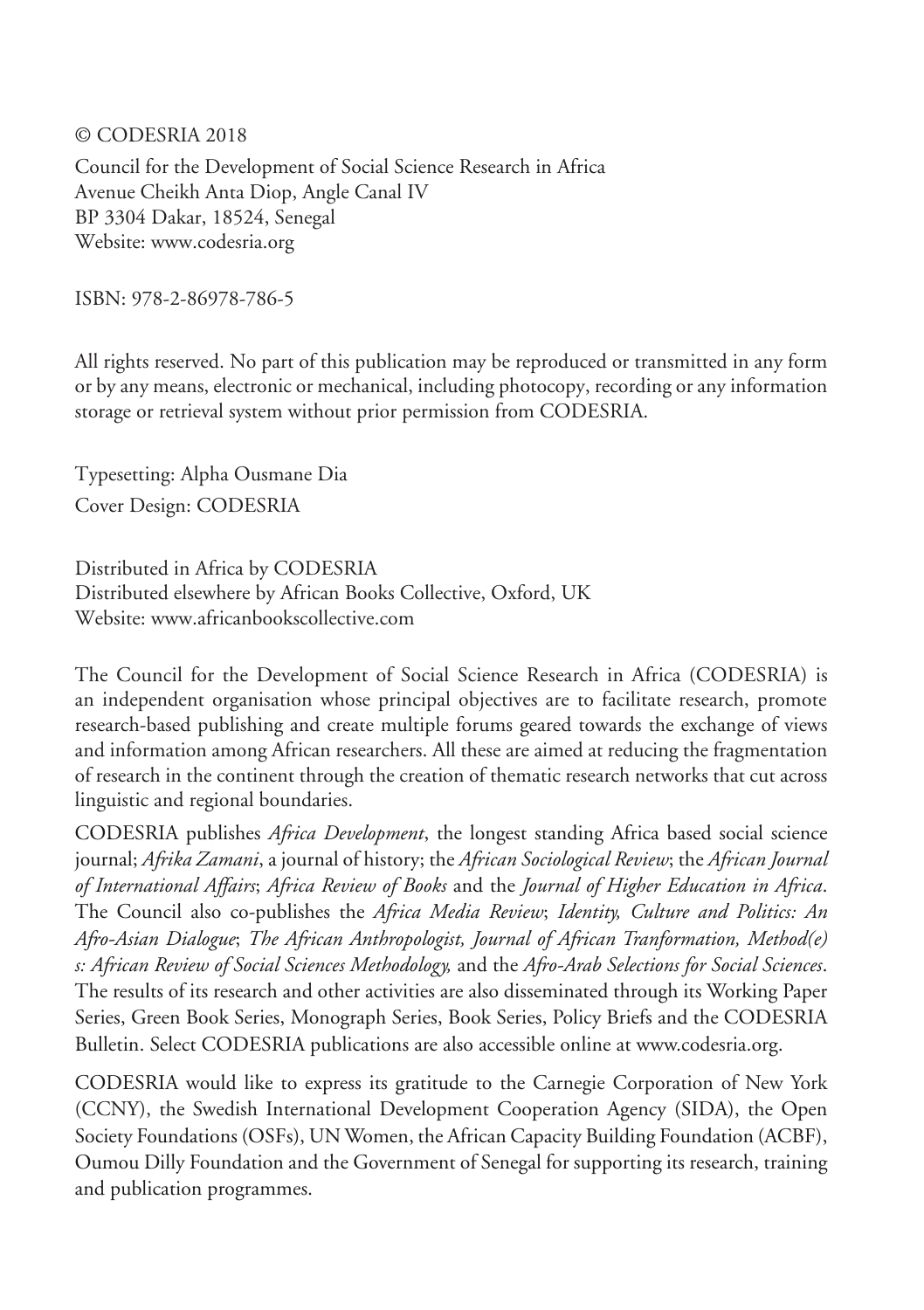### Contents

| <b>Y111</b> |
|-------------|
|             |

| Chapter 7: A Stint as an Academic 21 Manual Manual Manual 21          |  |
|-----------------------------------------------------------------------|--|
| Chapter 8: National Assignments, Consultancies and Scholarly Works101 |  |
|                                                                       |  |
| $References 115\,$                                                    |  |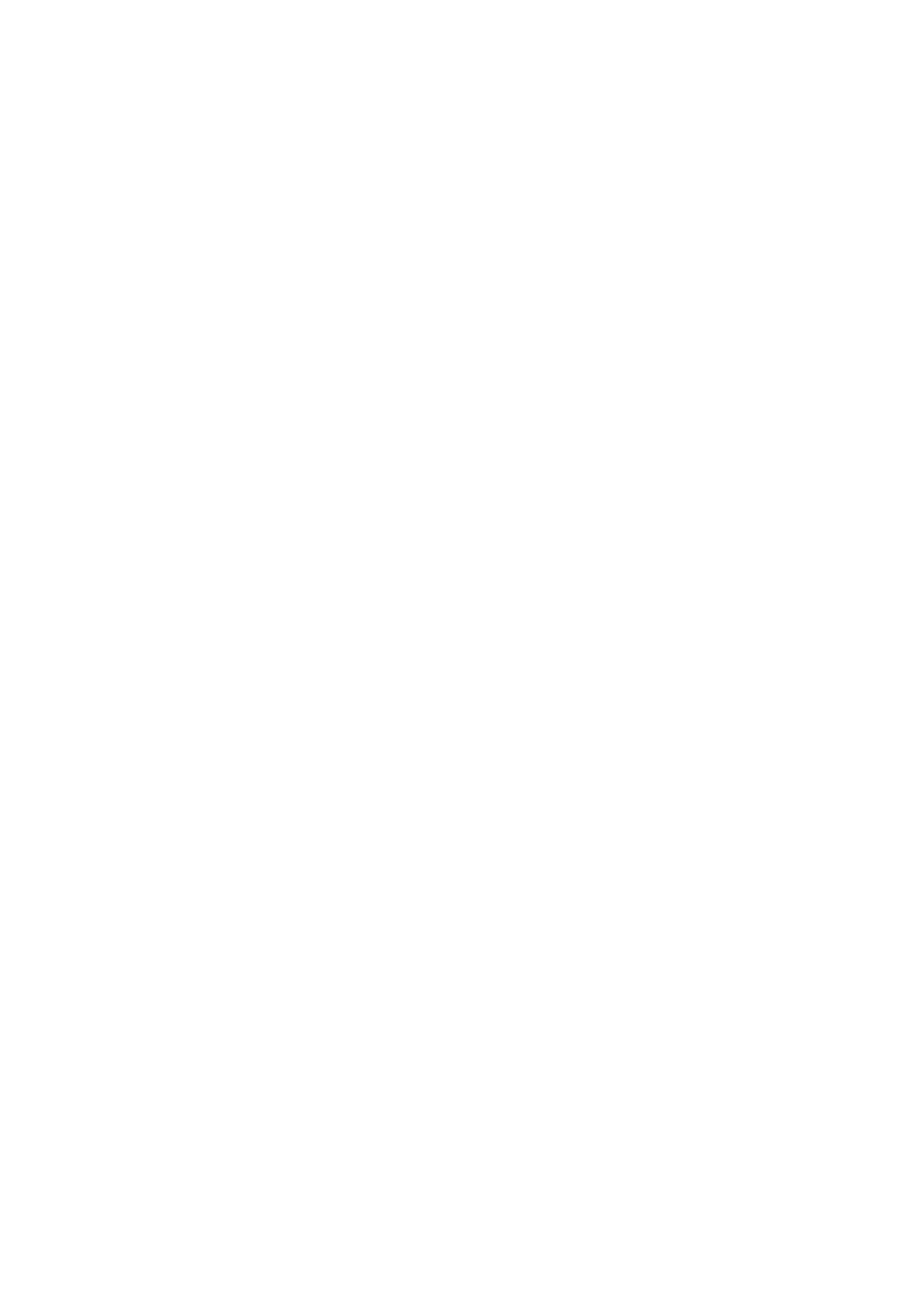### Preface

Higher education is an academic business. Its core purpose is to undertake research, teach and provide service to the community. It is for this reason that academic staff or faculty and students are in the frontline of the academic business. If this was true in the past when funding was secure and reliable, the same cannot be said of today. World over, public funding of higher education is dwindling. Student numbers are increasing exponentially while collaboration between the university and industry, which was tangential to academic work, is no longer an option but an integral part of the university's work.

The purely self-governing and collegial model of governance imposed by the British model and adopted by universities in most Anglophone Africa is gradually giving way to corporate managerialism, a characteristic of the United States governance system. Under the circumstances, governance and management of higher education institutions have become increasingly more complex than ever before. Leadership and management of universities and other higher education institutions, which were combined in the university Professor or teacher, have had to be decoupled from academic work. There is now a requirement for professional training other than merely learning on-the-job or through trial and error and the experience that comes with progressing through the academic hierarchy. Thus, academic leadership and management were acquainted as one progressed from headship of department, through deanship/directorship to positions such as Pro-Vice-Chancellorship and Vice-Chancellorship.

The situation has changed, requiring professional services and competence to complement the effort of academic leadership. Managing students, human resources, space, examinations and, indeed, the academic enterprise, has become a professional business and can no longer be left to amateurs or be provided as an adjunct to the academic business as happened in the past. Giving the student members involved, admissions for example, can no longer be handled manually as done in the past but have to be automated using appropriate information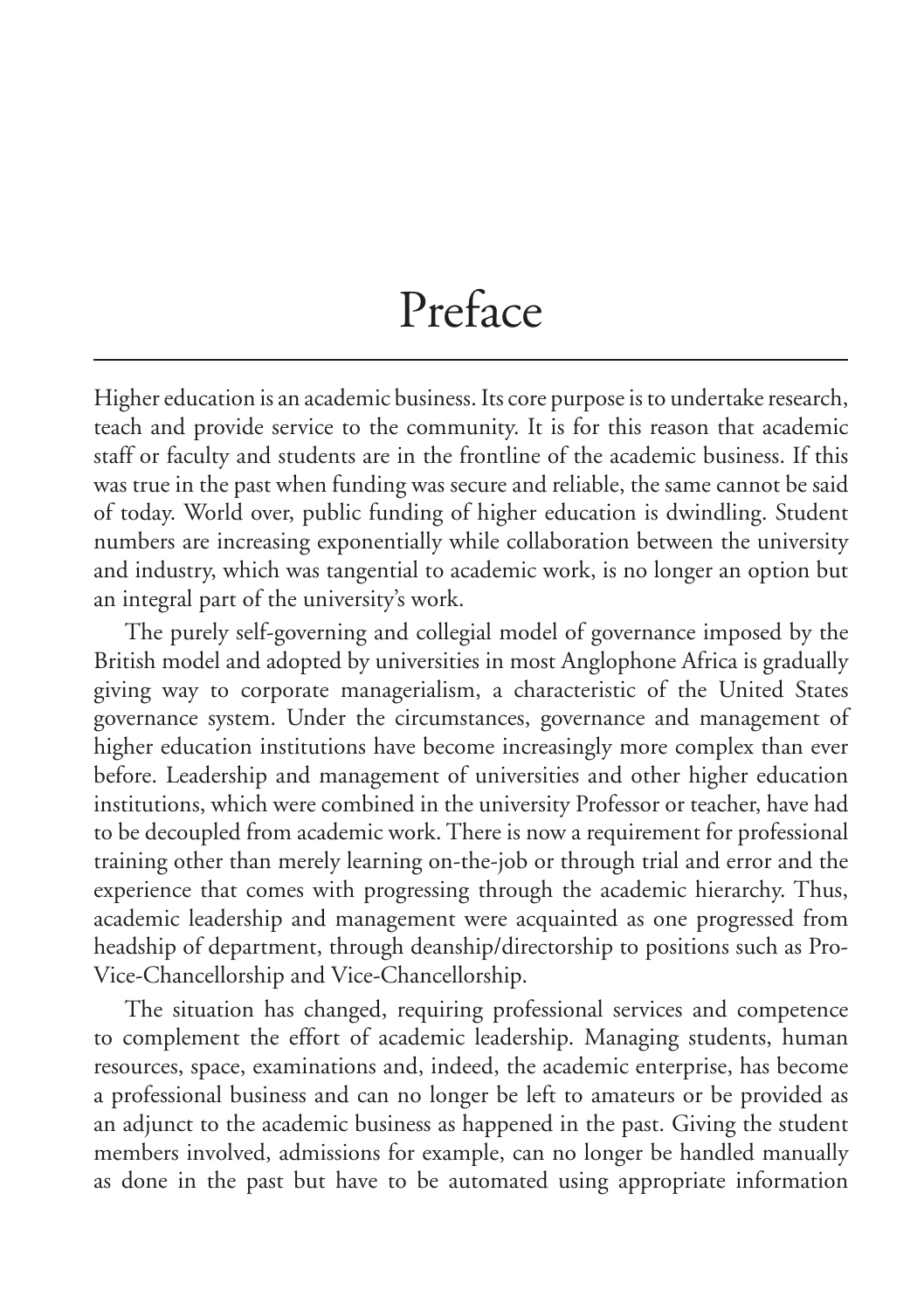technology software. It was for considerations such as these that led Clark Kerr to envision the university as a multi-versity, a community of scholars and nonacademic staff each complementing the other. It was for the same reason that Henry Wasser refers to the university of the knowledge driven  $21<sup>st</sup>$  century as "University of Calculation" describing it as a convenient assembly of talents. The implication is that no university can become great without the combined effort of both the academic and non-academic professionals working together towards the academic goal.

In this book, I begin a journey from childhood to adulthood using the opportunity to rethink the higher education system in Ghana. These reflections are structured into eight chapters. Chapter One, the introduction, gives an overview of higher education in Ghana, tracing the development of higher from Achimota College in the late 1920's to the current period. Chapter Two, childhood, early life and choice of a career gives an account of how the author progressed through childhood to the position of university administrator. Chapter Three talks about the University. As the title *A University in the midst of Turbulence* indicates, the University of Cape Coast has experienced some challenges in the past. The chapter discusses the challenges and how they were addressed. The chapter ends with a discussion of how the university was returned to normalcy and the role played by subsequent university administrations.

Chapter Four recounts the role played by the author as the founding Registrar of the University for Development Studies, Tamale. In Chapter Five the author outlines efforts towards repositioning the National Council for Tertiary Education (NCTE) to its preeminent position in the higher education subsector in Ghana. The chapter further discusses the author's role in managing two major donor interventions – that of the World Bank and the Government of Netherlands .

Chapter Six is on institutionalisation of Training in Governance and Leadership. As part of the author's vision for tertiary education, he had indicated the need to organise training for heads of tertiary education institutions as well as their councils. These training programmes were institutionalised by NCTE and later scaled up as Senior Academic Leadership Training (SALT) for West Africa. The chapter outlines the impact of SALT in Ghana and Nigeria.

In Chapter Seven, the author's stint as an Academic in the position of scholar-In-Residence at GIMPA and as President of the Radford University College, are discussed. In the last chapter, consultancies, national assignments and scholarly works by the author are discussed.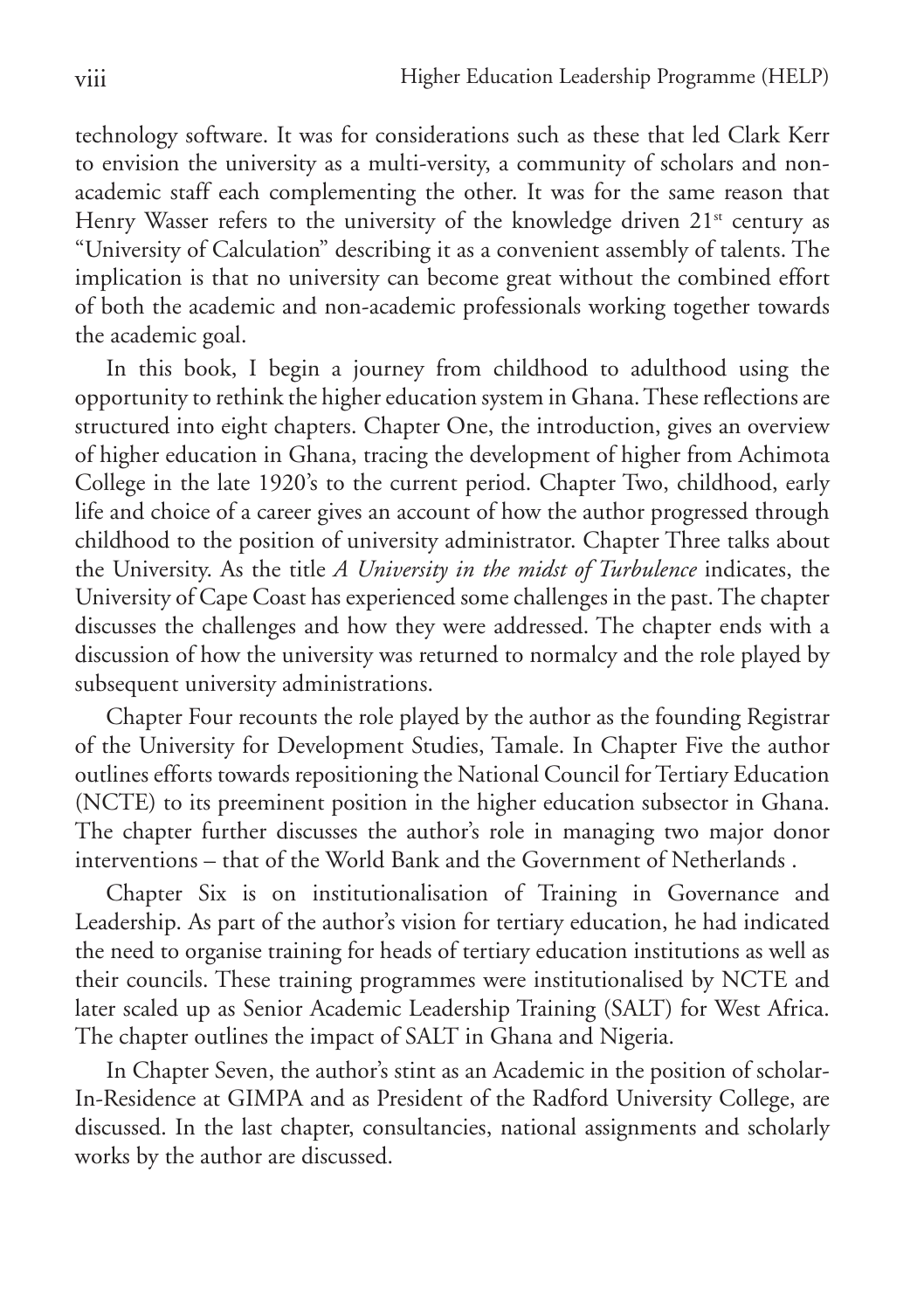## Acknowledgements

For the recognition accorded me by inviting me to put together my memoirs into a book my thanks goes to The Council for the Development of Social Science Research in Africa (CODESRIA), Senegal.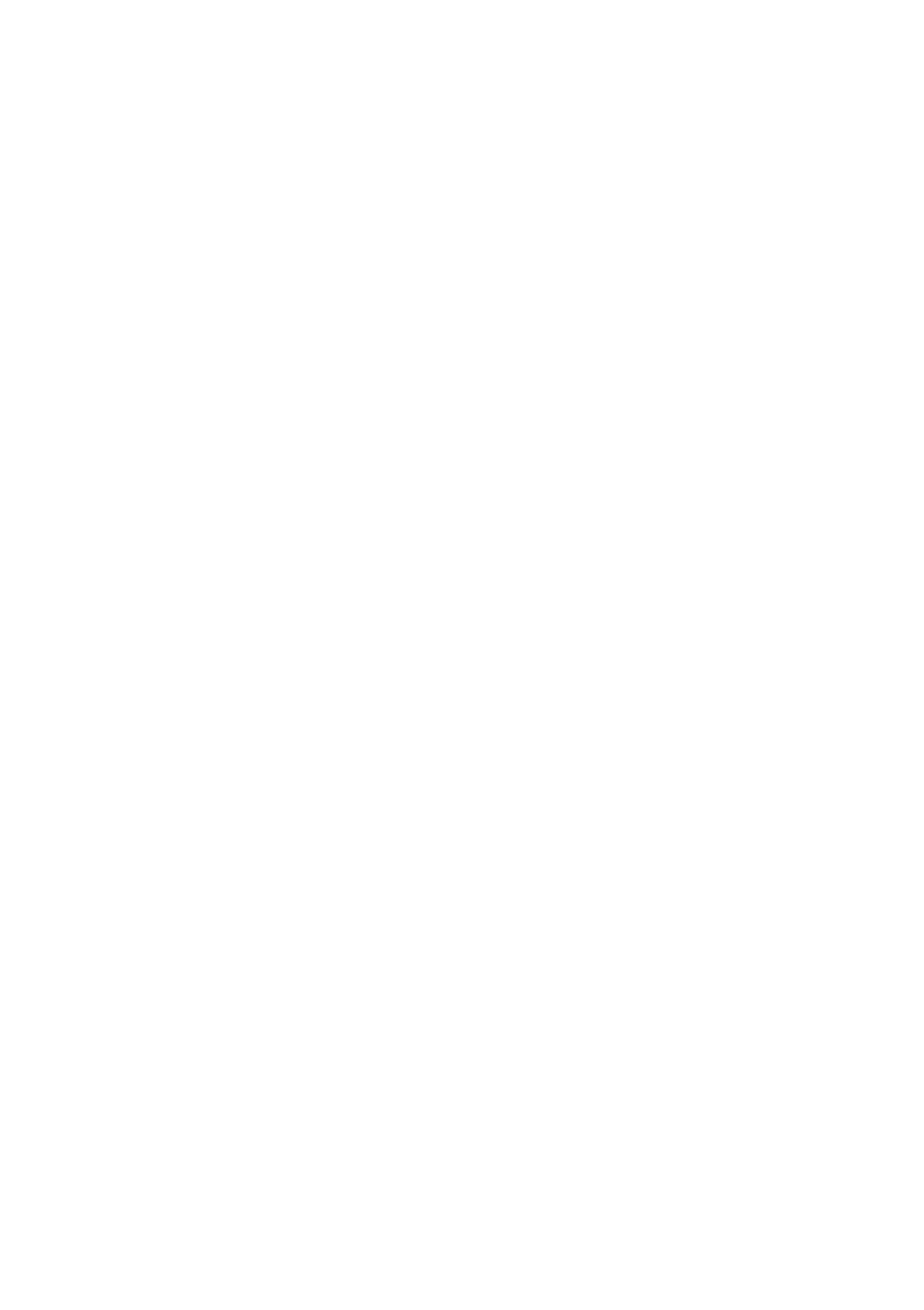## Abbreviations

| <b>AAU</b>      | Association of African Universities                              |
|-----------------|------------------------------------------------------------------|
| <b>ACBF</b>     | African Capacity Building Foundation                             |
| <b>ALGC</b>     | Administration, Legal and Governance Committee                   |
| <b>CBT</b>      | Competency-Based Training                                        |
| CoBES           | Community-Based Education and Services                           |
| <b>CODESRIA</b> | Council for the Development of Social Science Research in Africa |
| <b>CSIR</b>     | Council for Scientific and Industrial Research                   |
| <b>CVCP</b>     | Committee of Vice-Chancellors and Principal                      |
| <b>ECOWAS</b>   | Economic Community of West African States                        |
| <b>EMGL</b>     | Executive Masters in Governance and Leadership                   |
| <b>ERA</b>      | <b>Evaluation Report Agency</b>                                  |
| <b>FPMU</b>     | Funds and Procurement Management Unit                            |
| <b>GIMPA</b>    | Ghana Institute of Management and Public Administration          |
| <b>GMSA</b>     | Ghana Muslims Students Association                               |
| <b>GSGL</b>     | Graduate School of Governance and Leadership                     |
| <b>HE</b>       | His/Her Excellency                                               |
| IAC             | <b>Interim Administration Committee</b>                          |
| <b>IFCAT</b>    | Institute for Field Practical Programme                          |
| <b>IUC</b>      | Interim University Council                                       |
| <b>JICA</b>     | Japan International Cooperation Agency                           |
| <b>KNUST</b>    | Kwame Nkrumah University of Science and Technology               |
| MoU             | Memorandum of Understanding                                      |
| <b>NAB</b>      | National Accreditation Board                                     |
| <b>NCTE</b>     | National Council for Tertiary Education                          |
| <b>NDF</b>      | Northern Development Foundation                                  |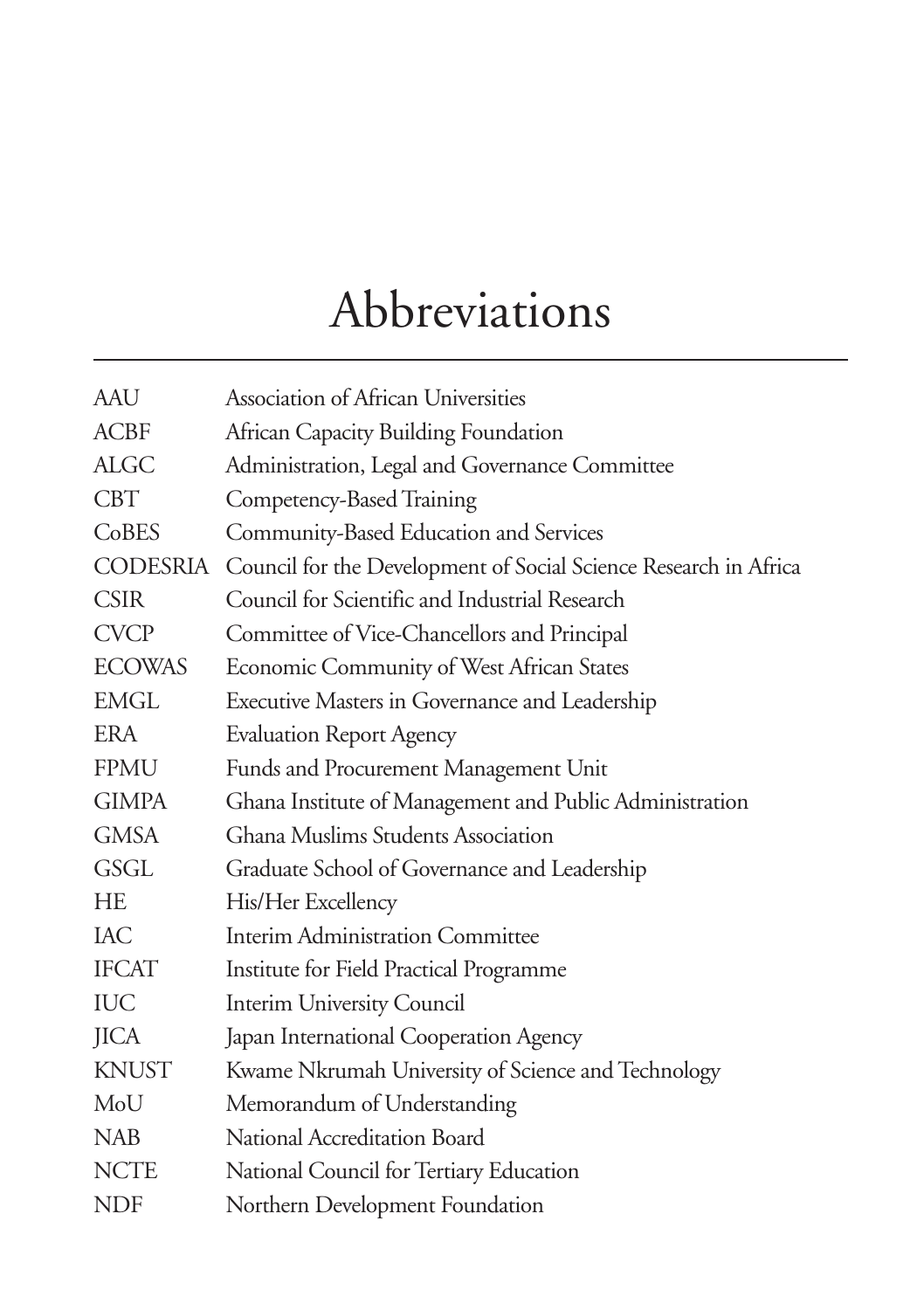| <b>NORRIP</b>    | Northern Regional Integrated                |
|------------------|---------------------------------------------|
| ODL              | <b>Open Distance Learning</b>               |
| PBL.             | Problem-Based Learning                      |
| <b>PNDC</b>      | Provincial National Defense Council         |
| SAI <sub>s</sub> | Senior Academic Leaders                     |
| <b>SALT</b>      | Senior Academic Leadership Training         |
| <b>SMHS</b>      | School of Medicine and Health Sciences      |
| <b>SRC</b>       | <b>Student Representative Council</b>       |
| SUMA             | Senior Universities Managers Associations   |
| TNA              | <b>Training Needs Assessment</b>            |
| TTFPP            | Third Trimester Field Practical Program     |
| <b>TVET</b>      | Technical Vocational Education and Training |
| <b>UDS</b>       | University of Development Service           |
| UG               | University of Ghana                         |
| <b>UHAS</b>      | University of Health and Allied Sciences    |
| <b>UNER</b>      | University of Energy and Natural Resource   |
| <b>US/USA</b>    | United States of America                    |
| <b>UTAG</b>      | Universities Teachers Association of Ghana  |
|                  |                                             |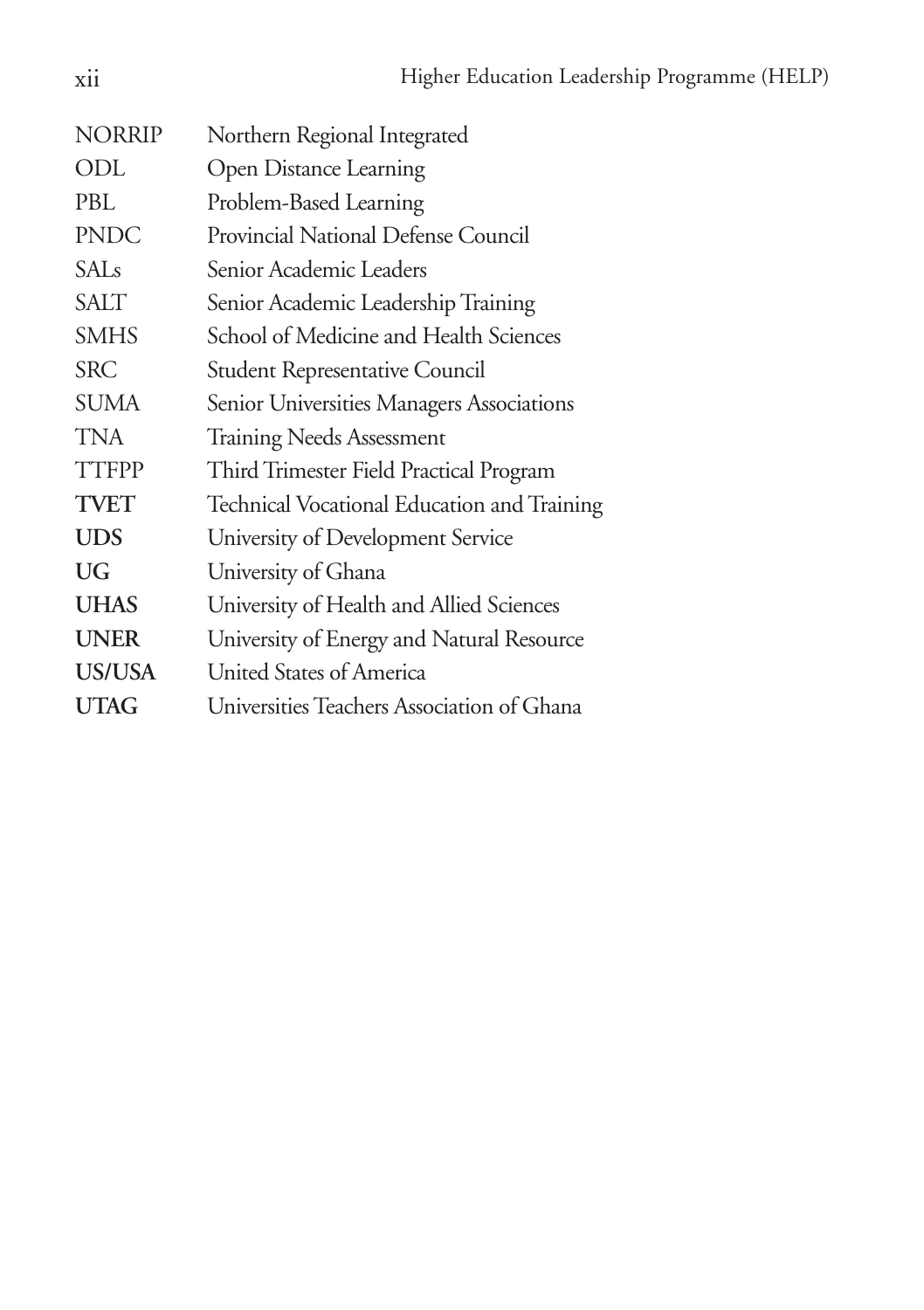### About the Author

Paul Effah is a product of the universities of Cape Coast and Ghana where he had his undergraduate and postgraduate qualifications respectively. Having trained as a professional teacher, he began a career in teaching before joining the university administration as an Assistant Registrar rising through the ranks to become Registrar. His background in university administration prepared him for what was to become the longest period in his career, Executive Secretary of the National Council for Tertiary Education, a council which is the apex supervisory body for tertiary education with responsibility for advising Government on the development of tertiary education institutions in Ghana. In that capacity he led the development of a cluster of physical infrastructure which has now become the hub of regulatory bodies in higher education in Ghana. He also institutionalized training programmes in Governance for University Council members and in leadership for senior university leaders and managers.

Paul Effah has gained international recognition as a governance and leadership consultant and facilitator in higher education in many countries in Africa. The acronym, SALT, representing Senior Academic Leadership Training which he led in Ghana and Nigeria has become synonymous with him

Paul Effah has undertaken many national assignments and served on many committees and selection panels in higher education. He has written and presented many conference papers, published journal articles, books and chapters in books on higher education. Paul Effah is currently the President of Radford University College, a private University located at East Legon, Accra, Ghana. He also consults for the Partnership for African Social and Governance Research (PASGR) in Nairobi, Kenya in the training of university leaders in Africa.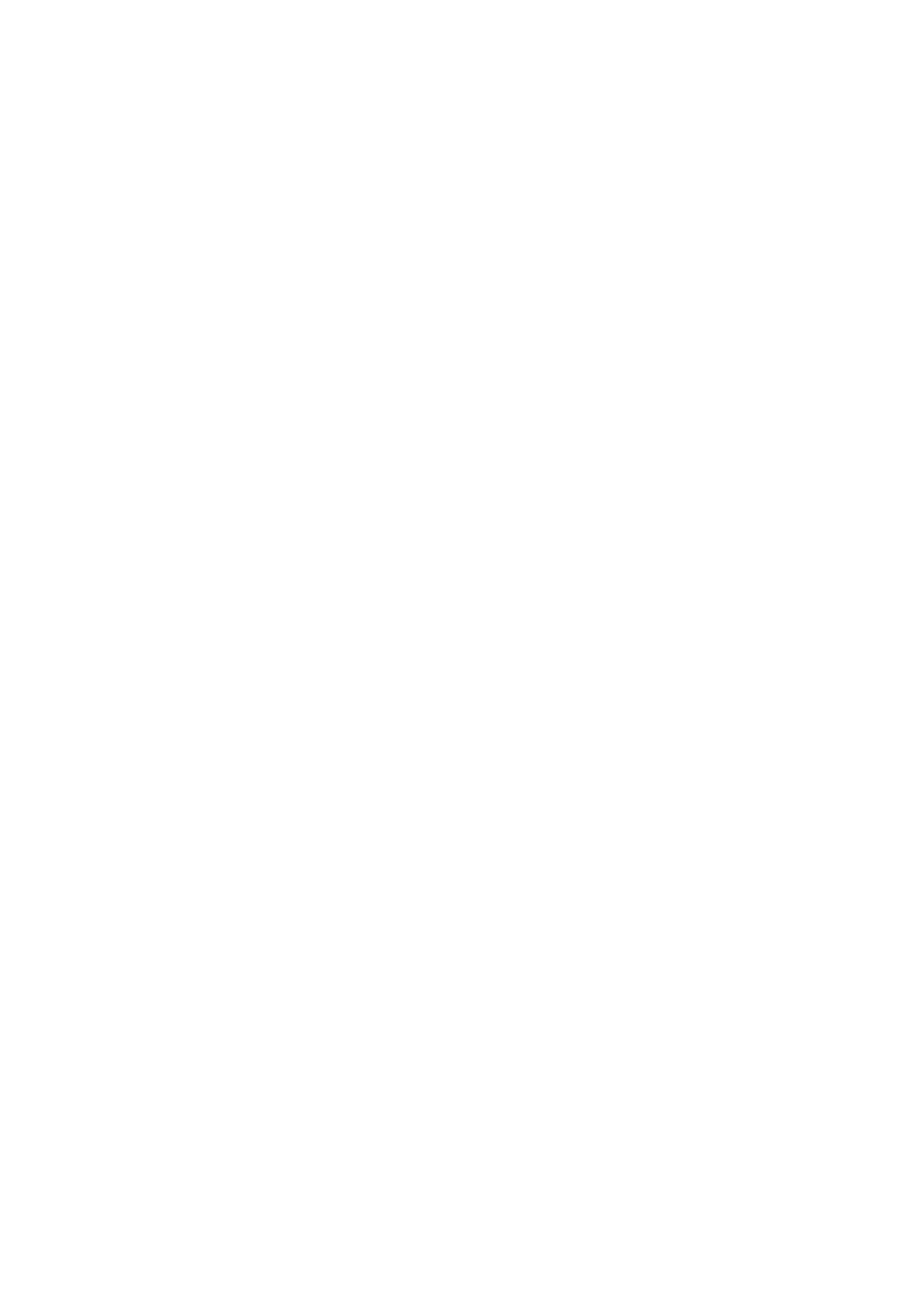1

### Overview of Tertiary Education in Ghana

#### **Introduction**

Education in most countries of the world is organised on three principal levels, namely, basic, secondary and higher, tertiary or post-secondary. The definition of higher education differs from country to country. In the United State of America, for example, the term "higher education" covers the provision made by two and four-year colleges, universities and professional schools (Department of Education and Science 1989). In the United Kingdom, until 1992, there was a distinction at the post-secondary level between higher education as centred in universities that offer undergraduate, postgraduate programmes and engaged in research, and "further education" those offered in polytechnics, and colleges. The binary line between polytechnics and universities has since 1992 been broken with the latter now firmly absorbed into the higher education system.

In Africa, the conference of heads of university institutions in 1962 laid to rest in Tanarrive, Madagascar the seeming lack of clarity of the term higher education which was used to refer to post high school education for the eighteen (18) years plus. This was the definition of higher education in Ghana until the late 1980s when the University Rationalisation Committed (URC) set up in 1987 as part of a comprehensive review of the educational system introduced the term "tertiary education" to refer to universities and other post-secondary technical, vocational educational institutions such as polytechnics. A recommendation was made for the establishment of Regional Colleges of Applied Science, Arts and Technology (RECAAST) to comprise the nursing, teacher training and agricultural colleges. This recommendation was not implemented, but tertiary education has now been expanded to encompass all these institutions.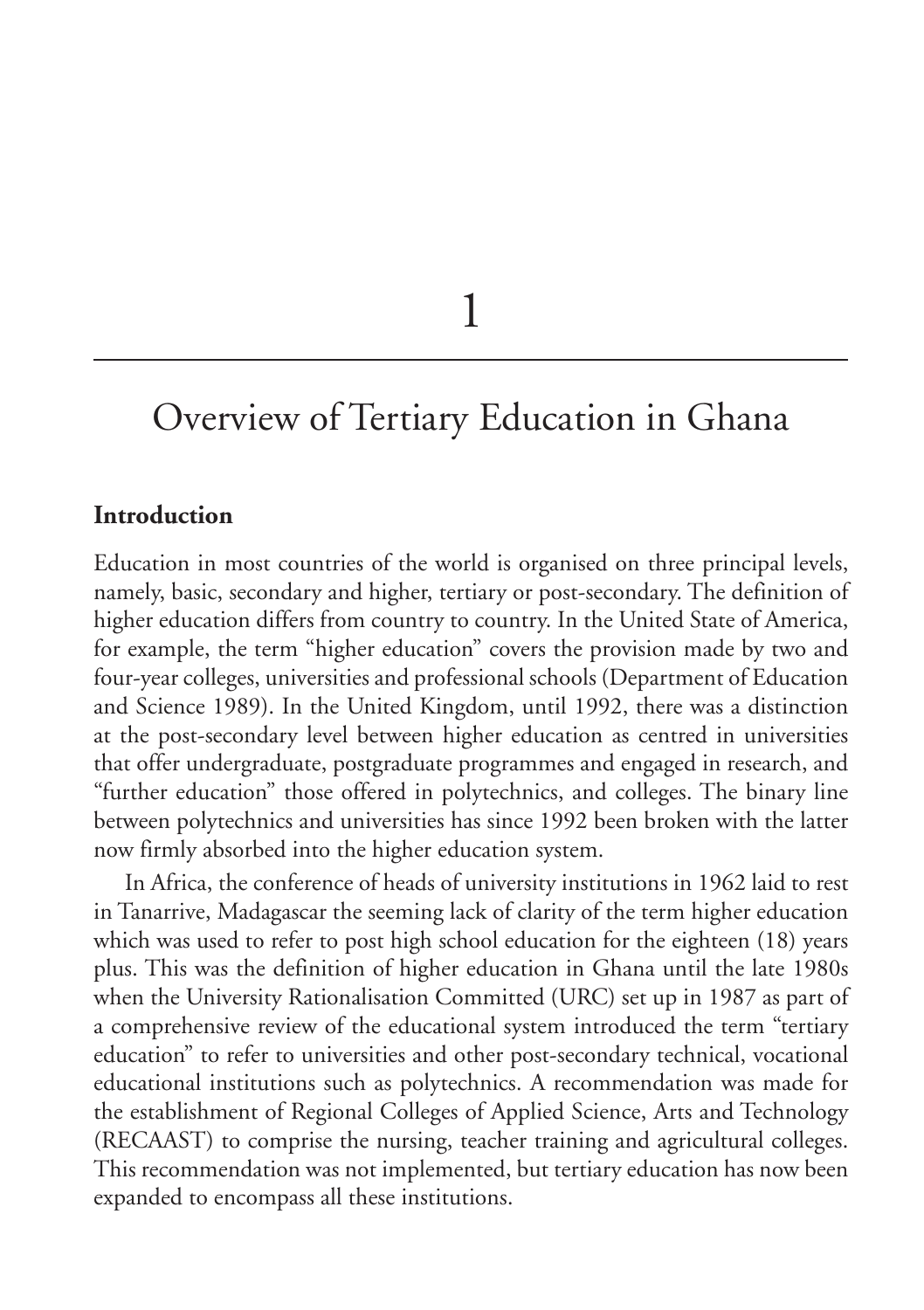#### **The Beginnings of Higher Education in Ghana**

Several accounts of the beginnings of higher education in Ghana have been given by several authors (see for example, Bening 2005; Agbodeka 1998; Effah 2003). All these accounts trace the beginning of higher education to the establishment of two commissions by the colonial government, the Asquith and Elliot Commissions. A number of the accounts including Bening (2005) highlight the inspiration from people like Dr Edward Blyden who suggested in the late 1890s the establishment of a West African University; J.E. Casely Hayford who proposed in 1911 a national university for the Gold Coast and Ashanti to be located in Kumasi; and Sir Harry Johnson who proposed the establishment of a West African University to give special prominence to African Studies. But perhaps it is Achimota Collage, established by Sir F.G. Guggisberg in the late 1920's, which may be said to be the real beginning of higher education in Ghana (Effah 2003). Established to provide instruction from kindergarten to intermediate courses to prepare students for university programmes, Achimota produced the first engineering graduate, R.P. Baffour, later to become the first Ghanaian Vice-Chancellor of the Kwame Nkrumah University of Science and Technology (KNUST). Seven others passed the same degree examination before the establishment of the first colonial university college in the Gold Coast (Balme 1954, cited in Bening 2005).

#### **The University of Ghana**

In 1943, the British government set up the Asquith and Elliot Commissions. The Asquith Commission was, among others, "to consider the principles which should guide the promotion of higher education, learning and research and the development of universities in the colonies" (Colonial Office 1945a, cited in Bening 2005). It is instructive to note that the main consideration for deciding to establish universities in the dependencies was that the British government had initiated a programme of social and economic development for the colonies which is "not merely the outcome of a desire to fulfill our moral obligations as trustees of the welfare of colonial people, but is also designed to lead to the exercise of self-government by them" (Colonial Office 1945a cited in Bening 2005). This motive was later to largely determine the nature of universities to be established in the colonies.

The other commission, the Elliot Commission, was appointed by the British government specifically to report on the organisation and facilities of the existing centres of higher education in British West Africa and to make recommendations regarding the future university development in that region (Colonial Office 1945b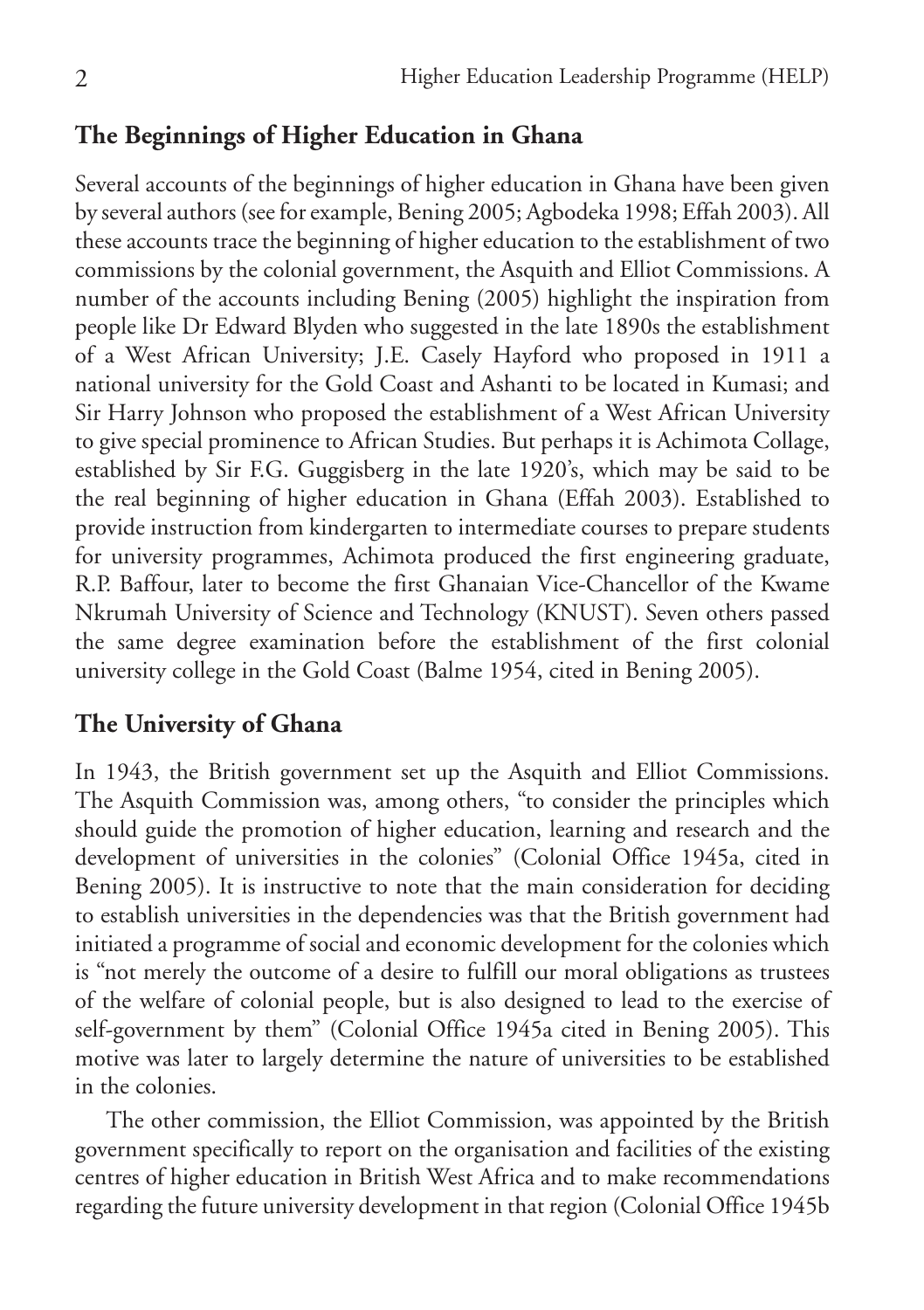cited in Bening 2005). The urgency about the need to extend higher education to the British West Africa was not in doubt. The issue that brought division among members of the Commission was implementation. In the view of the majority, the influence of higher education institutions on the development of Europe could not have been achieved if the institutions had not been brought into closer contact with the community. To have the full benefit of university education, therefore, the majority of the members of the Commission recommended that Nigeria, Gold Coast and Sierra Leone should each have a university college. A minority view favoured one comprehensive unitary university college for the whole of British West Africa. They countered the majority view by pointing out that they did not pay sufficient attention to the question of the number of students likely to be available, nor to the difficulties of making the necessary provision for staff, equipment and finance. (Colonial Office 1945, cited in Bening 2005).The Chiefs and people of the Gold Coast would stop at nothing but the creation of a university along the lines proposed by the majority view of the Elliot Commission. In the Legislative Council the voices of C.W. Tachie-Menson, Nene Nure Ologo V, Dr J.B. Danquah, Nene Azzu Mate Kole and others echoed the urgent need for the Gold Coast to have its own university college. The farmers of the Gold Coast, the Bar Association, the old Boys Association of Achimota and other secondary schools in the colony were not left out in the agitation for a university college for the Gold Coast. A special committee of the legislative council appointed to collate views on the issue came to the conclusion that several factors had swayed public opinion in support of a local higher educational institution . Ironically, it was A. Creech-Jones, a signatory to the minority report of the Commission on Higher Education in West Africa who had to take the final decision on the establishment of a university college in the Gold Coast as the then secretary of state for the colonies. Compelled by the strong demand for a university college and the evident willingness and capacity of the people to provide the necessary financial support, the only choice left for the British government was to grant the desire of the people. The University College of the Gold Coast was founded on August 11, 1984 in a special relationship with the University of London. Renamed University College of Ghana after Ghana's independence in 1957, the institution became autonomous in 1961 as the University of Ghana.

#### **Kwame Nkrumah University of Science and Technology**

The College of Technology, Science and Arts (CTSA) which was transformed into the Kwame Nkrumah University of Science and Technology, was established in October 1951 for the purpose of providing studies, training and research in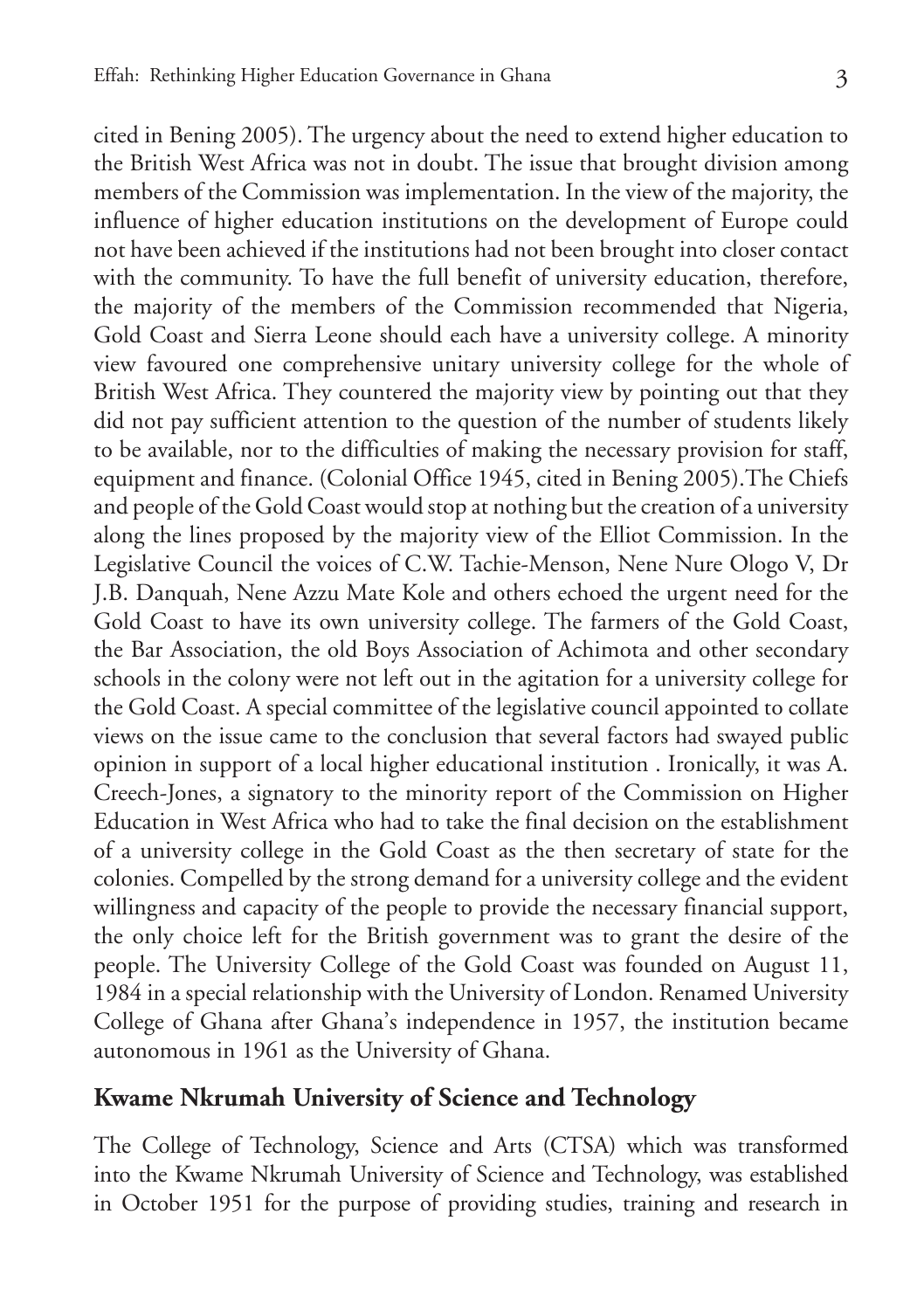technology, science and arts (Gold Coast 1951, cited in Bening, 2005). Beginning January 1952 with 200 teacher training students transferred from the Achimota College, the College admitted its first batch of students in 1952 into the School of Engineering and the Department of Commerce. The College became a purely science and technology institution in 1958 with the relocation of the teacher training courses and the Department of Commerce to Winneba and Achimota respectively. In December 1960, an international commission was appointed to advise the government, "on the future development of university education in Ghana, in connection with the proposal to transform the University College of Ghana and the Kumasi College of Technology into an independent University of Ghana." The Commission highlighted a number of important attributes of a good liberal arts and science university, many of which were crafted into the respective Acts establishing the University of Ghana and the Kwame Nkrumah University of Science and Technology. These attributes included an understanding of the contemporary world, the need to undertake research and independent thought as well as the aspiration to internationalise (Ghana 1961, cited in Bening 2005). The Commission largely confirmed the academic patterns followed by the two universities, namely, Arts, Natural and Social Science with related postgraduate research at the University of Ghana and degree, diploma and related courses in technological subjects in Kumasi. The academic programmes were to be reviewed periodically in order "to ensure that these are preparing young Ghanaians adequately for key positions in the economic development of the nation and in order that the curricula should reflect the life and culture of Africa" (Ghana 1961 cited in Bening 2005).

#### **The University of Cape Coast**

The establishment of a University in Cape Coast was announced by President Kwame Nkrumah himself on November 5, 1960 at a durbar in Cape Coast, hinting that the university would cater for the urgent need for graduate teachers for the various secondary schools, teacher training colleges and technical institutions in the country. The applause which greeted this announcement was tremendous (Dwarko, 1988). The choice of Cape Coast as the location of the university was not by accident. It was meant to be a fitting tribute to the achievements of Cape Coast as the cradle of education in the country and as a former capital of the Gold Coast which had produced the country's first generation of nationalist ( Dwarko, 1988). The University was inaugurated on December 15, 1962 and placed in a special relationship with the University of Ghana, which meant that the University of Ghana would award the College's degrees, certificates and diplomas. Renamed University College of Science Education (UCSE) in 1964, the College was given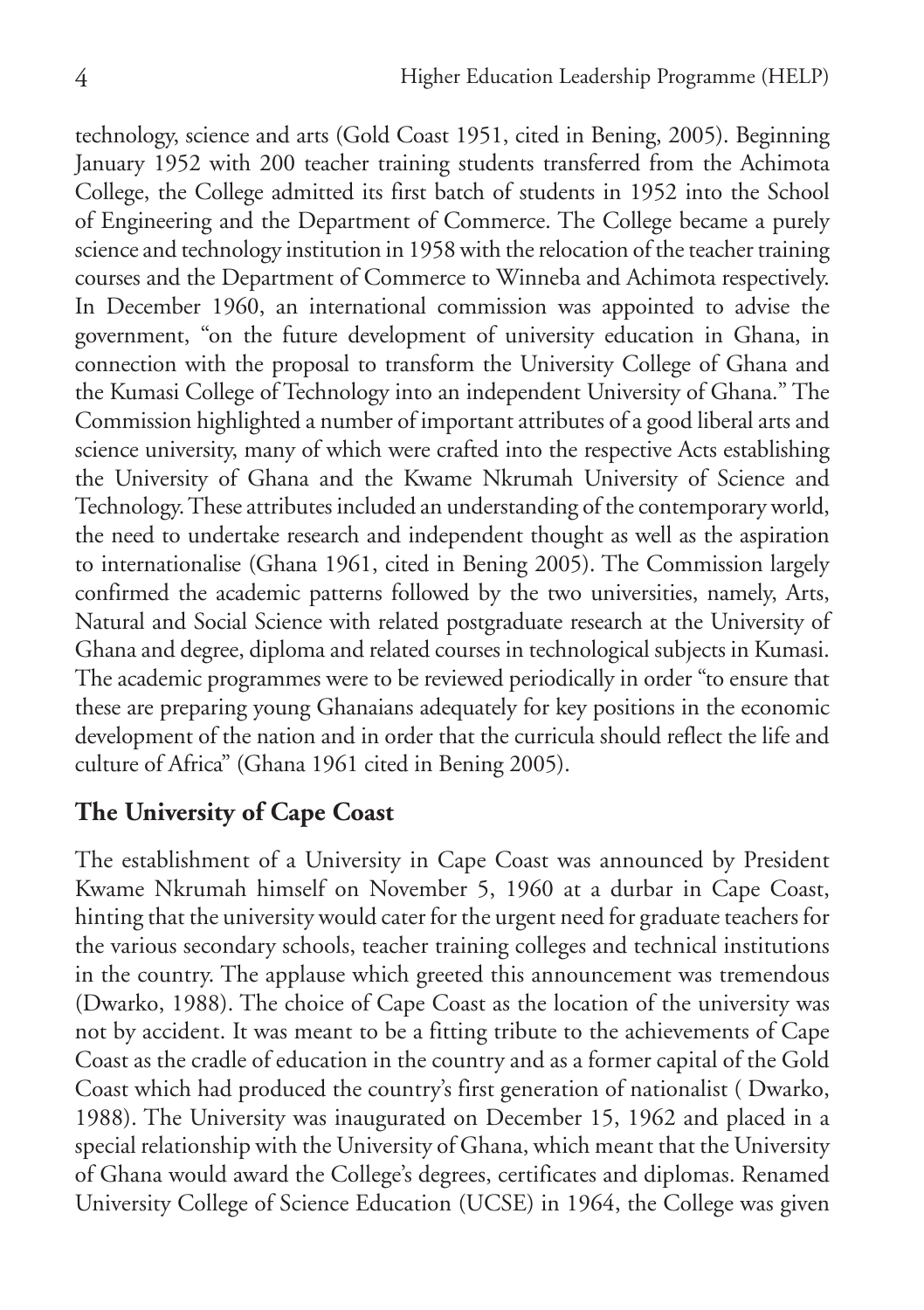its former name, the University College of Cape Coast, by the National Liberation Council after the overthrow of the Nkrumah government on February 24, 1966 until October 1, 1971 when the College became autonomous. It is instructive to note that Act 390 of 1971 establishing the University of Cape Coast did not envision it as an institution entirely dedicated to the training of teachers as held by many. Contrary to this public perception, the University was initially to emphasise the training of graduate teachers, as provided for within Act 390 of the act that established the university. The section read:

The focus of the university is to provide instruction and to make provision for research and for the advancement of knowledge in such branches of learning and study, for such persons (whether members of the university or not) and in such manner as it shall determine; provided that initially the University shall give emphasis to the preparation of teachers (graduate and others) for the secondary schools, teacher training colleges, polytechnics, and technical institutions in Ghana.

The perception from some section of the public that the University of Cape Coast is veering off its mandate will be visited in Chapter Three of this book.

#### **Post 1988 Tertiary Education Institutions**

The year 1987 has become a landmark in the tertiary education landscape in Ghana. It was the year that the University Rationalisation Committee (URC) was set up under the chairmanship of Prof. Esi Sutherland Addy, then PNDC Secretary for Education, to undertake a comprehensive review of the tertiary education system in Ghana to, among other things, expand access to tertiary education, following educational reforms undertaken at the basic and secondary levels of education. The URC submitted its report in 1988 in which a number of comprehensive recommendations were made, including the establishment of a university in the northern Ghana and the amalgamation of a number of institutions into one tertiary education institution, which eventually became the University of Education, Winneba.

#### **The University of Education**

The University College of Education, Winneba (UCEW), which later became a full-fledged University of Education (UEW) Winneba, was one of the institutions recommended by URC. The UCEW was established on September 30, 1992 by upgrading and putting together a number of institutions which had hitherto been managed by the Ghana Education Service (GES): the Specialist Training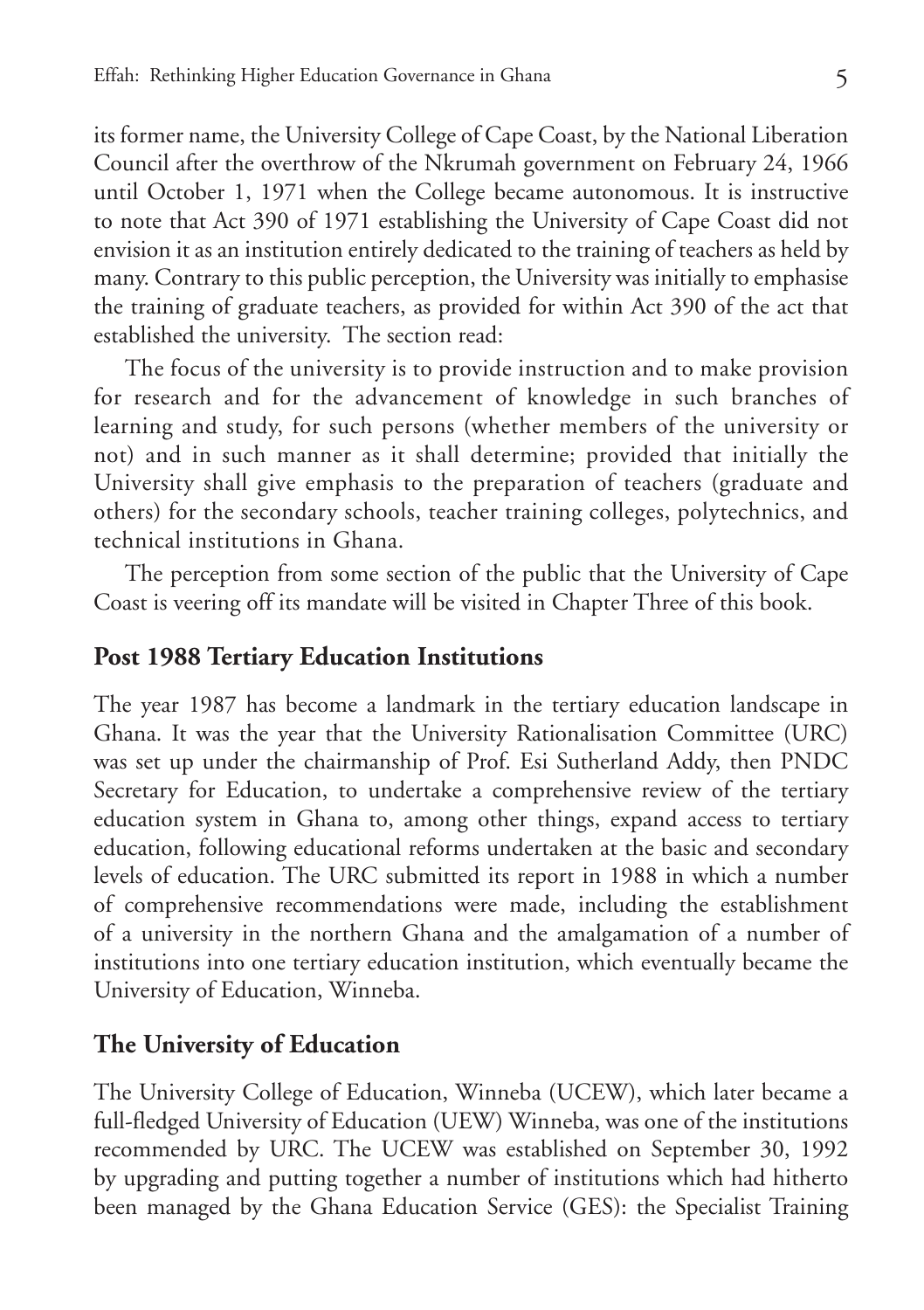College; National Academy of Music; Advanced Teachers Training College (all located at Winneba); the School of Ghanaian Languages (Ajumako); St. Andrews Agricultural Training College (Mampong-Ashanti); and the Kumasi Advanced Technical Teachers College. The amalgamated UCEW was placed in a special relationship with the University of Cape Coast (UCC), which had itself been in a similar relationship with the University of Ghana, Legon, to, among other things, provide teachers with professional competence for teaching institutions such as pre-school, basic, senior secondary school and non-formal education institutions.

On May 14, 2014, UCEW attained its autonomy to become the University of Education, Winneba (UEW), as a multi-campus University with the College of Technology Education in Kumasi, and the College of Agriculture at Mampong-Ashanti as campuses.

#### **The University of Mines and Technology**

The University of Mines and Technology (UMaT) began as a Technical Institute in 1952 to serve the mining area of Tarkwa. In 1976, the Department of Mining and Mineral Engineering at KNUST was transformed into an Institute of Mining and Mineral Engineering comprising two schools of mines; one in Kumasi and the other at Tarkwa (Bening 2005). But it was the URC that proposed that the two Schools should be merged into one to be sited at Tarkwa, to specialise in mining, the earth sciences and related disciplines. UMaT was established by an act of Parliament in 2004 as a full-fledged autonomous university.

#### **Other Developments in Higher Education**

Within the public sector, there are now professional institutions which have been upgraded to university status. The Institute of Professional Studies which began as a private institute and was taken over by government in the late 1970s has now been granted full university status as the University of Professional Studies, Accra. The Ghana Institute of Management and Public administration (GIMPA) has since 2004 been established by Act 676 granting it full University status but charged with the responsibility for training public servants and providing education, training and services in leadership, management and public administration in addition to its functions.

Other public sector specialised tertiary education institutions include, the Ghana Institute of Languages (GIL), the Ghana Institute of Journalism (GIJ), the National Film and Television Institute (NAFTI) and the Regional Maritime University.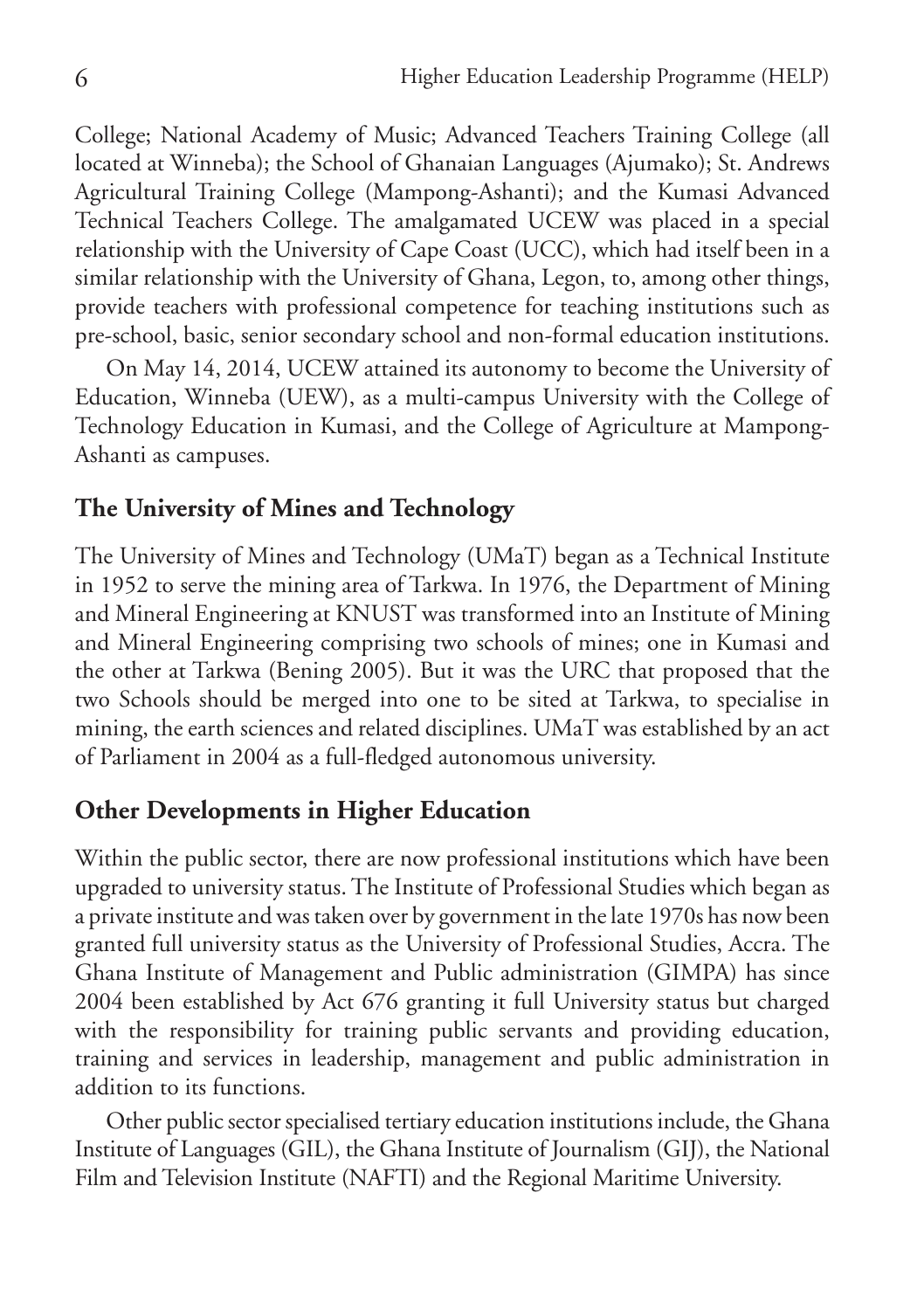Since 2011, two more specialised universities have been established; the University of Energy and Natural Resources in Sunyani in the Brong Ahafo Region and the University of Health and Allied Sciences at Ho in the Volta Region. A third specialised University, the University of Environment and Sustainable Development, is being contemplated by Government. A task force set up to plan the establishment of the University submitted its report to government on June 8, 2015.

Polytechnics in the country have been upgraded and established as tertiary institutions by the Polytechnics Act 745 with the following objects. To:

- provide tertiary education in the fields of manufacturing, commerce, science, technology, applied arts and any other field approved by the Minister for Education; and
- Provide opportunities for skills development, applied research and publication of research findings.

There is one polytechnic in each of the ten administrative regions of Ghana. Although the polytechnics have made significant contributions to the training of human capital for national development, they have been accused of 'mission creep', that is, trying to be like universities and offering more programmes in the humanities than the science and technology-oriented ones (NCTE, 2012). Government is contemplating upgrading some of the polytechnics to technical universities. Modalities for the implementation of this policy are being worked out.

At the base of the tertiary education landscape are the 38 Colleges of Education established by Act 778, of 2008 to train teachers at Diploma level for basic schools. The Colleges used to be teacher training colleges as second cycle institutions. With the upgrading, the Colleges of Education continue to experience most of the challenges they faced as teacher training colleges. Chief among them are inadequate human resource capacity and infrastructure to meet the standards required of tertiary status.

With regard to private participation in tertiary education, developments are similar to those occurring in other parts of Africa. There is an upsurge of private institutions in Ghana. There are currently over 60 accredited universities, university colleges and tutorial colleges operating in Ghana, offering innovative programmes with flexible modes of delivery and giving some of the public institutions a challenge to become resourceful and competitive.

#### **The Missing Link in Ghana's Education System**

UNESCO International Institute for Educational Planning (IIEP) has noted severally that education and training systems in many countries are failing in their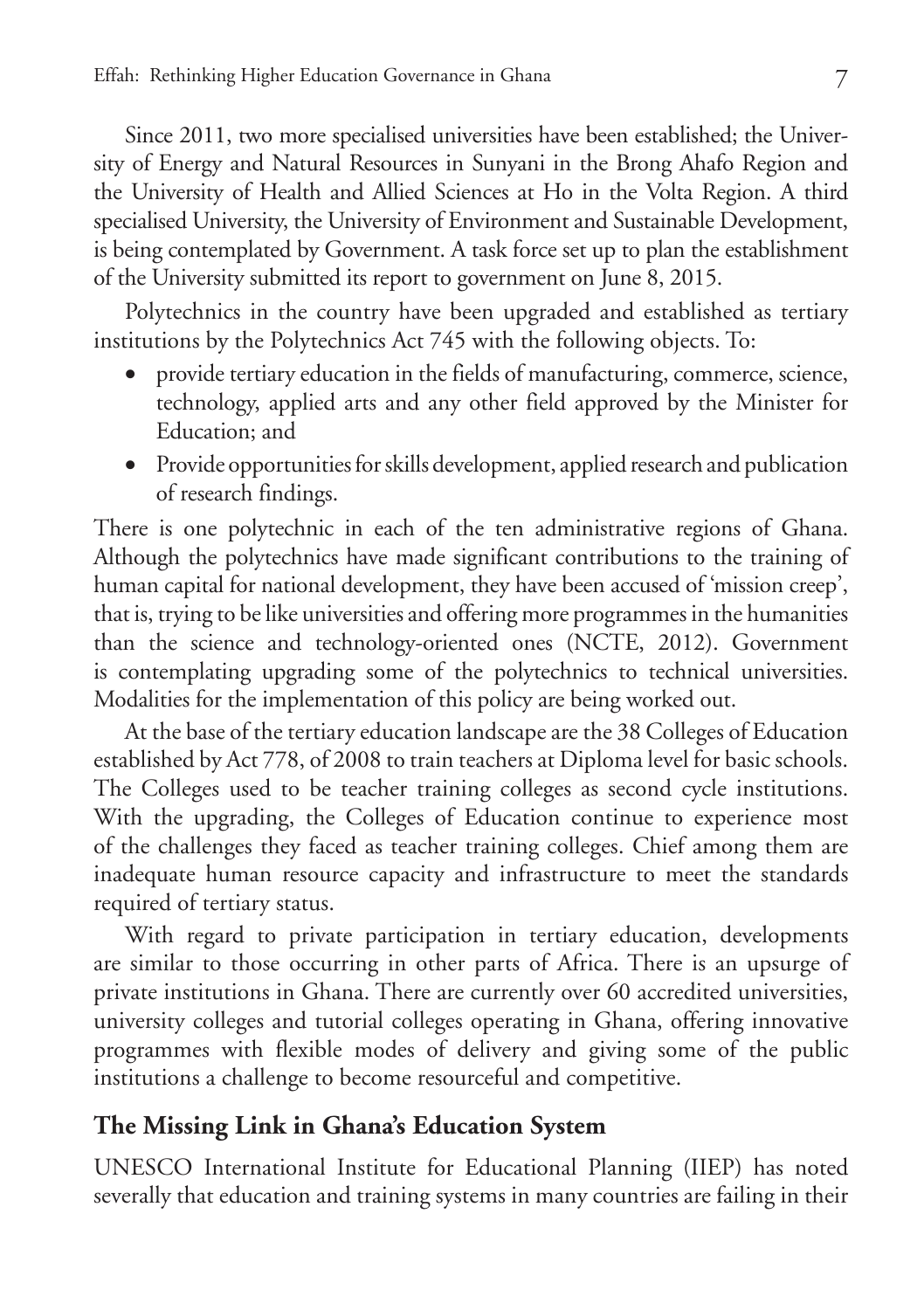mandate to provide quality education that is both universally accessible and relevant to the youth in their new and changing environments. The IIEP adds that many young people consequently become disenfranchised with their education systems. To this may be added a category of the youth described as "Not in Education, Employment or Training" (NEET) introduced in South Africa by the Centre for Higher Education Transformation (CHET) which shocked the world education community with the declaration that almost three million youth between the ages 18 and 24 are in the NEET category. What I call the "missing link" in Ghana's education system, which characterises many other educational systems in Africa and beyond, is the gap which has been created by the overconcentration on the grammar type of education to the near neglect of technical, vocational education and training (TVET). It is this kind of lopsided development of the education system which has created what may be described as an inverted pyramid with the top of the structure heavier than the base, a situation where total enrolment in public and private universities is more than twice that of all colleges, polytechnics and, indeed, all TVET institutions, put together.

One major challenge that arises from an educational system such as the one described above is graduate unemployment which in Ghana, "is growing and now at a double-digit level" (Government of Ghana, 2008; 2010). Yet, it may not be incorrect to suggest that the number of employed and unemployed graduates provides an indication of a measure of the quality and relevance of a tertiary education system in a country. It questions whether institutions of higher learning are providing skills relevant to the work place. It is further an indicator of the strength of an economy and its responsiveness to the needs and aspirations of a country's workforce. It also raises questions as to whether or not the rates of economic growth and development create employment opportunities in the country (Snodgrass 1977; World Bank 2007). The reality in Ghana is that there is a growing joblessness among university and polytechnic graduates (Baah-Boateng, 2004) which, regrettably, is leading to a waning public confidence in education delivery in the country and damaging the social standing and well-being of graduates, causing a psychological strain on them (King and Palmer 2006; Ryan 2000). There is also the creation of economic waste in the country (Lewin 2000) undermining the efficiency of public investment of higher education in Ghana (Boateng and Ofori-Sarpong 2002). To illustrate, there are instances where having spent three years in a polytechnic to acquire an HND in say Management, the polytechnic graduate enrolls in a university from the first year to spend another four years to pursue a programme in other subjects, for example, sociology and political science, spending altogether seven post-secondary years to obtain an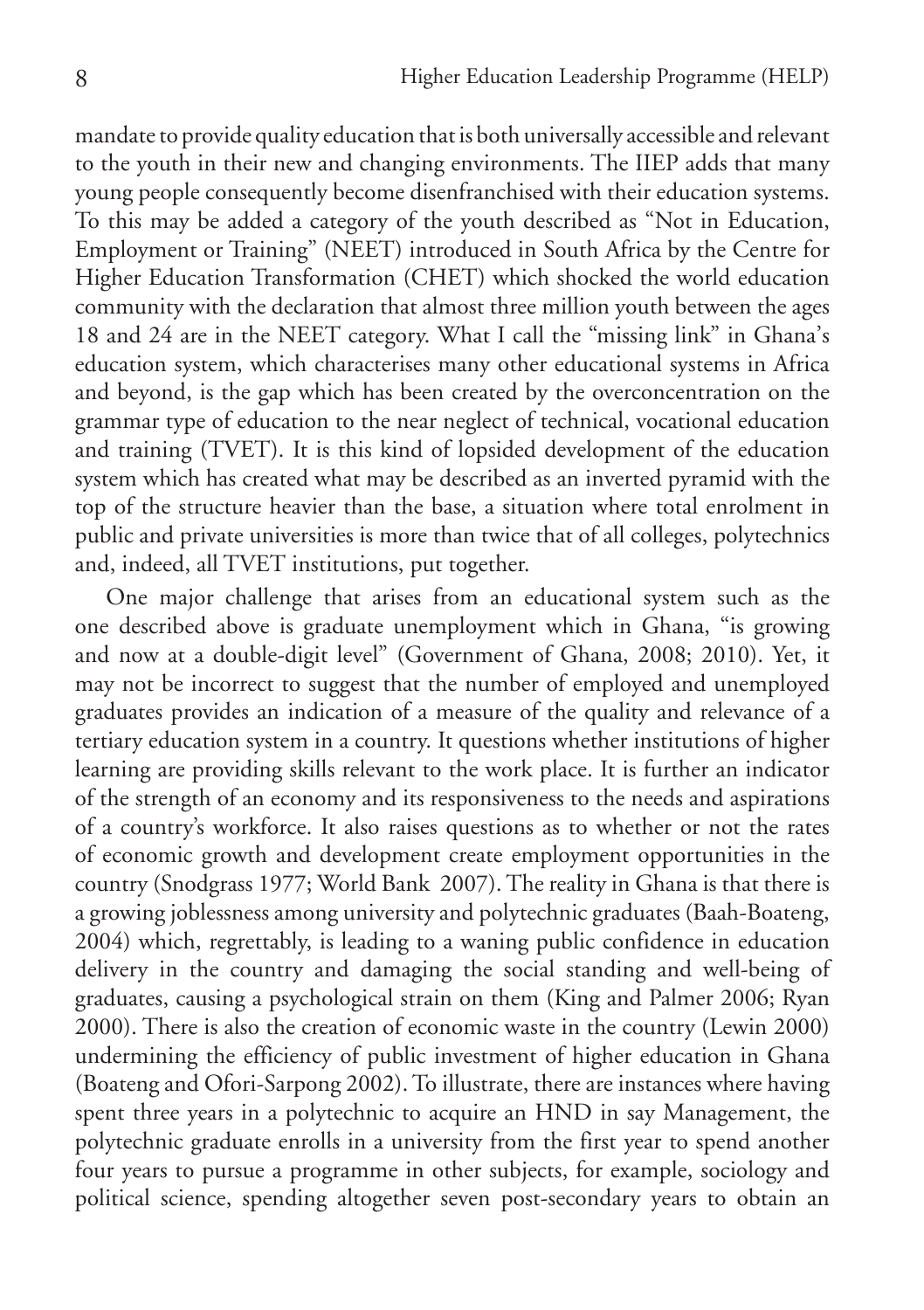undergraduate qualification. A logical progression would have been to spend one or two years for a top-up qualification. This is only one example of what might be considered economic waste in the educational system, enjoying tuition free education at both the university and in the polytechnic. It may be instructive to point out that for some programmes, the situation is changing. In the hospitality and engineering programmes, the universities, both public and private, are increasingly mounting top-up programmes for the HND graduates. Some Polytechnics have also started mounting top-up progammes in BTech. This, notwithstanding, the point has been made that graduate unemployment has become a blind spot of higher education in Ghana (Aryeetey and Baah-Boateng 2007). A specific issue that needs to be addressed is the mission of higher education. It is tempting to over simplify the mission of higher education into equipping the student with employable skills. Jacques Delors (1999) puts this matter to rest in his discussion of the four pillars of education. These are to learn to do; to learn to be; to learn to know; and to learn to live together. To learn to know is the learning which equips us with learning tools and critical mind which engenders greater curiosity and sharpens our critical faculties to enable us to develop our own independent judgment. It is also about lifelong learning and continuous professional development. To learn to do is associated with the issue of occupational training, emphasising how we adapt education to equip people to do the types of work needed in the future. The emphasis is on skill acquisition and personal competence. To learn to be, i.e. character training, has been one of the pillars of university education. It is professional training plus "….moral education essential for producing men of character suitable to be leaders of the people and custodians of the cultural heritage" (Ashby cited in Odumosu 1973). To learn to live together is about social cohesion, how our education and social training should bring us together. In this regard, any education that sets us apart from our neighbour or community is not education but mis-education.

Therefore, far from concluding that education only equips students with skills for the world of work, one recognises the importance of the other missions of education. But, the reality is that the youth must be prepared to earn a living in addition to being prepared to be complete persons fit to live and fit to be lived with. It is for this reason that the question of institutional and programme differentiation needs to be taken seriously. This concept has made positive impact in other economies and, with some adaptation, holds promise for Ghana and other countries in Africa. In putting forth this proposal, one is not oblivious to efforts being made towards this end in Ghana. What is being suggested is not a sporadic incursion into the subject but a concerted and systematic effort, supported by a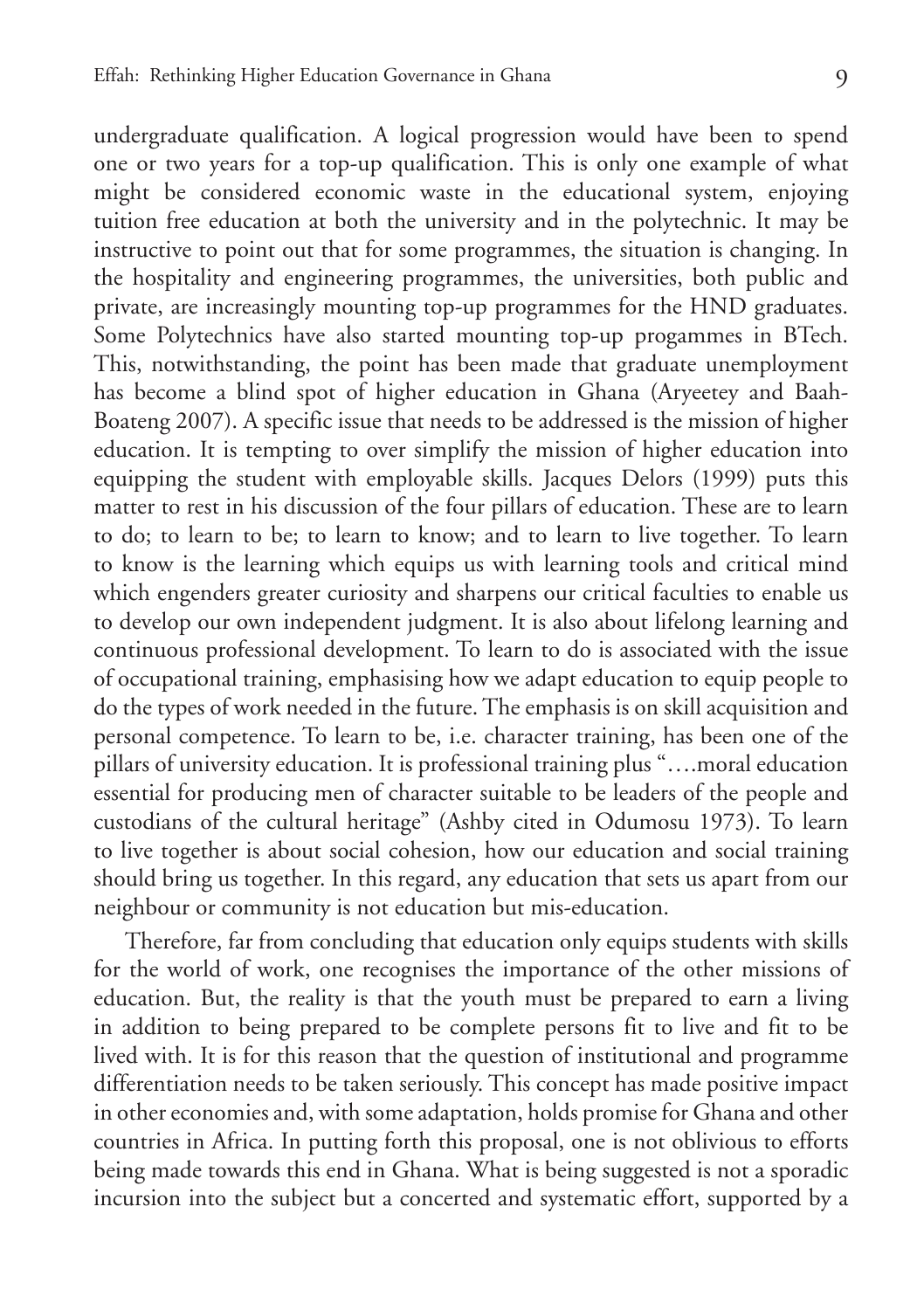political will and appropriate policies and budget with detailed implementation procedures to ensure that implementation is sustained. There are several examples, worldwide, of countries that have adopted the concept differentiation that Ghana can turn to for direction. The United States of America and the Netherlands, for example, are cases in point.

#### **The Concept of Differentiation in the Netherlands and the United States of America**

The concept of differentiation as applied to education in the Netherlands puts institutions into different categories each with specific focus, mission and mandate, which they are made to adhere to. The Dutch higher education system has two distinct types of study programme, the profession-oriented and researchoriented programmes. Although Ghana may be said to have distinct institutions committed to the training of students with different orientation and focus, this is more in intent than in practice, because they are characterised by what is termed "mission-creep." The next few pages describe true differentiated educational systems operated by the Dutch and in the United States of America. As noted, there are two distinct types of higher education, the profession-oriented and researchoriented programmes. The latter is provided by the research universities while the former is provided by the applied science universities. In 2006, there were 41 universities of applied science and only 14 research universities in the Netherlands with enrolment in the former constituting almost two thirds of all students in higher education. This is unlike the situation in Ghana where enrolment in universities is about three times that in polytechnics. Even more significant are the characteristics of the system operated by the universities of applied science (HBO 2006). Many applied science universities were actually founded by the business sector, which explains the kind of partnership and collaboration between them. All programmes have committees with representation from educational institutions and regional business associations which work together to ensure the relevance of the programmes provided. There is agreement at the national level between the Netherlands Association of Universities of Applied Sciences and the employer's organisations to ensure alignment between national networks of educational programmes and organisations representing branches of industry in the same field of work. Attachment and internship programmes are not taken lightly. Students of the universities of applied science familiarise themselves with their future professional practice during the course of their four-year programmes. Approximately 25 per of a student's study consists of a practical component in a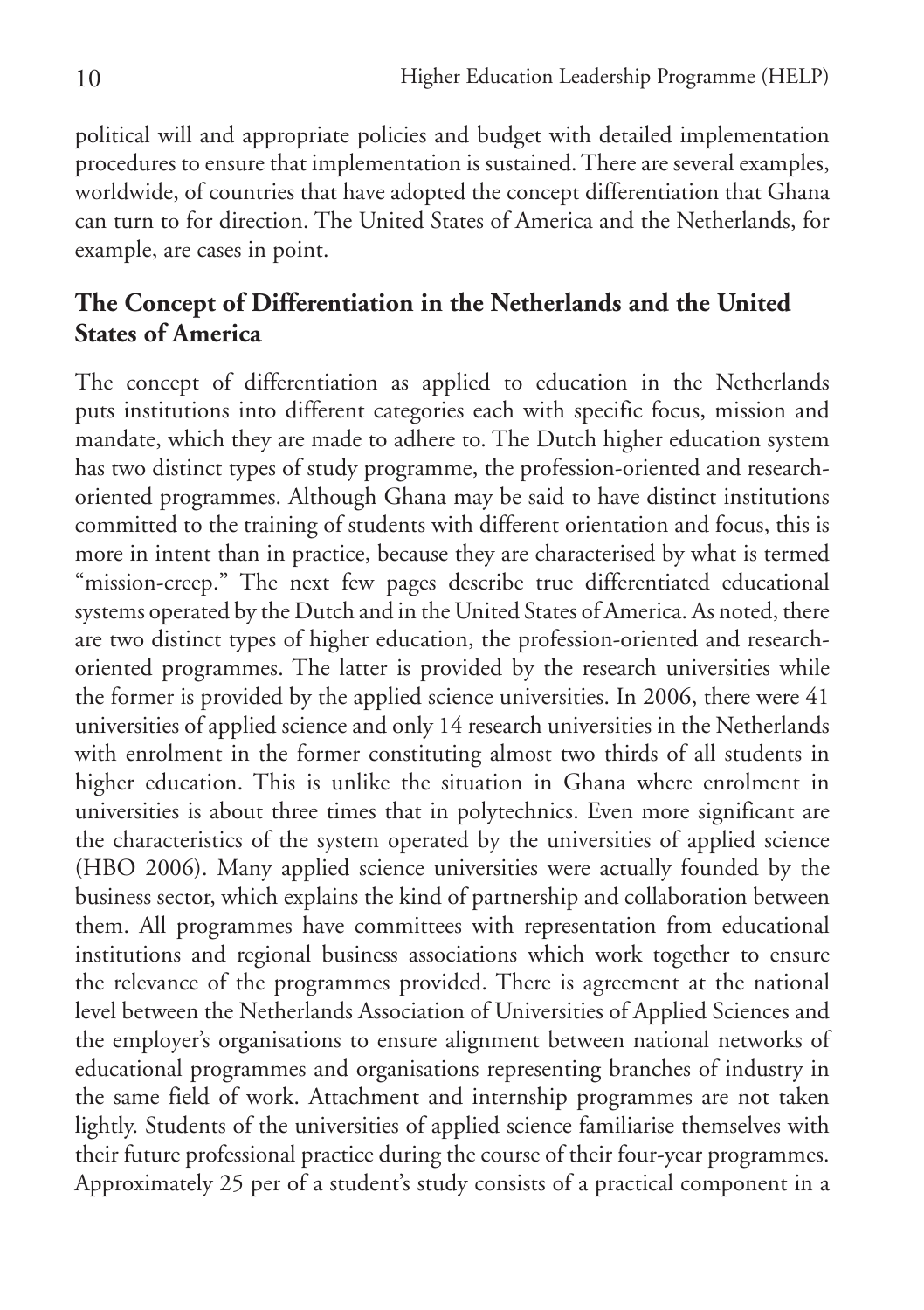placement or graduation assignment. Incidentally, a study may also be available on a cooperative education basis. The structure of the system is based on the principle that the interaction between the universities and the business sector is the best guarantee labour force that knows what the business sector wants. Indeed, in 2004, 90 per cent of the students of the universities of applied sciences who graduated found work within three months. The benefit to business is the contribution in knowledge and innovation that the students and their teachers bring. Such benefits would not come naturally in the Ghanaian situation. Sociocultural differences may not allow this to happen easily. However, the nature and structure of the universities of applied science and the kind of collaboration that exists between them in the Netherlands have lessons for Ghana if differentiation should have meaning and applicability.

There are also lessons to be learnt from the higher education system in the United States of America with their differentiated higher education system which has the community colleges at the base.

Delivering the Convocation Lecture as part of the 8<sup>th</sup> Convocation Ceremony Distinguished Lecture Series, titled "Repositioning African Universities for Excellence: Theoretical and Practical Perspectives," held on July 25, 2013, I explained the nature of differentiation in the US higher education system. In the middle of the structure are the Land Grant Colleges and the state universities established to deal with the problems of agriculture and mechanical arts and the trades identified at the Boston Convention in 1848, literally by the whole of the US. The land grant colleges which became the great state universities were tasked to study and assist in finding solutions to the problems facing America. At that time, the most important industry in America was Agriculture and, therefore, it was only natural that agriculture would be the focus of their endeavours (Effah, 2013).

The land grant colleges trained extension officers who were sent to the field to assist the farmers to identify their problems and find solutions. Such was their contribution that at some point, it was estimated that 50 per cent of the agricultural produce of America was attributed to the work of the Land Grant Colleges (Bowden 1977). At the top of the US differentiated higher education system are the research universities such as Harvard, Yale, Princeton, etc, many of which are private.

Unlike the British higher education system which frowned on TVET and career-focused education (Bowden, 1977), the American system promoted it. The American commitment to open access to higher education and career-focused and skills-oriented education was the reason for the establishment of community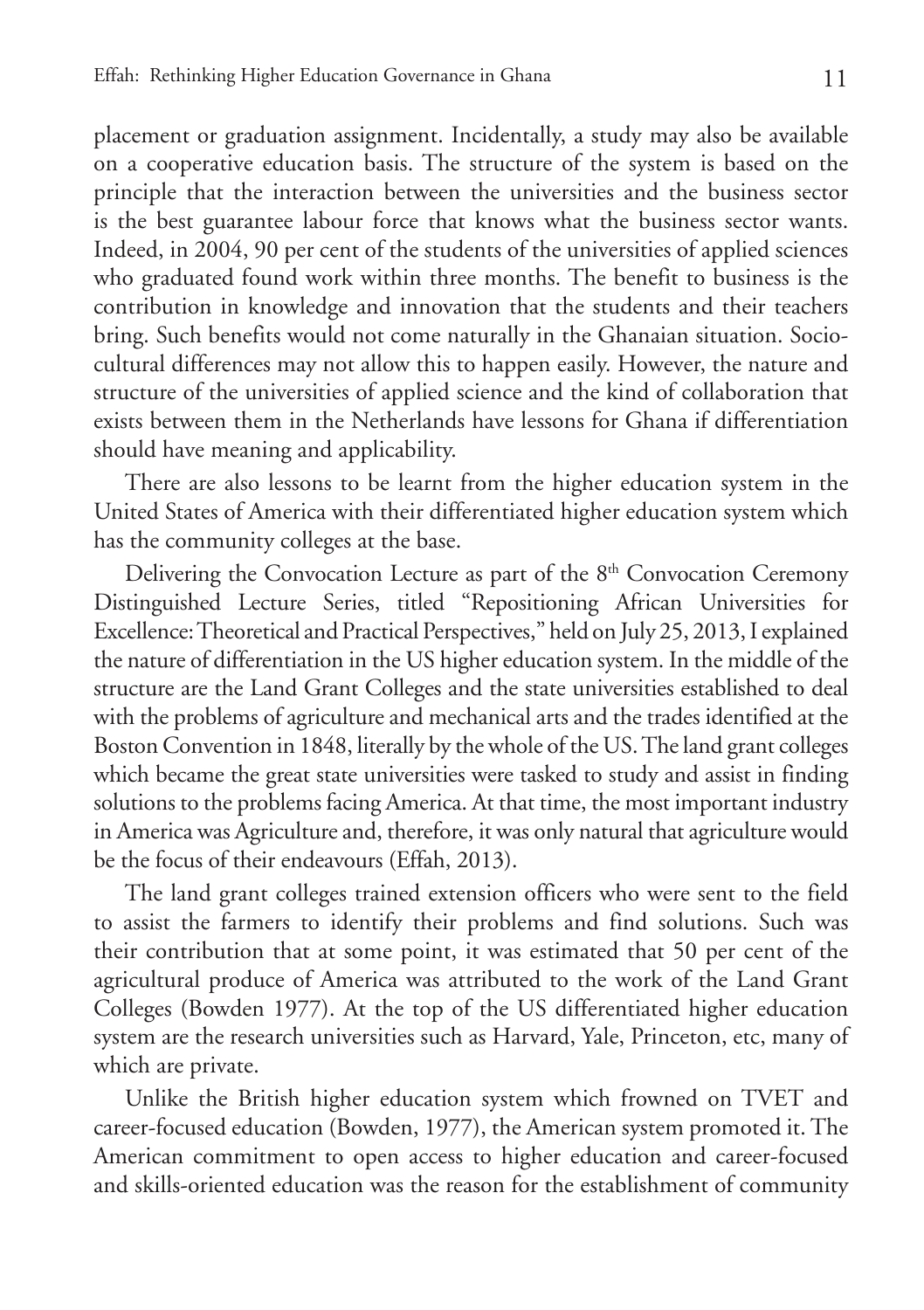colleges which together enroll close to a third of all American students in postsecondary education, at present, the only sector which continues to grow. It is at the colleges where students are equipped with the knowledge and skills in applied and vocational courses in a range of fields that lead directly to employment such as in restaurant management, metal work and automobile mechanics. The students are further trained in general education so that those who wish to transfer to other universities can do so.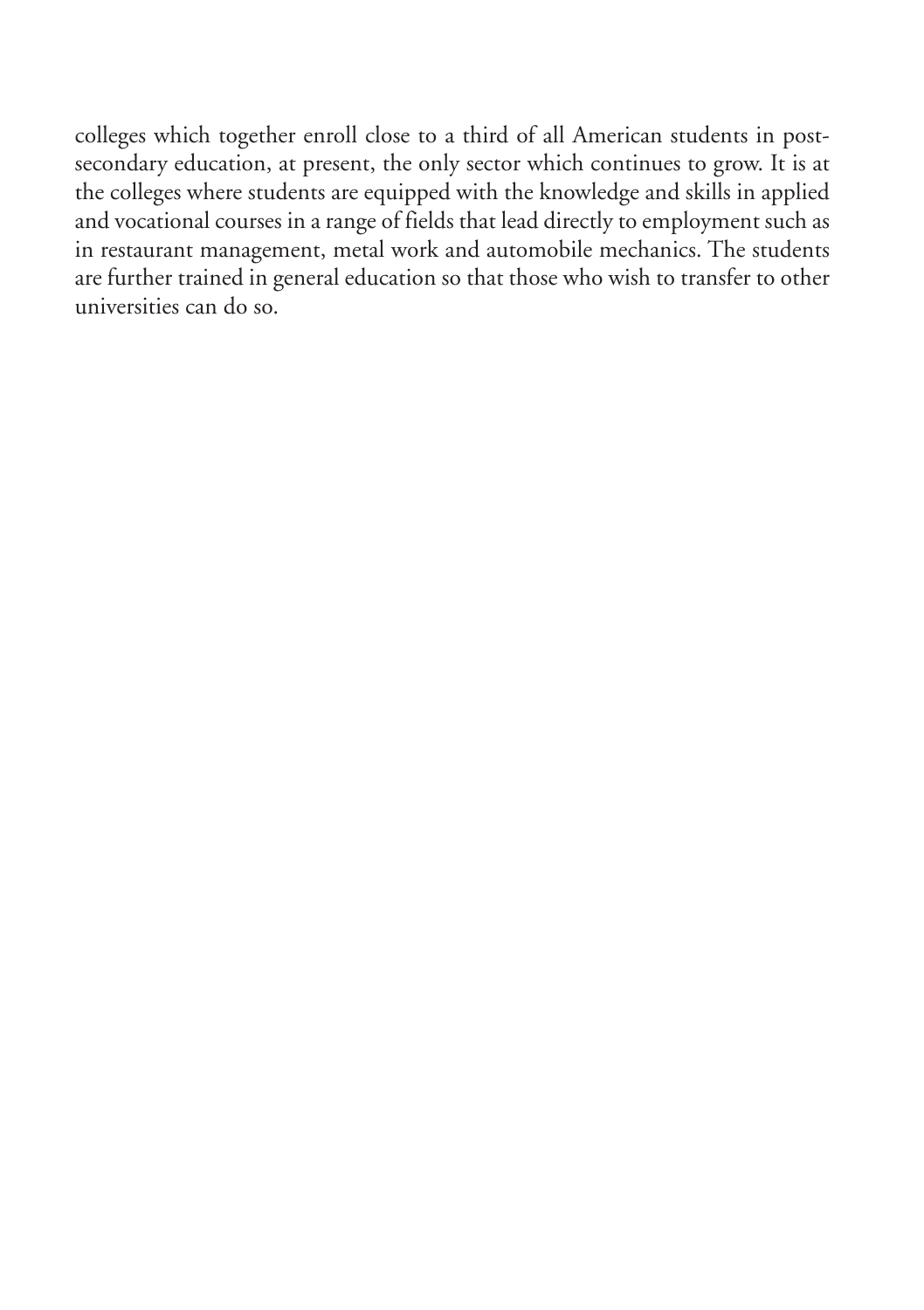2

### Childhood, Early Life and the Choice of a Career

Born to Opanin Anthony Ben Effah and Madam Mary Akosua Pomaa, all of Wamfie in the Brong Ahafo Region, I am the fourth of six children. The list is as follows: Stephen, Peter, Cecilia, Paul, Lucy and Michael Effah. I did not set out to go to school; I merely followed my elder sister, Cecilia, and brother, Peter, who were in school.

Since there was no one to take care of me at home when my parents were going to farm, they arranged with my sister's class teacher to allow me to sit by my sister in class one. My recollection, confirmed by my elder brother Peter and Stephen is that, I did everything that the class one pupils were asked to do in class; when the pupils were asked to stand I would also stand; sit, I would sit; out to play, I would join them.

For most part of the academic year, I accompanied my sister to school with a cloth tied around my neck to make me look smart. During the latter part of the academic year, I insisted on a school uniform which was provided. I had a slate like any other pupil and my own stool which I carried from home every day. I however shared a table with my sister.

The teacher would often look at my work in addition to my sister's and congratulate me. Although I was encouraged by the teacher's comments, I was concerned that my name was not officially in the school register. I recall faintly and consistently reporting that my name was not in the class register that was marked by the teacher in the mornings, following which I was consoled that my name would soon be written. This continued for the whole of the academic year except during the short spells that I was down with malaria, or had cuts and bruises on my body when I was out to play with my friends, something that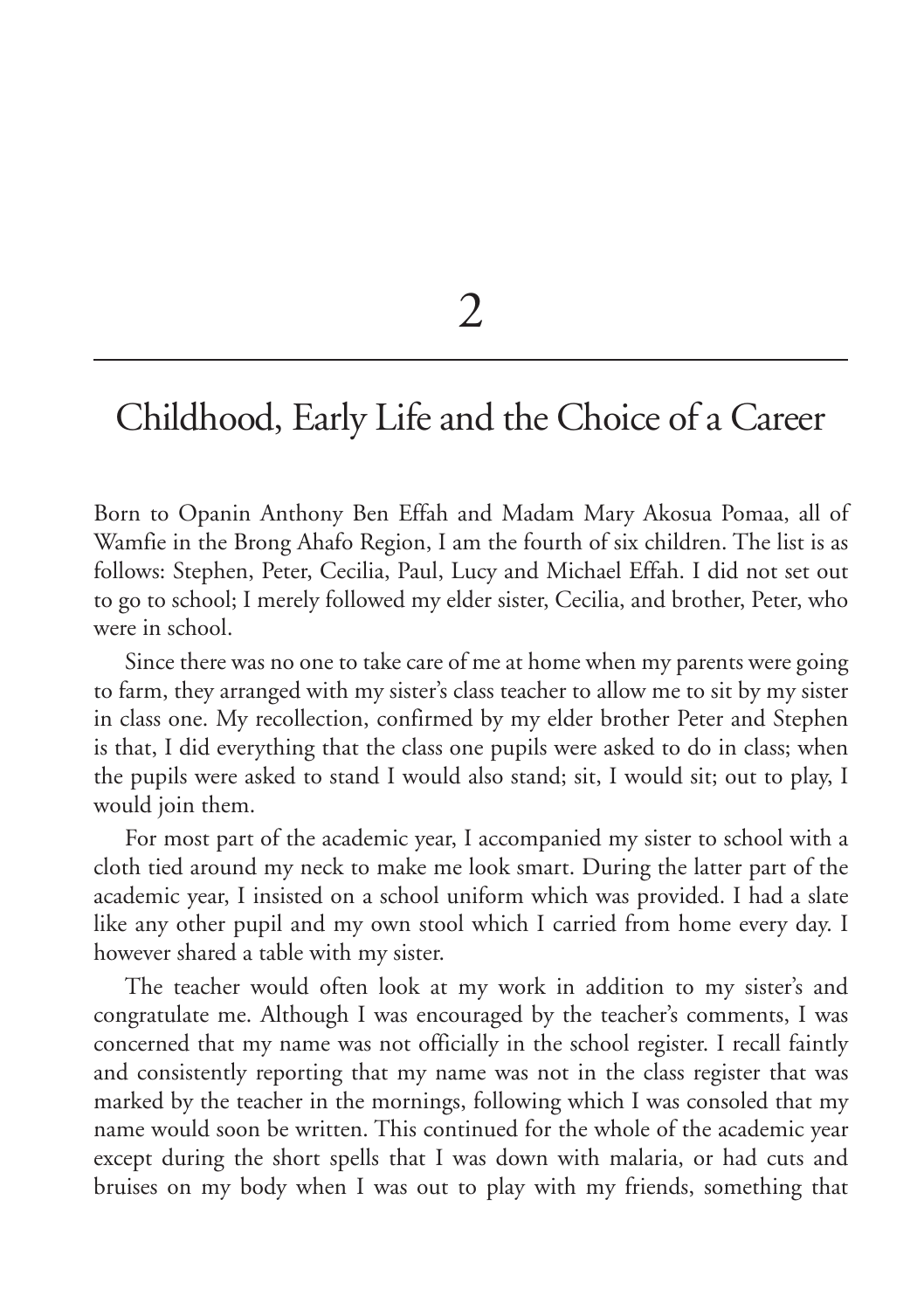occasionally prevented me from going to school. On such occasions, either my mother would absent herself from the farm and take care of me or I would be left with one of our neighbours.

In primary two, I again carried my chair and joined my sister. A similar arrangement was made with my sister's teacher. It was clear that my performance was good. In consultation with my parents and the class teacher, the head teacher officially enrolled me in primary two. Cecilia and I were now in the same class. We sat at the same table for some time but, presumably because we were talking too much, we were separated. I was very young but good in class, coming always second after Cecilia.

It was the following year, primary three, when the unexpected happened. Some of my father's friends had been advising him that it was not the best arrangement to have all his children in school while he went to farm alone. He had often been seen carrying everything he needed on the farm on him – cutlass, hoe, water, fire, seedlings, etc. while all his children were in school. After resisting the pressure from his friends and relations for some time, my father finally decided to take Cecilia and Peter out of school to join him on the farm. This was a big blow to them. Not even the intervention of the head teacher and teachers in the school changed my father's mind. He explained that he did not have enough money to keep all his children in school. He was alone on the farm and would sometimes come home around seven o'clock in the evening. As children, we sometimes could see him visibly disturbed. Since he had difficulty making ends meet, he had taken the decision that he would go to the village, Bia, about 15 kilometers away from Wamfie to start a cocoa farm, the reason he had decided to take Cecilia and Peter with him. I was very disturbed by the absence of my sister. As she was the elder of the two, she would keep our money, buy food during break periods while I simply ate what she provided. She sometimes would carry my chair as well as hers while I followed her walking like a king. I was pampered, which was why I sorely felt her absence.

Primary three became a defining moment in my life. With my sister and brother out of school, I was no longer interested in going to school. I started playing truant. I would put on my school uniform and end up hunting for birds with a friend in the bush. Eventually, the head teacher had to report my behaviour to my parents. When my parents questioned why I had decided not to go to school, my response was that I was no longer interested in going to school and would rather join my brother and sister in the village. The unexpected happened. As if enquiring why I did not want to go to school was the last straw, I decided to leave home the next day to my aunt's house at the next town, Asuotiano, about two and half kilometers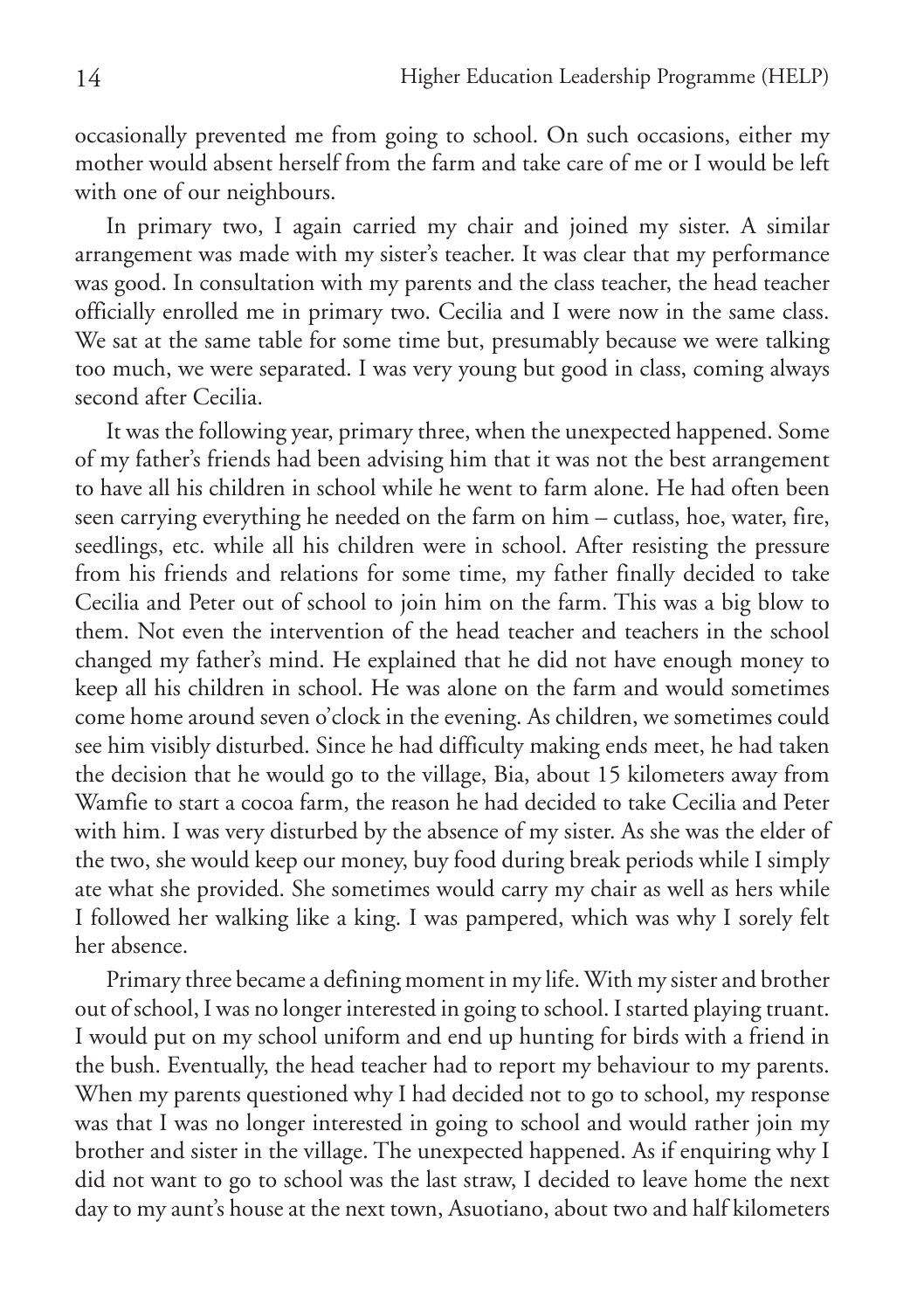from Wamfie without telling anyone. My parents combed everywhere at Wamfie but did not find me. They checked in the school, my friends' houses, and every possible place they thought I could be hiding. They were on the verge of going to report my absence from home at the police station when my eldest brother, Stephen, suggested that they check at my aunt's house at Asuotiano first. Early the next day, before they could send someone to check, my aunt sent a relation to inform my parents that I was with her. This was a great relief to my parents as tension about my disappearance from home was mounting. Not unexpected, the next day found me in the village. Angered by what I had done, my parents decided to take me to the village. We boarded a vehicle which took us about half way through the journey. We did the rest, about eight kilometres, on foot. I was tired by the time we got to the village. Although it was a good reunion with my sister and brother who had left school for the village, I soon began to experience real village life. Food was available in excess. Fruits were in abundance; so also were all kinds of unfriendly insects and animals. The sight of snakes now and then was scaring. My parents soon realised that I was merely a burden in the village.

I could not carry any heavy load from the village to the farm. Neither could I clear any piece of land assigned to me. On one occasion, the pot of water I was carrying to the farm broke when I stumbled and fell. Peter had to go back home to fetch another pot of water. The only job I could be assigned to was to roast yam and plantain for lunch for the family and labourers weeding our father's cocoa farm. I was relieved of that assignment because the roasted plantain and yams were getting burnt beyond recognition. I assigned to myself the job of climbing trees and hunting for birds. I was branded as a lazy boy not suitable for the farm. After spending only a week in the village my parents, prepared to send me back to Wamfie to continue my education. A day before I left for home, we all gathered around a family fire in the evening, lit to give some warmth. The family took turns to advise me on the need to go back to school.

The next morning all was set to go back to Wamfie, half the journey on foot and the rest in a vehicle. I recall it was a Friday evening that my father, Peter and I arrived from the village. I do not quite remember what month of the year it was. That same evening the parish priest in charge of the Dormaa Ahenkro Roman Catholic Parish came to Wamfie to say mass. I accompanied my father to church that evening. My father was at the time the assistant catechist of the Wamfie Roman Catholic Church and, in that position, played a significant role in the affairs of the church. After the church service, he met the Reverend Father who, I recall, was simply called Fr. Hubert. During the conversation between the two, the Rev. Fr. enquired who I was. Answering the questions posed by the Catholic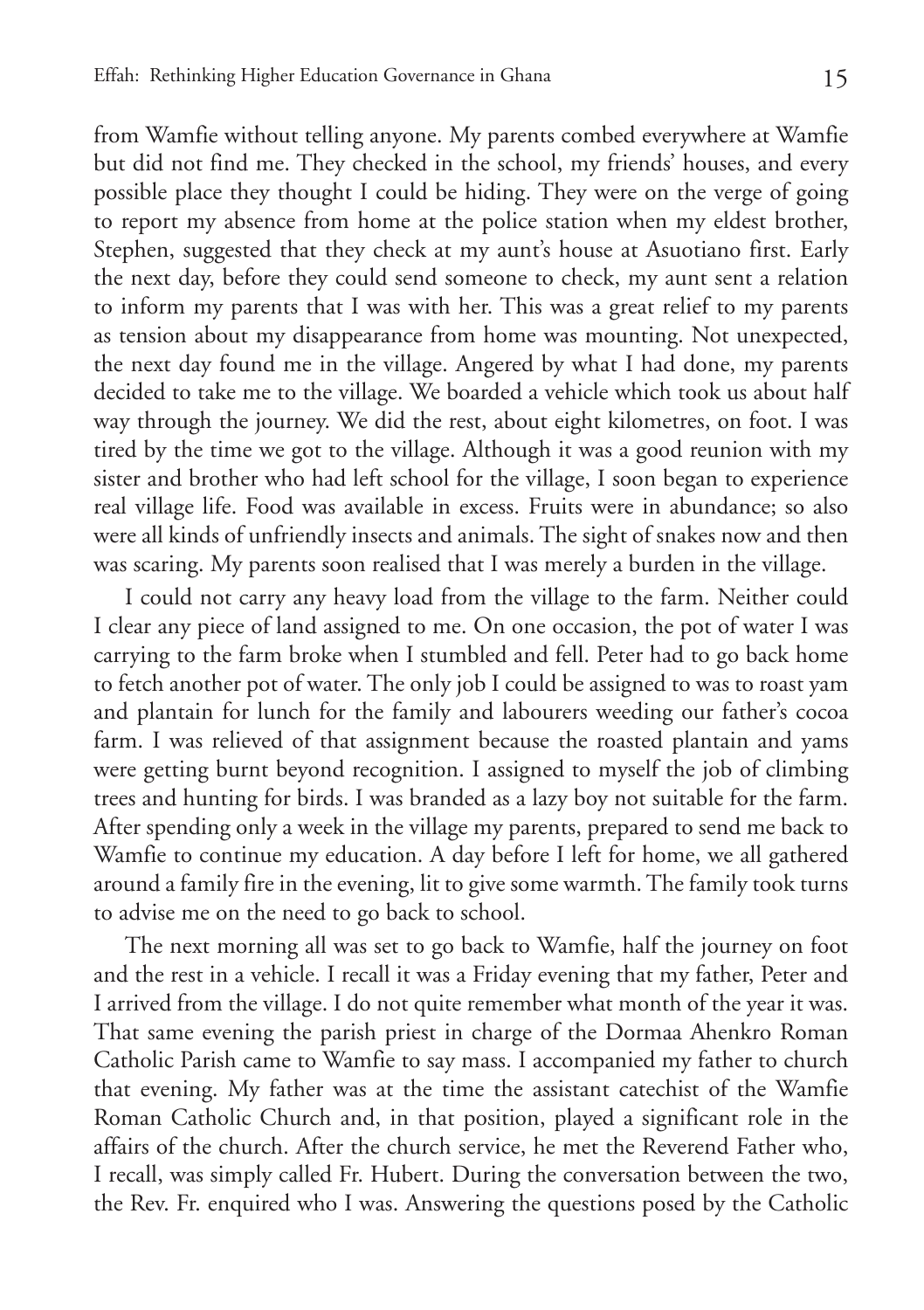priest, my father mentioned that I had decided not to go to school. The Rev. Fr. was surprised to hear that I did not want to go to school. He told my father that he would come to Wamfie the following Monday to take me to school.

The Catholic priest came as promised. My encounter with him put some fear in me; both young and old members of the church held, and still hold, Catholic priests in high esteem. I, however, thought that the Catholic priest would either forget to come or, because of his numerous duties, would simply not find the time to come. My father kept reminding me to get my school uniform and books ready in preparation for the Rev. Fr. He had a small car, I later got to know that it was a VW Beetle. He handed me over to the head teacher when we got to the school and asked him to take good care of me. He promised that he would come every morning to check if I had gone to school. This was still in class three. For one working week, from Monday to Friday, Fr. Hubert came every morning from Dormaa Ahenkro to Wamfie to take me to school in his car.

From that week I was treated like a king at the school, described by many as "Fr. Hubert's boy." Anytime Fr. brought me to school, both teachers and pupils would come out to see us. He would take me to the head teacher and leave. Within a year or so Fr. Hubert left for Holland. His departure ended the special relationship I had with him. I am forever grateful to Fr. Hubert for ensuring that I did not stop my schooling. But for him, I would perhaps be telling a different story today.

The next hurdle I had to cross occurred at the end of primary five. I was told that I was too young to continue to primary six, about two years ahead of my age mates. I was, therefore, persuaded to repeat the class. Although I had misgivings about this decision, I nevertheless decided to obey my teachers and parents and repeated class five. Hurrying to complete primary six was not always exciting. There was only one middle school, the Presbyterian Middle School. As there were four primary schools in the neighbourhood, Wamfie, Asuotiano and Wamanafo, many of the pupils had to vie for places in the only middle school form one. A kind of common entrance examination had to be organised for all the primary six students in the neighbourhood.

Getting to primary six was a nightmare, the end of primary six examination was for us a far more difficult examination than even the middle school leaving certificate examination that was taken at the end of ten years of schooling in form four. I was comforted for two reasons; one, I was not repeated on account of poor performance in school. And second, I would have a temporary respite from not writing so soon the dreadful end of primary six examinations. I repeated primary five without any significant setbacks.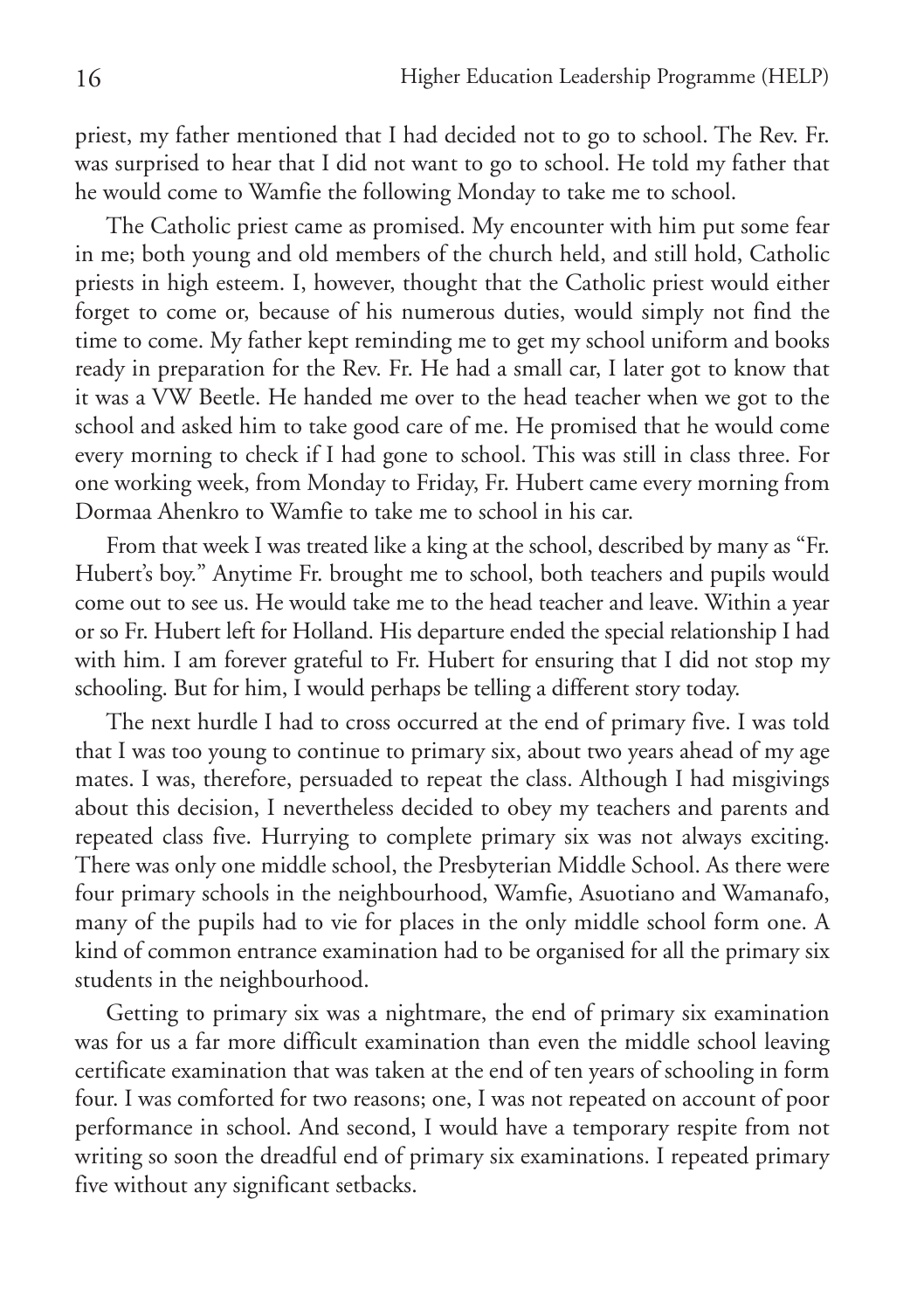The next major hurdle was the end of primary six examinations. I do not recall the number of pupils who sat for the examination, but we were in excess of 100. The Presbyterian Middle School could take only 40 in middle form one. It was a joy to see my name up on the list occupying the second position. I knew I would pass the examination but I was not sure I could be among the top three or four. Of the 35 or so pupils from the Roman Catholic School who wrote the entrance examination, about 15 of us got places at the Presbyterian Middle School form one. There were others from Asuotiano, Wamanafo and the other surrounding villages, leaving only a few places for the Presbyterian Primary School itself. This state of affairs generated some agitation among the members of the Presbyterian Church. Rightly so, they did not understand why they should build their school and not have places for their children. It took some time to resolve the problem which led to the establishment of the Roman Catholic Middle School at Wamfie and other middle schools at Ausotiano, Wamanafo and the surrounding villages to absorb pupils from their respective primary schools.

#### **Life in the Middle School**

The Presbyterian Middle School, Wamfie, is one of the places I always remember and cherish. It did not take long after reporting in form one for me to come to the attention of the head teacher and other teachers. A combination of factors may have accounted for this. First, I was among the youngest pupils in the school. Second, I maintained the first or second positions in class assignments and during the first term examination in form one. Third, I was also generally calm and quiet. Not surprisingly, during the second term I was appointed to one of the most coveted and privileged positions in the school, the office boy. For the next two and half years, I remained the office boy. As the office boy, I was in charge of the head teacher's office and store. I ensured safe custody of all school items, from class registers, lesson notebooks, chalk, textbooks, and school equipment to brooms. Any pupil or teacher who needed any item from either the office or the adjoining store had to go through me. I was the first to come to school and the last to leave. I would go to the head teacher's house early morning to pick the office key, clean the office and the store, arrange the books and dust the tables and chairs. After closing, I would make sure that every item that needed to be kept in the office was there. I would lock up the office and send the key to the head teacher's house before going home. That was the daily routine.

As the office boy, I was exempted from the general weeding and cleaning of the school compound and the playing field. I also did not attend the morning assembly. As with other positions, the office boy was expected to be appointed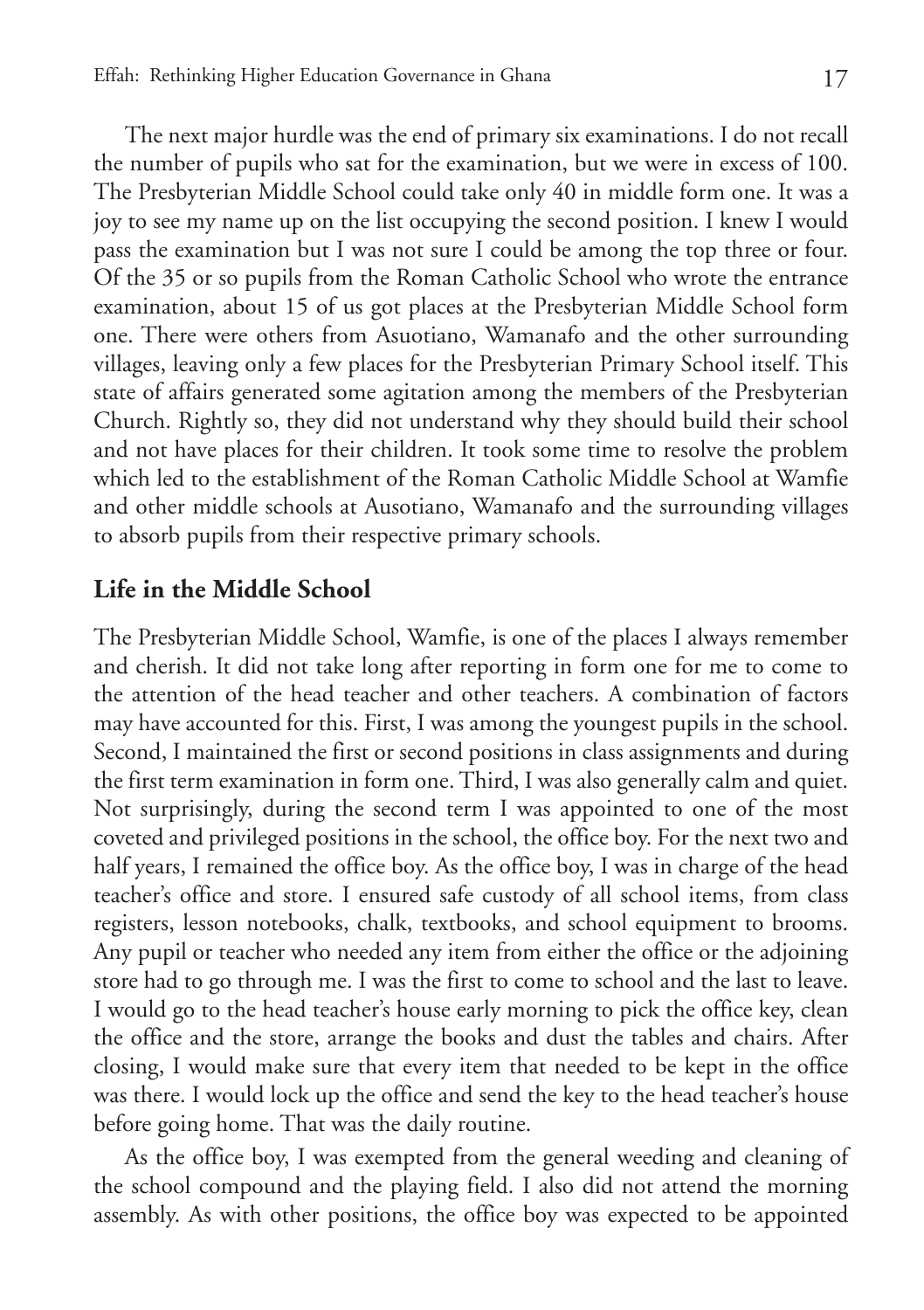on a yearly basis. During my time, I was made to hold the position until the end of form three before a new person was appointed. In my third year, I was not cleaning the office myself. I would call some of the form one pupils to do the cleaning under my strict supervision. It was considered a privileged to be invited to work in the office as that automatically relieved one from other assignments on the school compound. I performed my duties as the office boy to admiration of the head teacher, teachers and pupils alike.

Coming from a Catholic to a Presbyterian School one noticed some significant changes. The mode of conducting morning assembly and of worship was different. We also had to change from Akuapim Twi taught in the primary school to Asante Twi in the middle school. Sporting activities were taken more seriously in the middle school than in the primary school. Singing was compulsory at both levels.

In form three, our class teacher, Mr. Maya, from Somanya in the Eastern Region of Ghana, took keen interest in me. He invited me to his house to help him in his household chores including washing, cleaning and ironing. He came to introduce himself to my parents and asked for their permission for me to give him a helping hand in his house. In class, I assisted him to mark multiple choice assignments. He would mark my work and ask me to mark those of my other mates and to enter the marks onto a format that would now be called a spread sheet.

In middle form four, I was replaced as the office boy. I, however, had unrestricted access to the office and, initially, asked to supervise the new boy's work. Our year group had a difficult task because we had to start a new system of examination termed "shading" which involved using a special pencil, I recall it was a "2b or bb", to shade across a letter from A to E which we thought was the right answer to a question. We had to write our index numbers also in pencil. It was not simple then. Apart from appearing a complex exercise, the system's novelty and its late introduction gave us cause to worry. Indeed, there were some of our mates who had made up their minds that they would not understand the new shading system. Not surprisingly, our batch, the first to start the shading system, did not perform well in the final middle form four examinations. Out of the nearly 40 candidates who sat the final examination, less than half passed. Many of those who failed had to make arrangements to rewrite the examination in subsequent years.

#### **What next after Middle Form Four?**

In forms three and four, some of our mates whose parents could afford wrote the common entrance examinations for admission into secondary schools. A number of them passed and left middle school to start their secondary school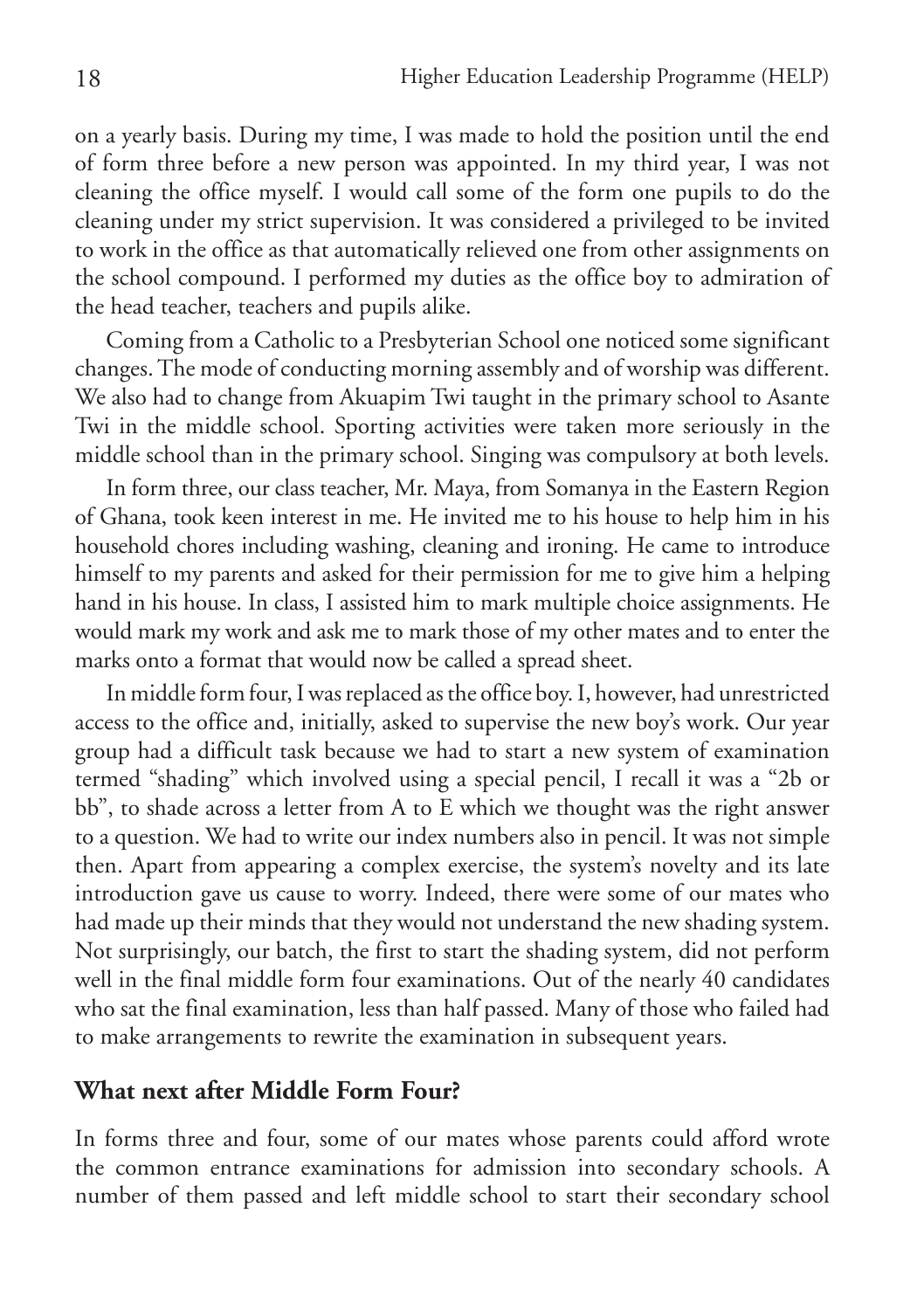education. My parents could not afford secondary education so I did not write the examinations. My teachers, especially, Mr. Maya, my form three teacher, were visibly disturbed that I could not write the common entrance examination. I however, wrote the Teacher Training College examination in form four. While in the house waiting for the results of the middle school leaving examinations, I received a letter inviting me to the Presbyterian Education Unit in Sunyani to be considered for appointment as a pupil teacher. I responded to the invitation. This was the first time I was visiting Sunyani on my own. In Sunyani, I enquired from a taxi driver where I could find the Presbyterian Education Unit. He offered to take me there. I have forgotten how much he charged me. What I remember is that I had to forego my lunch that day as the money left on me after paying the taxi driver was too small to cater for both lunch and transport back to Wamfie.

The manager at the Presbyterian Education Unit was a very pleasant person. I later learnt he was called Mr. Agyei. When he saw me, he smiled and asked whether I thought I could lead an independent life outside of my parents'house. I answered in the affirmative. I had completed a form indicating my name and the purpose of my visit. He therefore knew why I had come. Upon seeing me, he asked me to go back home and come in two weeks' time. I reported in two weeks as he had directed. The manager asked me to raise my right hand which I did. He smiled and said he was wondering how I would write on the blackboard. I did not comment. Finally he said "Paul, I don't think you can stay on your own in another town. I have decided to post you to the Local Authority Presbyterian Primary School at Wamfie. I will come to visit you." All I could say was "Thank You Sir." He asked me to wait at the secretary's office for my letter and the head teacher's copy. I held the letters in disbelief. I could not understand what had happened to me as I left the manager's office. I got back home and informed my parents about the good news. Everybody was happy in the house. Early next morning, I left for the school to give the head teacher's copy of the letter to him. He introduced me to his teachers and gave me notebooks to start preparing my lesson notes. He assigned me to teach class three. On my way home, I passed through the Roman Catholic Primary School to visit one of the teachers I knew. I told him my story and he gave me an old teacher's notebook to serve as a guide. I also passed through a tailor's shop to arrange for a teachers' uniform, a white shirt and a black pair of shorts. I polished my black sandals and I was ready to go to school when school reopened in four days time.

In the meantime, word had reached everybody in the neighbourhood that even before the results of the Middle School Leaving Certificate Examination were released, I had been appointed a teacher at the L/A Presbyterian Primary School.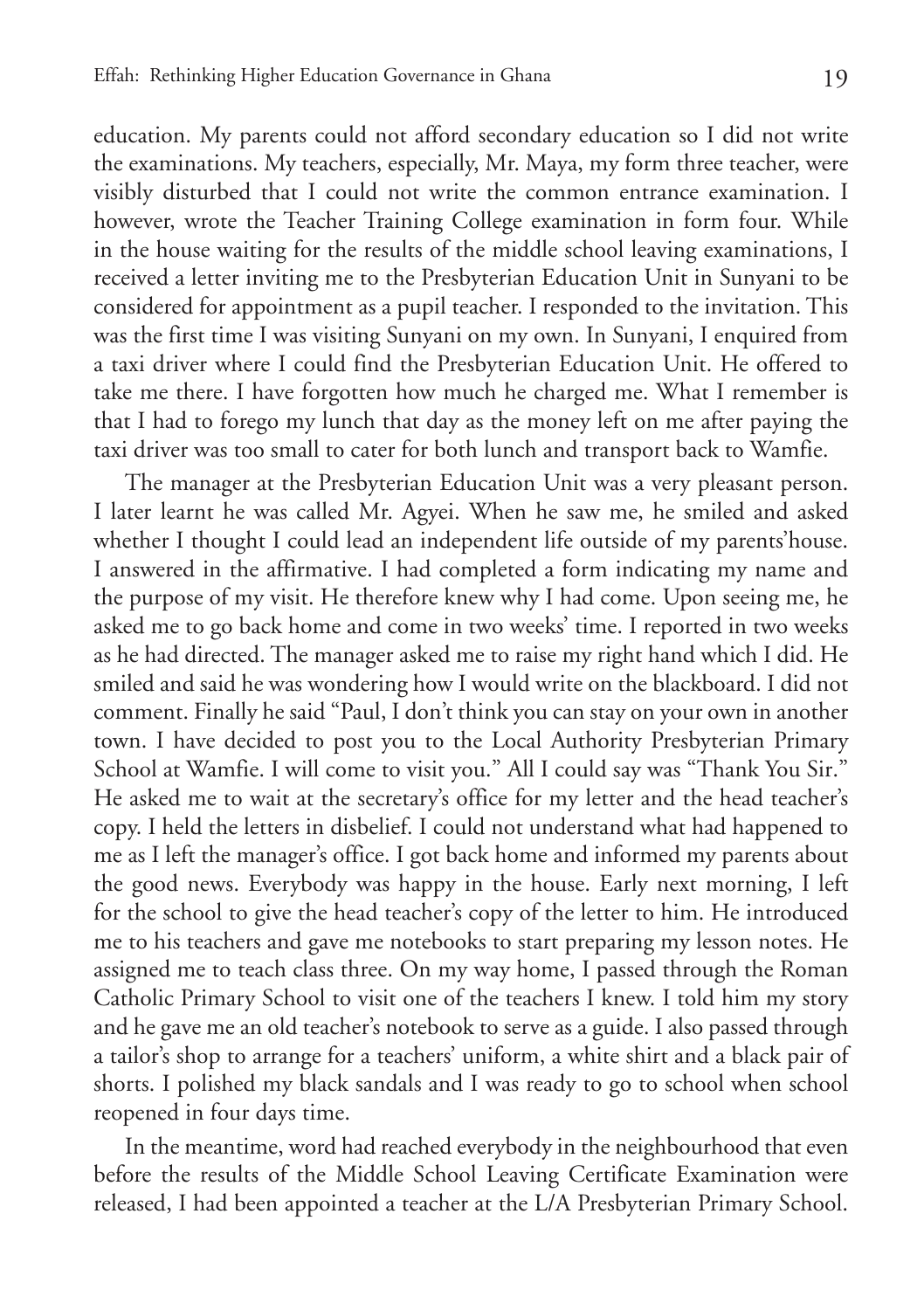The inquisitive ones among them passed through the house to seek confirmation of what they had heard. School was reopening on a Monday morning. I think it was in October, 1965. The previous Sunday I had collected my uniform from the tailor well ironed. I had already polished my sandals waiting for the arrival of dawn on Monday. I am not sure now whether I was able sleep that Sunday night. I recall getting up very early on the Monday, having a bath and dressing up for school. I cannot tell whether I had breakfast before saying goodbye to my proud parents.

I was introduced to the teachers and pupils at the assembly as the new teacher for class three. After the assembly, we had a short meeting at the head teacher's office. I announced myself by demonstrating what I could do when I gave the head teacher my teaching notes for the first week. He glanced through them and asked me to join him to go to the classroom. I could sense that he was surprised at what I had done. In the classroom he spoke to the pupils urging them to give me the respect and co-operation I needed and to take their studies seriously. He then left the class in my hands.

All this while, I had been planning what to do because I knew that I could not reach the blackboard. I decided that I would put three tables together in front of the blackboard and to walk on them while teaching to enable me reach the blackboard. That day news went round that a "Teacher Ketewa" meaning a "small teacher" in the local language had been appointed and had to walk on tables before he could write on the blackboard. The next morning the windows to the classroom were full of people, some craning their necks to see, for the first time, a teacher walking on tables while teaching. The head teacher spoke to the people to stop coming to stand by the windows to watch me teach. As the appeals did not seem to help, the head teacher finally decided to relocate the class to the church where the blackboard was on a tripod stand which could be adjusted within my reach. This ended the stream of old and young people trooping to watch me walk on tables while teaching. But the name, "Teacher Ketewa" has remained to this day, known to my generation.

The next anxious moment was when the results of the Middle School Leaving Certificate Examinations would be released. My anxiety was that as a teacher I should not be seen going back to school to write the Middle School Leaving Certificate Examinations again, which would have been the case if I had failed. When the news of the release of the examinations broke out I did not have the courage go to school that day. That evening Mr. T.D. Amoah, the head teacher of the Middle School sent someone to invite me to his house. When I went he announced the good news that I had passed the examinations. My next hurdle was to prepare and write the Teacher Training College examinations.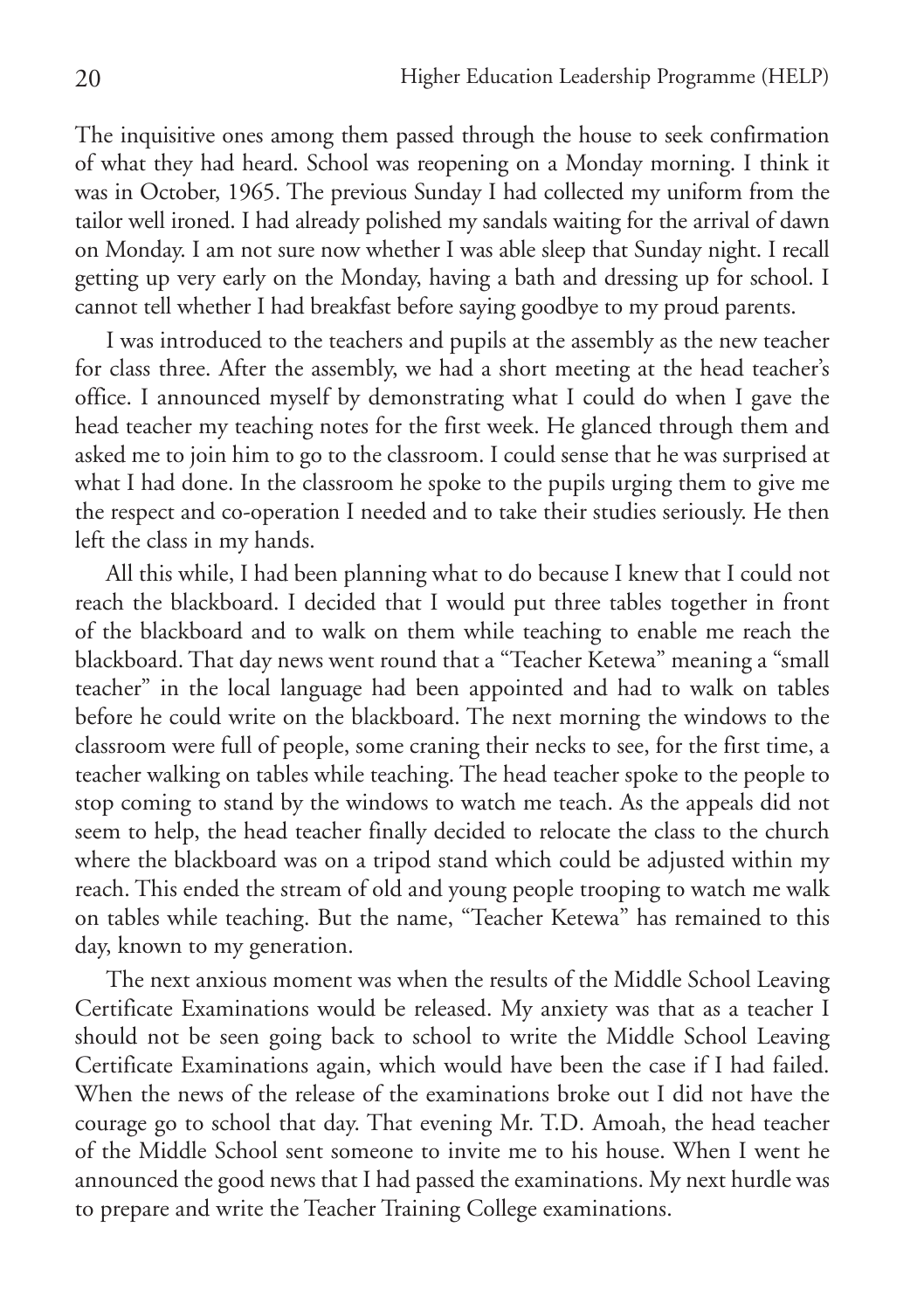#### **From the Teacher Training College to the University**

The year 1967 was a turning point in my career. It was the year I wrote and passed the entrance examination to the Teacher Training College. My choice of a Teacher Training College was obvious. It was Kumasi Anglican Teacher Training College. The reason was simple. My elder brother, Stephen, was in his final year at the College. The news that I had passed the entrance examination was not surprising judging from the nature of preparations I had made before going to write the examinations. I had also been buying a few items to keep ahead of going to a Teacher Training College. It, therefore, did not take much effort to put together the items I needed to go to College.

The first two weeks at College were not easy for me. I resembled my elder brother so much that it did not take any effort to be recognised. The common refrain was, "you think because your brother is here nobody can touch you." And, on each encounter with one or two of our seniors, I would either get a small knock or push or be sent on an errand. When news began to spread on campus that I was doing well in class, the situation began to change. The first term was full of activities. Weeding the compound, sweeping, cleaning, dusting, washing and undertaking short errands for senior boys became the routine. Sports and games punctuated classroom work. For the first year students, coming together during the first term gave us opportunity to make new friends among both old and new students. Similar interests in learning brought me closer to Adigun, a Nigerian student who was born in Ghana and had never been to Nigeria. Adigun demonstrated better understanding of Mathematics during our private studies but always trailed behind me in class tests. This was partly because he never took his time to do anything, always in a hurry to finish his work before anybody else. As a result of this haste, Adigun could easily add three and three to get nine. Anytime I scored a higher mark in Mathematics he would threaten, "Paul, we would not study Math together again." This, notwithstanding, we continued to be study partners during the period we were together at College.

First term holidays are always eventful and exciting for first year students. Mine were not different. I was anxiously looking forward to it. First, I would have some respite from the daily routine of being woken up by a bell, sweeping and cleaning, morning assembly before going to the classroom. Second, I would also have the opportunity to go to my hometown to see my parents and the rest of the family as well as friends. Those who only heard that I had gone to College would also have the opportunity to see me. Eager to go home, I left my elder brother who said his study group was meeting to do some work before going down on holidays.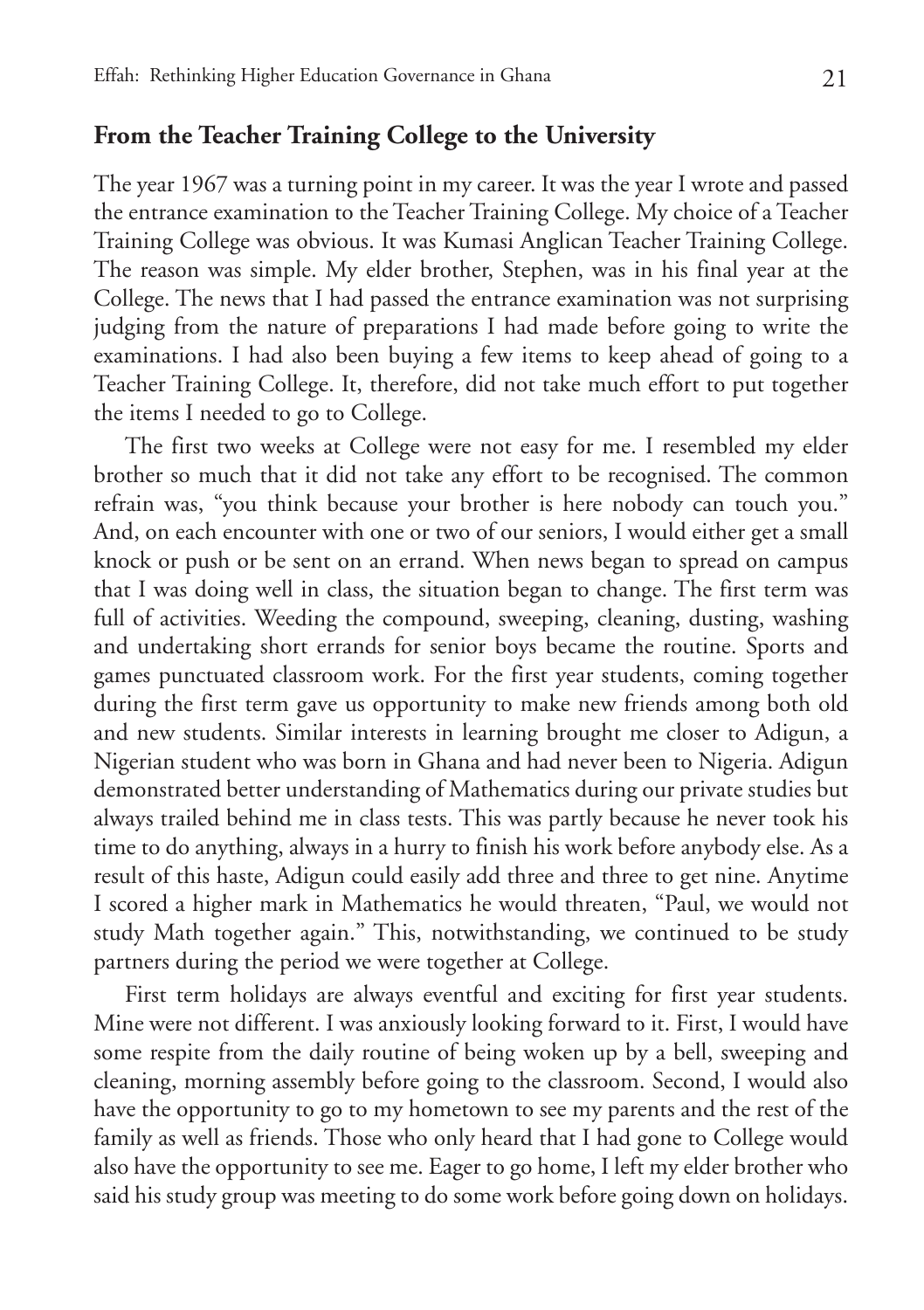This was understandable because he was in the final year. I could not wait till the next morning to see some of my relatives and friends although I arrived home at about 5.30pm. I stayed till about 11.00pm talking to my parents, brother and sister about my experiences before going to bed. One activity which, I remember, took a lot of my time during the holidays was helping my colleague pupil teachers I had left behind to prepare for the Teacher Training College examinations. It did not take long for one to be bored staying at home.

In those days communication was not that good. It was, therefore, difficult to know whether our first term results had been released. I enquired from my elder brother who came home later because he was preparing for his final examinations whether our results had been released. They had not. The results, he was told, would be posted on the notice board. I was anxious, which was part of the reason I was itching to go back to College. When finally I alighted from the Kumasi bound car at Kejetia in Kumasi, on my way to College, I saw one of my College mates. He was in form two. He said "Effah well done, you placed second in your class." My heart jumped in disbelief. As I boarded a taxi to the Campus I was excited. Several congratulatory messages came my way on campus. I made many more new friends, particularly among the teachers and senior students. During the second term examinations I came first and again won the admiration of both teachers and students.

I enjoyed my College life. I was a member of several groups and clubs – debating society, reading club, Brong Ahafo students union, and many more. There were three significant events worth reporting, two happened during the second year and the third in the final year. Our Geography teacher in form two was teaching us the geography of Sudan and described Aswan Dam, as "under construction." In my readings at the British Council Library in Kumasi ahead of the lecture, I had read that the Aswan Dam had been completed. I raised my hand and informed the teacher about what I had read. He told me that after class he would like to accompany me to the Library to see the source of my information. At the Library I showed him the journal from which I got the information. The next day he told the class that at the time he was compiling his notes the Dam was under construction. For my prize, he offered to give me money to register to write the General Certificate of Education Ordinary level examination in Geography. The reaction of the Geography teacher was not what we anticipated would happen in class. Some of my classmates had come to advise me to get some senior students to accompany me to the teacher to apologise for what they thought constituted "challenging" the teacher in class. All kinds of interpretation were put on the statement I made until that morning when he came to erase any doubts about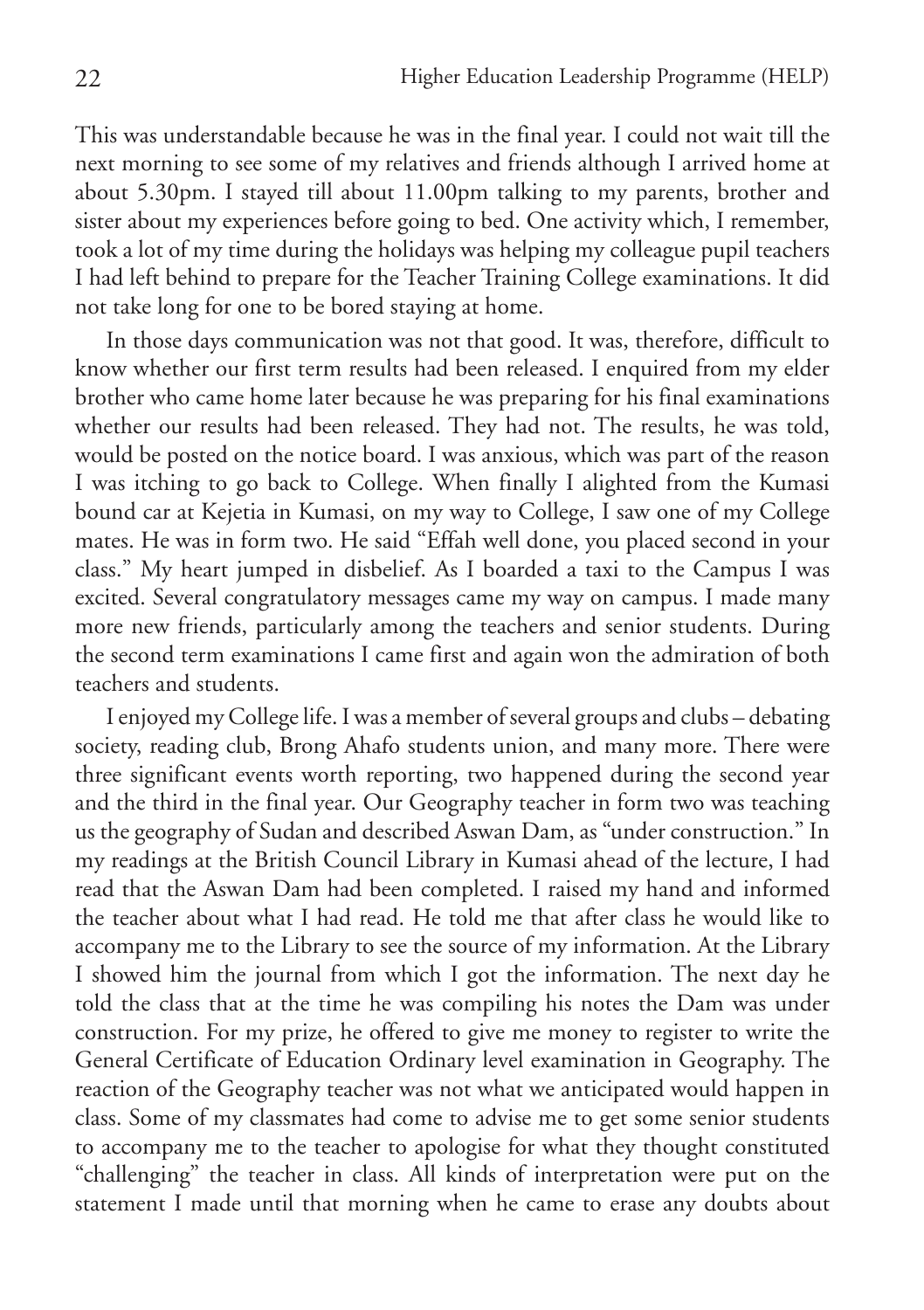being angered by what I said. This, notwithstanding, I learnt a useful lesson. I came to appreciate that I could have gone to the Geography teacher after the lesson to inform him about what I had learnt from the Library. On the other hand, it gave the teacher a signal that he should not take things for granted and that he should be revising his notes. This is a lesson also for all teachers, in this technological age, where the young ones seem to be ahead of the old in information communication technology and related skills.

The second event I wish to report on occurred in April 1969; this was the College's speech and prize giving day during which I topped the class and picked almost three quarters of the prizes awarded in the class. I was in form two. As my name was mentioned, I stepped forward to collect one prize after the other, piling the book prizes on the ground as I picked them about half-way between my seat and the podium. The applause I received was overwhelmingly deafening. The speech and prize giving day took place on a Saturday in April 1969. Was it on  $29<sup>th</sup>$ ? I think it was. I recall that there was a thanksgiving service the next day, Sunday, at the St. Cyprian's Anglican Church in Kumasi, now a Cathedral. The Monday following the Speech and Prize giving day, one of the students came to me early in the morning as I was preparing to go to the Assembly and said "Paul, you are in the papers"! I rushed out to see it. There I was, in a white suit receiving a prize. The heading was "His proud moment." The problem with the feature article was that it had indicated "Charles Effah" instead of "Paul Effah" receiving a prize for being the best student in class. During the rest of the week both students and teachers took turns to congratulate me and to urge me to continue to work hard.

At home during the holidays I had to explain the mix-up in the names to my parents and friends. I had not changed my name as some suggested. The name "Charles" was a mistake by the press. Charles was the first boy in form one and his first name had inadvertently been exchanged with mine.

I had happy moments at College. I was liked by the teachers, some of whom occasionally invited me to their homes for meals. Many of the students at the College had already sat and obtained some credit passes at the GCE 'O' Level Examinations. A few even had some passes at the Advanced Level. These seniors served as role models and a source of encouragement to us. As I did not have money, I decided to wait till I completed College before writing the GCE 'O' Level Examinations. Indeed, I did not take the offer from my Geography teacher who wanted to pay my registration fee to write the GCE 'O' Level examination in Geography. I did not like to write the examinations one subject after another. I wanted to pass five or six subjects at the same time to qualify to go to university.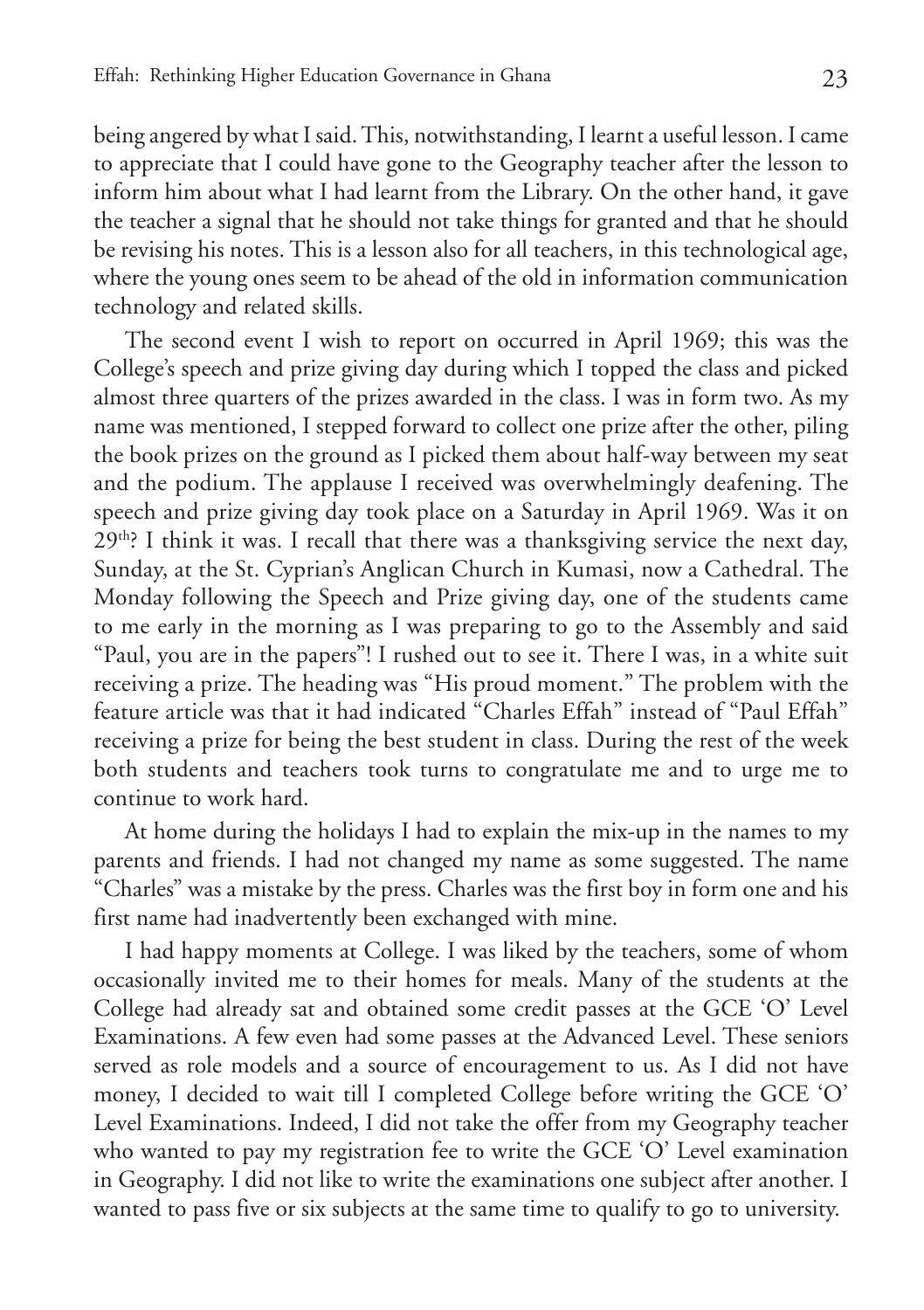Still reporting on events, I recall that in my final year I got a prize in Mathematics. A classmate, in "A" class, I was in "B", called Roland Oko, and I tied for the prize in English. To determine who should be given the prize, we were both invited to write an Essay. When the results came, I had six out of ten while Oko had six and a half out of ten. Oko was therefore given the prize in English. A lot of students were happy about the seemingly fair distribution of the prizes, complaining that Effah always wanted to collect all the prizes in class! In fact, some of my mates told me that I should allow other students to take some of the prizes.

After our final examinations, we were posted to various stations which separated us. Many of us have still not met. I was posted to Dumasua, a village near Sunyani in the Brong Ahafo Region, to start my teaching career. I had passed through Dumasua several times without ever making a stop. I began preparations to write my GCE 'O' level examinations during the holidays, before I reported at Dumasua.

## **Teaching and Preparing to go to the University**

The first thing I did during the holidays was to go to Dumasua to look for accommodation. I had no difficulty. Although the school I had been posted to, Dumasua R/C Primary was on holidays, the head teacher was in town. I was taken to him when I made the necessary enquires. He helped me to identify a suitable accommodation close to the School. With accommodation secured, I went back home to plan for my GCE 'O' Level examinations. I had planned to register for and write the London GCE examinations in January, 1972. The June, 1971 examinations were over and I did not have money to register. I had just returned from College and did not want to ask anyone for money to register for the examinations. I did not want to be told to exercise patience and to write the examinations when I started teaching. I went to see an Agricultural Extension Officer in the neighbourhood to give me a loan of 25 cedis which I needed for the registration. He agreed to give me 15 cedis to be repaid within three months. I went to visit my uncle, Opanin Kwaku Firi (he was very fair) and told him I had completed College and was about to start teaching when school reopened. He asked me about my plans for the future and I told him I wanted to go to University. He was very proud of me. When I was leaving his house, he asked me to come back the next day. As if he knew the amount I wanted, he gave me ten cedis. I had the 25 cedis I needed to register for the examinations. I started learning even before school reopened. I was assigned to teach class five. After school each day, I stayed back for some time to study before going home. This continued until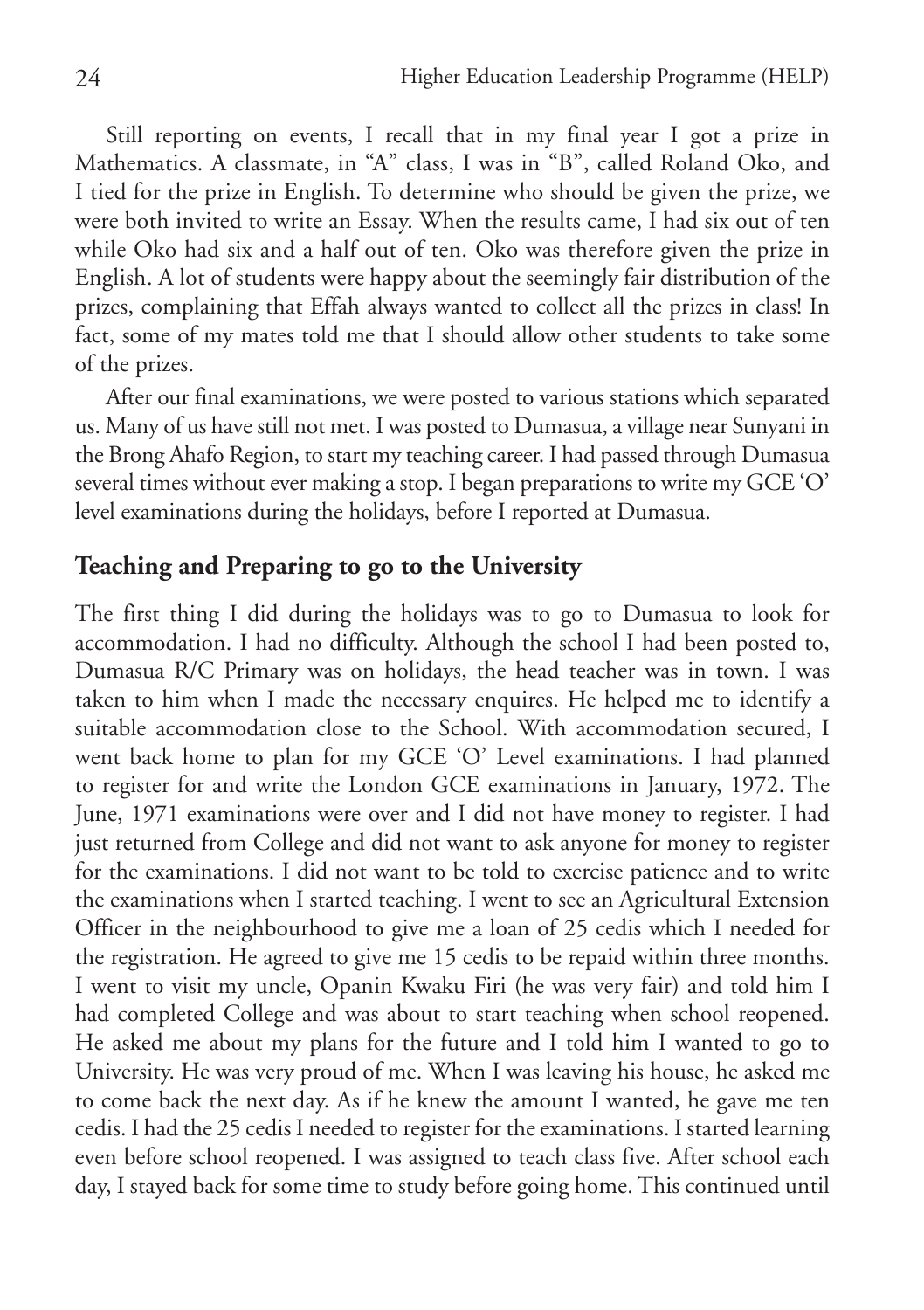I wrote the examinations. Judging from the questions I answered, I thought that I had done well. Therefore, without waiting for the results to be released, I decided to register for the June, 1973 Advanced Level examinations. My colleague teachers in the school and other friends who knew what I had planned thought I was too ambitious. Indeed, a sixth former who was also teaching in the same school was emphatic that there was no way I could pass Geography at the Advanced Level.

I went to see the Government teacher at the Sunyani Secondary School, Mr. Yaw Sae-Brawusi, who gave me a lot of encouragement. He also gave me some of his notes to copy. The release of the 'O' Level examinations served as a further catalyst. I had passed all the five subjects I offered; English, Mathematics, Economics, Geography and History. This spurred me on to learn even harder. There was an aspect of Geography, surveying, which posed the greatest challenge to me.

I wrote the 'A' Level examinations. Before the results were released, Universities had advertised for the sale of admission forms. I bought forms for the Kwame Nkrumah University of Science and Technology and the University of Cape Coast. I did not know what programme I should apply for. I settled on Land Economy at KNUST and Geography, Economics and Education at Cape Coast. When the results were released, I had Government – A; General Paper – A; Economics – B; and Geography – C. I was offered admission to read Land Economy at KNUST. Cape Coast also offered me the subjects I had chosen. Many people were surprised at my results. I settled for KNUST to read for a degree in Land Economy. I spent two weeks in KNUST. I went to the office of the Ghana Education Service to enquire whether, as a teacher, I would be granted study leave with pay. I was told that Land Economy was not among those listed for study leave with pay. In the meantime, I had received word from some of my colleagues at Cape Coast that they had already compiled their names for submission to the GES Headquarters for consideration to be granted the study leave. I went to the Head of Department of Land Economy and told him that I was leaving for Cape Coast. Although he was surprised at my decision (we were only twelve in class) he did not stop me from leaving. So I joined my colleagues at the University of Cape Coast and started late registration. I was comfortable because many of my friends and colleague teachers were in Cape Coast. I was called several names by my colleagues including "international student." Some even insulted me for leaving a programme like Land Economy to a place where I was essentially going to be a teacher.

For most of my university life, what colleagues remembered me for was that I was always unwell. For almost about a third of the period I spent at the University, I was either in the hospital or simply sick in the house. It was far later in my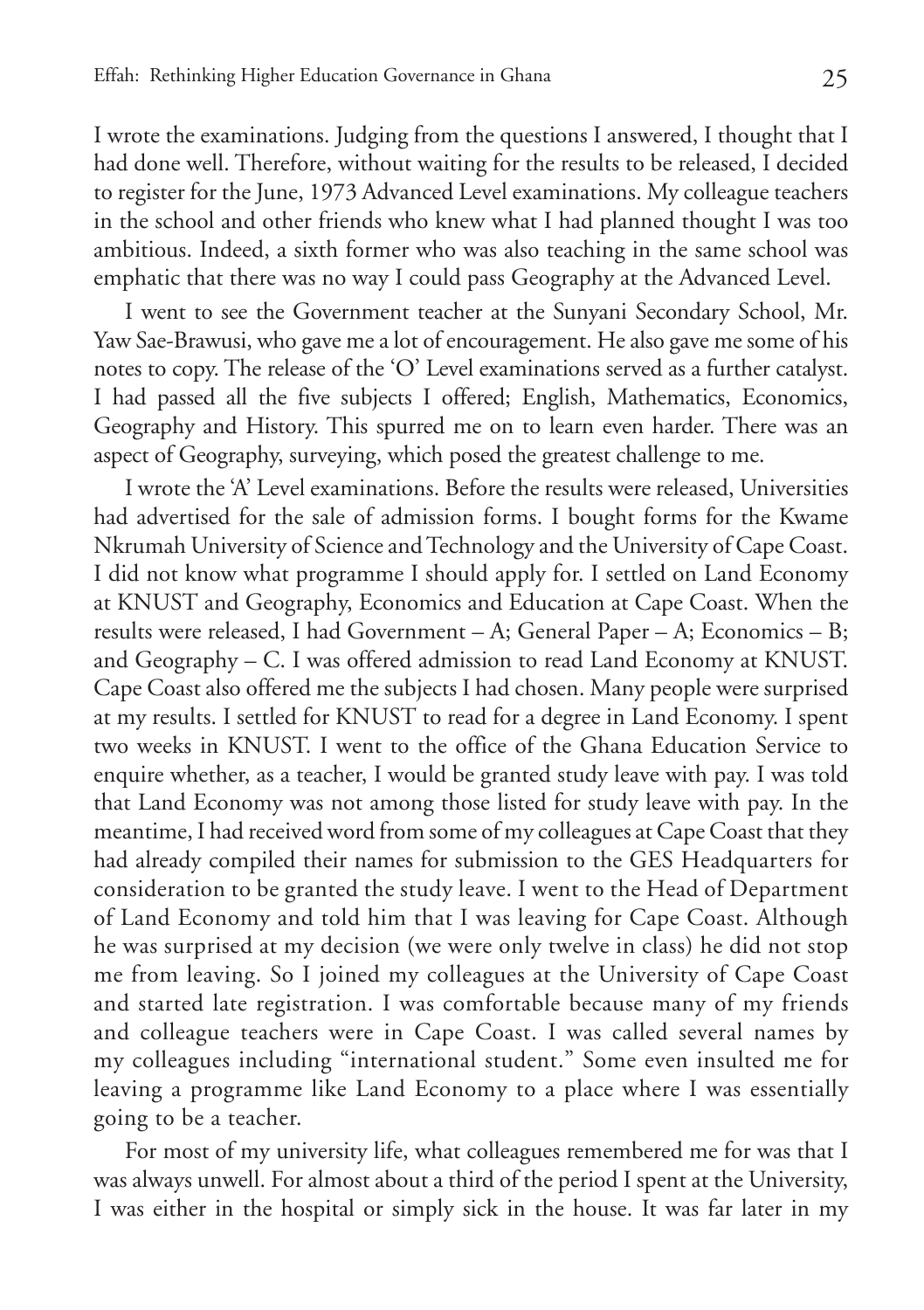career that I was diagnosed as having "H Pyloric Ulcer" and given appropriate medication. The bouts of sickness and unease notwithstanding, I managed to graduate with my colleagues in July 1976. For my National Service, I was posted to the Ofori Panin Secondary School at Akim Tafo in the Eastern Region. While there, I taught Geography and Economics to form five and lower six students. And to this day, I continue to meet many of the students I taught in several capacities. Getting to the end of my national service period, I saw an advertisement for Economics teachers for the Institute of Professional Studies (IPS) (now University of Professional Studies, Accra), then a private institution which had been taken over by Government. I was one of two Economics teachers recruited to teach Economics at the Institute.

#### **The Choice of a Career**

At the IPS I had several ideas. I considered a career in Accountancy. Another option was to join one of the banks. Finally, I decided that while I taught at IPS, I would pursue a Masters Degree in Public Administration at the University of Ghana, Legon. It was not easy combining the normal teaching load with the Master's programme. Within a period of two years I had completed my Masters Degree with a Thesis option. Indeed, I was one of two out of a class of 18 who completed the programme within the stipulated time. Two things happened just about the time that I was about to complete the Masters programme. One was the defining moment in my career. I received a beautifully worded letter from the Registrar of the University of Ghana, Legon, offering me an opportunity to work within the University Administration. The letter indicated that from time to time, the University looked round to identify young men and women with potential to recruit into the University Administration. It said the University had identified me and was inviting me to meet the Registrar for further discussion. The letter read in part:

From time to time, the University looks round for suitable candidates who could be trained for positions in its Central Administration. This is in addition to candidates who may compete for positions through normal advertisements. I am writing to inform you that the University is interested in recruiting you to work in the Central Administration eventually as Assistant Registrar subject, of course, to your performance at an interview which will be arranged shortly….. I shall be grateful if you will let me know whether you will be interested in such an invitation.

I went to see the Registrar. His message was simple. "We want to work with you in the University Administration. If you want knowledge you belong here. If you want money, the University is not a place for you. Go and think about it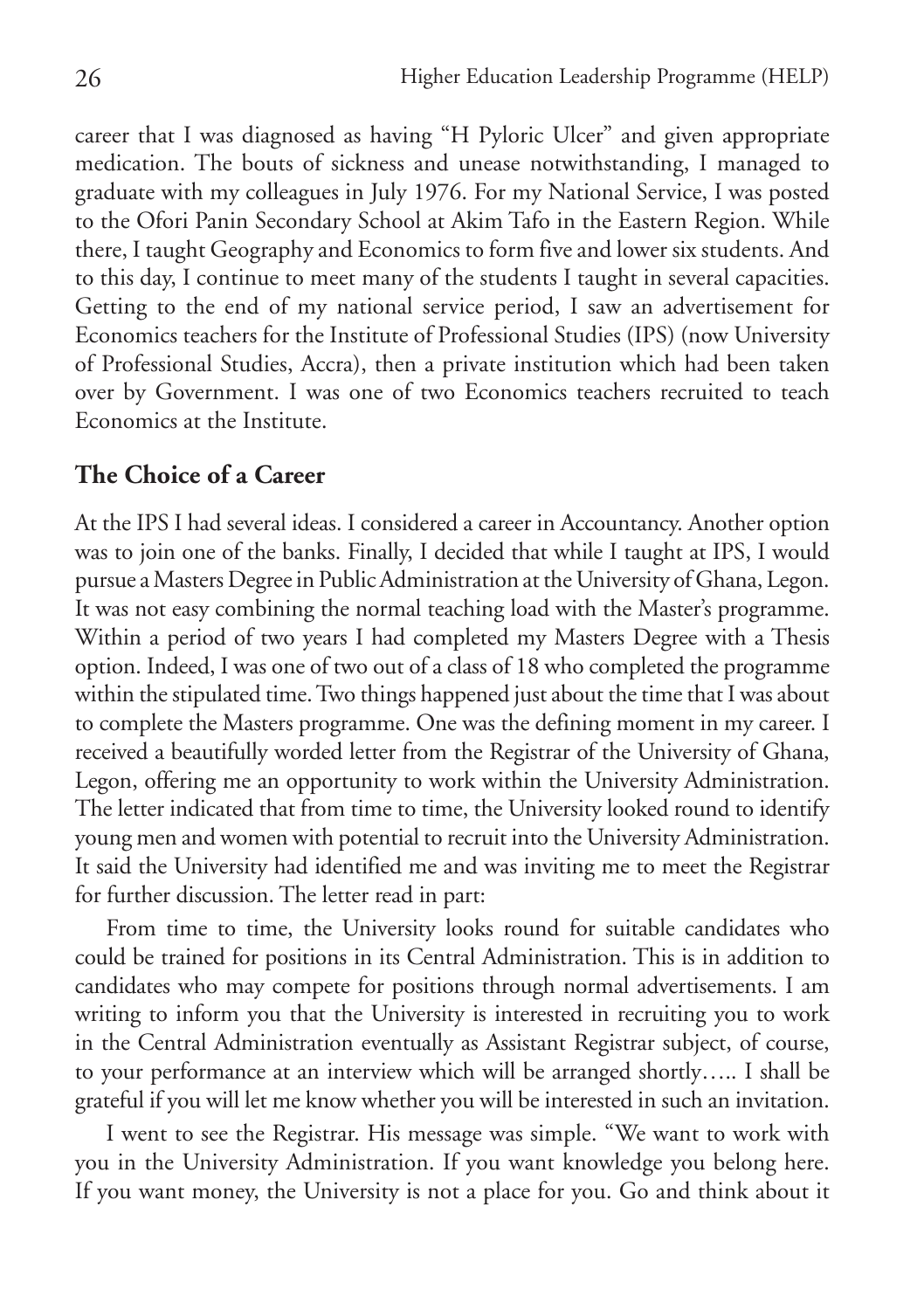and see me in a week's time." This was the beginning of my career in University Administration. It just happened. Happenstance indeed!; which goes to buttress the point that there are hardly any people who set out to plan for a career in University Administration. The fact that I had been identified and talent-hunted did not constitute an automatic "passport" to join the University Administration. As noted in the excerpt from the Registrar's letter quoted above, I still had to go through the recruitment process. I was invited to join a group of nine candidates for a selection interview. The process was very friendly. The panel held a general discussion with all the candidates followed by individual interviews. We were all seated in a horse-shoe format together with some members of the University Administration. A topic would be introduced and we would be invited in turns to comment on the issue. In the process, the panel took the opportunity to assess our creativity, innovative abilities and initiative. Later as a staff in the Administration, I had access to my assessment, which made references to distinguishing myself as well as the brief and succinct manner I aired my views.

My assessment after the interview read in part as follows: "Mr. Paul Effah distinguished himself during the general discussion period. During the individual interview, he handled his questions very well. He showed in-depth appreciation of problems and has a good way of making his views known in a brief and succinct manner. He showed that he would be stable." (Notes on the Selection Committee meeting held on Wednesday, 18<sup>th</sup> February, 1981 at 10.00 am in the office of the Registrar).

After this first round of interviews the six of us who were selected were invited to report for work as Junior Assistant Registrars for three months after which we were invited to meet the University's Appointment and Promotions Committee for consideration. All but one of us, I recall, were appointed as Junior Assistant Registrars and the other three as Junior Assistant Registrars in training. I was subsequently confirmed as Assistant Registrar in February, 1982.

In those days, references on candidates seeking employment were taken seriously, particularly when one was being talent-hunted. References were taken from one undergraduate lecturer from the University of Cape Coast and another from a Professor at the Postgraduate level. There was a third from the Institute of Professional Studies, Legon, where I was working as a tutor. Part of the reference from my undergraduate lecturer read: "Mr. Effah rated sixth in his set of 25 students. I taught him Macroeconomic Theory and Development Economics in his final year and he rated fourth and seventh respectively in them…. Mr. Effah is personable, and also very hardworking and conscientious." The Professor at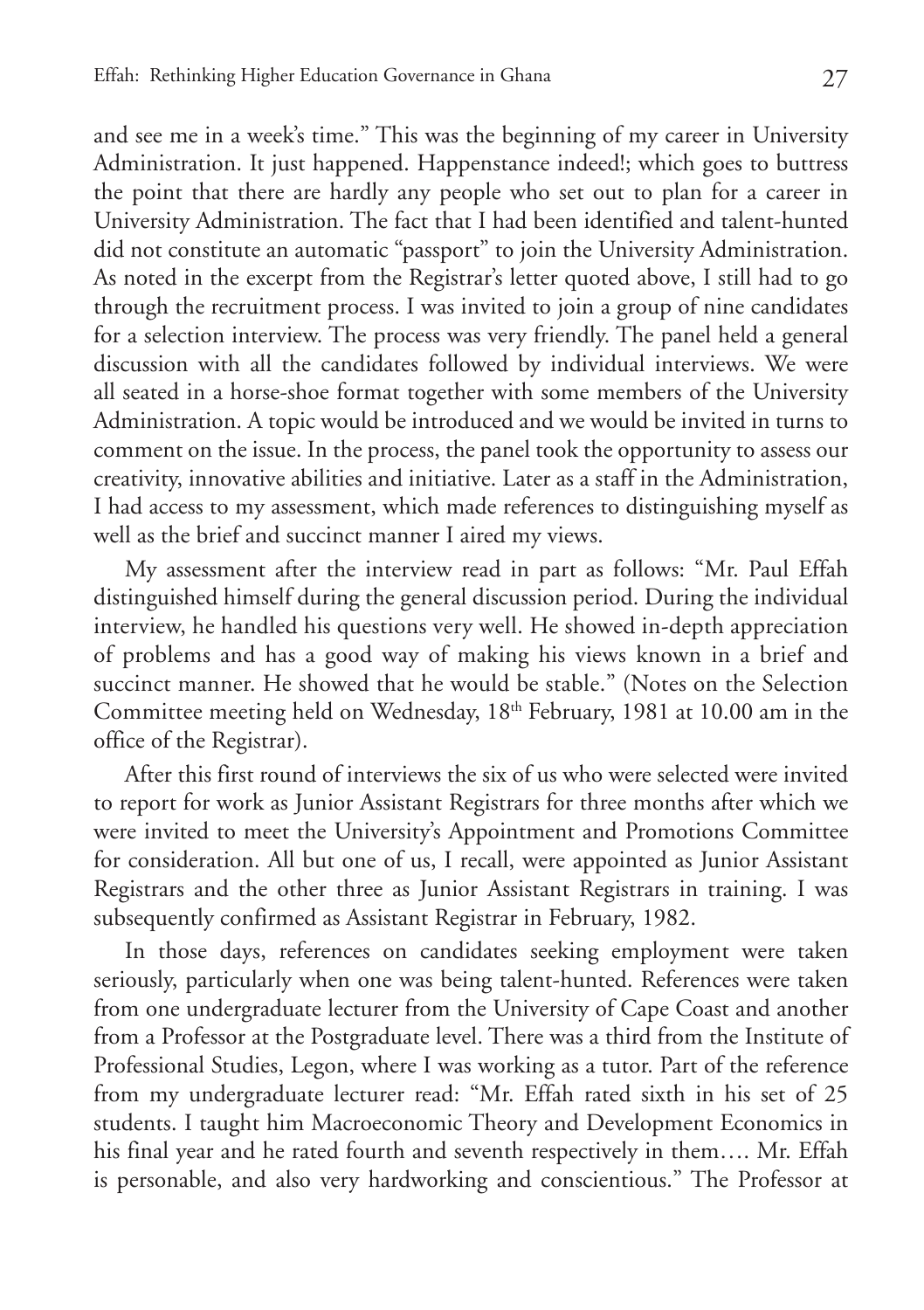the postgraduate level wrote among others: "During the last academic year, the applicant submitted his Thesis entitled 'The Establishment, Administration, and Operations of the First Ghana Building Society' for which I was his supervisor. In my view, I have little doubt that his Thesis will be accepted by the appropriate Board. The applicant applied himself with diligence to his studies, effectively and intelligently participated at seminars and his papers were submitted according to schedule. Attendance at lectures and seminars was most punctual. The Thesis clearly indicates the candidate's ability where research is concerned. The applicant has a quiet disposition, is respectful and appears to have mixed well with his colleagues."

The reference from the Institute of Professional Studies followed a similar pattern. An excerpt reads: "Mr. Effah held a number of appointments including Hall Tutor, Staff Secretary, and Director of Studies. He performed his duties efficiently and exhibited a great sense of responsibility and initiative. He was sober, hardworking and trustworthy. It may interest you to know that Mr. Effah was one of the teachers who were initially recruited when the Government took over the Institute and has left a record as one of the best tutors the Institute has ever had." And, to demonstrate the importance that the University attached to references especially for candidates being talent-hunted, one was taken from my hall of residence. It read in part as follows: "Mr. Effah became a resident student of this Hall on his admission to the MPA course in October 1978. He took the MPA written examinations in June, 1979 and passed. He spent the 1979/1980 session working on his Thesis. He went out of residence at the beginning of this session presumably to work further on his Thesis. Mr. Effah is a very quiet person. He is always respectful and gets on well with his colleagues. We have found him to be a very hardworking student and his conduct has been very good."

This system of talent-hunting has been lost to the higher education sector. It is a system that should be combined with the regular recruitments through advertisements. Talent-hunting targets specific people with specific skills and abilities, people whose progress would have been monitored and followed. The people so identified and hunted for would also generally have a certain level of commitment to the institution. In my case, I was so elated by the letter I received from the Registrar that I would read it over and over again, particularly when I was tempted by other offers in the system. On such occasions, I would reflect on how I had been specifically hunted for to join the University Administration and taken a firm decision to stay. Again, an initial screening, in terms of process, like the one I went through, is useful. It offers a relaxed atmosphere for candidates to show their special skills and abilities. Was it by providence that I went to school? And, could it have been sheer coincidence that I took a career in University Administration?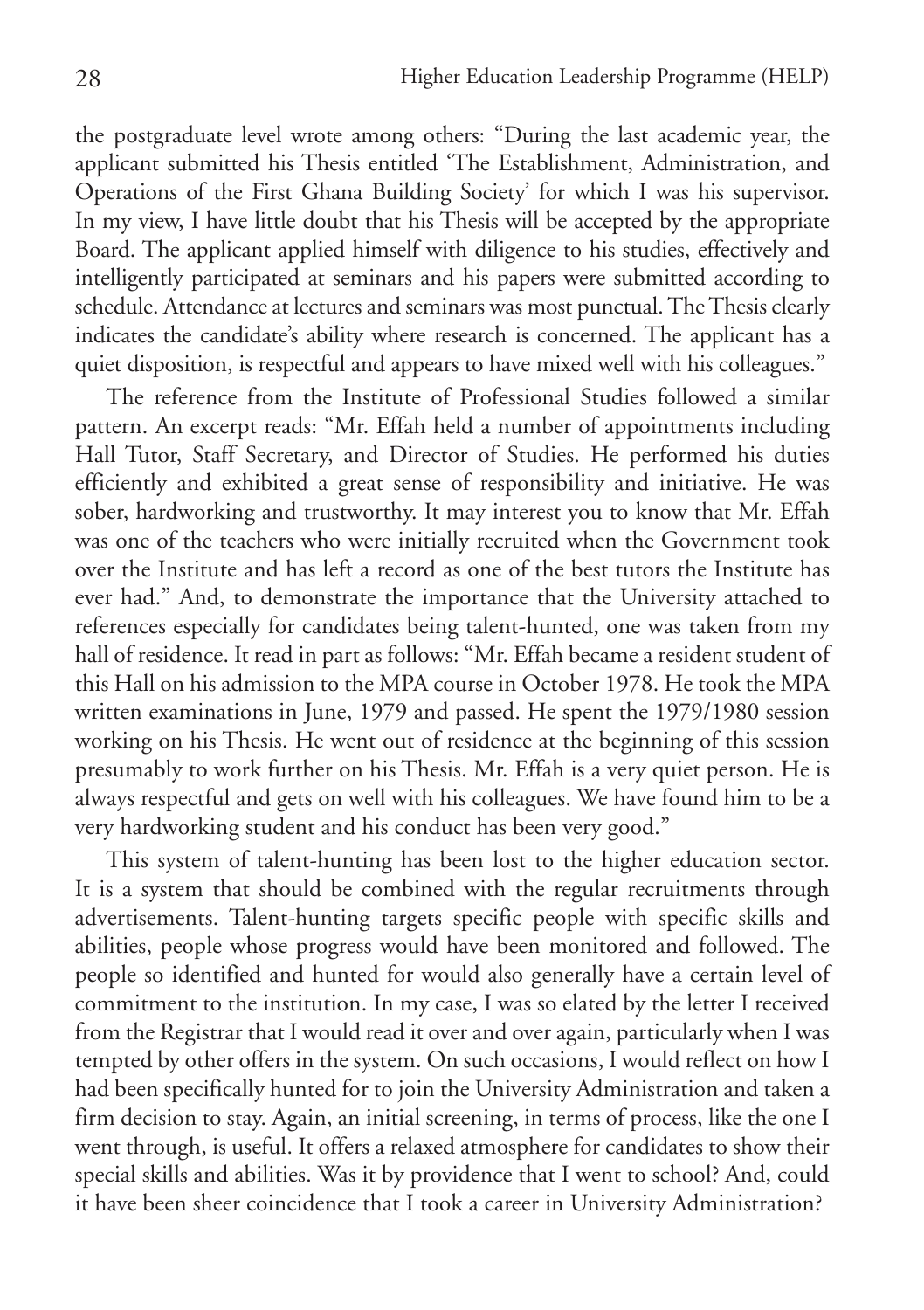#### **Box 1:**

Hard work, perseverance and right attitudes always yield good results.

While working in the University Administration, I was assigned to serve as secretary to the Committee of Vice-Chancellors (CVC). It was in that capacity, coordinating and working through the Vice-Chancellors with all the universities, that I was appointed secretary to the Interim Administration Committee (IAC) of the University of Cape Coast. My association with the university became formalised.

The next chapter, chapter three, discusses in some detail events in that university which culminated in the appointment of the IAC as well as subsequent developments.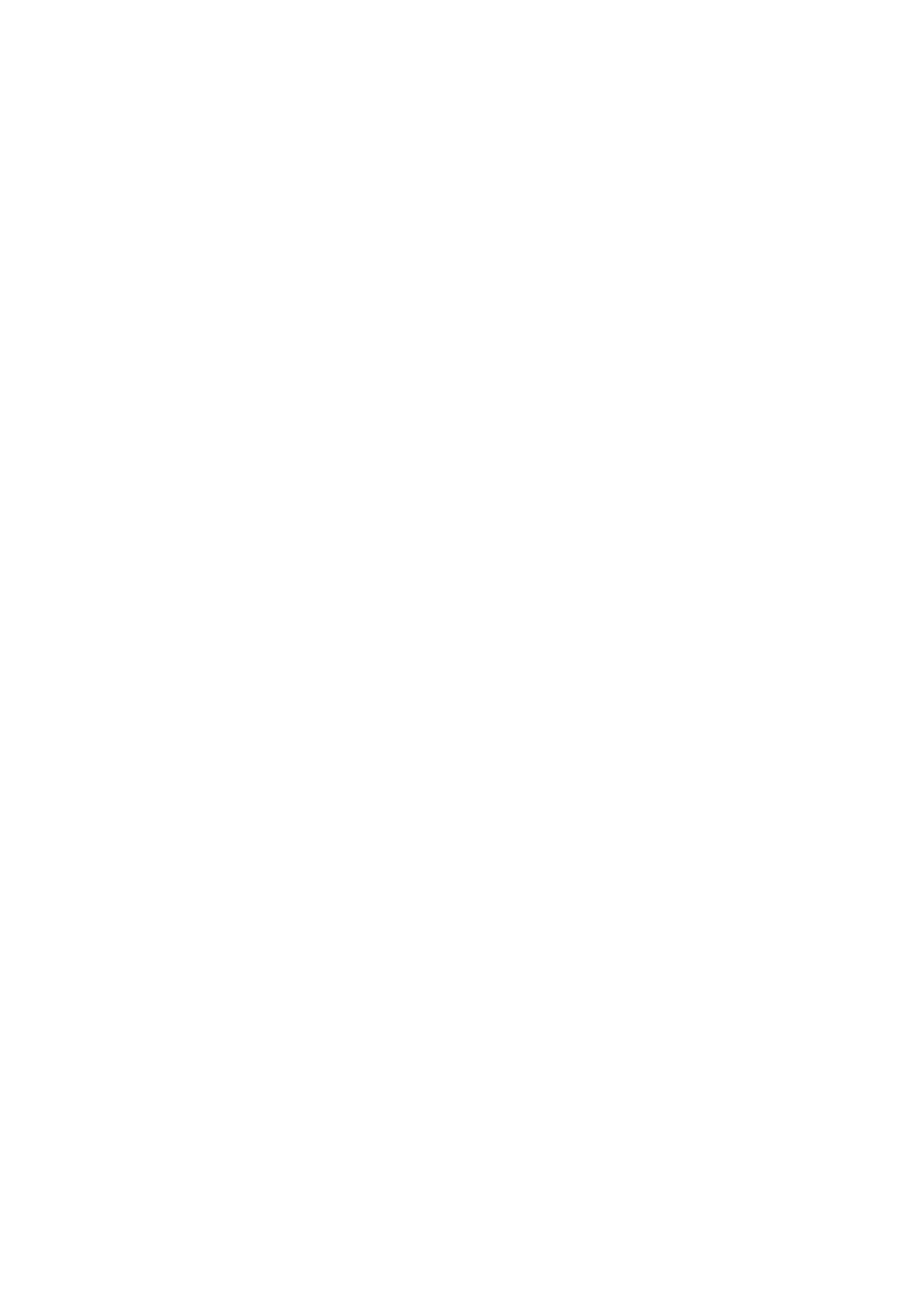3

## A University in the Midst of Turbulence

The University of Cape Coast was established for a good cause. Its initial mission was to give "emphasis to the preparation of teachers (graduate and other) for the secondary schools, teacher-training colleges, polytechnics and technical institutes in Ghana" (Act 390 of 1971, Section 2a). The University was, however, bedeviled with many administrative challenges which reached a peak in 1990 with the suspension of its Act and Statutes by the then Provincial National Defense Council (PNDC) under Chairman Jerry John Rawlings and the appointment of an Interim Administration Committee to take over the functions of the Council, Vice-Chancellor and Academic Board and to run the affairs of the University. The author of this book was the secretary to the IAC. What were some of the events leading to the appointment of IAC? Could these have been prevented? Are there any lessons that could be drawn from the work of the IAC? With hindsight, was the appointment of the IAC justifiable? This chapter discusses some of these questions. The administrative challenges that culminated in the setting of IAC did not descend on the University like the onset of rain. They were caused by a number of factors, some of which, like genes, were inherited at birth.

The first was the manner in which the university was established. That there was an urgent need for a third university at the time, after Legon and Kumasi, specifically dedicated to the training of teachers was not in doubt, giving the unprecedented expansion in education that characterised Dr. Nkrumah's administration. The Accelerated Development Plan of 1951/1952; the introduction of fee-free primary and secondary education; the establishment of the Ghana Education Trust with its network of secondary schools spread throughout the country; the expansion programme in teacher training colleges; the building of new technical institutes and polytechnics, all accounted for the phenomenal growth in education at the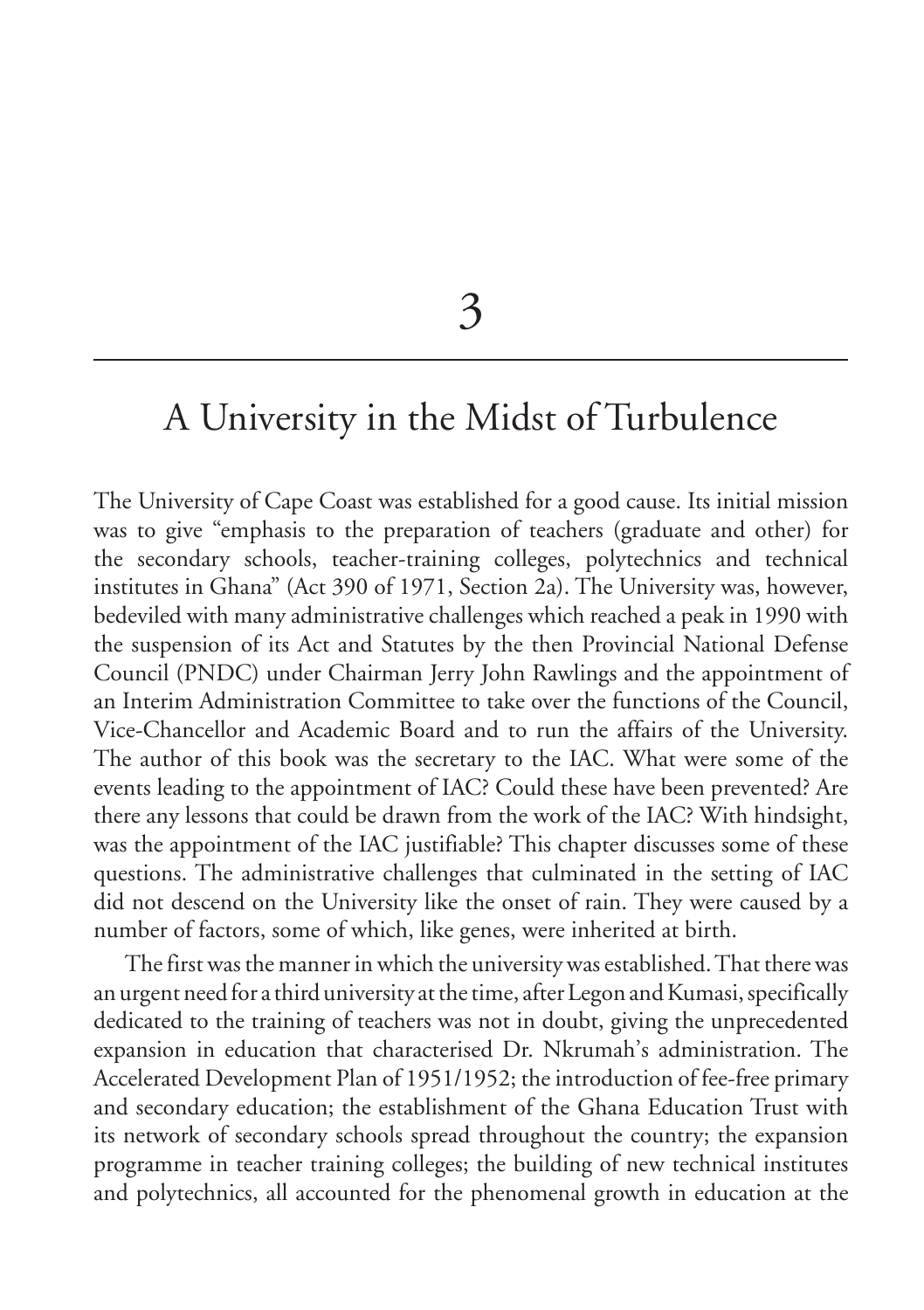pre-tertiary level, putting pressure on the need for teachers. By far, perhaps the biggest problem with President Nkrumah's desire to establish the University was the speed with which it was established without much preparation, a situation that has characterised the establishment of subsequent universities in the country. Bening (2005; 32) asserts that the university of Cape Coast was established by government fiat in 1962 lending credence to the charge of inadequate preparation before the establishment of the University. Its birth was simply announced at a durbar in Cape Coast on 5 November 1960 by President Nkrumah where he hinted that the university would cater for the urgent need for graduate teachers for the various secondary schools, teacher training colleges and technical institutes in the country. That is how the University was born! In an a article "The University of Cape Coast as I knew it, 1962-1965" published in the Silver Jubilee Brochure of the University, Adarkwa-Dadzie (1988) gives useful insights into some of the challenges that confronted the University in its formative years. I present in the next few paragraphs extensive quotes from Adarkwa-Dadzie's description of the physical infrastructure inherited by the university as well as its academic life to illustrate some of the grave challenges faced by the University at its inception. The University was opened in September 1962 for the Preliminary Arts and Science Students and in November of the same year for the first year Arts students who had been transferred from the Kwame Nkrumah University of Science and Technology in buildings originally intended for use as the Osagyefo Training College. In Adarkwa-Dadzie's account "it was a real tug-of-war getting the students to move down from Kumasi to Cape Coast … for the following reasons."

The imposing and well equipped new halls of residence for men; colourful and shaded compound and two rooms (chamber and hall) for each female student at the old site made students feel extremely comfortable; buses were available to students for commuting between the distant Halls and "Mecca" the academic centre. The big and well equipped library with hard working and friendly lecturers made learning a real pleasure at the University. Student meals compared well with those of the best hotels in the town and were served in expensive crockery. The main meals – breakfast, lunch and supper were laced with a 10 o'clock snack and the "night cap" well prepared cocoa drink deposited at the Porter's lodges of the Halls for the student to take before going to bed. There was no limit to the number of cups students could drink. These conditions may be contrasted with the physical and academic infrastructure the student met at Cape Coast. The buildings we saw on the compound were a set of GET (Ghana Education Trust) buildings, like the type seen at Ghana National College, Cape Coast. They included: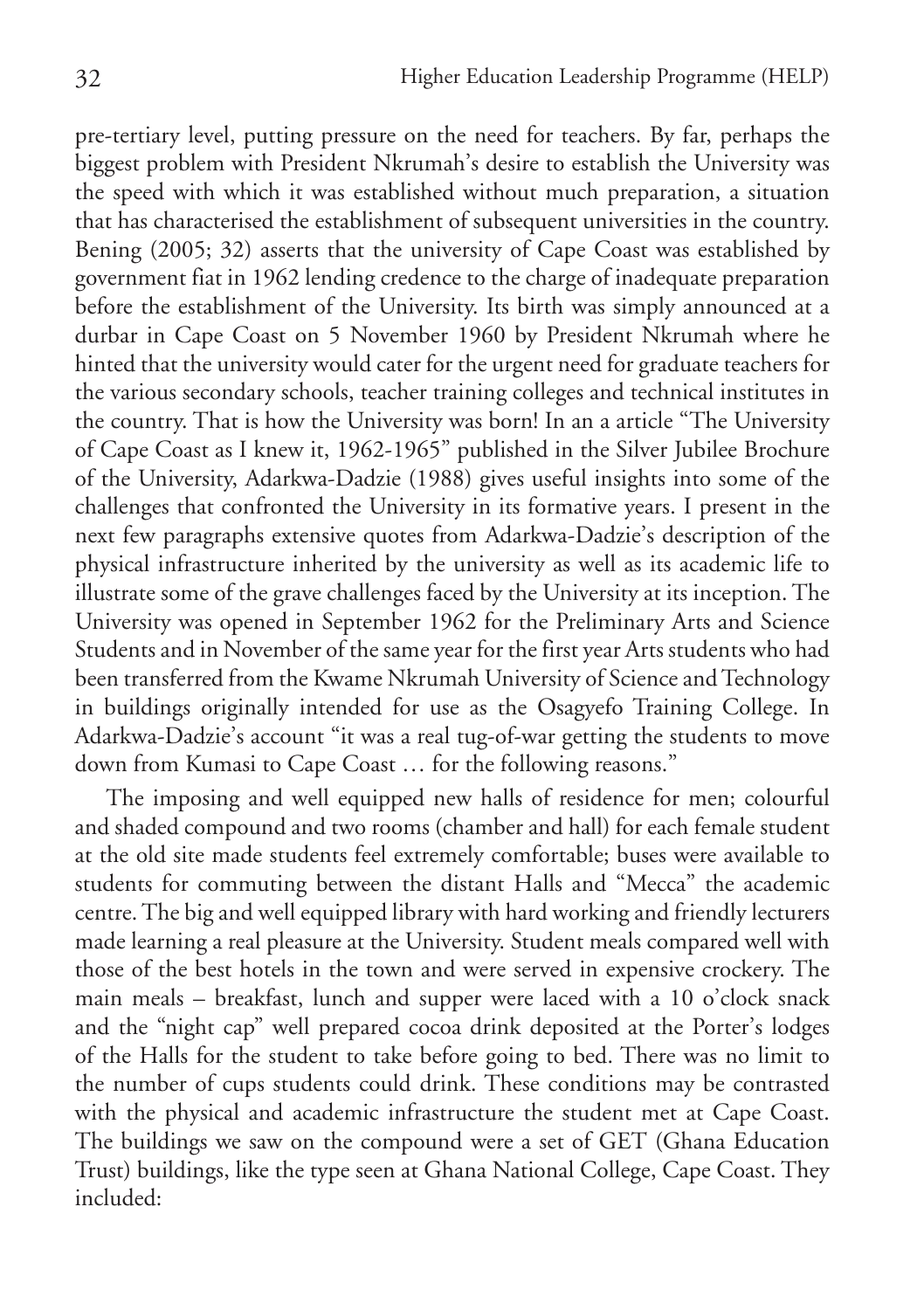- The Administration Block (now in use)
- The front part of the Faculty of Arts building and the Faculty of Science building (the block housing the dining hall)/kitchen complex, and assembly hall.
- Halls of residence the two storey blocks just behind the dining hall, (now Faculty of Education) served as halls of residence for the men, simply named Halls 2, and 3, Hall 4 now Oguaa Hall, popularly known as "the barracks" constituted the third men's Hall. They were single storey and a few in number. Hall 1, now Adehye Hall, was made up of only the front part of the present complex which housed the ladies. The big student dormitories were partitioned to take four students in a room.
- The Library the building now being used as the chapel constituted the college library before the present one to the south was built.
- The bookshop the present bookshop has been in use since the inception of the university.

Adarkwa-Dadzie's description of the university compound and the activities going on at the time give a clear indication of some of the problems the students experienced. She lamented "The compound and the main roads were tarred in the first year, thus stopping the dust bath on the campus. With all these construction going on around us, the noise on the compound was sometimes unbearable and very often, one had to strain to follow lectures. However, we braved it for the three years." Such was the nature of the physical infrastructure on the campus that Prof. K.B. Dickson, Vice-Chancellor of the University, described the University several times in private conversation as "an unfinished university." As it would become evident in the discussion of the establishment of the University for Development Studies, Tamale. Starting a university in borrowed premises or makeshift buildings and arrangements has its own difficulties which lead to either stagnation or stunted growth. The challenges of the academic life of the students were even more revealing. One incident recounted by Adarkwa-Dadzie brings home the picture of lack of preparation more vividly.

"The University at its inception was a college of the University of Ghana, Legon. The syllabus followed was, therefore, that of the BA General (Ghana) Degree. During the long vacation of the second year, while students were at home working feverishly on their projects for the (final) third year examinations, then occurred a BOMBSHELL! Letters reached the students at their various homes informing and instructing each student that EDUCATION had suddenly been made a compulsory subject for the degree course in University of Cape Coast.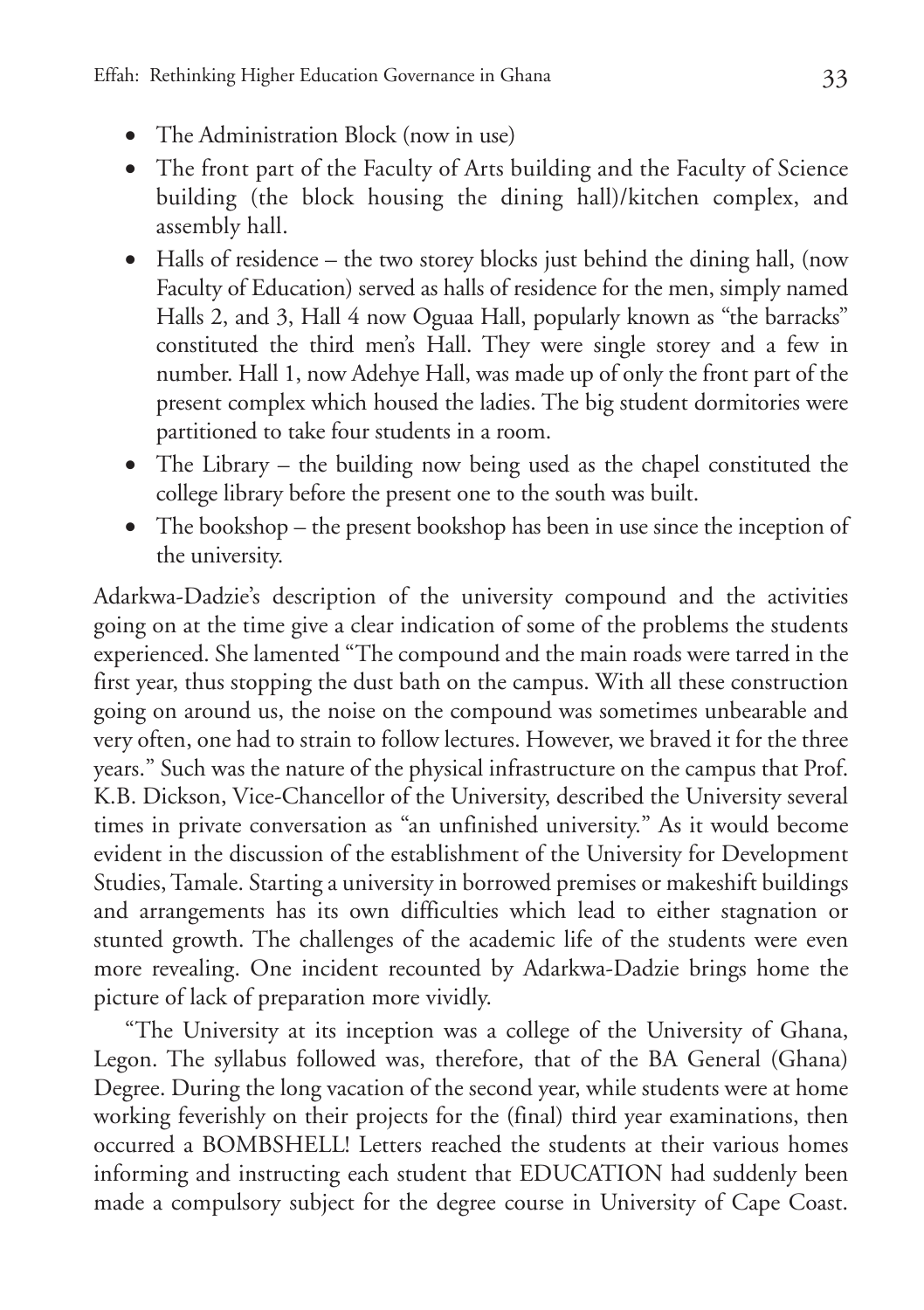When the College re-opened in September 1964, 14 final year students had left the course as a result; some had entered second year at Legon and others had abandoned the course and found jobs. The final examinations were conducted by University of Ghana in Arts subjects. The examinations in Educatio, including Teaching Practice, were conducted by the University of Manchester, UK. Academic Staff from Manchester University were invited to supervise the teaching practice. Out of the 28 candidates who sat the examinations, 24 passed (23 men and one woman).Very good results. A tribute to the hard work of the lectures, the administration, the library, the staff and other supporting service of the University.

Altogether the poor state of infrastructure largely accounted for the instability on the university campus. As was borne out in later years, crises during the administration of Prof. K.B. Dickson beginning in 1987, 25 years after the establishment of the university, was attributed partly to inadequate and poor state of infrastructure. In a resolution passed by the Students Representative Council (SRC) on February 22, 1988 on the general welfare on campus, the students stressed the increasingly poor state of the physical conditions on the campus. They specifically mentioned the poor state of the campus roads with potholes, excessively leaking roofs in all the halls, poor lighting, and chronic water problems on campus, among others. Nor can the crisis at Cape Coast be put down entirely to poor state of infrastructure. The governance system, leadership of the institution and the entire human resource regime of the University, were equally to blame.

#### **The Interim Administration Committee Factor**

The University of Cape Coast had until 1991 a history of administrative instability. Dwarko and Kwarteng (2003) have in their book, *A History of the University of Cape Coast,* chronicled some of these. They cite the two-time appointment of Dr. C.A. Ackah as Principal of the institution, the appointment of Prof. E.A. Boateng later to become the first Vice-Chancellor in 1973, the 44 point allegations made by the Students Representatives Council (SRC) demanding his removal and some of the administrative crisis experienced by the University of Cape Coast.

But of interest is the crisis during the tenure of Prof. K.B. Dickson which may be described as the straw that broke the camel's back at the University of Cape Coast and led to the appointment of the Interim Administration Committee by the PNDC. Prof. Dickson was appointed Vice-Chancellor of the University of Cape Coast on 1st October 1988 to take over from Prof. Odamtten who had been acting since 1978.

Prof. Dickson was, until his appointment, Dean of the Faculty of Social Studies and Head of the Department of Geography, University of Ghana, Legon.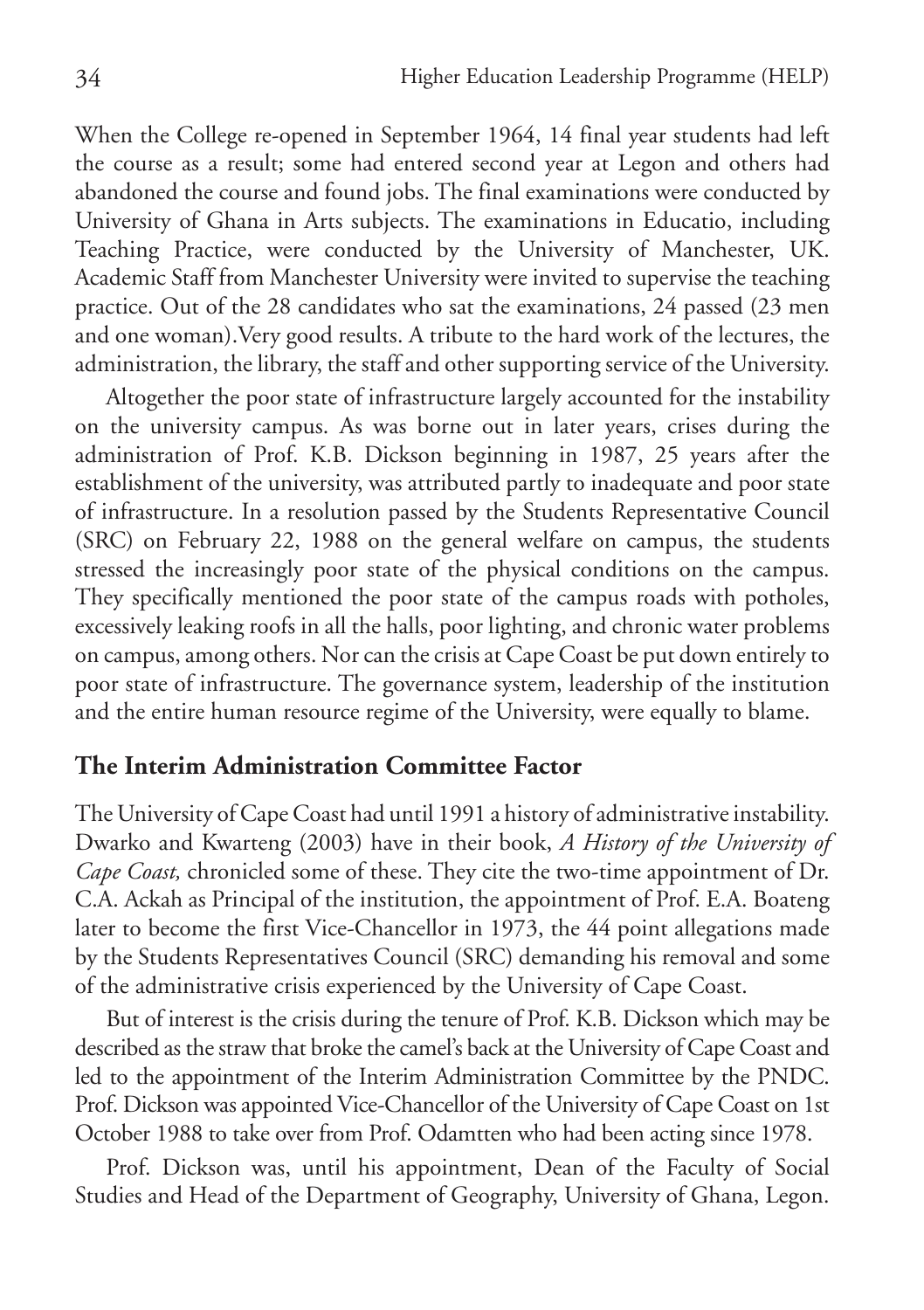His first term of five years was peaceful. It was during the last three years of his second term that matters came to a head. In February 1988, a year after the silver jubilee of the establishment of the university, the SRC passed a resolution on the general welfare of the campus. They complained about the poor state of the roads, the lighting system, excessive leaking roofs in halls of residence and asked for the proper accounting of anniversary contributions paid by students. They passed a vote of no confidence in the Vice-Chancellor and asked for his removal. The University Teachers Association of Ghana (Cape Coast Branch) followed a similar pattern, passing a vote of no confidence in the Vice-Chancellor, accusing him of administrative mismanagement, unfair allocation of bungalows, receiving items from the university farm without payment, reducing contracts of senior members, traveling excessively and demanded his removal (Dwarko and Kwarteng 2003). The Council asked the Vice-Chancellor to proceed on leave, issued a special bulletin of the University Gazette, listing what the Vice-Chancellor's "crimes" were.

A sprinter group "The University Academic Staff Union" emerged out of UTAG and condemned the action of Council to publish the Special Bulletin. The government appointed the Francois Committee to investigate the matter. The Francois Committee exonerated the Vice-Chancellor, but UTAG would not relent in its effort to make the University ungovernable. The Council under J.J. Mensa Kane resigned. Dwarko and Kwarteng (2003) attribute the resignation of Council to its dismissal of Prof. Naa Aforley Sackeyfio and her reinstatement by the PNDC government. It was at this point that the government appointed the Interim Administration Committee under the Chairmanship of Prof. Austin Tetteh of the Department of Planning, KNUST. The other members were Prof. K.G. Assoku of the University of Ghana and Prof. Martha Tamakloe, also of KNUST. The Honorable Minister of Education requested the services of Mr. Paul Effah, Secretary to the Committee of Vice-Chancellors at the University of Ghana, Legon, to serve as secretary to the committee.

The IAC was, by a letter dated 18th September, 1990 appointed by law (PNDC Law 243) to perform the functions and exercise the powers of the University Council and Senate and to be responsible for the administration of the University, notwithstanding the provisions of any law or other thing to the contrary. In particular, the Committee was requested, among other things:

- • To make recommendations to the PNDC Secretary for Education for the appointment of Vice-Chancellor to succeed Prof. K.B. Dickson;
- • To appoint a Registrar and fill the key offices which may be vacant;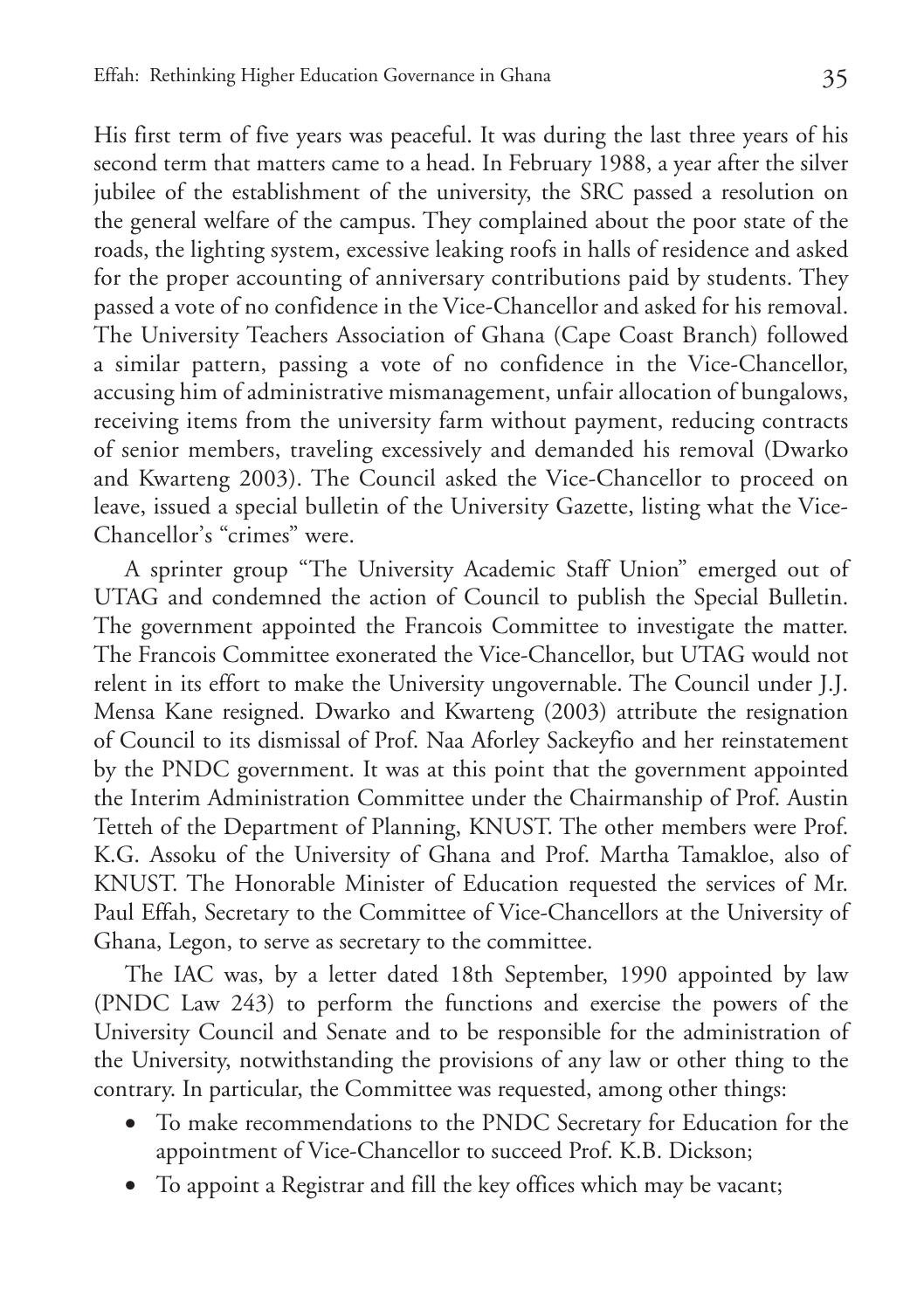- To review the staff of the University, including assessment of the credentials of members with a view to establishing and maintaining accepted academic standards and efficiency.
- • To recommend, if found necessary, changes in the Act and Statutes of the University to make administration and governance more effective;
- • To exercise the powers of the University Council and Senate and be responsible for the administration of the university.

For the next one year, the IAC was scheduled to make weekly visits to the University of Cape Coast to carry out its assignment. Apart from the day-to-day administration of the University, the IAC preoccupied itself with the search for a new Vice-Chancellor and the review of the credentials of faculty members.

The appointment of Vice-Chancellor was about the most crucial of the functions of IAC to bring long-term peace and harmony and to return the campus to normalcy. The new Vice-Chancellor was to be one acceptable to all the fending parties. The first option for the IAC was naturally to consider the possibility of nominating candidates from within the University. After reviewing a number of potential candidates from the University, it was noted that the University was divided into at least two opposing factions and that each potential Vice-Chancellor was strongly associated to one faction or the other. Given these circumstances, it was felt that appointing any of the internal candidates to the position of Vice-Chancellor would tend to perpetuate the divisive tendencies on campus and cripple the administration of the University. None of the candidates could, in the view of IAC, win the support of the majority of the members on the campus. Following consultations, names of a number of external candidates were submitted to the PNDC Secretary for Education for the consideration of Government. When Government asked for an expanded list, it was obvious that none of the candidates was acceptable. The indications were that an internal candidate would still be preferable. The IAC consequently reviewed the list of faculty it had promoted to the position of Associate Professor and identified Prof. S. K. Adjepong who had returned from a sabbatical leave from Nigeria, was staying outside campus and, to a large extent, had not been part of the problems on campus.

He was neither an active member of UTAG, Cape Coast branch nor the Academic Staff Association. The IAC conducted a background check on him, invited him for a discussion and submitted his name to government. Within a matter of three days he had been appointed Vice-Chancellor of the University. The appointment came as a surprise to many people on campus as many, including some in the University administration, did not seem to know him. Seen as a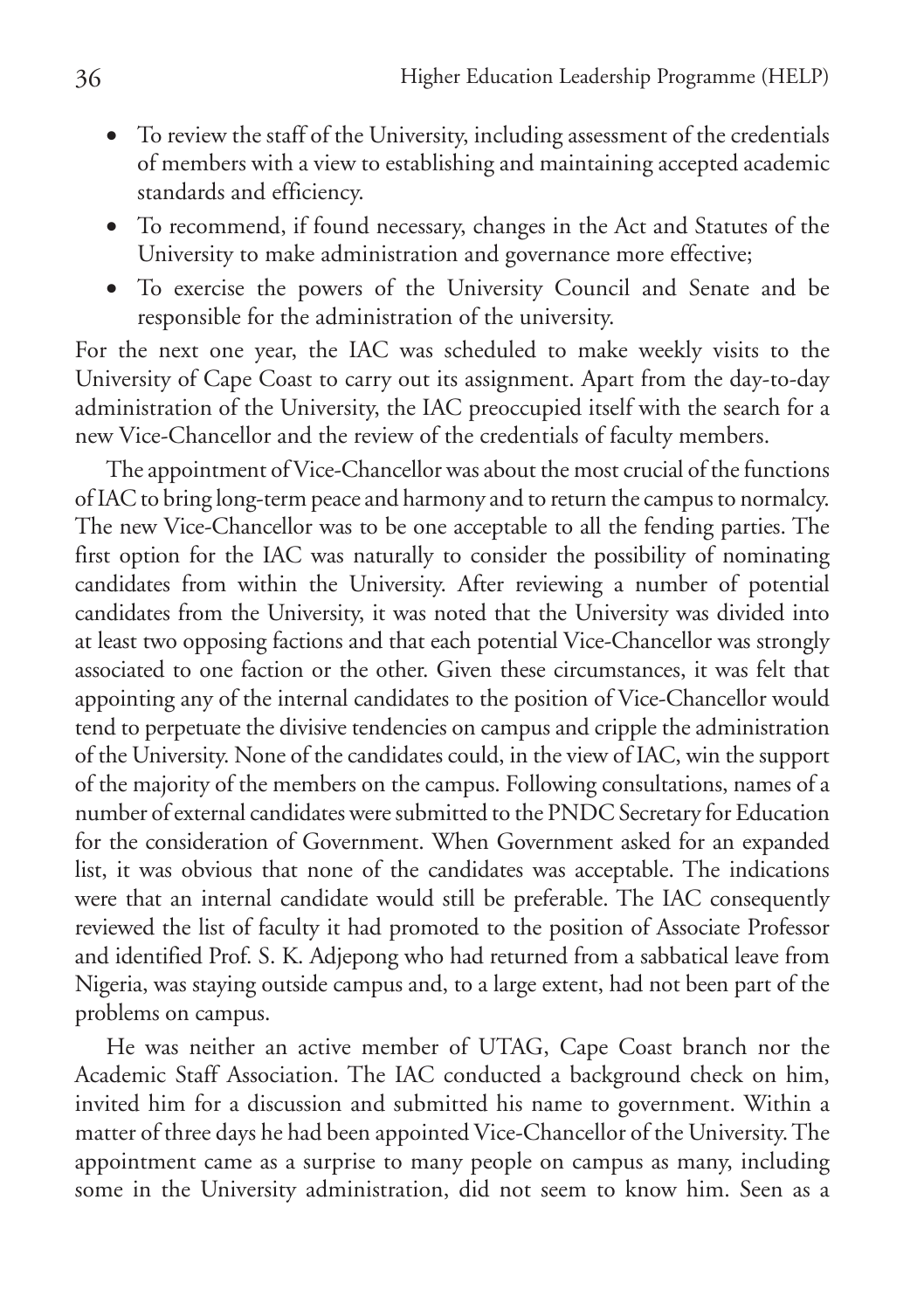neutral person he was readily accepted by all feuding parties. There was a huge sigh of relief as favourable comments and pledges came from the groups and unions in the university. With this appointment, return to normalcy was assured. This, looking back, was one of the major achievements of the IAC. Others included the appointment of Pro-Vice-Chancellor, Registrar, Finance Officer, Auditor as well as others in relatively junior staff positions. Moving concurrently with the search for a Vice-Chancellor was the review of credentials of senior members.

It was the general view of many observers concerned with the administrative crisis in the University of Cape Coast that many of the academic staff who were creating difficulties on campus were academically unproductive. This perception may have accounted for the mandate to the IAC to review the credentials of senior members with the view to establishing and maintaining acceptable academic standards and efficiency. Before the appointment of IAC, the previous council had initiated some action in this regard. The IAC gave the opportunity to all senior members to update their academic records with the university. Upon examining the curriculum vitae of all academic staff, the IAC put question marks on the claims to academic credentials made by a handful of academic staff and consequently scrutinised them by writing to enquire about their authenticity from the universities they claimed to have attended. In the process, it was noted that one staff who had claimed to have a PhD did not have one. His appointment was terminated and a report made to the PNDC Secretary for Education.

In a number of cases, the IAC was constrained to recommend that the interest of the University would be better served if their services were dispensed with. In the process, a recommendation was made for the termination of the appointment of nine persons including a Professor and a senior administrative/professional staff. The IAC further made proposals for the review of the Act and Statutes of the University.

#### **Return to Normalcy on Campus**

Following a recommendation made by the IAC, Government appointed Prof. S.K. Adjepong, Vice-Chancellor of the University. His tenure still remains the longest in the history of the University.

It was a difficult start for him as the IAC had left behind some difficult decisions to implement. Some faculty members had been dismissed, others had been given two years to produce at least an article in a refereed journal or be sacked. The new Vice-Chancellor was to oversee and manage the implementation of these decisions by IAC.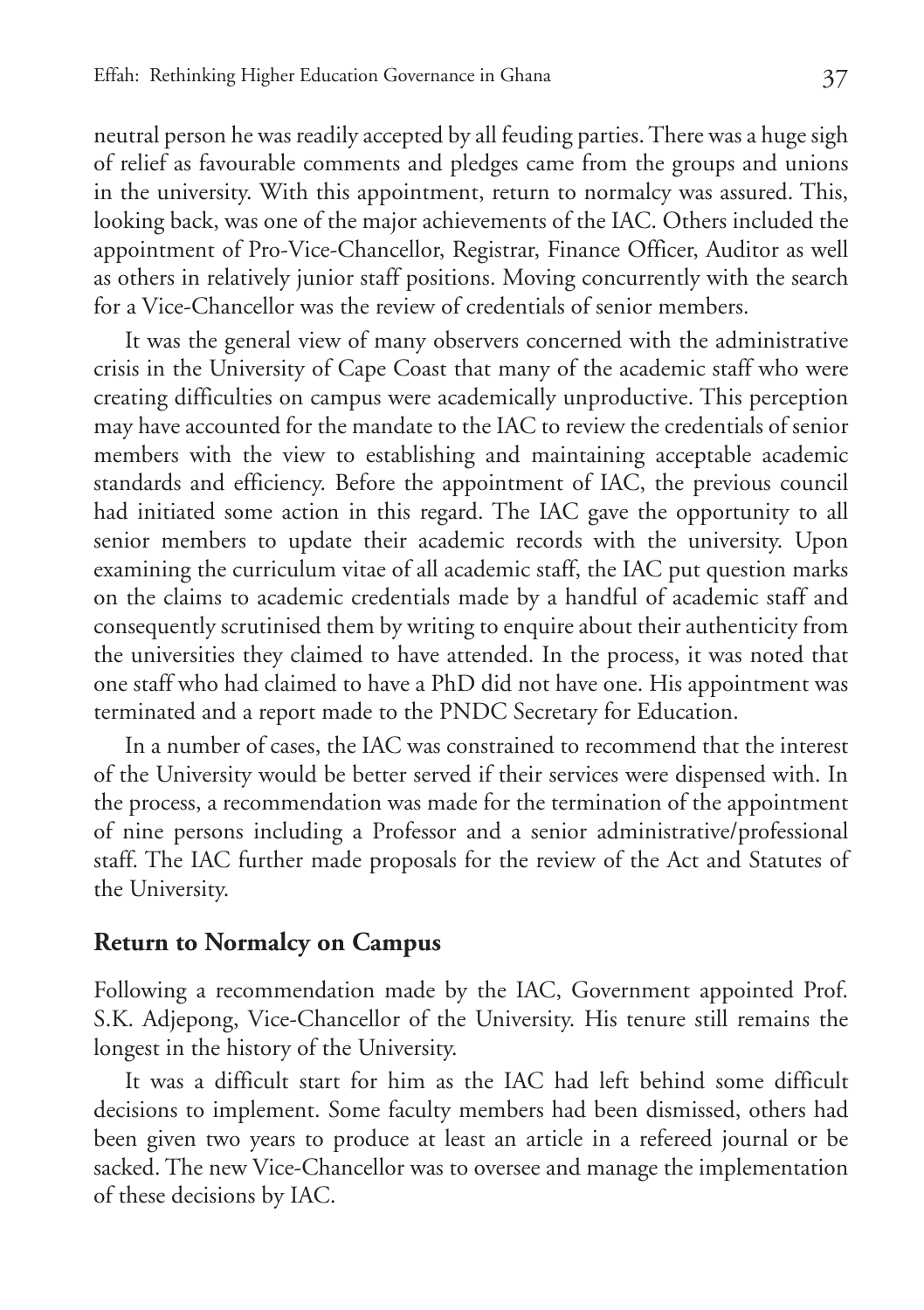The citations of honorary doctorate degrees awarded by the University to Prof. Adjepong and subsequent Vice-Chancellors capture some of their major contributions to the University.

Under the leadership of Prof. Adjepong as Vice-Chancellor, the University enjoyed relative peace and stability. The University further enjoyed phenomenal growth and development in student population, staff and student accommodation and academic facilities, including the completion of the University's library complex which had been under construction for over 20 years. Other projects included the Faculties of Arts and Social Science buildings, the Sasakawa Centre, the UCC learning centre of the African Virtual University and the Laser and Optics Centre.

The Vice-Chancellor's tenure also witnessed the introduction of innovative and market driven degree programmes in Vocational and Technical Education and Agricultural Extension. He courageously spearheaded the introduction of a new grading system which sparked a lot of controversy among students. In line with its mandate, the University under the leadership of Prof Adjepong forged partnerships with a number of local and international institutions and agencies which brought academic and physical projects to the University. Prof. Adjepong is remembered as a peace maker and a unifier who helped to sustain the peace and harmony that the IAC brokered at the University.

Prof. S.K Adjepong was replaced by Reverend Prof. Emmanuel Adow Obeng as Vice-Chancellor to continue the foundation that had been laid by his predecessor. Prof. Adow Obeng is credited with the establishment of the School of Medical Sciences, the development of Information Communication Technology infrastructure, growth and expansion of the Centre for Continuing Education, projection of the University's reputation as a University of choice, promotion of academic quality assurance, vigorous support for students' welfare, and the effective enforcement of discipline on campus. The University also attained internal visibility through increased collaboration with international institutions of higher learning. Prof. Obeng is also remembered as the brain behind the setting up of the Faculty of Law in the University.

Next after Prof. Obeng was Prof. Naana Jane Opoku-Agyeman. Her appointment in 2008 saw the review of the University's strategic plan that had expired. During her tenure, a number of positive developments occurred in teaching and learning. Over 40 new programmes were introduced. Academic delivery received remarkable improvement.

Over 90 per cent of lecturers were rated 'very good' to 'excellent' in the following assessable areas: development of course outlines, regularity and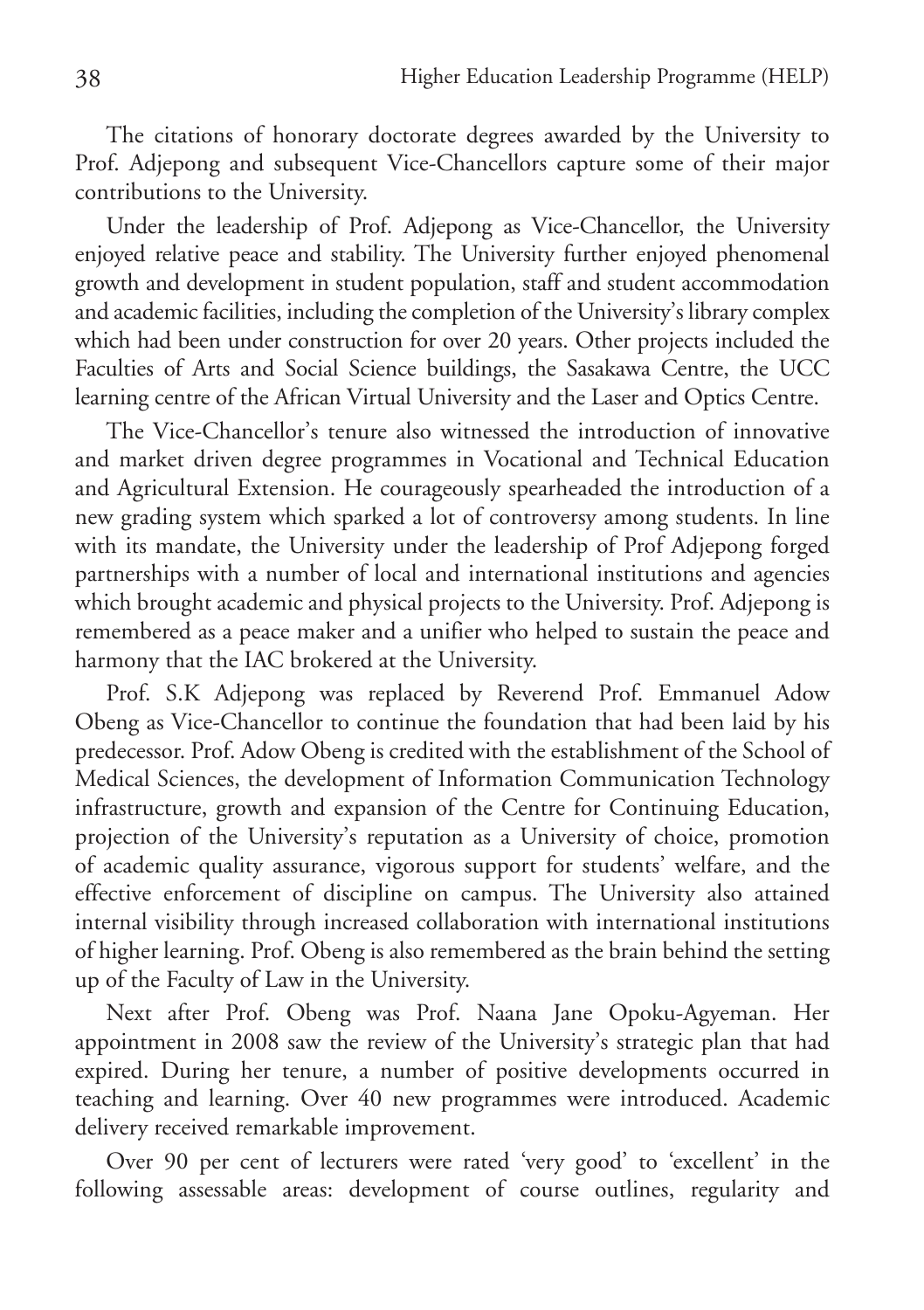punctuality and mode of delivery. A compilation by Alberta Yaa Graham titled "Tenure of Office; Compilation of Activities in the University" indicates that from 2009–2012, a total of three hundred and twenty-seven (327) staff including one hundred and thirty (130) senior members were granted study leave to pursue various programmes both in local and foreign institutions. The same source shows that total publications by staff in all faculties including the Library and Registrar's Offices increased from 301 in 2009 to 571 in 2012. In terms of postgraduate programmes awarded, the number of PhD's increased from three (3) in 2008 to nine (9) in 2012, but a cumulative total of thirty four (34) over the period.

For MPhil, the number was fifty-six (56) in 2008 and two hundred and twenty-two (222) in 2012 and cumulative total of 626 between 2008 and 2012. Preparations for the commencement of the Faculty of Law initiated by previous Vice-Chancellors was continued.

The University was granted accreditation by the National Accreditation Board and the National Council for Tertiary Education to start a Law programme. Recruitment of new faculty also continued. Following a promise made by His Excellency the President in his 2011 State of the Nation Address to Parliament, preparations for the establishment of a Fisheries College at Anomabo in the Central Region began.

Many other initiatives were taken on a number of projects. The University featured in the web rankings in 2011, placing 90th in Africa and 4th in Ghana.

Prof. D.D. Kuupole assumed office as Vice-Chancellor on October 1, 2012 after the end of Prof. Naana Jane Opoku-Agyemang's tenure. He immediately came out with his vision for the University in line with the 2012-2017 corporate plan of the University. High on his agenda were: the preparation of a research agenda for the University; the creation of a collegiate system; a vigorous pursuit of a human resource approach; and revision of the Act and Statutes of the University to reflect current changes and trends.

One of the missing links in the strategic plans of most universities in Africa is a research agenda to shape departmental and faculty research. On assumption of office, therefore, Prof. Kuupole focused on the development of a research policy agenda as one of his top priorities.

By this, the University of Cape Coast remedied this major omission in most University strategic plans in Africa. There is now a clear faculty/departmental/ individual guide to research, driving it towards a University wide and national development policy. To further promote research, a special Research Fund has been created.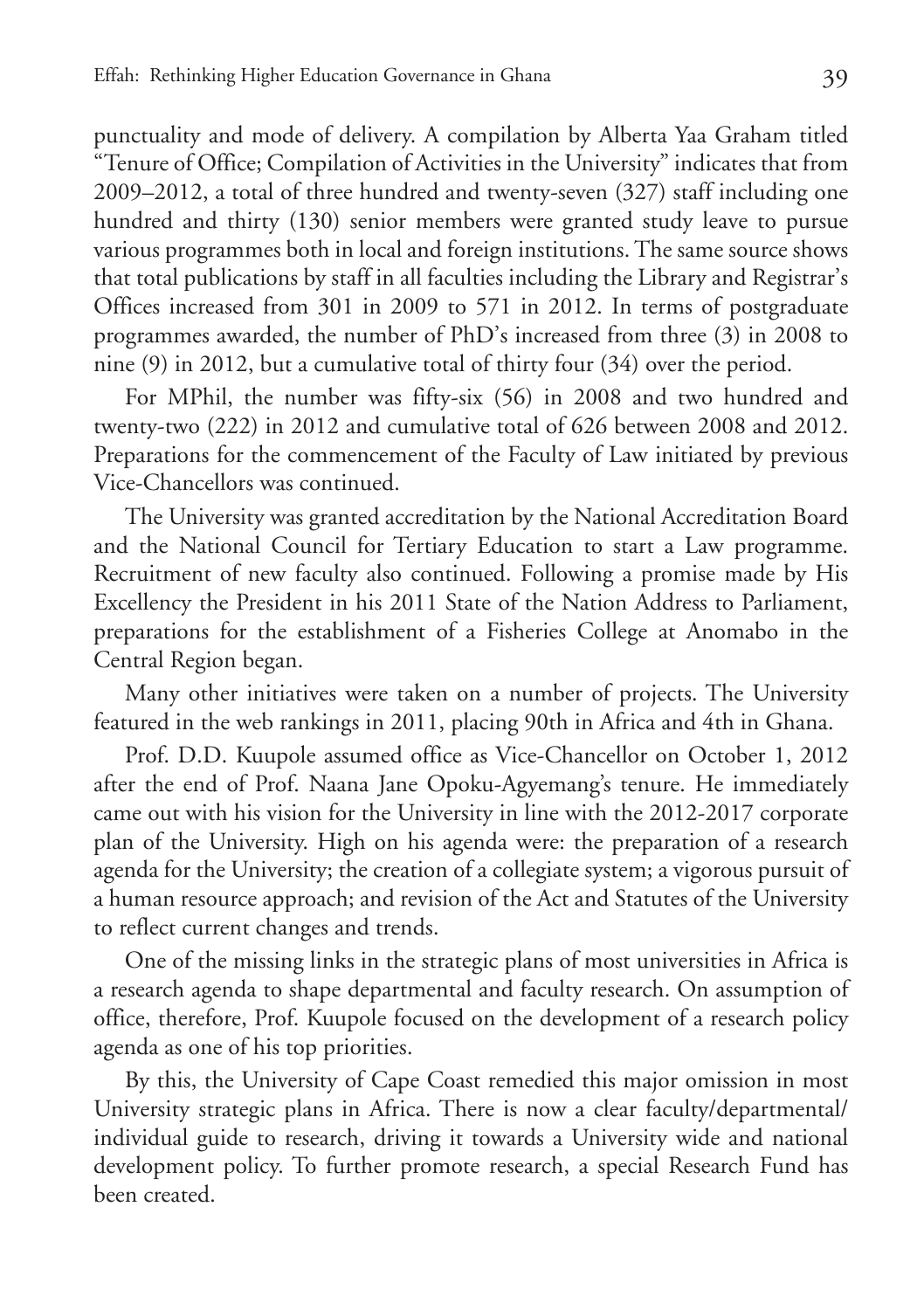Another major initiative was the creation of a collegiate system in the university. The new system was to help the university work towards the devolution of some areas of administration to the colleges to allow for efficiency in the delivery of services including the library, information technology, staff and student recruitment and welfare.

This is in line with modern developments in corporate governance where hierarchies are flattening and decision-making is moving gradually from the centre towards the periphery of organisations. Five Colleges have been created: Humanities and Legal Studies; Agriculture and Natural Sciences; Education Studies, Health and Allied Sciences and Distance Education.

Many new Vice-Chancellors are confronted with hard choices: infrastructure and human resource development, fixing systems gaps, change and innovation, expertise, etc. The development of human resources towered among the priorities of Prof. Kuupole. He sought the services of a consultant to submit a proposal on the development of the human resource at all levels of the university.

Following approval of Council, a number of training sessions have been organised for the Council itself and for other categories of staff as follows:

- Orientation for the newly appointed Vice-Chancellor and Registrar;
- • Training of Provosts, College Registrars and Finance Officers of the Collegiate System;
- Training of Heads of Department and Co-ordinators;
- • Training of Lecturers in the aims of high education and how to progress in the system;
- • Training of Senior Administrative and Professional staff; and
- Training programmes have been planned for the other categories of staff.

In view of the many developments that have taken place since the University attained full university status in 1971, Prof. Kuupole, on assumption of office, decided to review the Act 390 of 1971 establishing the university and subsequently PNDC Law 278, 1992.

A committee appointed for the purpose has long submitted its report to the university administration. Work on the revision of the Act is far advanced. The final document submitted to the Minister of Education has been returned with comments of the University. The final version has been submitted through the Ministry of Education for the consideration of government.

The University of Cape Coast continues to make major strides. The worst is over and the University is being repositioned to take its proper position among the community of universities.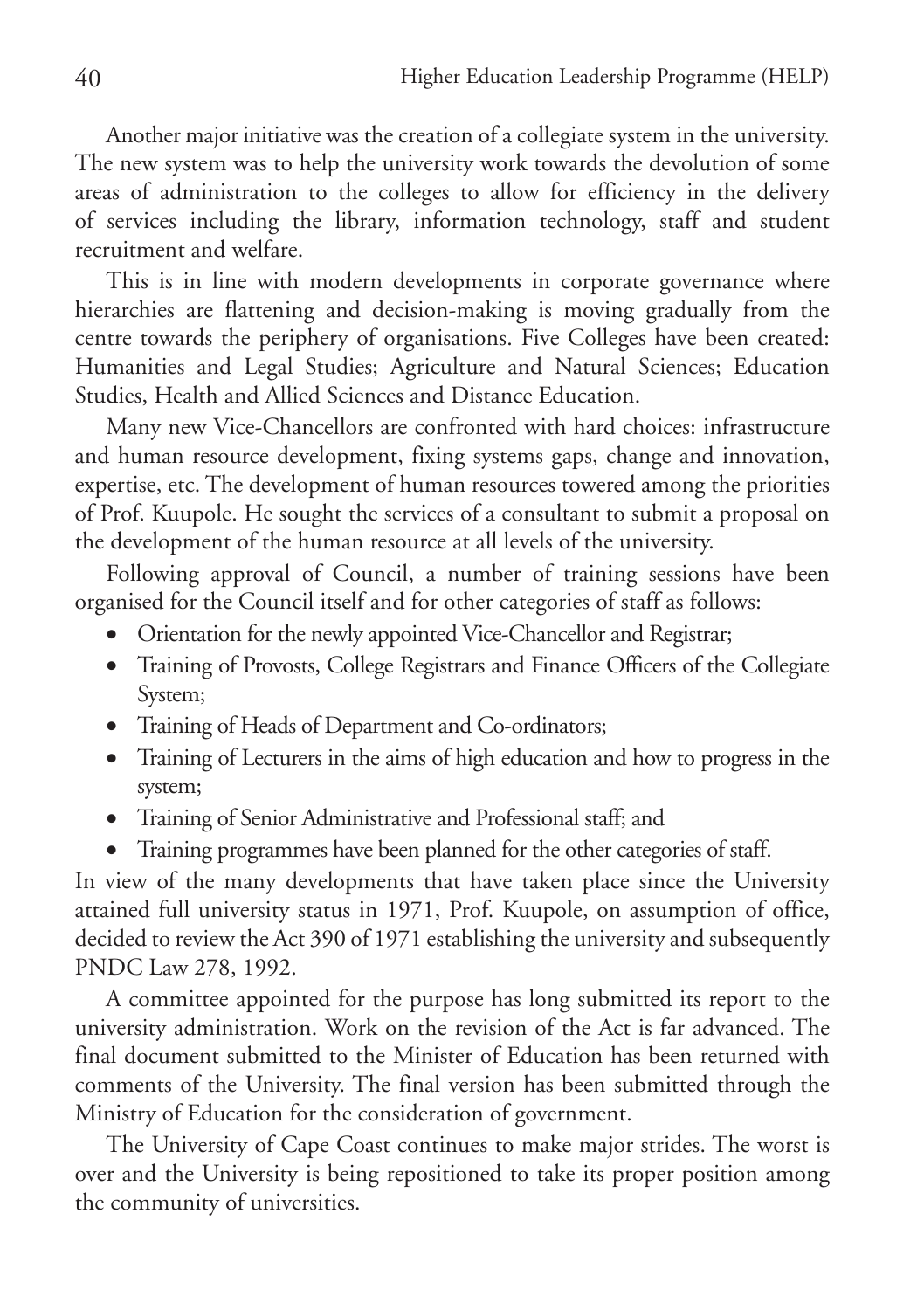4

# A Founding Registrar of a New University

The University for Development Studies, Tamale was established in 1992 with a specific mandate to address the developmental and environmental problems associated with the northern savannah zone of the country and the rural areas throughout the country. Section 2(c) of PNDC Law 279 of 1993 establishing the university enjoins it "to blend the academic world with that of the community to provide constructive interaction between the two for the total development of northern Ghana in particular and the country as a whole." The author was the first Registrar. How did the University start? What were some of the initial challenges? What lessons are there for the establishment of other new universities? Has the university served as a growth pole in the northern part of the country? The chapter addresses some of the above questions.

## **The Untold UDS Story**

I had barely spent a year as the Ag Deputy Registrar (Personnel), at the University of Ghana, Legon, in 1992 when I was invited by the Vice-Chancellor to his office one late afternoon. The message was simple. The Government was contemplating appointing me as the acting Registrar of the University for Development Studies, Tamale, which was yet to open for academic work. I had before the appointment to the post of Ag Deputy Registrar (Personnel) spent the past seven years or so as the secretary to the Committee of Vice-Chancellors and Principals (CVCP). It had been a very hectic period since, with the absence of a coordinating body like the National Council for Tertiary Education (NCTE), the CVCP had to serve as a buffer body between the tertiary education institutions and the government. I had also just completed an assignment as Secretary to the Interim Administration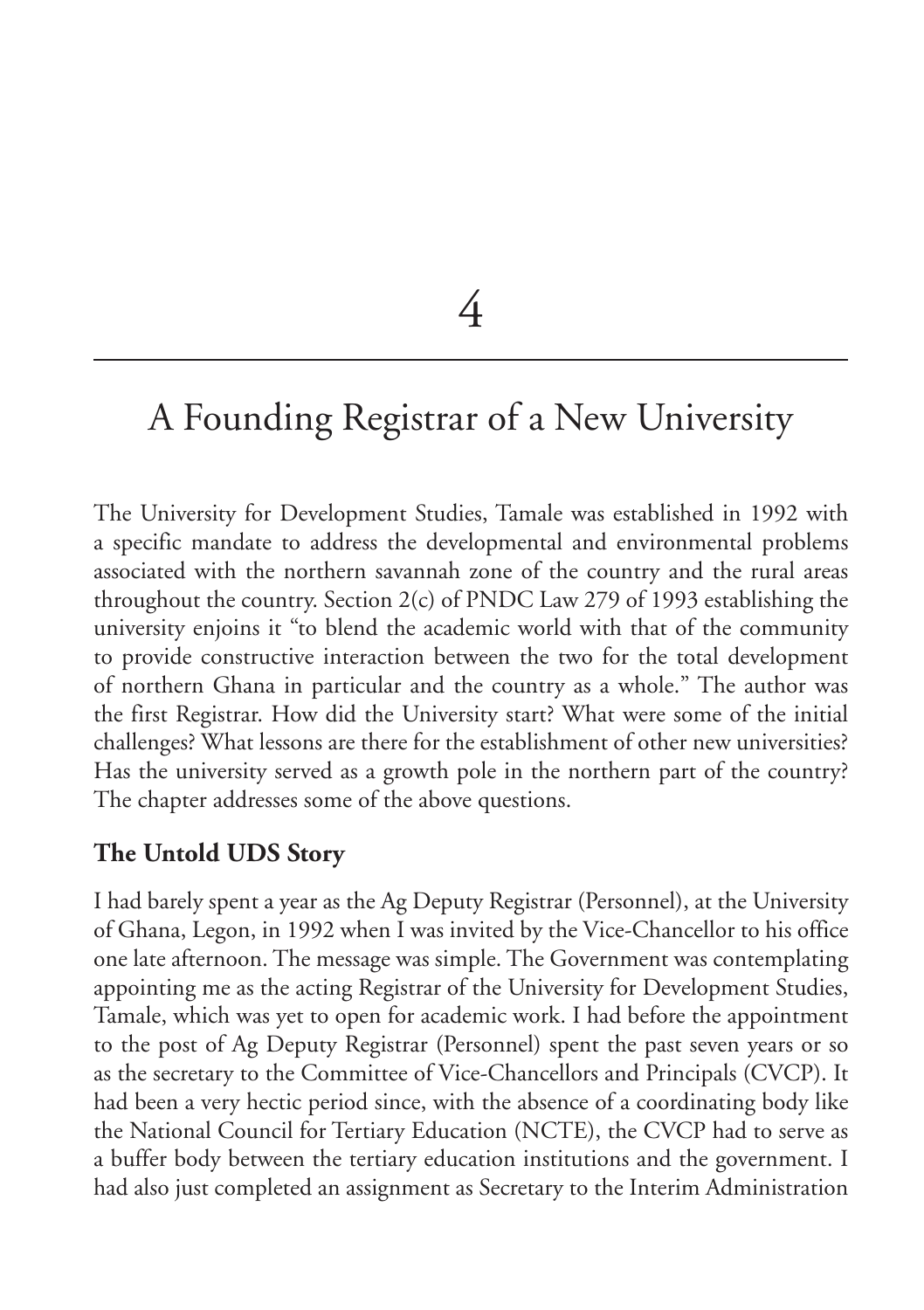Committee (IAC) appointed by government to act as Council, Academic Board and serve as Vice-Chancellor of the University of Cape Coast during the crisis period during and after the tenure of appointment of Prof. K. B. Dickson as Vice-Chancellor.

Not long after the hint by the Vice-Chancellor, a letter came from government appointing me Ag Registrar of the new University. This happened a few weeks after the appointment of an Interim University Council with Brigadier G.K. Deh as Chairman and Prof. R.B. Bening as Ag Vice-Chancellor of the University. The other members of the Council were: Prof. Ebenezer Laing from the University of Ghana, Legon; Prof. P. Austin Tetteh from the Kwame Nkrumah University of Science and Technology (KNUST), Kumasi; Prof. Walter S. Alhassan, Director-General of the Council for Scientific and Industrial Research (CSIR); Prof. A.B. Ankomah from KNUST; Col. G. L. Bayortor (rtd); and Mrs. Nabilla Williams of the University of Ghana, Legon. Mr. Agana Banga, a retired Finance Officer of the University of Ghana was appointed Ag Finance Officer of the University.

Starting the University was not an easy task. The three key officers appointed to start the University, Prof. Bening, Ag Vice-Chancellor, Paul Effah, Ag Registrar and Agama Banga, Ag Finance Officer had to quickly meet to plan for the inauguration of the Interim Council and for academic work to begin. The three key officers met almost on a daily basis. I recall our first trip to Tamale to meet the Regional Coordinating Council for a briefing on properties acquired and renovations undertaken on behalf of the University.

It was a hectic trip as we had to tour all sites and properties intended for the University. I recall that we stayed at the Residency where I first began to draft a students' handbook under a mango tree. We had no secretariat, no vehicle and no office. The Vice-Chancellor had a friend at the Northern Regional Integrated Project (NORRIP) and he used this connection to secure a Toyota pick-up for our use while in Tamale. We also used the friend's office to type our work. We would meet in the evening before or sometimes after dinner to review each other's work. Starting from scratch, we had a lot of draft documents to prepare for the consideration of the Interim Council to enable the University to open for academic work. On each trip, we would spend about a week in Tamale, come back to Accra to continue with the preparation of our respective documents – handbooks, conditions and scheme of service for senior members, senior and junior staff, budget, draft advertisements, etc. It was a lot of work. We had to do this in addition to preparations we had to make in terms of looking for accommodation for staff in readiness for both staff recruitment and students admissions.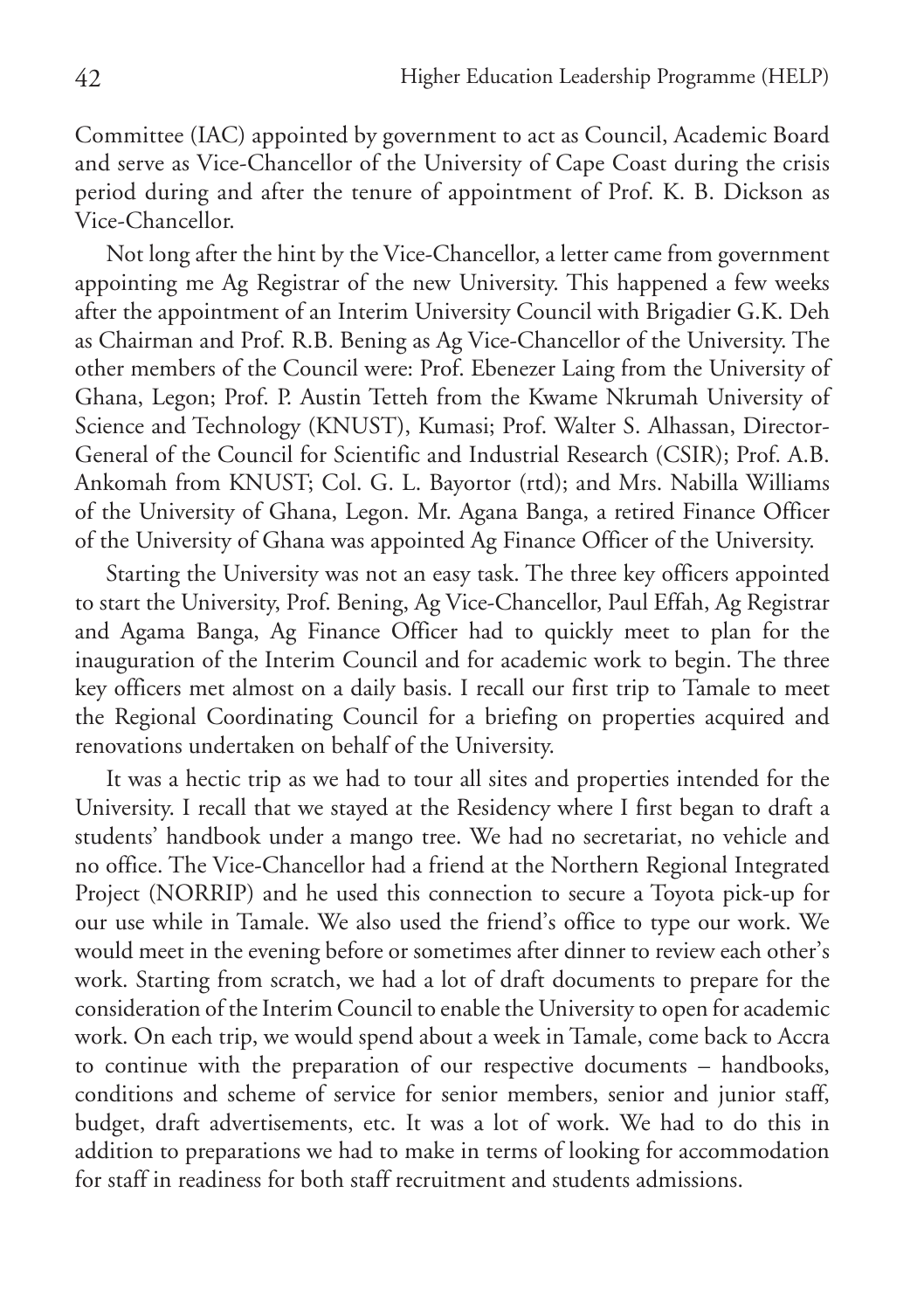## **Selected Episodes**

Before I position lessons from the establishment of UDS within a theoretical framework, it would be instructive to share a few interesting developments that occurred during the formative years of the University. The University opened for academic work in September, 1993 with 40 students admitted to the Faculty of Agriculture, housed at the School of Hygiene Hostel to attend lectures at the Islamic Secondary School for Science (ISSS), all in Tamale. A second batch of 40 students were admitted in the Faculty of Agriculture in 1994 and a first batch of 60 students into Integrated Development Studies. The Faculty of Agriculture relocated to Nyankpala to occupy the campus of the former Agricultural College which had vacated the place and transferred to Damango. The Nyankpala campus, to say the least, was not ready to receive students. An attempt had been made to put the campus in shape for the students but this could be said to be less than satisfactory. The pioneer students with all the enthusiasm occasionally complained about the ordeal they had to go through. The road network was bad; the buildings had not seen any renovation for more than three decades; and although the Savannah Agricultural Research Institute (SARI) of CSIR supported the campus with some portable water, this was terribly inadequate. Not even the supply provided by the Ghana Water and Sewerage Corporation and the supplementation by private operators could meet the needs of the faculty and students on the Nyankpala campus.

An incident, or was it a drama, occurred at Nyankpala, that is worthy of reporting. It relates to the lack of water on the campus. This was not long after the students of the Faculty of Agriculture had moved to the Nyankpala campus. Complaints about inadequate water had become a common feature on the campus. One evening, the students, agitated by the incessant lack of water on the campus, decided that they would organise a demonstration at Tamale to present their concerns to the administration and the Regional Minister. One of the students left the campus on a bicycle, a distance of about 19 kilometers, to the Registrar's residence. When I enquired what had brought him over, the tired looking fellow reported what his colleagues planned to do the next day. The Vice-Chancellor was not in town, he had left that morning for Accra on official business. In my desperation to foil the students plan to demonstrate the next morning, I called the late Vice-President of the Republic of Ghana, H.E. Aliu Mahama, then a prominent engineer and constructor in Tamale with a project on campus, and shared my predicament. He decided to bail the University out. He called two water tanker-drivers and asked them to supply water to the Nyankpala campus that night. The water was supplied at about 1:00 a.m. in the early hours of the next morning.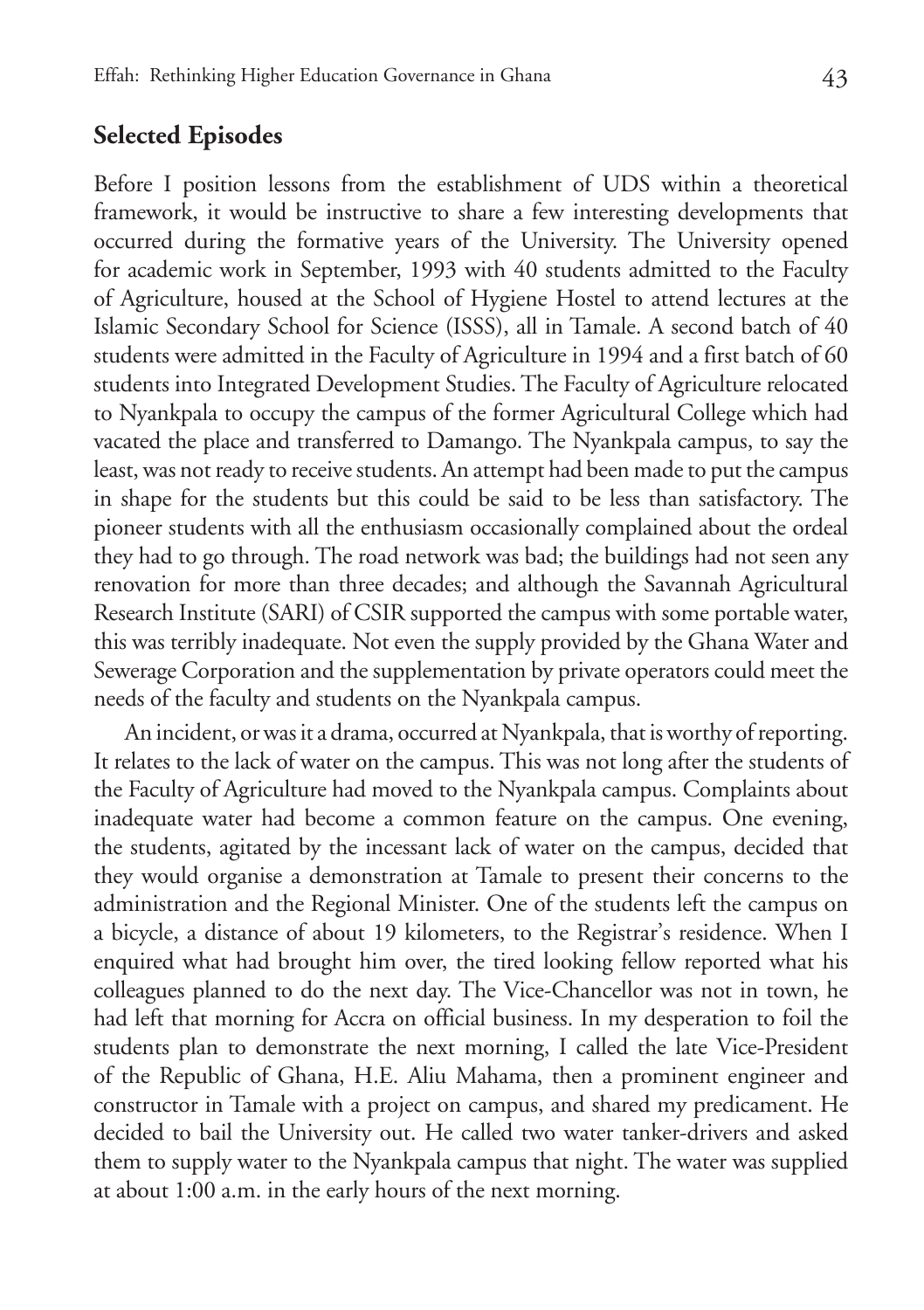Unknown to the student body that water had been supplied, they gathered at about 5:00 a.m. amidst singing and dancing ready to march to Tamale. An advance party had already left Nyankpala when information reached the students that water was flowing through the taps. In the meantime, knowing what I had done, I left my residence about 6:00 a.m. heading towards Nyankpala. I met a group of students with placards heading for Tamale. They were about ten. I stopped and engaged them. Their story was simple. They were tired of inadequate water supply since moving to Nyankpala. I assured them that there was water and that we should go back to Nyankpala. I was in a Toyota double-cabin pick-up. I put four of them inside the vehicle and the rest in the bucket behind and drove them back to the campus. Although there was water, the students were divided as to whether to carry on with the demonstration or not. My visit was timely. I used the opportunity to talk to the students, sharing in their frustrations and urging them, as pioneers, to exercise some patience as the university authorities tried to find solutions to some of their challenges. I nevertheless ended up receiving their petition. It was a wonderful experience for me. I thought that I had succeeded in dismantling their planned demonstration. I also won the confidence of the students as they felt that the university administration cared for them.

The second experience related to the same person, H.E. Vice-President Aliu Mahama. This was about the organisation of a sporting activity by the Students Representative Council (SRC) as part of their week's activities. The budget for the event had been estimated at about five-hundred cedis (¢500,000). The University was expecting the release of some money by government which had not been received yet and genuinely did not have the money they were asking for. The SRC would not understand the university administration no matter the explanation. They felt that they should operate like students in any other university. Without numbers, they did not have much in their SRC accounts and therefore depended on the university administration for support for most of their activities. The students had invited some of their colleague SRCs from other universities and did not want to cancel their planned activities. Again, we did not shy away from contacting H.E. Aliu Mahama for support. His intervention saved the university from another headon collision with the students as they were bent on having their sporting activities. Looking back, it is amazing how such 'little' mercies from many benefactors enabled the University to plod on until it gained its feet firmly on the ground.

A third experience I recall was a little gesture I made which brought multiplier effects to the University. This was sometime in the last quarter of 1994 when the British Council in collaboration with the University launched a library and information outreach programme at the central administration at Tamale. The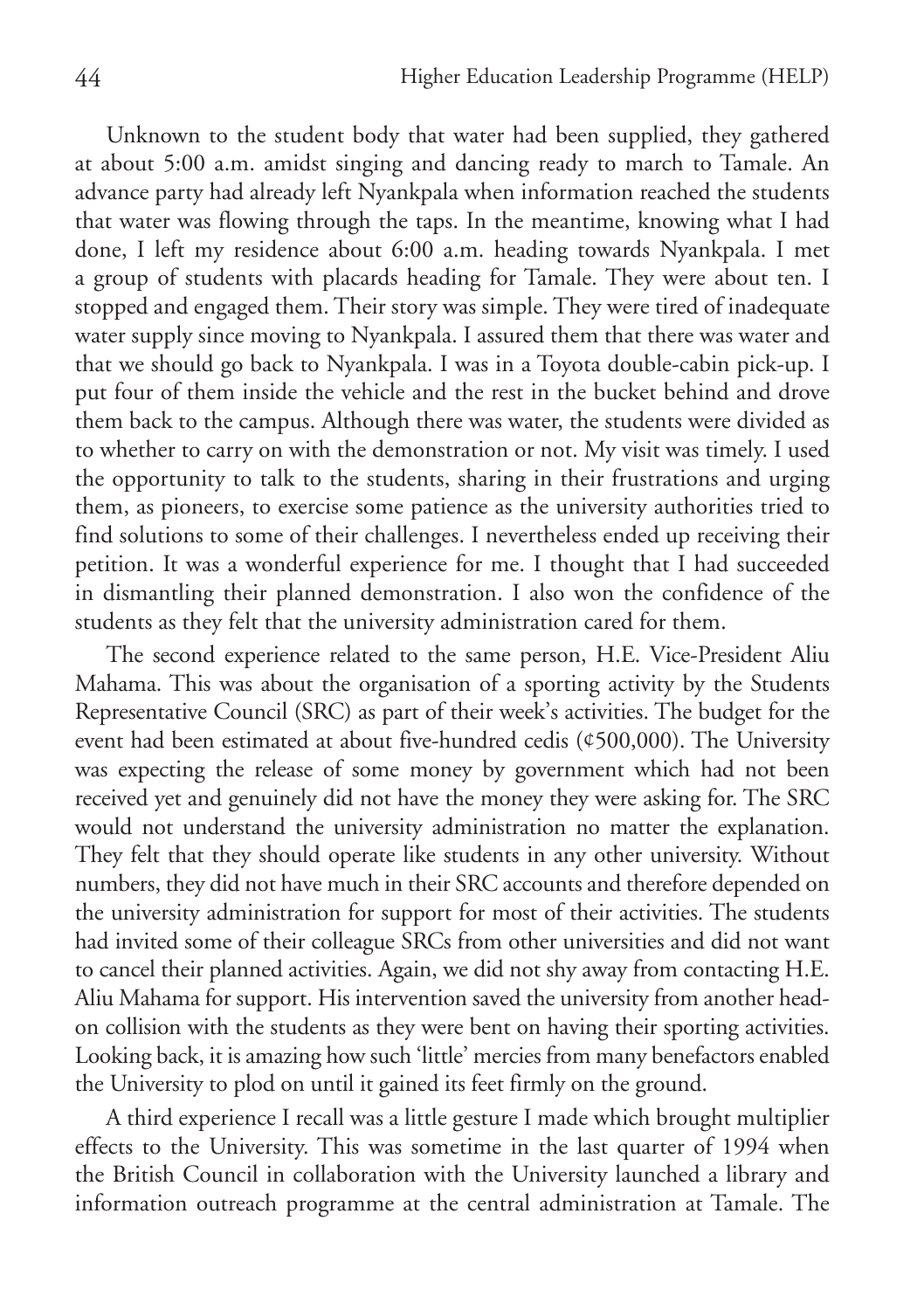programme was subsequently expanded to serve Nyankpala and the Upper East Region. Before the establishment of the outreach programme, the British Council planned a visit to the University in Tamale. Two ladies from the British Council visited, one from the British Council, Ghana Office, and the other, a senior officer from the UK Office. I had a double-cabin pick-up which I used. On the day of the visit, I hired a taxi and released my pick-up to pick the British Council officials from the airport and left the vehicle for their use the whole day. They were taken to the Nyankpala campus, the Regional Hospital and other places they had planned to visit. In the evening that day, the University arranged to host them to a dinner at a popular restaurant in town, "GIDIPASS." Apparently they had noted that I had released my vehicle to them and hired a taxi for my use. This act touched them and they expressed their appreciation in several ways. At the dinner, they asked for two things that I thought the British Council could do for the university. The first thing I wanted them to do was to help the university to establish a link with one of the universities in the UK to support the development of the newly established Faculty of Agriculture through exchange of staff and students. They noted the request and asked that we should submit two proposals for their consideration. It is pleasing to note that this conversation blossomed into the first viable link between the Department of Animal Science and Glasgow University on "Sustainable Utilisation of Crop Residues for Livestock Production Towards Poverty Alleviation." This link led to a number of exchanges between the Head of Department, Prof. K.T. Djang-Fordjour, and a Senior Research Animal Nutritionist, Prof. R.G Hemingway of the University of Glasgow, Scotland. Many other lecturers had opportunity to visit Glasgow through this link.

The second request I made was for sponsorship to attend a workshop at the Universities of Oxford and Warwick in the UK organised for university administrators. Again, the visitors from the British Council picked up the conference fees and ticket and other expenses to enable me attend the workshop.

 Another issue worthy of reporting on relates to a crisis that arose following the temporary movement of the Faculty of Integrated Development Studies (FIDS) from Tamale to Navrongo. R.B. Bening (2005) has written extensively on this subject. As has been noted, UDS opened for academic work at the ISSS in September 1993, while the students stayed at the School of Hygiene. Substantial innovation works had to be undertaken on these premises before the students could move in. In 1994, the students of the Faculty of Agriculture were transferred to the Nyankpala campus. The first batch of students of FIDS remained at the School of Hygiene and the ISSS. The Ghana Muslims Students Association (GMSA) had not been happy about what they felt was the unilateral action taken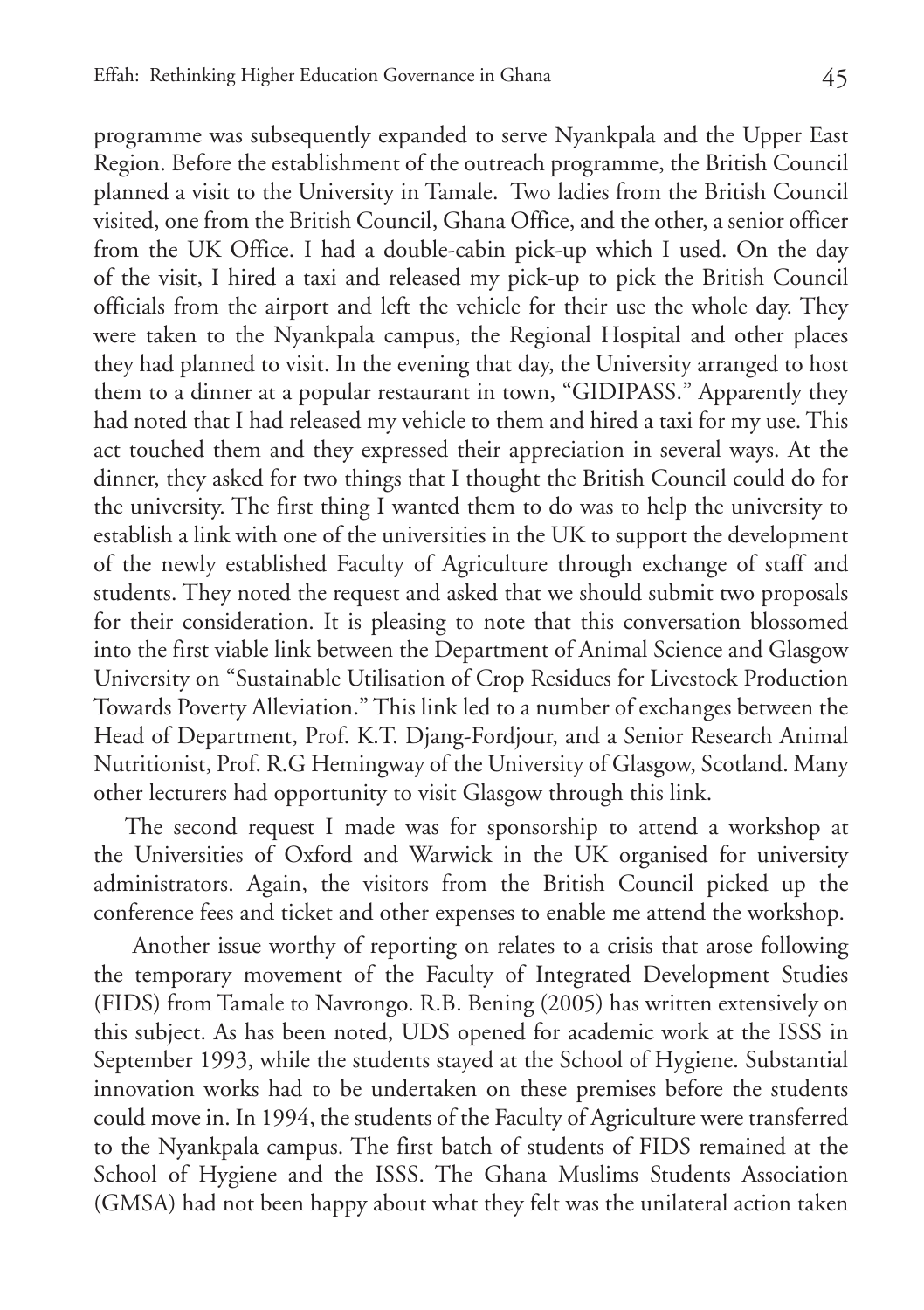by the Honorable Minister for Education, Mr. Harry Sawyerr, to take over ISSS for UDS for five years (Bening, 2005).

Faced with the problem of finding a suitable location for FIDS, the Academic Board of the University discussed the matter. It was noted that following petitions by the GMSA, the Minister for Education had ordered "verbally that the premises (ISSS) should be vacated within two weeks, without indicating where the Faculty should be moved to" (Bening, 2005). Noting that the University was established as a multi-campus institution, and considering the limitations in terms of infrastructure at Nyankpala, the Academic Board decided that the best option open to the University was to transfer FIDS temporarily to Navrongo, Institute for Field Communication and Agricultural Training (IFCAT), a facility owned by the Ministry of Food and Agriculture (MOFA).This recommendation was put before IUC which approved the movement. It was decided that a request should be made the Minister of MOFA and the Minister of Education. While the Minister of MOFA, Mr. Ibrahim Adam wrote to release IFCAT to the University, the Ministry of Education released the budget required for the movement of IFCAT but no official response was received by the Minister of Education approving the request to move to IFCAT, Navrongo (Bening, 2005).

Given the circumstances, the university administration implemented the decision to move FIDS to IFCAT, Navrongo. The temporary relocation of FIDS generated a series of petitions to government demanding that the decision should be reversed. It was rumoured that the university administration was transferring the University from Northern Region to the Upper East Region. The agitations that followed the movement developed into serious demonstrations against the Vice-Chancellor and Registrar as they were seen as the principal people behind the movement. A group, the Northern Development Foundation (NDF), "called on the University Council to either dismiss the Ag Vice-Chancellor and the Registrar, who had been earmarked for elimination during the demonstration at Tamale on January 18, 1996 or "remove the UDS totally from Northern Region" (Bening, 2005).

The Vice-Chancellor was out of town during the demonstration. I was going to visit the Nyankpala campus the morning of the demonstration. The demonstrators had wind of my intended trip to Nyankpala. I was fortunate to have a team of officers from the Bureau of National Investigations (BNI) and the police who came to my rescue to shepherd me through the difficult times. I was advised against going to Nyankpala. I used a different route to the office. I had to leave the official residence as the demonstrators had planned to come to the house that morning on their way to the Regional Coordinating Council. I left the office at 9:30 am in a different vehicle ahead of the demonstrators who had planned to get there at 10:00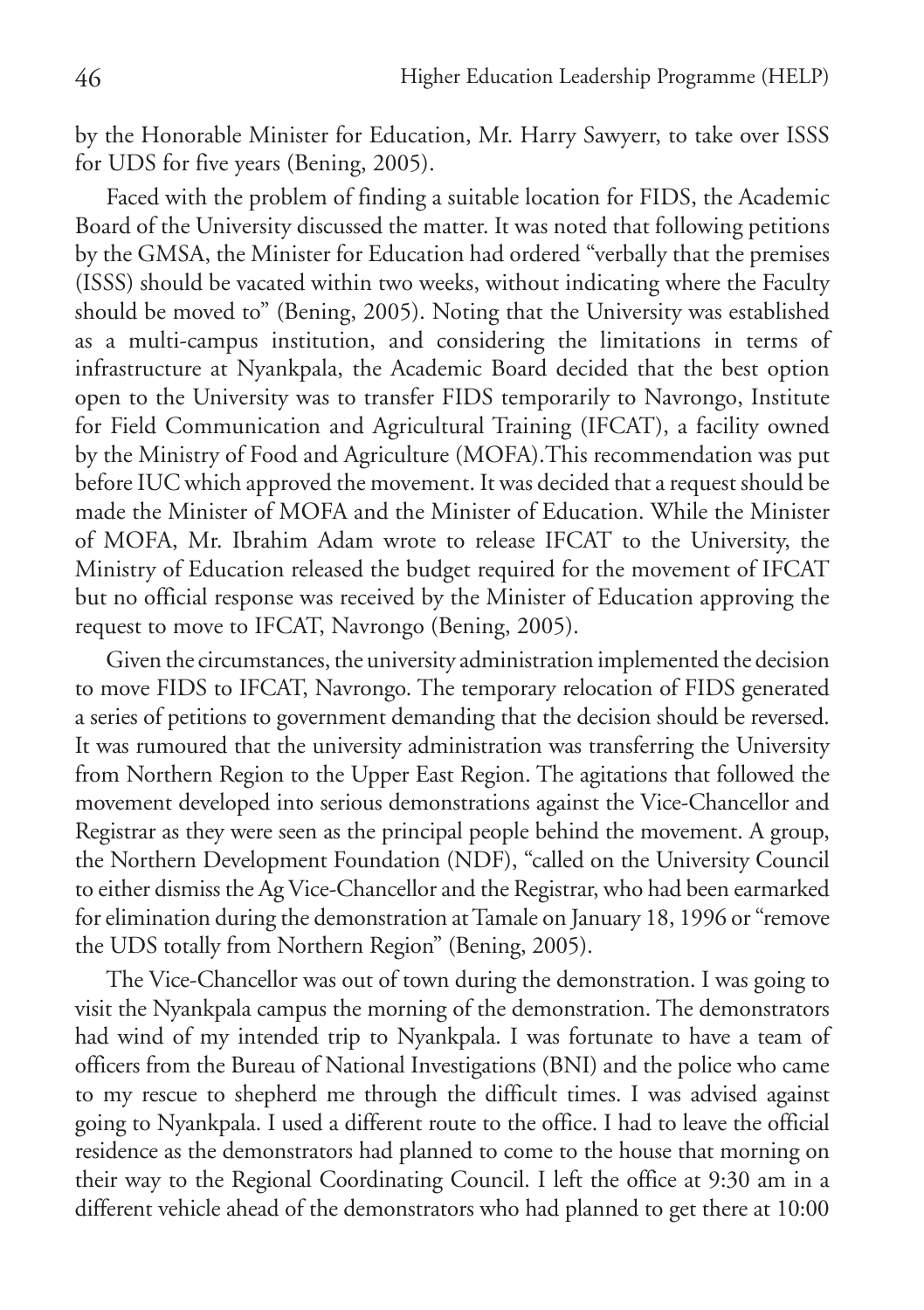am. They met the Pro-Vice-Chancellor, Prof. G.W.K Mensah who received their petition. I did not sleep in my house that night. Arrangements were made without anyone's knowledge for me to sleep elsewhere. I was informed later that the Regional Minister had been to my residence to enquire if anyone knew where I was and to ask me to return to the house, adding that I would be safe. Arrangements were made for me to fly to Accra the next morning. It was at the airport that I sent a note to my household that I was safe and that I had left Tamale for Accra.

There were series of meetings to resolve the issue. Prominent among them was the one involving the IUC, Ag Vice-Chancellor, the four Regional Ministers (Upper East, Northern, Upper West, and Brong Ahafo) and the Minister of Education. A press release issued on January 25, 1996 reported the agreements reached according Bening (2005) to as follows:

- i) the movement of the students of the Faculty of Integrated Development Studies (FIDS) from Tamale to Navrongo should be a temporary measure until the end of the first Trimester i.e. end of May 1996. The temporary movement does not imply a movement of the Central Administration or the entire university from Tamale to a new location.
- ii) The Ministry of Education has taken due note of the problems facing staff and students at the Nyankpala campus immediately. This will enable the students of the FIDS to move to the Nyankpala campus beginning of the second Trimester, i.e. middle of June 1996.
- iii) In consonance with the legal mandate which created the UDS as a multicampus institution spread over Brong Ahafo, Northern, Upper East, and Upper West Regions, the Council of the University for Development Studies should present a detailed proposal stating which faculties will be located in each of the four Regions. The proposal should include the requirements for establishing each Faculty.
- iv) Regional Advisory Councils will be established in each of the four regions to advise the Minister of Education on all matters related to the formation of the Faculties.
- v) The general public and students should, therefore, remain calm and cooperate with the University authorities to ensure the smooth development and operation of the University.

With these developments, calm and normalcy were restored to the University in Tamale. The Ag Vice-Chancellor and I returned to the University to continue our work. The matter of location of the campuses among the northern regions took some time to resolve, certainly not without controversy.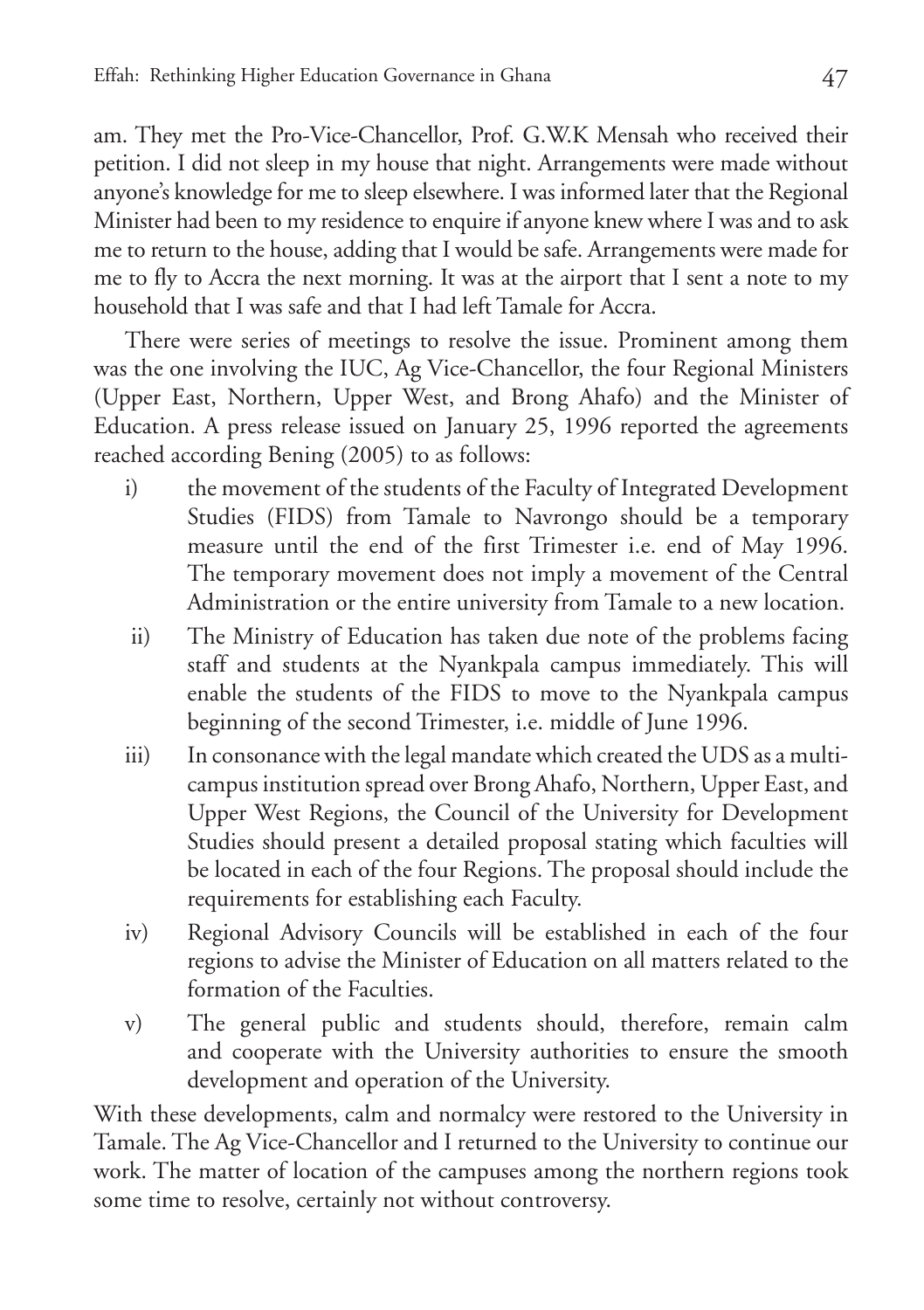#### **UDS in a Theoretical Framework**

A list compiled by Salmi (2010) titled "Ten common errors when building a New World-class University" present an excellent theoretical framework to serve as a useful guide for the establishment of new Universities. Salmi (2010) introduces his paper with a quote from Richard Miller, President of Ohio College, which emphasises the courage required to create a new institution in the following words:

The opportunity to start from a blank page and create an entire institution from concept to reality is a rare and precious gift. It enables many possibilities that would be unthinkable at established universities. But it requires vision, passion and courage to attempt to innovate and to deliberately create a new and improved learning culture.

#### **Build a Magnificent Campus; Expect Magic to Happen**

The first error or pitfall is "Build a magnificent campus; expect magic to happen." Salmi endorses the fact that physical infrastructure is obviously the most visible part of a new university and a good academic infrastructure is also an important part of the educational experience of students and teachers alike. But he cautions in mentioning that a strong leadership team, a well-thought curriculum and highly qualified academics, little more than an empty shell that embodies a waste of valuable resources.

UDS did not start from a magnificent campus. To this extent, it could be said that it did not fall into Salmi's first error or pitfall. The University was mandated to start from existing facilities in the four Northern Regions of Ghana, namely, Northern, Upper East, Upper West and Brong Ahafo. The reality is that it started from borrowed premises. As the next section shows, the University started form the Islamic Secondary School for Science (ISSS) intended to be a Muslim Girls Secondary School and the School of Hygiene, all in Tamale. The University spent close to a billion cedis (\$250,000) to provide the facilities required to upgrade them to university status. It was evident after the first year that the University could not continue to operate in the borrowed premises. It then had to spend some money again at its Nyankpala campus to enable the Faculty of Agriculture move there. The University had to follow the plan laid out by the former Agricultural College located at Nyankpala. Complete demolition of structures to enable the campus to be planned afresh was going to be expensive. In the process, the existing structures largely dictated the development of physical infrastructure on the campus.

Later developments of campuses of the other regions followed the same pattern. The School of Medicine and Health Sciences started in a borrowed building at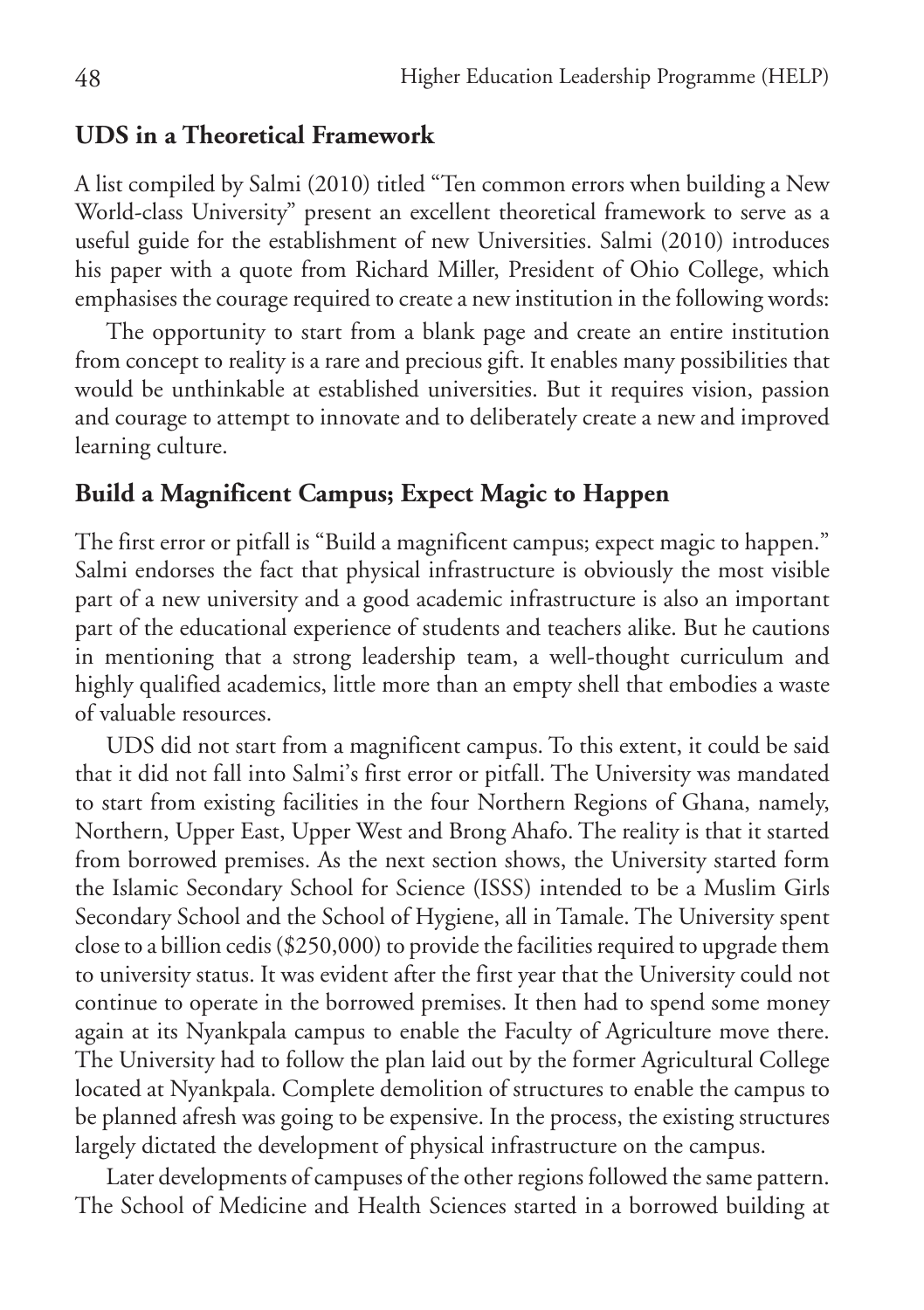the Tamale Regional Hospital, which required a lot of renovation. The Navrongo campus started at the Institute for Field Communication and Agricultural Training while the Wa campus started at the renovated buildings belonging to the Regional Coordinating Council. The funds spent on creating and recreating old buildings would have been enough to start one new campus, properly planned with all the amenities which would have avoided the many difficulties the University faced in its formative years which threatened the very survival of the University. While subsequent sections discuss issues about curriculum, governance and qualified academics, I would use the opportunity to say a word about the requirement of a strong leadership team.

The Task Force that planned the establishment of the university envisaged that a Vice-Chancellor would be appointed from outside the country who could possibly mobilise resources from international sources and a local Pro-Vice-Chancellor to complement his efforts. This was not to happen. Instead, a distinguished scholar in the person of Prof. Raymond Bagulo Bening was appointed to act as Vice-Chancellor. The three key officers appointed, the Ag Vice-Chancellor, the Ag Registrar (Paul Effah) and the Ag Finance Officer (Agama Banga) had all worked together at the University of Ghana, Legon and, therefore, knew each other well. The team was no doubt a good one; each of the three key officers was experienced in university administration. Through the Interim Council, distinguished professors from sister universities were invited to assist in the process of starting the University. What was missing was the capacity to network and the ability to mobilise funds from international sources to complement local and government resources. This affected the University to a large extent. New universities require of its leadership, particularly the vice-chancellor, strong network and resource mobilising skills.

## **Design the Curriculum after Constructing the Facilities**

As far as this pitfall is concerned, the UDS had it right from the outset. Before the University started, Government had appointed a Task Force to design a curriculum to reflect the vision and mission of the University. The University was envisioned as a developmental university along the lines of the Land Grant Colleges in the United States of America (USA), which, at some point, were credited with being responsible for half of the agricultural produce in the USA. The UDS had its curricula for the various programmes in Agriculture and Integrated Studies in place before new students were admitted and the academic year started. The University's curricula were designed with a practical-based orientation in view. For instance, students studying agricultural programmes were to be taught how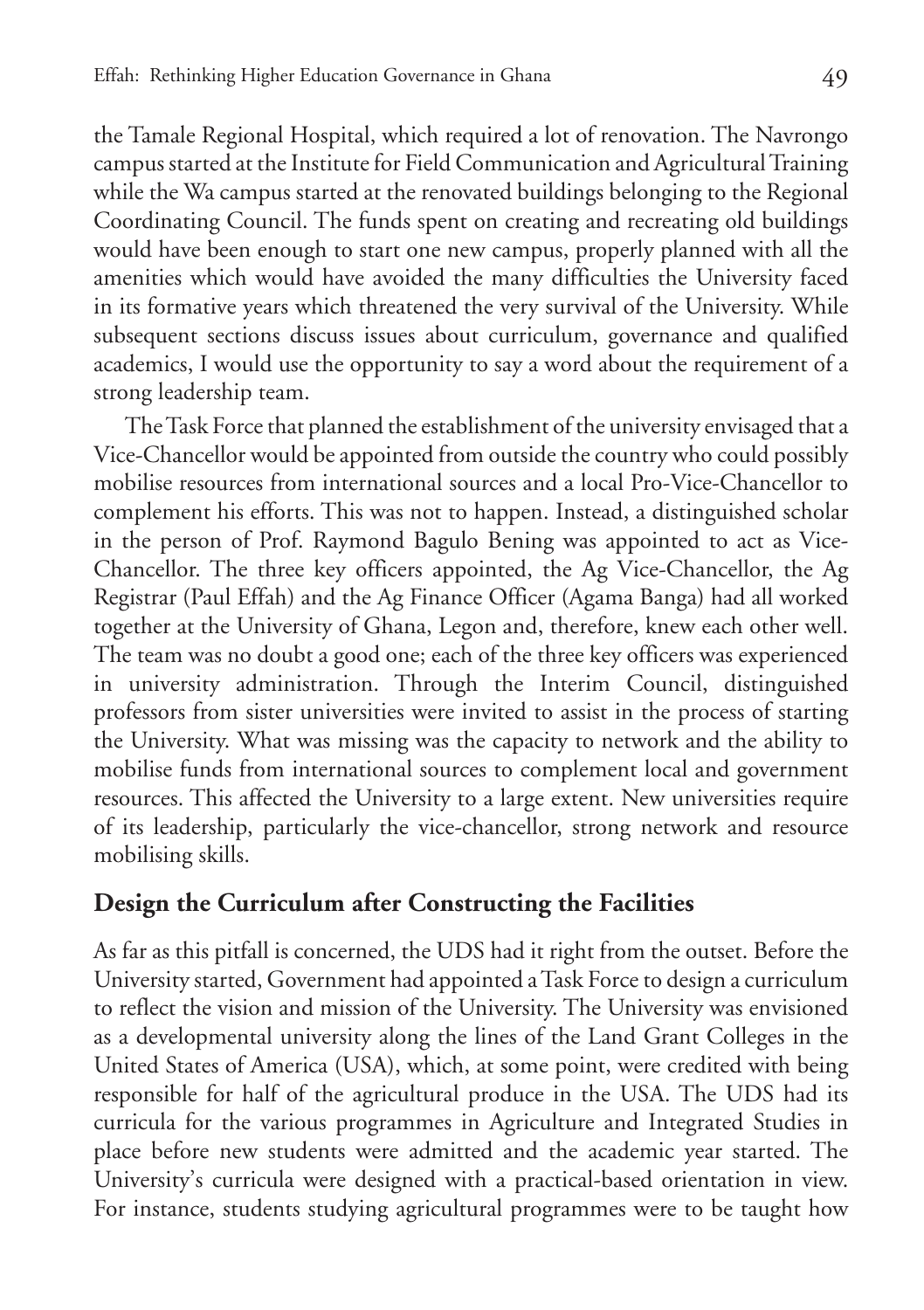to operate and use a tractor. They were also taught to operate demonstration farms and serve as agricultural extension officers visiting farmers, bringing their problems to the University and trying to find solutions to them. A third trimester was specifically devoted to this activity.

It is advisable that for the success of any new university, a well-designed curriculum suitable for programme(s) to be run by the university should be in place before the first batch of students start their academic year and semester. This ensures that students are focused on what to do or the relevant options or choices to select in the university.

This pitfall often assumes that teaching and learning can easily be adapted to the physical environment of the institution. If this statement was true of the traditional lecture-based teaching mode of delivery, it could not be said of the modern innovative pedagogical practices often requiring innovative facilities. Salmi (2010) in this regard advises that promoters of a new university should refrain from launching into the architectural design state of their institution until they have established not only a clear definition of the vision and mission of the new institution, but have also determined some of the specific content of teaching and research. Additionally, it is particularly essential to prepare an academic plan for the new institution ahead of the physical infrastructure and to tailor the latter to the requirement of the former rather than the other way around. Salmi's last piece of advice on this matter is that the academic staff should be given the opportunity to influence the design of the pedagogical and research spaces of the new institution.

The report of the Task Force on the establishment of the University in the North of Ghana, the blue print on the UDS, had detailed out very comprehensively the nature of academic programmes of the new institution (NCTE, 2005). In this regard, the university did not fall into Samil's second pitfall, namely, "design the curriculum after constructing the facilities." The blueprint stated clearly that the university "should blaze a trail by effectively combining academic studies with field practical training." The university was to aim at producing men and women who were practical oriented without sacrificing academic excellence. The institution was also to prepare individuals to establish careers in their chosen areas of specialisation and train practitioners through its problem-based teaching and extension work in the community.

The Faculty of Agriculture was to provide academic programmes leading to a single general degree, Bachelor of Science (Agriculture Technology) with very little specialisation. While the Faculty of Integrated Development Studies was to provide a pedagogic environment in which the political, social, economic,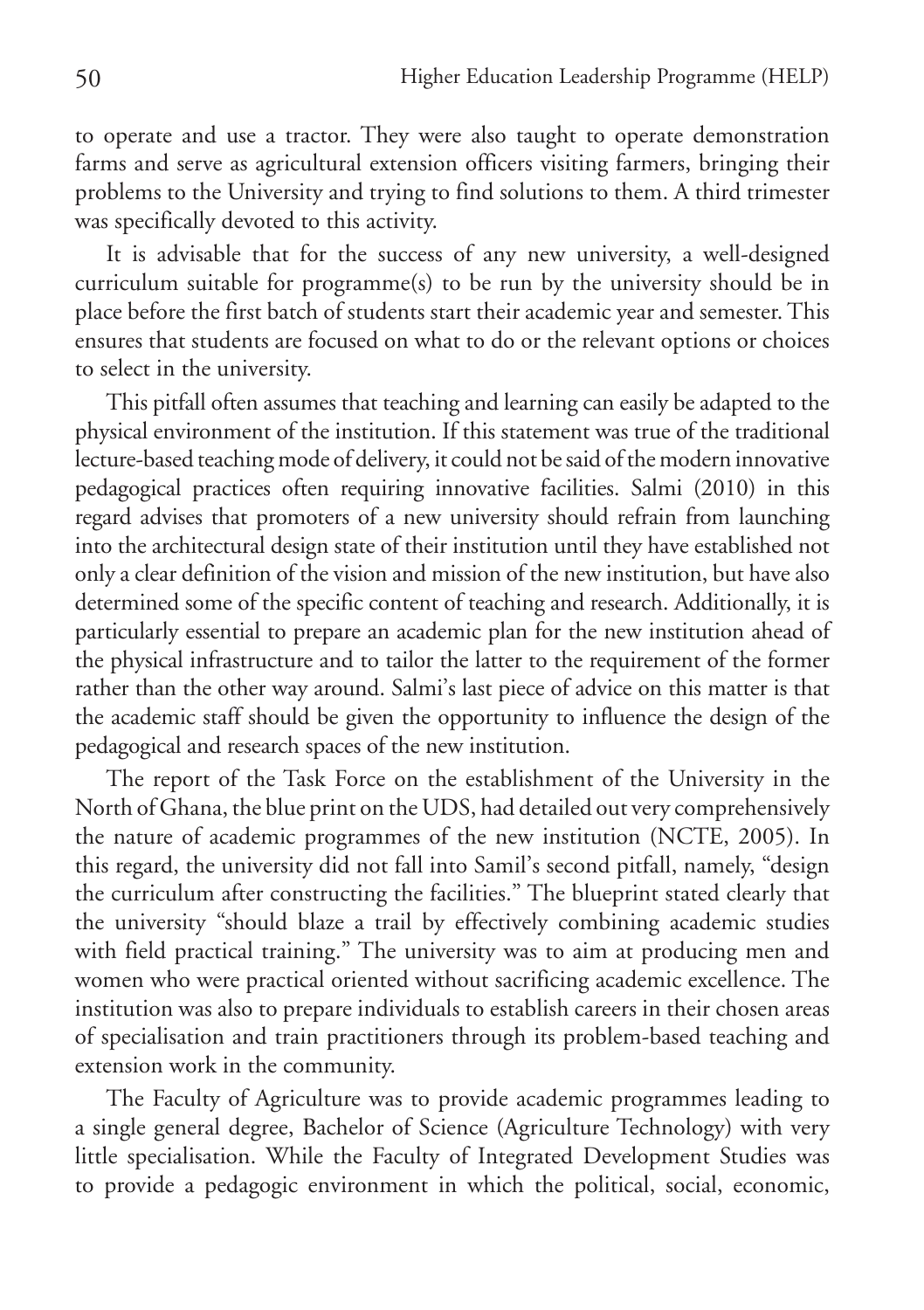environmental and spatial factors in development were studied as a single integrated task aimed at offering a broad training in the Social Sciences with only limited specialisation to enable the students acquire a wide and interdisciplinary view of issues of development (NCTE, 2005). Fieldwork and planning workshops were the principal vehicles of synthesising results of academic work and empirical knowledge gathered from the community-based case studies (Bening, 2005). Foundation departments and course syllabuses were prepared for the Faculties of Agriculture and Integrated Development Studies.

The situation was not the same for the School of Medicine and Health Sciences (SMHS). The Sub-Committee on SMHS did not complete its work on the development of detailed syllabuses for the School although in broad terms, the major defining features of the School had been determined by the Task Force. It was therefore left to the Dean of the School to fashion the course structure in collaboration with his colleagues from the Medical Schools at the University of Ghana, Legon, and the now Kwame Nkrumah University of Science and Technology, Kumasi, in consultation with the Medical and Dental Council. This presented difficulties as changes in Deanship meant different interpretation of the approach to be adopted by the School.

The Task Force planning the establishment of the University had proposed that "The approach to be used in training students should be problem-based, studentcentred, interdisciplinary and community-oriented. The method of training will ensure that students explore disciplines at their own initiative, experience healthcare practice at an early stage and learn to address actual problems of the community" (NCTE, 2005). The report explained further that, "The approach avoided the traditional division of the curriculum into pre-clinical, Para-clinical and clinical sections and integrated teaching, organised according to the system of the human body, done by clinical and non-clinical staff alike."

Although the syllabuses had largely been prepared (except for the SMHS), the University somehow fell into the second pitfall of designing the curriculum after constructing the facilities in the sense that, in order to keep down costs, the Task Force enjoined the new University to start operation using existing infrastructure at Tamale and elsewhere in the four northern regions of Ghana (NCTE, 2005). Specific facilities mentioned included the Tamale Regional Hospital, the Institute for Field Communication and Agricultural Training (IFCAT) of Navrongo, the Rural Health Training School at Kintampo and the uncompleted regional office building of the Soil Research Institute of the CSIR at Tamale, which became the headquarters of the University.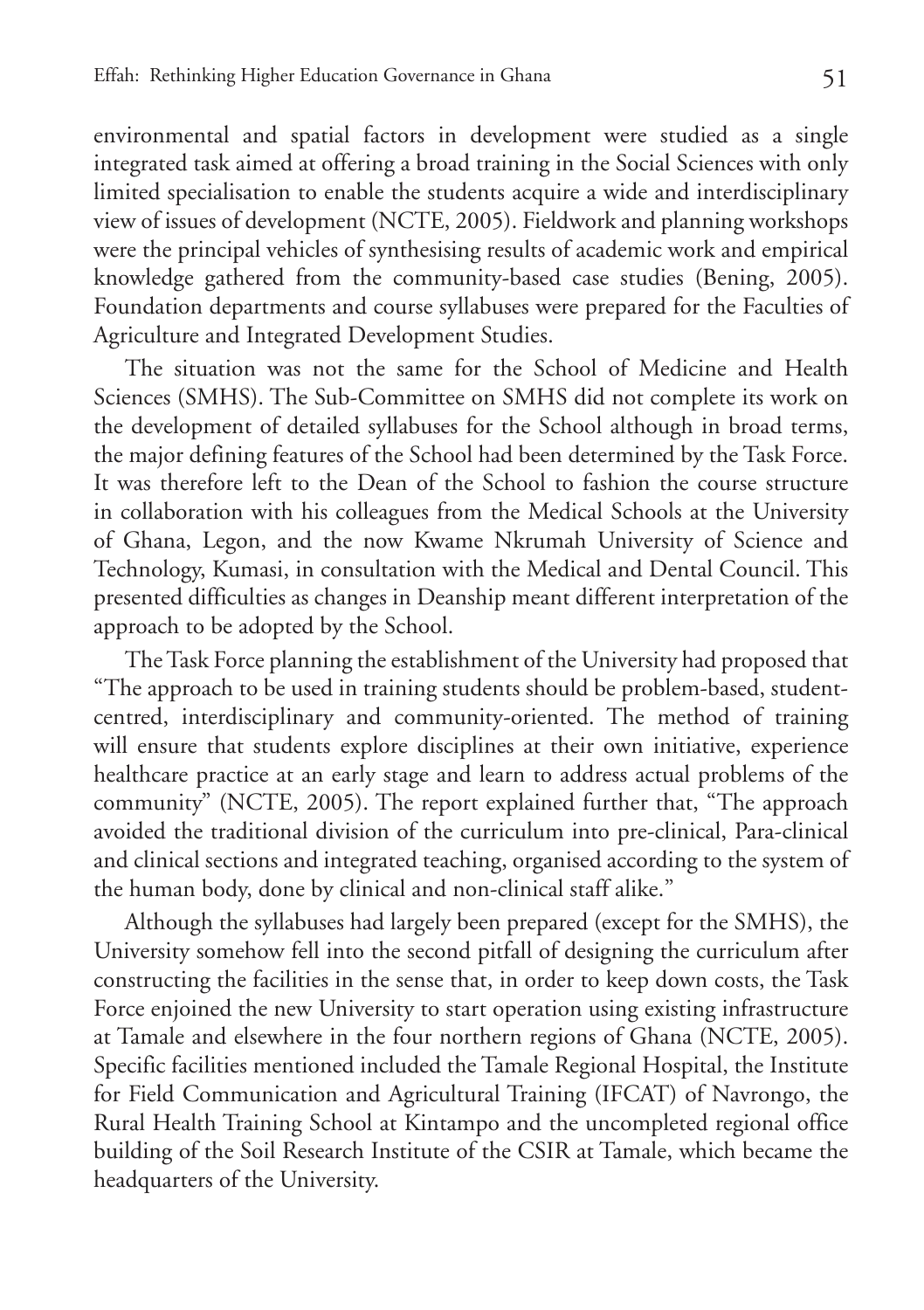As noted in the previous section, the University had to adjust its work to suit the structures and environment it had inherited with all the implications for academic work. As to the advice to get faculty involved in the drawing up of the curriculum, this was difficult to adhere to, particularly with new Universities starting from the scratch as UDS did. According to Salmi (2010), what is important is that during the formative years, the faculty should be experienced and understand the philosophy of the University. Part of the problem of UDS was that owing to circumstances beyond its control, the University had to deal with two to three Deans, each with his own interpretation of the philosophy of the University. The founding Dean died within two years of starting the school; another was conservative, partly traditional and partly modern and another extremely radical and modern. One of the Deans did not believe in preparation in the basic sciences before proceeding to clinical training. His view was to combine the two approaches i.e. basic sciences and clinical training. Such changes in orientation caused a lot of difficulties for the school.

Another problem was that most of the lecturers were junior, trained in the traditional system and having just obtained their postgraduate degrees. Changing to the approach envisioned by the founders of the University posed serious difficulties. I recall an incident where, while a lecturer was teaching, a Head of Department went to the classroom to observe his teaching and questioned whether the lecturer's method conformed to the community-based, studentcentred approach envisioned by the University. The lecturer was so angered by the head's action in the presence of the students that he engaged in a verbal exchange with the head. I further recall a student coming to my office at the central administration to report the matter. I went to the classroom with the student in my vehicle and brought both the head and the lecturer to my office to handle the situation. What happened related to how to give feedback. I had to use all the conflict management and negotiation skills I had to resolve the matter. The student who came to report the incident is now a medical doctor. There were many other problems caused by the differences in the lecturers' understanding of the philosophy and the vision of the University and, heightened by the inadequate human, academic and infrastructural facilities that characterised the University tensions and conflicts, which started at the slightest provocation.

## **Import Content from Somewhere Else**

The third pitfall or error in the establishment of a new University is to "Import content from somewhere else." Salmi's explanation is that there is the tendency to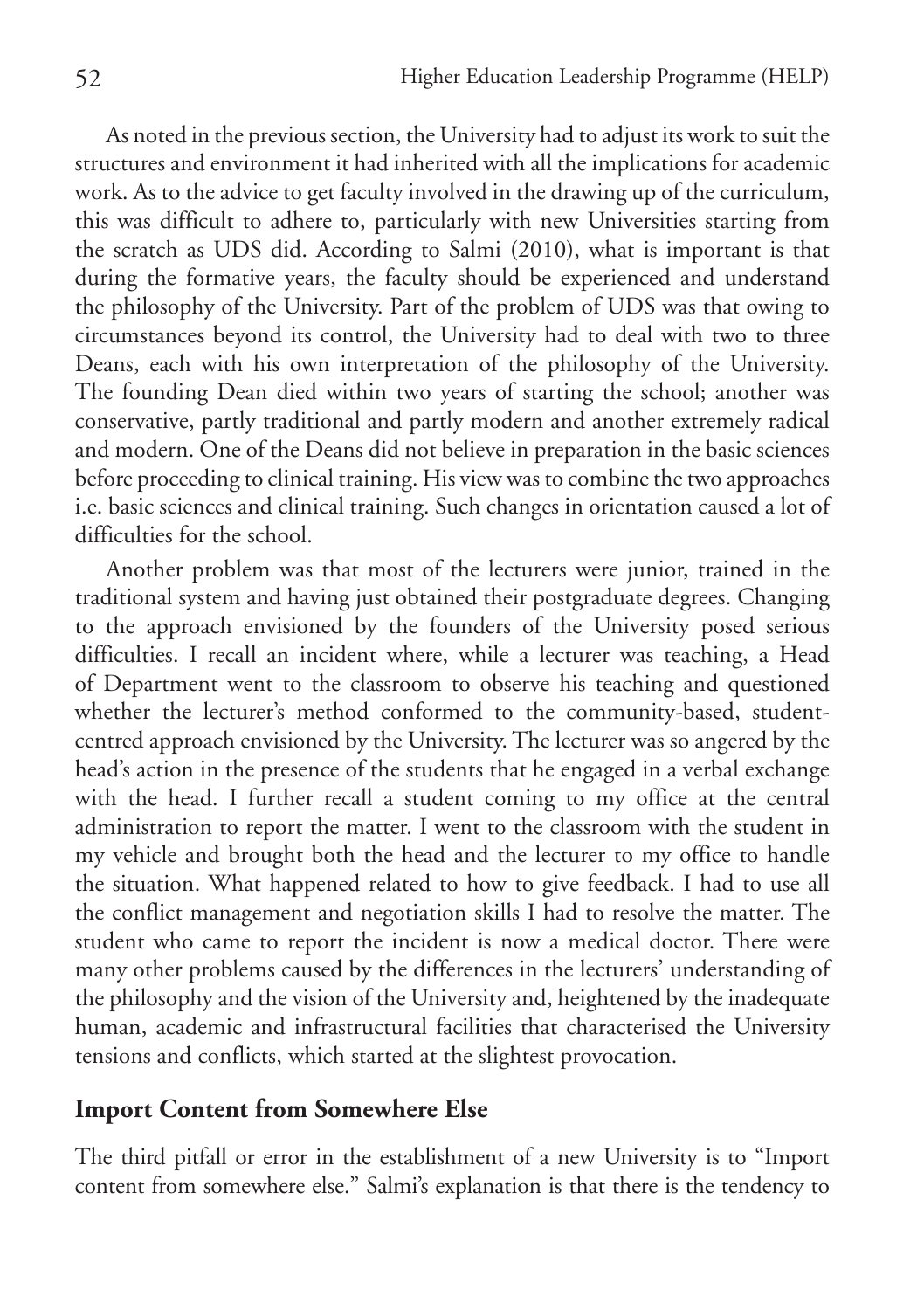look almost exclusively at the top-ranking institutions in industrialised countries to copy elements of their curriculum instead of going through the more labourintensive process of custom designing one's own programmes. As pointed out by Salmi (2010), it is impractical to envision shopping around and bringing curricular fragments from a variety of top-notch institutions across different countries/cultures, assuming that everything could easily get together and fall in place to create an automatic learning and research culture in the new University. He therefore notes that although curriculum development is demanding, it is the main mechanism that could allow a unique innovative organisational culture to grow.

In terms of curriculum development, lots of curriculum content were imported from the University of Ghana and the Kwame Nkrumah University of Science and Technology. This was understandable as most members of the Task Force and the lecturers of UDS were from those universities. Although modelled on what the Land Grant Colleges were doing in America, UDS could not follow their example because of the lack of basic resources. The Medical School, for example, was to adopt the Problem-Based Learning (PBL) and Community-Based Education and Service (CoBES) approach, but the lecturers appointed were not knowledgeable in this approach. As a result of the different approaches to the preparation of the Medical students, there were some challenges about which approach to adopt for the Medical School. In the end, the traditional setting was adopted because that was the approach in which most lecturers were knowledgeable. Indeed, UDS had no choice. The Tamale Teaching Hospital was not ready when the SMHS opened for academic work. When the students completed their basic sciences and had to start their clinicals, they had to be shared between the two existing medical schools, Legon and Kumasi. This put a lot of strain on the University's financial resources. The author had then assumed office as the Executive Secretary of NCTE and had to adopt a "top-slicing" approach to fund their training in the two Medical Schools. Their budget was taken out of the entire tertiary budget before allocations were made.

One of the unique features of the University was the fact that it successfully blended its academic programmes with intensive community-based field practical training, dubbed the Third Trimester Field Practical Programme (TTFPP). The UDS is the only public university in Ghana practicing the TTFPP approach. With the TTFPP approach, the whole of the third trimester is devoted solely to practical fieldwork in the local communities. Students of a given year group are sent to a specific region or district and in smaller groups are made to live and interact with the people in the local communities during each third trimester. Since its inception in 1993, the programme quality had improved over the years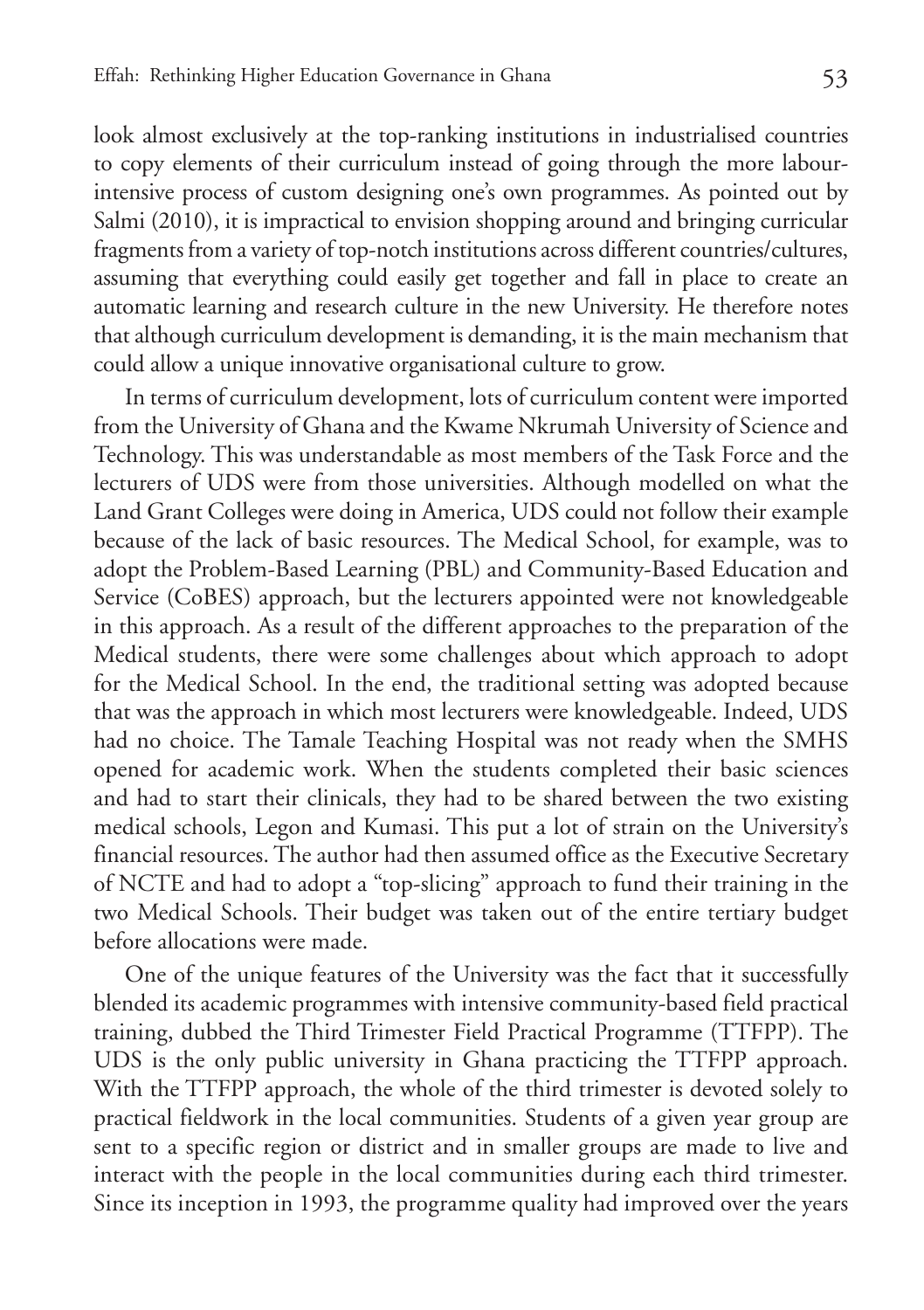to the extent that many rural communities in northern Ghana had obtained basic necessities such as schools, drinking water and roads (Gordana and Abaidoo 2013).

The TTFPP puts together students from all the faculties: Agriculture; Integrated Development Studies; Applied Sciences; and the School of Medicine and Health Sciences. This integrated approach is informed by the growing awareness of the holistic approach to the solution of development problems of the deprived communities, which the University has positioned itself to serve. This integrated approach enables students to appreciate community problems and opportunities in a holistic manner through the perception and appreciation of such problems from various angles. Secondly, the integration has helped broaden the knowledge and experience of students, as they have the opportunity to interact and learn from each other. It has also fostered in students the spirit of teamwork essential for working in a world that is increasingly becoming complex and requiring collective effort to overcome challenges. The future of TTFPP is bright. It will continue to build students into robust graduates well informed about challenges of rural community and well prepared to lead development agents in the social transformation of rural communities. The biggest challenge, however, remains how to continue to fund the project and to motivate both staff and students to stick to its original mandate.

#### **Design with an OECD Ecosystem in Mind, Implement Elsewhere**

The fourth pitfall is to "Design with an OECD ecosystem in mind." Salmi (2010) notes that there are three key features that make flagship universities in industrialised countries successful. These are Concentration of Talent, Abundant Resources and Favourable Governance. Replicating these features are fundamental requirements for any new university but does not encompass the full complement of operational conditions that underpin the kind of environment that ensures a successful world-class university. He lists some of the potentially important dimensions of a favourable ecosystem as supportive leadership at the national level with the capacity to implement reforms, appropriate regulatory and quality assurance framework, financial resources and incentives. Above all, there are requirements for political and economic stability, the rule of law, the existence of basic freedoms, and a favourable location. The absence of one or more of these is likely to compromise the quality of the new university to survive and progress.

In the case of UDS, there was certainly the political will to establish the University. The former President, His Excellency Jerry John Rawlings, was very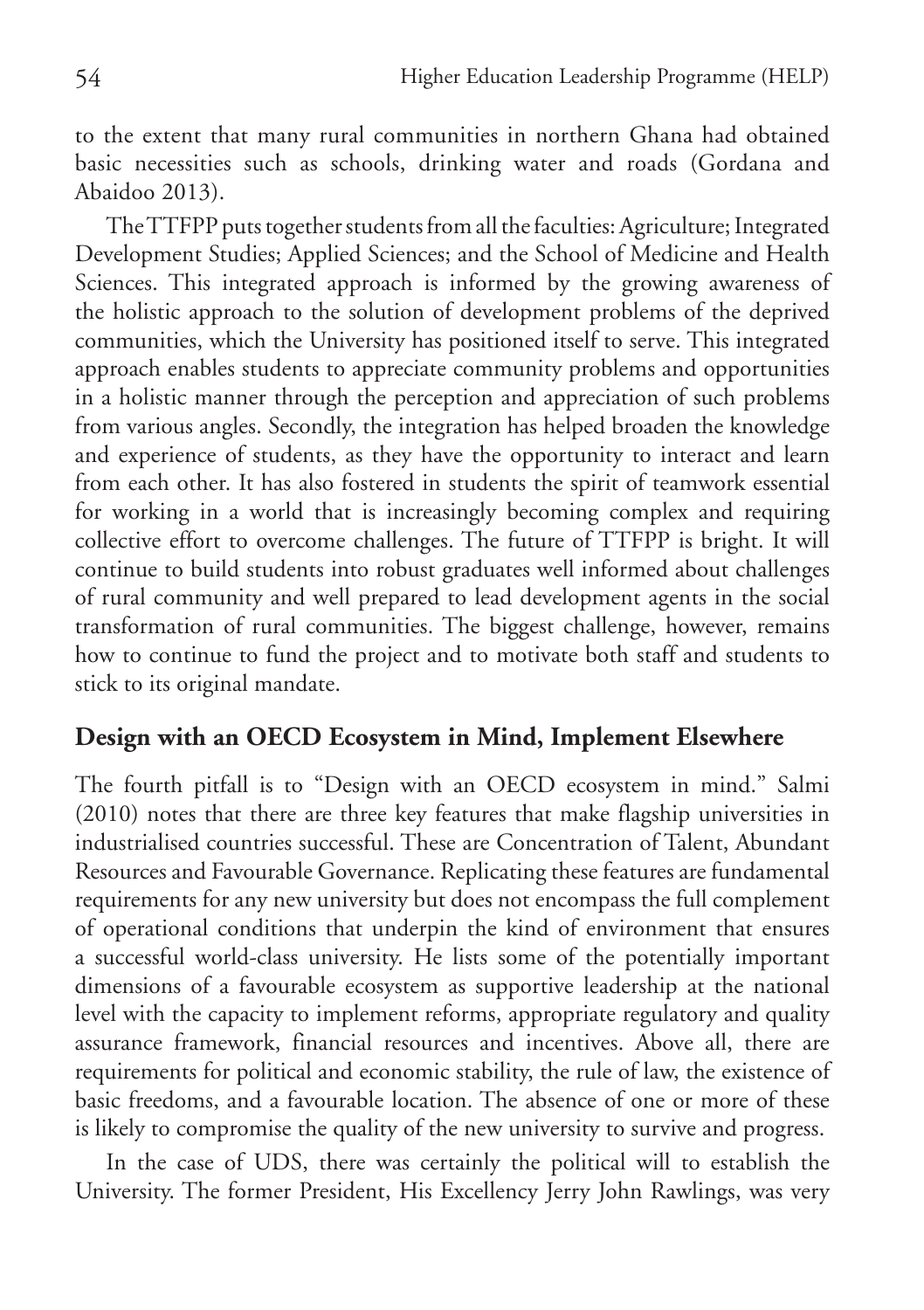passionate about the University; so also was the Minister of Education at the time (Mr. Harry Sawyerr). The handicap, however, was that this political will did not transform into adequate financial resources. In terms of the first element, one could say that the University started with some qualified staff, both academic and non-academic. They were however not in the numbers required. The critical point as indicated elsewhere in this book was about their level of understanding of the mission of the University. The students had the minimum entry qualifications. There were others with very good grades who could have been admitted to any of the older universities in Ghana but chose to be part of the pioneering effort at UDS.

The first batch of UDS students who were admitted in September 1993 for the Bachelor of Science (Agric Tech) programme completed in August, 1997. Out of the thirty-nine (39) students, twenty-three (23) made Second Class (Honours) Upper Division, fourteen (14) made Second Class (Honours) Lower Division. Two (2) students, however, could not meet all the requirements for the award of the degree.

New universities should ensure that talents (in terms of lecturers and students) recruited are the best and can match the standard of already established universities. They should not just recruit any staff or admit any candidate because they are new institutions. They should insist on getting the right persons. Recruiting unqualified persons has the potential of creating problems for the institution at a future date. As already stated, UDS did not have adequate resources. It was far behind older universities in terms of resources. Materials and financial resources were woefully inadequate.

With regard to the regulation of higher education, provision was made in 1993 for the establishment of two regulatory bodies, NCTE and NAB. NCTE is the policy making body while actual accreditation of both institutional and programme is undertaken by NAB. In spite of the resource constraints and other logistical challenges facing both bodies, appreciable progress has been made in regulating higher education and accreditation of both public and private institutions in Ghana. For example, in the Friday, July10, 2015 issue of the Daily Graphic, NAB published a list of 51 unaccredited institutions and warned the public to stay away from those institutions. This is a major deterrent to others who would like to run institutions without going through the appropriate accreditation process. Regulatory bodies must work to rid the higher education system of unaccredited institutions.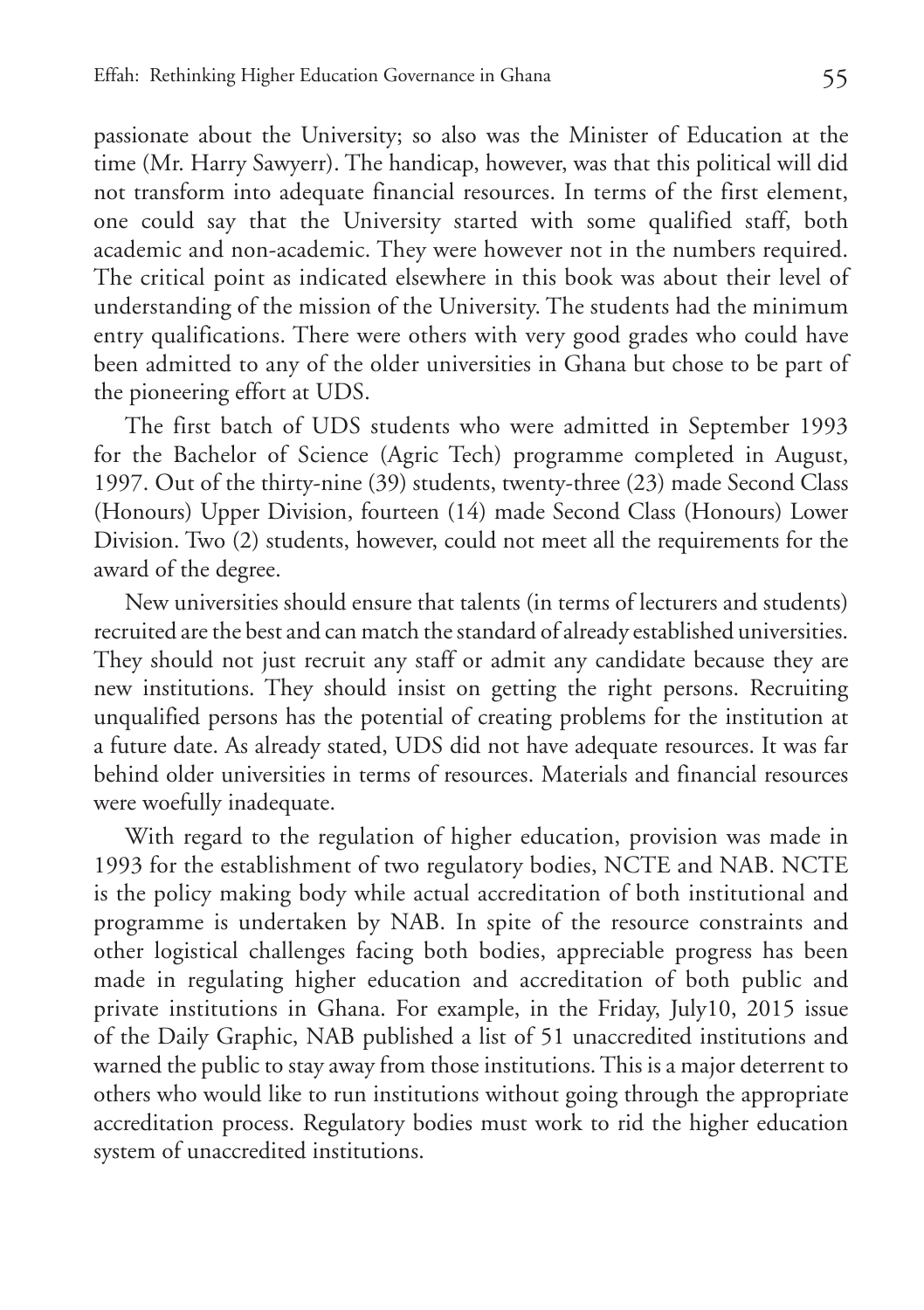## **Delay Putting in Place the Board and Appointing the Leadership Team**

The fifth error is to "Delay putting in place the board and appointing the leadership team." Salmi's argument in this regard is that the establishment of a new university is a serious business and should be carried out not by any disinterested committee but by a dynamic leadership team working under the authority of an independent board with the capacity to offer guidance and empowerment. Putting in place an appropriate governance framework from the outset is therefore a key factor of success. UDS got it right in terms of the governance framework. Government set up an Interim Council made up of the following membership:

| Brig. (Dr.) G.K. Deh (Rtd)            |   | Chairman |
|---------------------------------------|---|----------|
| Prof. Raymond Bagulo Bening (from UG) |   | Member   |
| Prof. Ebenezer Laing (from UG)        |   | Member   |
| Prof. P. Austin Tetteh (from KNUST)   |   | Member   |
| Prof. Walter S. Alhassan (from CSIR)  |   | Member   |
| Prof. Agyeman B. Ankomah (from KNUST) |   | Member   |
| Col. G. L. Bayorbor (Rtd)             | - | Member   |
| Mrs. Nabila Williams (from UG)        |   | Member   |
|                                       |   |          |

As can be seen from the names above, apart from the Chairman and Col. G. L. Bayorbor who were retired military personnel and Prof. Walter S. Alhassan from CSIR, the rest of the council members to oversee the establishment of the University were from various universities, either from the University of Ghana or Kwame Nkrumah University of Science and Technology. The appointment of the top management team followed that of the Council. The Interim University Council was thereafter entrusted with the responsibility of identifying and selecting key and other officers of the University. Without capacity to do this all by itself, the Interim University Council set up two appointment Committees, one for academic staff and the other for non-academic staff and selected people from the other sister universities to serve on them. To facilitate its business, the Interim Council adopted the statutes of KNUST to guide it in its operations until it developed its own. The Council as well as the leadership of the institution must understand the vision and mission of the University. It is always necessary to facilitate a workshop for both Council and the Leadership of the University to ensure that they are all on the same page, speaking the same language, as far as matters relating to the university were concerned.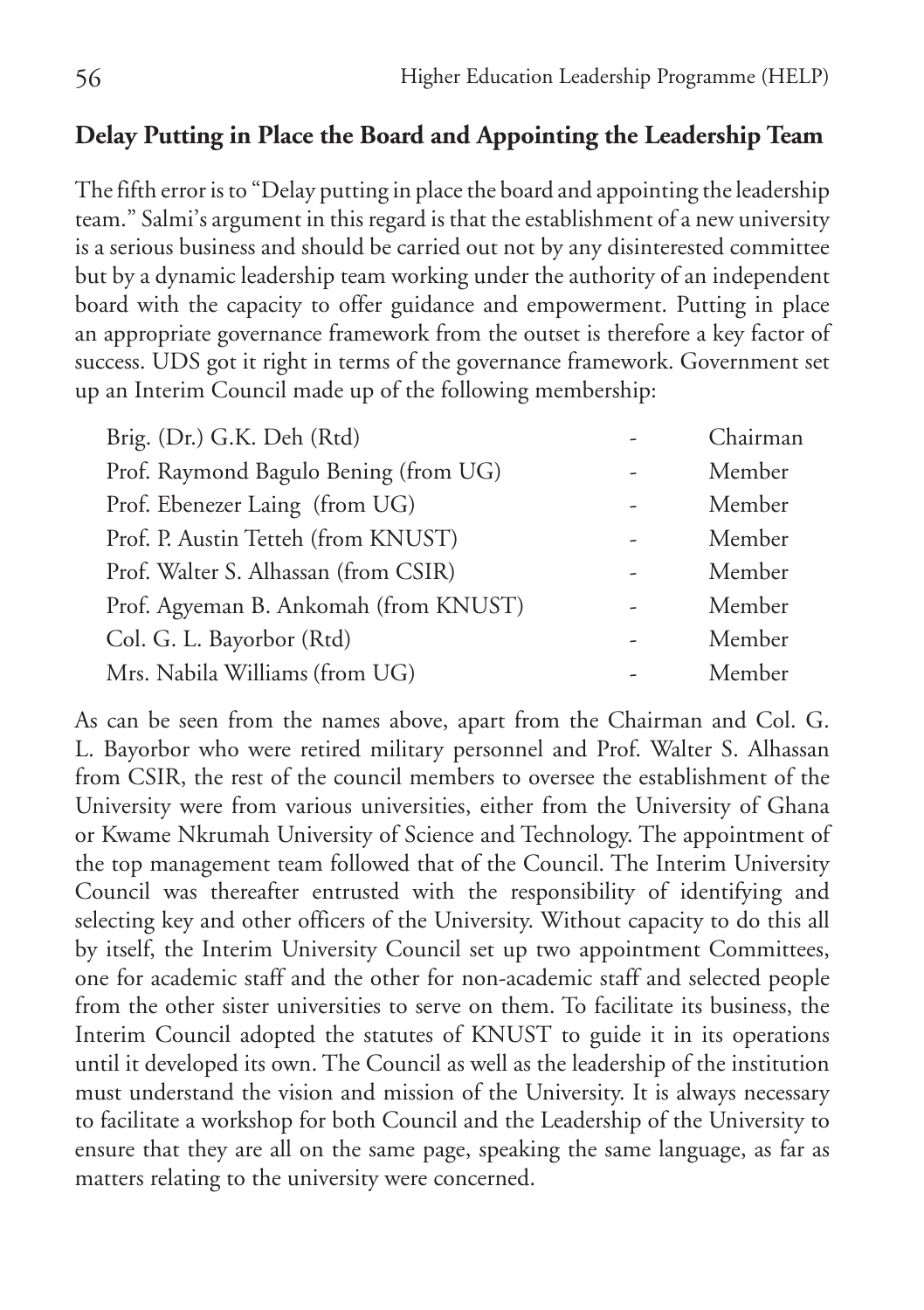This did not happen at UDS, and it took some time for members to understand each other in terms of the University's objective. The blue print that had been prepared by the Task Force on the establishment of the University helped to some extent but left many gaps to be filled. Another limitation on the part of the Council was that they did not have the capacity to mobilise financial and material resources for the University. Their capacity in terms of networking was limited. There was, however, sufficient enthusiasm, goodwill and commitment to carry out the work of establishing the University.

## **Stack the Board with Political Appointees**

The sixth pitfall that Salmi discusses is "Stack the board with political appointees." He points to the temptation and the danger of packing new boards with political appointees rather them getting people in areas of expertise needed in the management of the new and growing institution such as legal, finance, infrastructure, former institutional leaders, etc. Another related misstep that Salmi draws attention to is the appointment of board members who have too little time.

UDS did not fall into this trap. As seen above, the interim council members were not politicians; they had varied backgrounds, which was helpful. Col. Bayabor was an accountant; Prof. Alhassan was an agricultural scientist and former Director General of CSIR. There were academics in other disciplines on the Council. The Chairman was a medical doctor. The one clear omission was a legal person. What the Council did was to appoint one on a retainer basis. In terms of an expertise in administration, finance and infrastructure, the Ag Registrar, Ag Finance Officer and later the Director of Works, filled those necessary gaps, which complemented those of consultants whose services were periodically used.

## **Plan for Up-Front Capital Costs, but Pay Little Attention to Long-Term Financial Sustainability**

The seventh pitfall or error is to "Plan for up-front capital costs, but pay little attention to long-term financial sustainability." This error highlights the situation where promoters of a new university are eager to announce, with enthusiasm, huge endowments dedicated to the establishment of the University but pay little attention to the capital investment required to start the university. The lesson here is to emphasise the need to adequately provide for the formative years of the institution and to develop a business model that allows the new institution to grow and endure in a financially sustainable manner (Salmi 2010).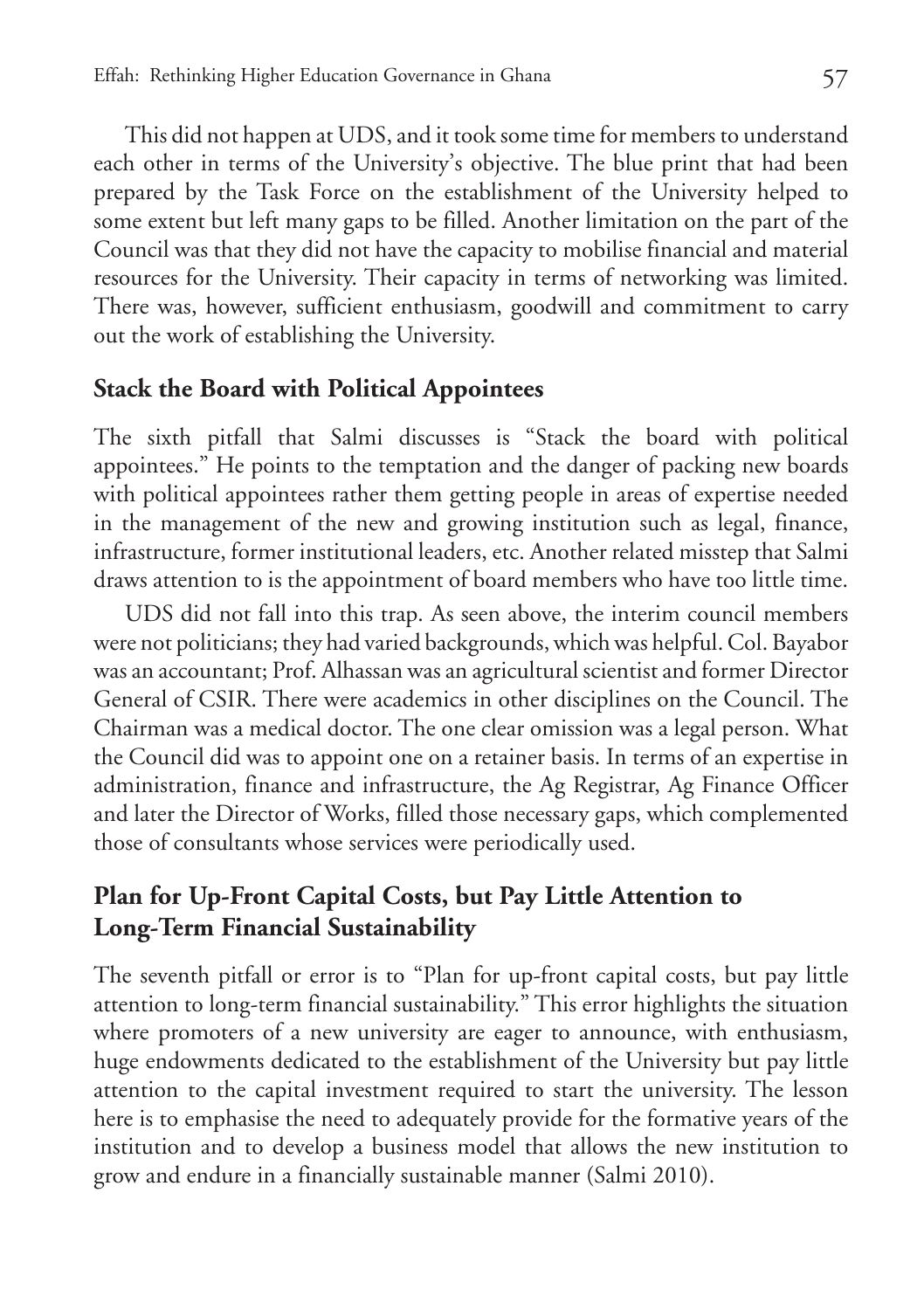The decision to establish UDS had been envisioned long before its establishment. A Task Force had also been set up to prepare a blue print to guide its establishment. Yet it could be said that the programme for the establishment of the University was rushed. The government had set a date, September, 1993 for the University to open for academic work. Not much preparatory work could be done between March 1993 when the Interim University Council was appointed and September, 1993 when the University was expected to officially open. The problems reported earlier in this chapter were largely occasioned by the rush with which the University was started without adequate preparations. One could conclude that UDS fell into Salmi's seventh trap. The founders of the University neither planned adequately for up-front capital costs nor paid due attention to long-term financial sustainability. This was not to say that annual budgets were not prepared and approved. The University was treated like any of the older ones going through the normal budgetary process. As a new university, it required a special project budget to assist it to address its teething challenges. This was not the case, which created many of the problems which confronted the University during its formative years. For new universities to take off smoothly, adequate funding should be provided.

#### **Be too Ambitious in Enrollment Targets**

Salmi's (2010) eighth pitfall is to "Be too ambitious in enrollment targets." He argues that leaders of new institutions sometimes think that they can enroll large numbers of students, which is rarely achieved without sacrificing quality. Salmi advises that it is usually a better idea to begin with a small number of programmes and student body if quality is not to be compromised. In his view, smaller numbers enable the new institution to deploy resources more prudently, to take time to develop its academic culture and to give precedence to quality factors.

UDS started with only the Faculty of Agriculture and admitted only forty (40) students in the first year. Of course, given the circumstances under which UDS started, in borrowed buildings from two separate institutions, it could not have done otherwise. In the second academic year, 1994/1995, the admission of 44 students into the Faculty of Agriculture and 59 students into the Faculty of Integrated Development Studies was a little ambitious, given the fact that there had been no improvement in the physical infrastructure. No doubt during the following academic year, 1995/1996, the University was entangled in a series of crises arising out of the limitations on the physical facilities.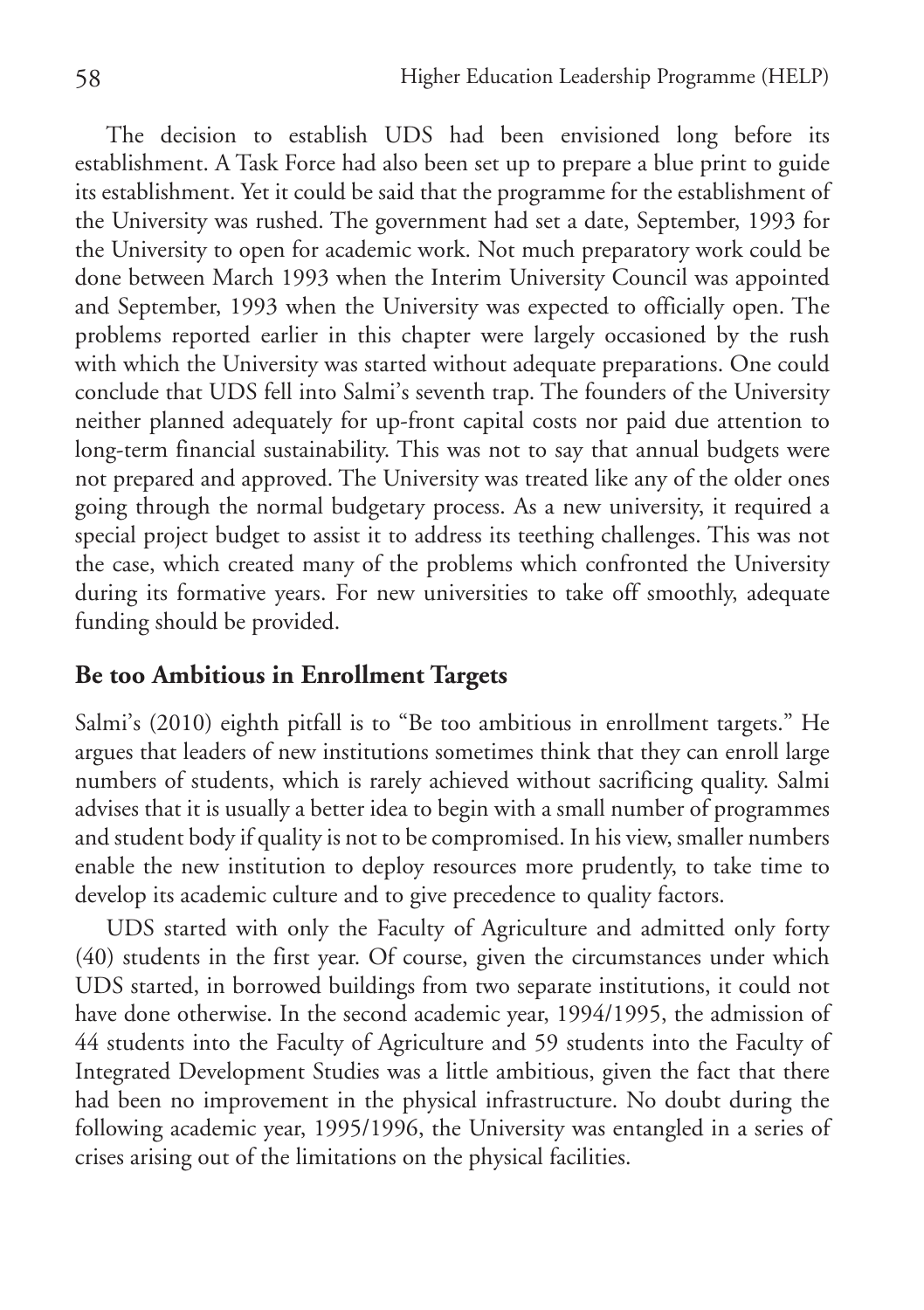## **Think That Everything Can Be Accomplished In 18 Months**

The penultimate pitfall is to "Think that everything can be accomplished in 18 months." Salmi (2010) advises that rushing through the initial phase of design and implementation can often only lead to hasty decisions that can have an adverse effect on the quality and cost of the project. He notes, rightly, that institution building is a long term process that requires stable leadership, continuous improvement and patience. UDS was established as a multi-campus institution but started from its headquarters in Tamale in the Northern Region. Pressure began to be built from other regions of the north for campuses to be sited in those regions; managing those tensions was not easy. Bening (2005) has documented in detail the politics of location of the campuses for readers who may be interested.

The University has now been in existence for over 20 years. From a mere initial 40 students, the student enrollment now stands at over 20,000. Instead of temporary buildings and makeshift arrangements, UDS has built some faculties including an administrative block, and other campuses. A phased approach to the development of a new university is the preferred approach unless the new university has been endowed with abundant physical, human and financial resources, which is hardly the case.

### **Rely Exclusively on Foreign Academics without Building up Local Capacity**

The tenth pitfall in Salmi's list is to "Rely exclusively on foreign academics without building up local capacity." It would have been impossible to adopt this approach in the UDS example. Finding an expatriate Vice-Chancellor to start the University as was proposed by the Task Force was not possible. It could not have been possible to rely on foreign academics. They were simply not available. Occasionally, a few foreign academics came through, either on sabbatical or short leave. UDS therefore could not have fallen into this pitfall. On the contrary, UDS recruited young academics, many of whom had just qualified as lecturers, and built their capacities. There were a few mistakes here and there, but altogether, it was a rewarding strategy.

## **Lessons for the future**

The experience of UDS teaches a few lessons. It confirms that starting a new university, if it is public, requires political will. It does not only require thorough planning and availability of financial, material and human resources, but also commitment to the establishment of the new university. People will be expected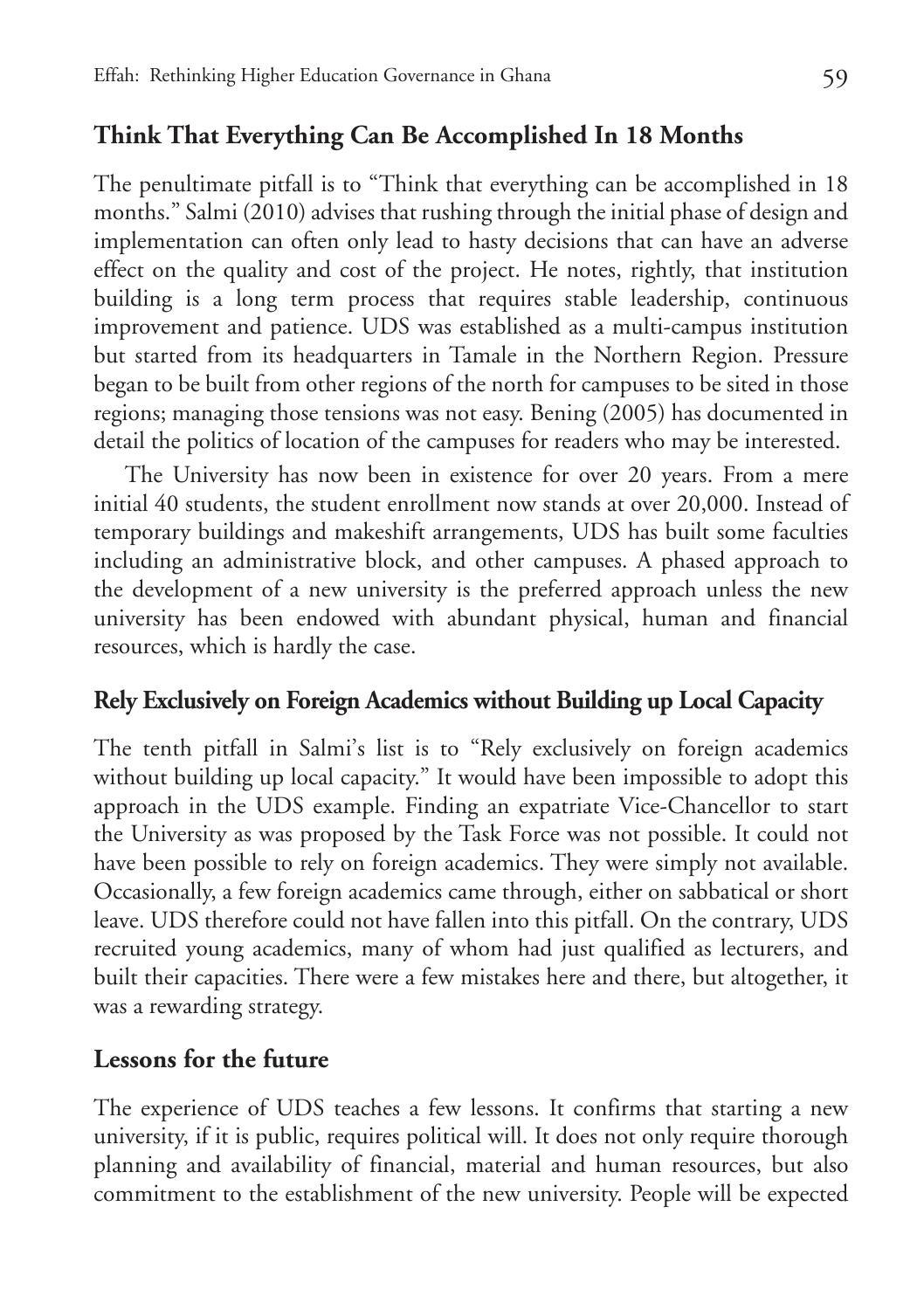to do far more than the normal. Leaders and managers of the university would also be expected to deploy effective communication skills to motivate and move people to work.

In an article, "The Early Years of the Establishment of University for Development Studies: A Pioneer Student Perspective" published in the UDS 20th Anniversary Brochure; Dr. Raphael Adu-Gyamfi, one of the first batch of 40 students admitted into the Faculty of Agriculture in 1993 and now a lecturer in the same Faculty, described the author, who was the first Registrar of the university, as follows: "Mr. Paul Effah, a very diplomatic man who can convince you to go to hell and you will look forward to going there." At some point in 1995, when Council did not renew the appointment of the Finance Officer, I was asked by the Council to combine the roles of Registrar with that of Finance Officer. I combined the two roles for more than a year and a half. This is the sort of thing that could happen to a pioneer in a new university. Pioneer staff should hold themselves in readiness for similar and even more difficult situations.

The University for Development Studies has come to stay. It holds a great promise for the future. It has opened up a lot of developmental related opportunities, especially in the three northern savannah regions in which campuses are located.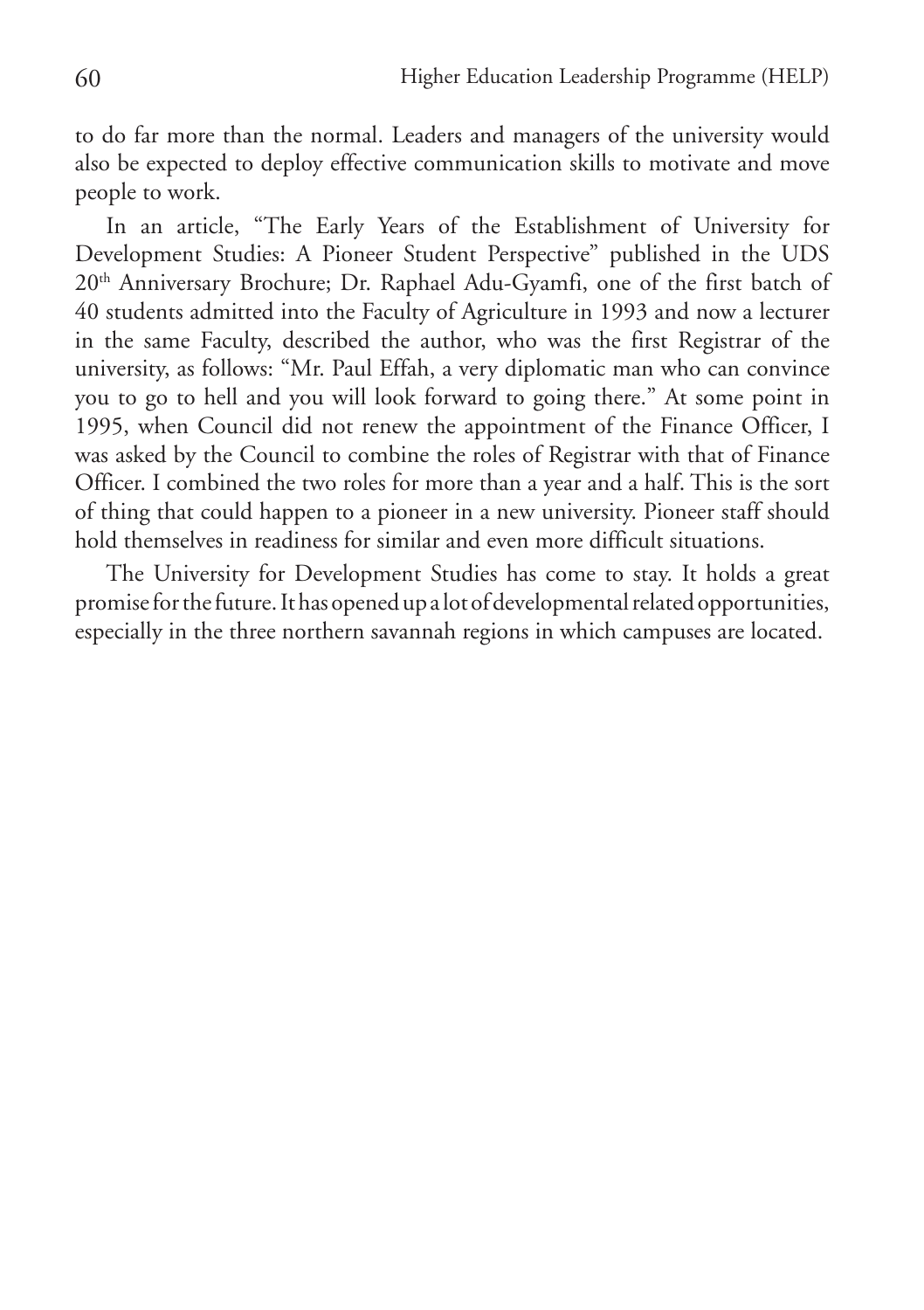5

## Executive Secretary to Reposition NCTE

One afternoon as I was driving round the big circle at Little Legon at the University of Ghana, Legon, I met Prof. D.A. Akyeampong of the Department of Mathematics, University of Ghana, coming towards the circle from another lane signaling me to stop. I pulled up at a convenient place and came out of my car. He also stopped and came out to meet me. He then broached the subject about the likelihood of the incumbent Executive Secretary of NCTE retiring at the end of the year and wanted to know whether I would be interested in applying for the position. He said with my background, training and the experience gathered in higher education, he thought I would be an effective Executive Secretary. I thanked him and informed him that I would give the idea some thought and get back to him.

I went home and discussed the idea with my family. My wife was naturally happy because that appointment would mean rejoining the family in Accra. At the time, I was the Registrar of the University for Development Studies staying in Tamale in the Northern Region of Ghana. Apart from joining the family, the position of Executive Secretary was higher than that of the Registrar in the tertiary education sector. We agreed that I would apply for the position when it was advertised.

I met Prof. Akyeampong on another occasion in Accra and informed him about my decision to apply for the position when advertised. He told me that Council had extended the appointment of Executive Secretary for one more year after which the position would be advertised. I nevertheless decided to prepare the necessary documents and read up more about the role of regulatory bodies in general and that of NCTE in particular. I also decided to spend some time looking at the challenges in the tertiary education sector and how these could be addressed.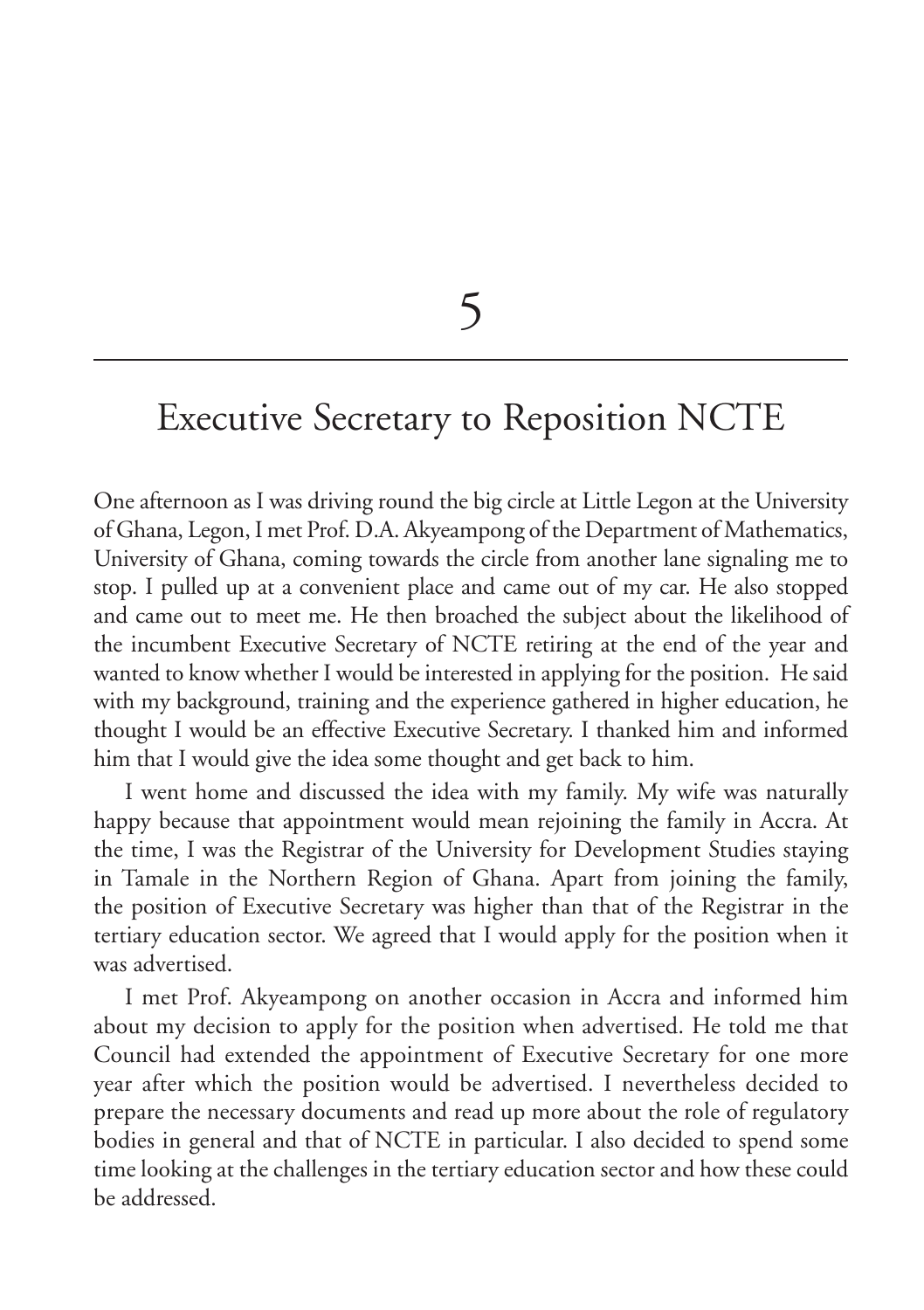### **Vision Statement**

The advertisement finally came requiring applicants to submit a two-page vision statement, among others.

My vision for tertiary education in Ghana recognised the need for a strong, accessible system which is key to developing well-rounded people and a prosperous nation. It highlighted the objectives for tertiary education as set out in the White Paper on the reforms to tertiary education in 1991 which sought to achieve financial sustainability, greater access, relevance, improved quality and efficiency of operations, among others. The vision statement went on to list the challenges facing tertiary education as: inadequate funding; pressure to expand intake; declining quality of education; inadequate academic and non-academic facilities; the need for an integrated tertiary education sector; the need to improve leadership and management of the institutions as well as the general conditions of service for staff. A special emphasis was given to the need to strengthen the secretariat of the NCTE.

I recalled the functions of NCTE as set out in Act 454 of 1993 and sought to foster and promote the interests of tertiary education through advocacy, policy analysis, research, effective communication, information sharing and dissemination, and international co-operation. I emphasised the urgent need to improve internal management of the tertiary education institutions. To this end, I argued for the need for all the institutions to prepare strategic plans (some had already begun the process). The introduction of a systematic and structured leadership and management training programme for newly appointed Heads of Institutions, Deans, Directors, Heads of Department as well as Senior Administrative and Professional staff, was very high on my agenda.

To assist in the achievement of my vision statement, I emphasised the need to attract and retain qualified professionals to strengthen the Secretariat of NCTE. I envisaged five functional units within the Secretariat, namely, Information, Research, Planning, Budgeting and Administration. I saw a Secretariat that would be able to collect and analyse data for effective decision-making and undertake research as a basis for the Council's advice to the Minister for Education, and government. The Secretariat was to serve as the machinery for providing efficient administration and secretarial support to the Council.

I also envisioned a differentiated tertiary education system where various institutions with different mandates worked within an integrated tertiary education system. I thought that with my background and training, professional expertise, and experience in the management of tertiary education institutions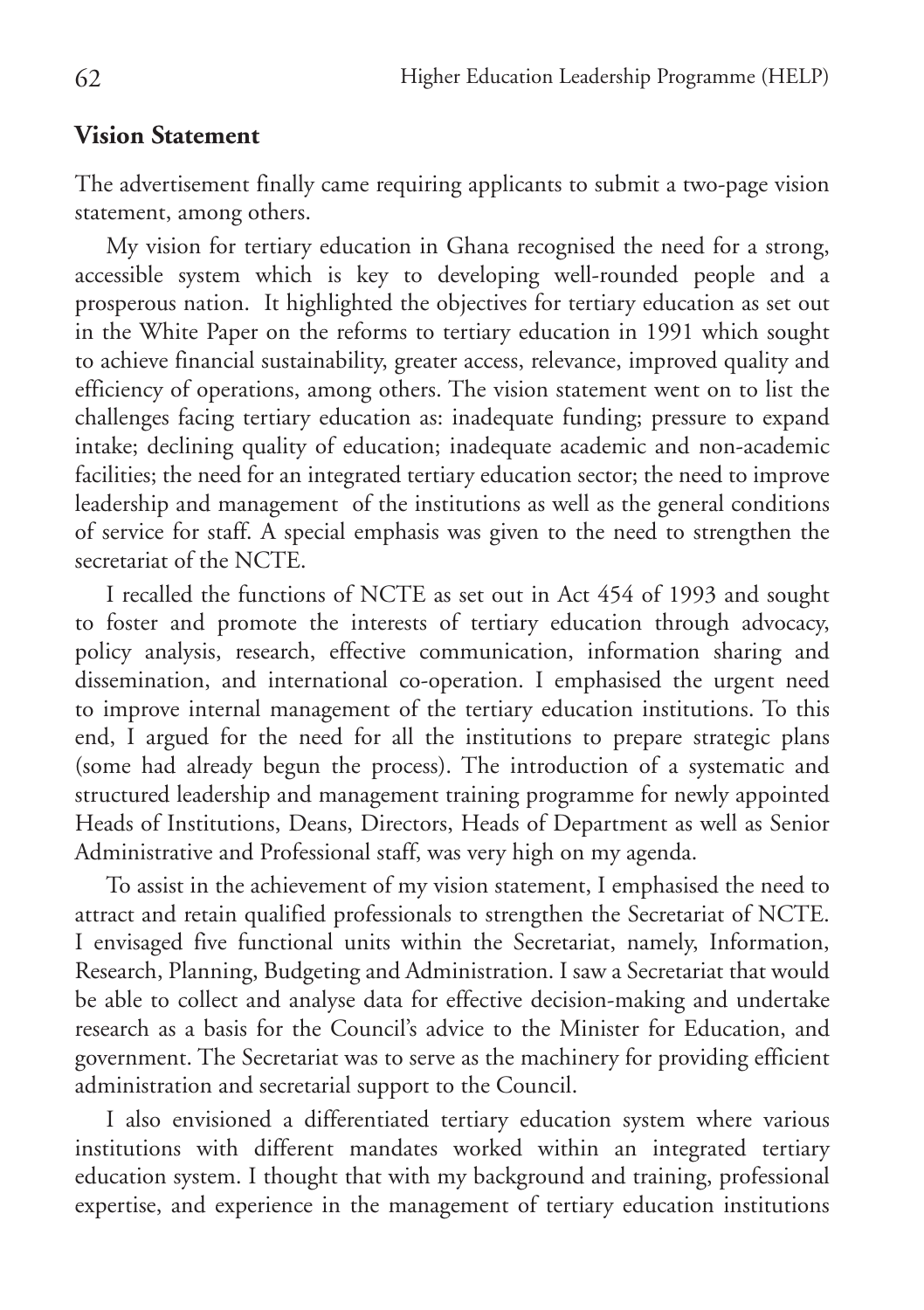and the skills I had acquired over the years, I should be able to function effectively if appointed the Executive Secretary of NCTE.

Looking back, I have a sense of satisfaction that, various challenges notwithstanding, I largely achieved what I envisioned before setting out as Executive Secretary. The impressive set of buildings that now house all the regulatory agencies is an initiative I took after assuming office as Executive Secretary. Certainly the leadership and management training and the training of Council members of tertiary education institutions that have been institutionalised today and the books and manuals that have been developed to facilitate the training are lasting legacies I have left behind.

#### **Face Lift for NCTE.**

During the period that I applied for the post of Executive Secretary of NCTE and the preparations that I made for the interview, I never visited the Secretariat of NCTE. I had passed by their offices a couple of times and therefore knew the location. The interviews were held at the Ministry of Education and, therefore, did not take me to the office. I received a letter from the Secretary to the Public Services Commission (PSC) offering me appointment on behalf of the President of the Republic of Ghana as the Executive Secretary of NCTE. Part of the letter detailing my responsibilities read "As the Executive Secretary, you will be responsible for the overall tertiary education policy, the preparation of annual reports and the day-to-day administration of the Secretariat of the Council," giving a signal that it was a heavy responsibility I was going to carry.

I wrote to accept the appointment and indicated when I could assume duty. I had to discuss the new responsibility with the Vice-Chancellor and Chairman of the Council of the University for Development Studies to enable them make arrangements to appoint a new Registrar for the University. The incumbent Executive Secretary of NCTE had retired and the Deputy was holding the fort. I informed both the Chairman and the Deputy Executive Secretary when I proposed to start work. I remember it was October 1, 1999. I got to the office very early at about seven hours GMT. I met the security officer who welcomed me. I introduced myself and he was glad to meet me. He opened the main entrance to the office, a bungalow turned into an office occupied by two organisations, NCTE and NAB. There was a big general office which used to be a sitting room. I sat there for a while looking round. I saw that the place had been run down. The ceiling was caving in, some of the windows were hanging, some doors could not close properly and the wall had not been painted for years. After sitting for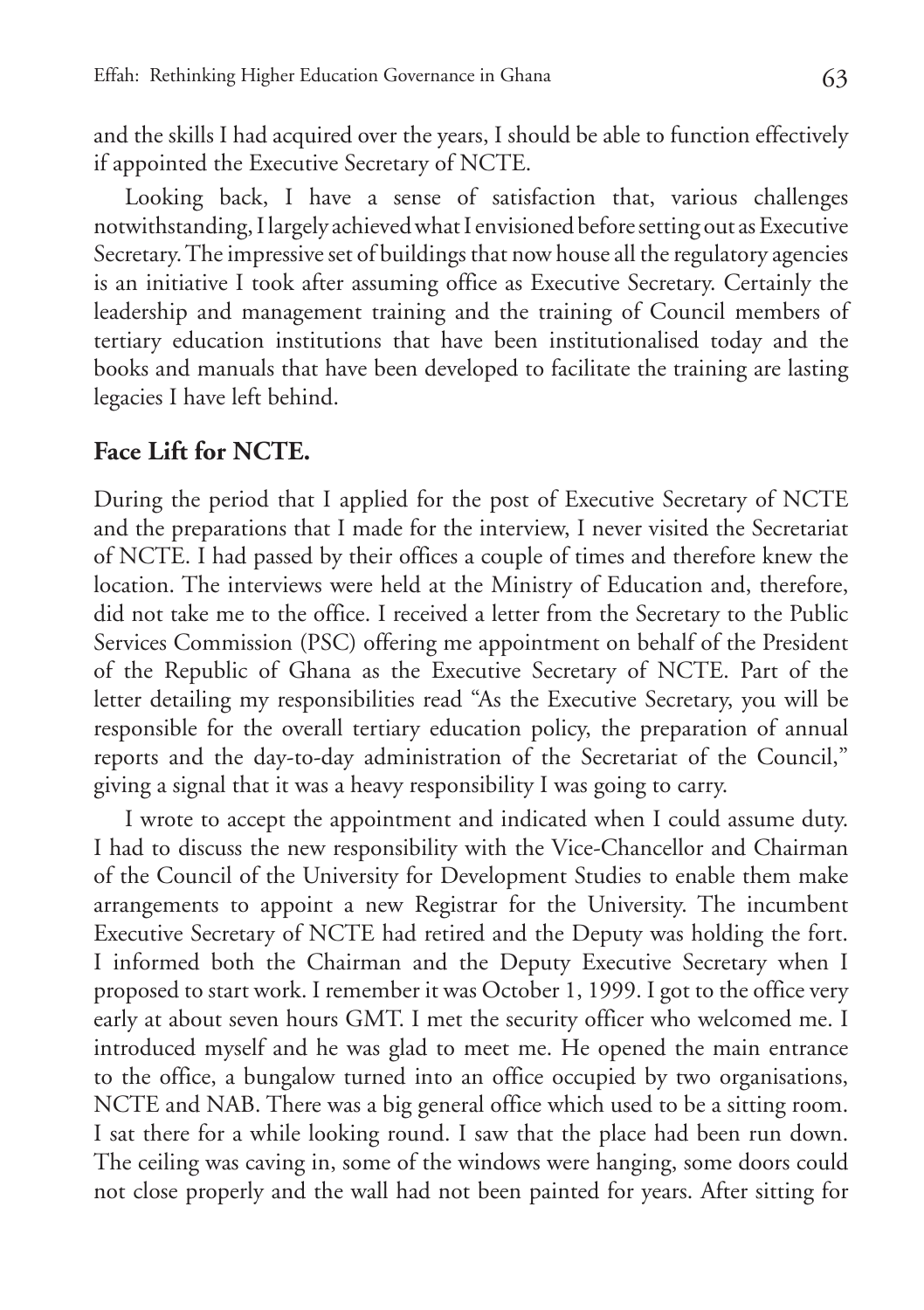a while, I saw a few staff walk in. I left the room and came outside and took the opportunity to walk around the building. I was not impressed about what I saw. Although the surroundings had been swept, the compound was dusty and some parts overgrown. At about 15 hours GMT, the Deputy Executive Secretary who had visited the Ministry of Education before coming to the office arrived. We spent some time talking about the office and what the Secretariat had been doing during the past year or so. He had no handing over notes for me. I left the office disappointed.

The Chairman of Council invited me that evening for discussions about plans I had for the Secretariat. I shared my initial observations and disappointments with him. He said to me "Paul if everything was perfect at the Secretariat, they would not have sent you there. Go and fix those problems." I shared my initial plans and strategies with the Chairman and went to the office the next day determined to effect positive changes at the place. I had a meeting with all staff to share my vision and give them words of encouragement. I followed this up with general meetings with the various sectional heads. I got the Deputy Executive Secretary to send out letters to the Ministry of Education and its agencies, the tertiary education institutions as well as various relevant organisations to announce my assumption of duty as the Executive Secretary and followed some of them with personal visits to introduce myself. I scheduled visits also to the universities and polytechnics.

I noticed a rather cold reception from the Deputy Executive Secretary. I thought this was natural as the two of us were among six people who had applied for the Executive Secretary position. I had a meeting with him to discuss how I thought we could put the competition behind us and work as a team. I needed to show him how genuine I was in extending a hand of cooperation and togetherness towards the work of the Secretariat. I emphasised the point to the staff of the Secretariat that I was going to work with them and we would succeed or fail together. During the first week in office, I had an official invitation to attend a conference on higher education in Paris, France. I delegated the Deputy Executive Secretary to attend on my behalf. The Deputy Executive Secretary was very surprised at my action. I facilitated his acquisition of visa and the appropriate per diem to enable him attend the conference. On his return, I had prepared a draft showing which Councils, Boards, and Committees the senior officers at the Secretariat would serve on. I discussed this with him and made sure that each of us had a board or committee to serve on based on our respective work schedules, background and training. I deeply involved the Deputy and the other officers in my administration. It did not take time for them to appreciate the genuineness in my actions.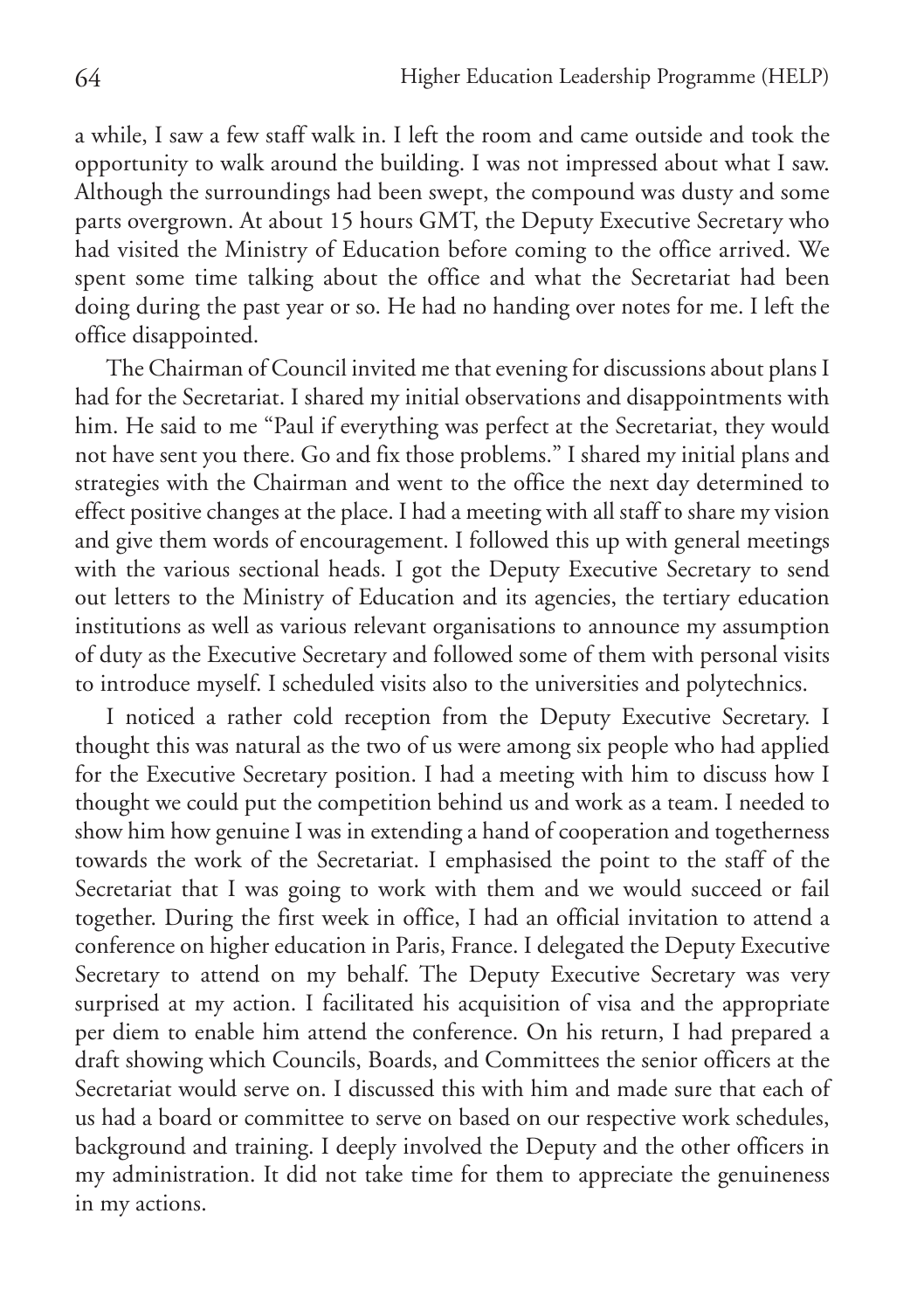Within the first two weeks, there were three important initiatives I took. One was to prepare a handbook on tertiary education. This involved a compilation of a list of all tertiary education institutions in the sector by category and mandates. The regulatory bodies – NCTE, NAB, and NABTEX were included in the list. Within a month, the handbook had been compiled, comb-bound and was being circulated in the tertiary education sub-sector. The compilation advertised how ready we were to reposition the tertiary education sector, particularly to raise the image of NCTE.

The second initiative was to give NCTE a face-lift. I invited three separate companies to inspect the premises, recommend renovations and submit quotations for consideration. I had held a meeting with all staff and discussed with them the nature of renovations we wanted to carry out. Prominent among the things we wanted to do was to fix the ceiling which was caving in, divide the large sitting room into small offices similar to what obtains in most banking halls, paint the building, fix air conditioners, and pave the entire compound to end the dust bath that followed vehicles driving in and out of the compound. The most difficult job was to extend an enclosed a porch behind the bungalow and turn it into a conference room where Council meetings would be held. I wanted to put to an end the situation where Council had to queue for a conference room to at the Ministry of Education, not to mention the difficulty in finding parking spaces for Council members at the Ministry. With the approval of Council, the Secretariat was transformed within three months of my assumption of office.

One of the main responsibilities of Council is budgetary, assessing the needs of the various institutions and advising the Minister of Education on allocations to the various institutions in the sector. Council had been using the incrementalist approach, looking at how much was allocated to a particular institution the previous year and using that as the basis for determining each institution's allocation for the current year. I examined the system and noticed that some institutions could be disadvantaged if they carried with them a wrong historical past. This was the third thing I thought I should change from the outset.

Two things came to mind. First was to attempt a more scientific approach to determining the allocation. Secondly, I noticed that the Council itself did not look at the budget estimates before they were submitted to the Ministry of Education. On the first, we decided to determine the unit cost of training students in the various disciplines and to use the unit cost and the number of students in the various disciplines to determine each institution's budget. Some work had already been done on the unit cost approach by Mr. Kingsley Adu, then Finance Officer of KNUST. This approach was a complete departure from the incremental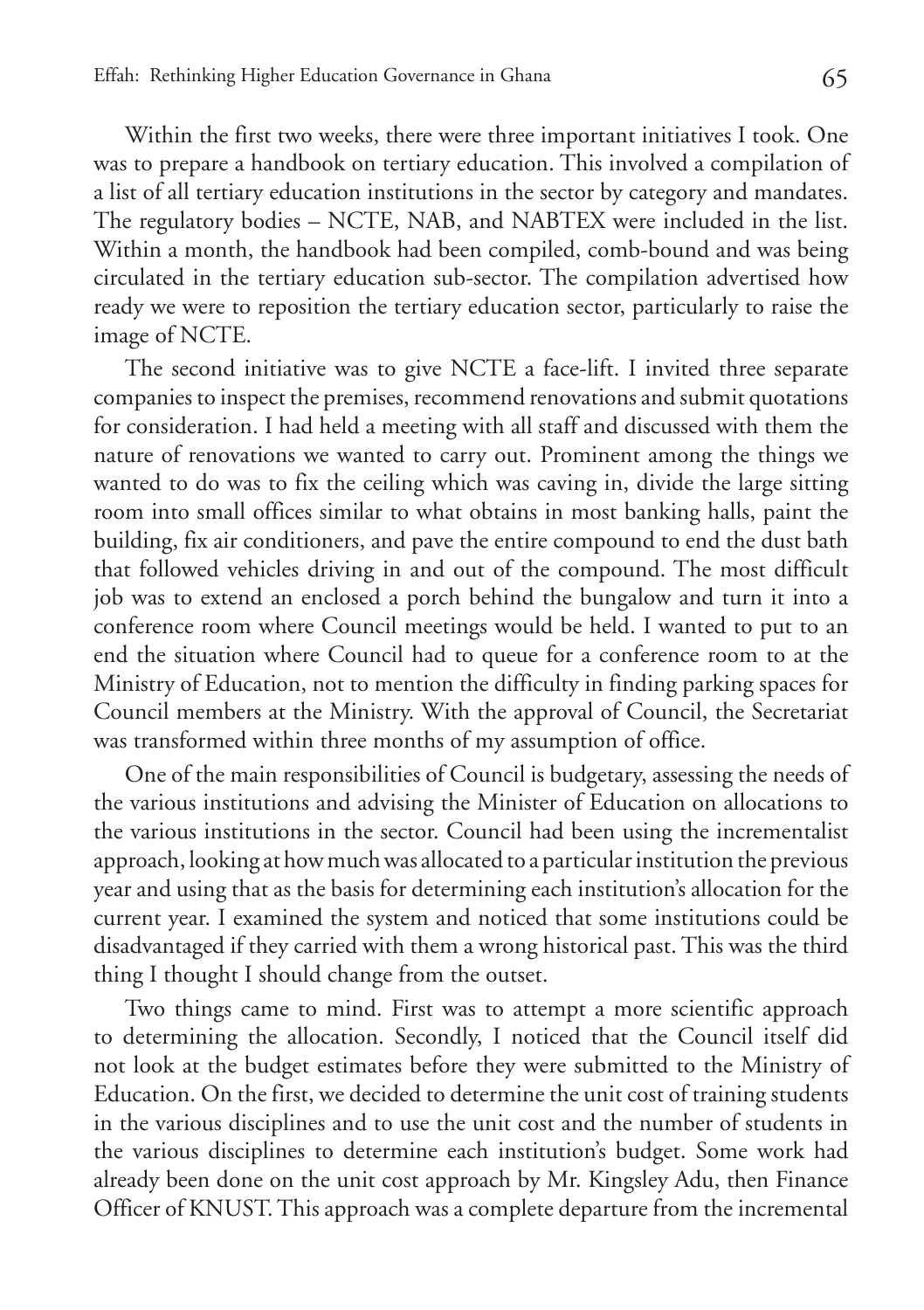approach and yielded unfamiliar figures. We invited the Finance Committee of Council to discuss the new figures but we did not have enough time to involve the institutions before submitting them to the Ministry of Education. We followed this up with a presentation to the Parliamentary Select Committee on Education which lauded our presentation. The Ministry of Finance had given budget ceilings which made it difficult to apply the full range of the unit cost approach.

When we attempted to use the new approach, some of the institutions were unhappy. The formula used had assigned weights to the various programmes such that science students had a higher weight than those in the arts and humanities. The Secretariat subsequently received a lot of complaints from the institutions that had received relatively lower budgets on account of having more students in the arts and humanities. Although the unit cost approach was more scientific and an improvement on the incremental approach, two things conspired to make its application problematic. The first was that the unit cost approach was not taken into account at the Ministry of Finance in setting budget ceilings for the education sector. Any improvements made at the NCTE were therefore thrown out of gear by the allocations made by the Ministry of Finance.

The second difficulty related to the computation of the unit cost approach itself. While it could be used for the allocation of recurrent expenditure, it could not serve as the basis for allocating capital expenditure. It was therefore not appropriate mechanism for allocating funds to young institutions for physical and academic infrastructure. Countries that use funding formula have adopted a combination of multiple systems such as competitive funding, discretionary and earmarked funding approaches. Ghana still requires some more work on looking for an appropriate funding formula that would introduce healthy competition among the institutions, reward efficiency and effectiveness, and ensure that agreed government priorities are funded.

### **Infrastructural Development**

I have made references to renovation works undertaken to improve the Secretariat of NCTE. These changes, together with other developments and activities, propelled the Council and its Secretariat to the limelight. Going through the records, I came across documents showing that efforts had been made in the past to put up buildings for the Secretariat. The World Bank was willing to vote some money for the construction of a new Secretariat for the Council on a piece of land provided by the University of Ghana, Legon. Owing to a number of challenges, this idea was abandoned. I decided to revisit the idea and to vigorously pursue it.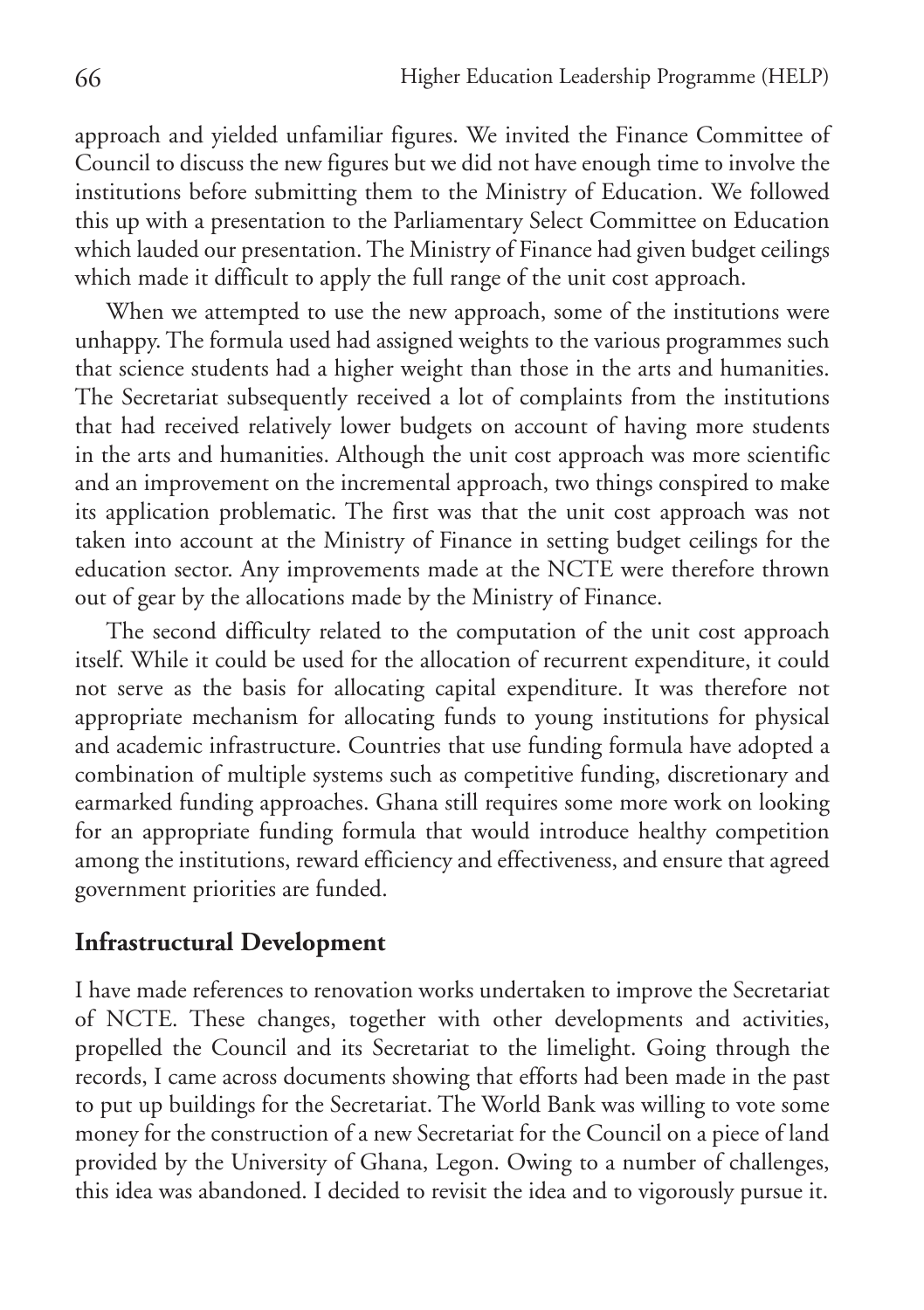The first step I took was to visit the Vice-Chancellor of the University of Ghana, Prof. Kwadwo Asenso-Okyere, to request if he would be kind enough to release a piece of the Legon lands for the Secretariat to put up permanent buildings. The Vice-Chancellor asked me to put my request in writing for consideration by the appropriate committee of the university. I wrote the letter and decided on the next course of action which was about funding. I went to see the Chief Director of the Ministry of Education, Mr. Ato Essuman. I shared with him the idea of putting up a permanent secretariat for NCTE. He thought that it was a good idea but suggested that I should include NAB and NABPTEX so that all the regulatory bodies would be at one location, making it a one-stop-shop for tertiary education matters. I then went to my Council to discuss the matter and to get their support.

Initially NABPTEX pulled out, suggesting that as an examinations body, they would like somewhere else. But they later abandoned that idea. The University of Ghana allocated a piece of land opposite the Secretariat's current location. It involved moving many garages and traders. Initial attempts proved difficult. Indications were that the traders were so entrenched at that location that even a court order would take some time to come into force. We went back to Legon to discuss our difficulty and to ask for an alternative location. Finally, the present location was given to us. The Director of Works and Physical Development was instrumental in securing the present location.

The establishment of the Ghana Education Trust Fund (GETFund) was timely. The NCTE and the Ministry of Education had a major role in the allocation of the tertiary education component of the GETFund. The Chief Director and I proposed that an amount of GH¢ 3 million (US\$ 609,756) should be set aside each year towards the construction of the buildings of the Secretariat. This was endorsed by the Minister for Education. I had ideas about the nature of building the Secretariat should have that was influenced by some buildings I had seen locally and internationally. The Councils of NCTE, NAB, and NABPTEX decided to set up a joint development committee which I chaired to discuss the design and structure of the buildings. The Executive Secretaries of NAB and NABPTEX Messrs. Kwame Dattey and Ben Antwi-Boasiako both served on the committee. We agreed on a common design that would be replicated for each of the Councils. A joint Entity Tender committee was constituted made up of the Executive Secretaries of the three regulatory bodies to advertise and award the contract for the construction of the buildings. The Chief Director and I were also members of the Ministerial Review Committee to approve contracts beyond a certain limit. The Ministerial Review Committee approved the award of the contract for work to start. A consultant was also appointed to supervise the construction. A series of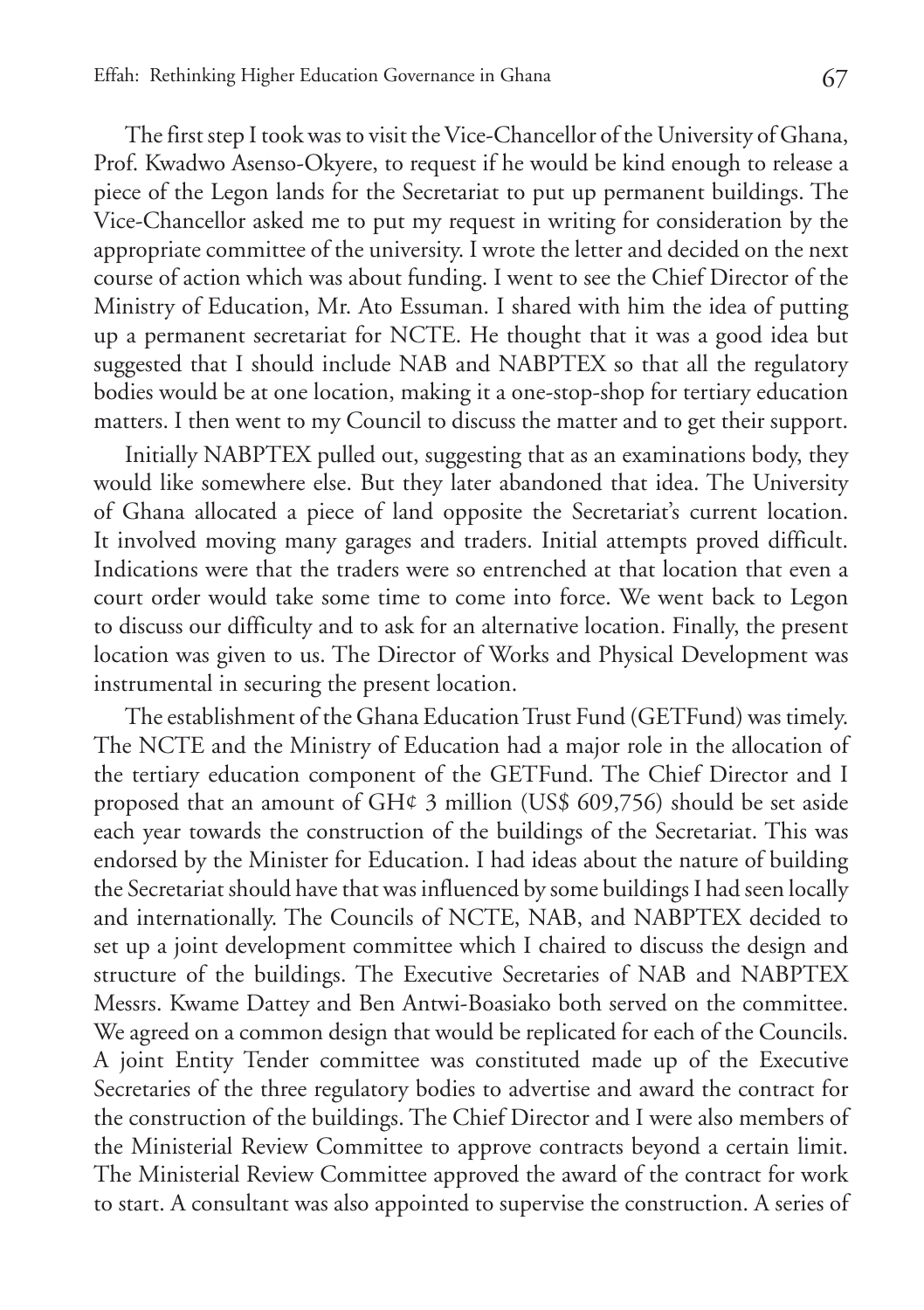site meetings were held until the work was completed. We had a meeting under my chairmanship to allocate the blocks. NCTE was the first to select one of the blocks, followed by NAB and the third went to NABPTEX.

NAB was the first to move into its buildings followed by NABPTEX and NCTE. The two institutions were in rented premises and as their tenancy agreements had expired, there was some pressure on them to move. NCTE on the other hand was housed in a government bungalow and, therefore, although the bungalow had become inadequate for its purpose, the pressure to move was not as intense as that on NAB and NABPTEX. NCTE could no longer wait as rumours began to spread about attempts being made by some institutions to lobby for offices within the Secretariat. Finally, in June 2010, NCTE moved into the new buildings. It is instructive to know that I spent only a month in the office and retired at the end of July, 2010. I still have a lot of satisfaction anytime I visit the buildings housing the Secretariats of NCTE, NAB and NABPTEX.

### **Teaching and Learning Innovation Fund (TALIF)**

One of the major interventions during the period I served as Executive Secretary was to actively participate in the design and implementation of the Teaching and Learning Innovation Fund (TALIF) component of the Education Sector Project (EdSep) of the Ministry of Education introduced in 2004. TALIF was financed with credit from the International Development Assistance (IDA) of the World Bank Group. The amount of money available under TALIF was \$33.40 million out of a total of \$78 million for the entire EdSep programme.

TALIF came after the 1980s and 1990s, a period characterised by massive deterioration in educational infrastructure, and the introduction of years of education reforms, resulting in high social demand for higher education, and the general dwindling in public funding, among others. The combined effect was created by a situation where enrolment in the tertiary education institutions had far exceeded the capacity for both physical and academic infrastructure to accommodate.

This situation had posed a serious challenge to the tertiary education sector threatening to compromise quality and to erode confidence in a system, once acclaimed to be among the best in Africa, South of the Sahara. TALIF, therefore, became one of the many interventions introduced to arrest the declining quality in tertiary education.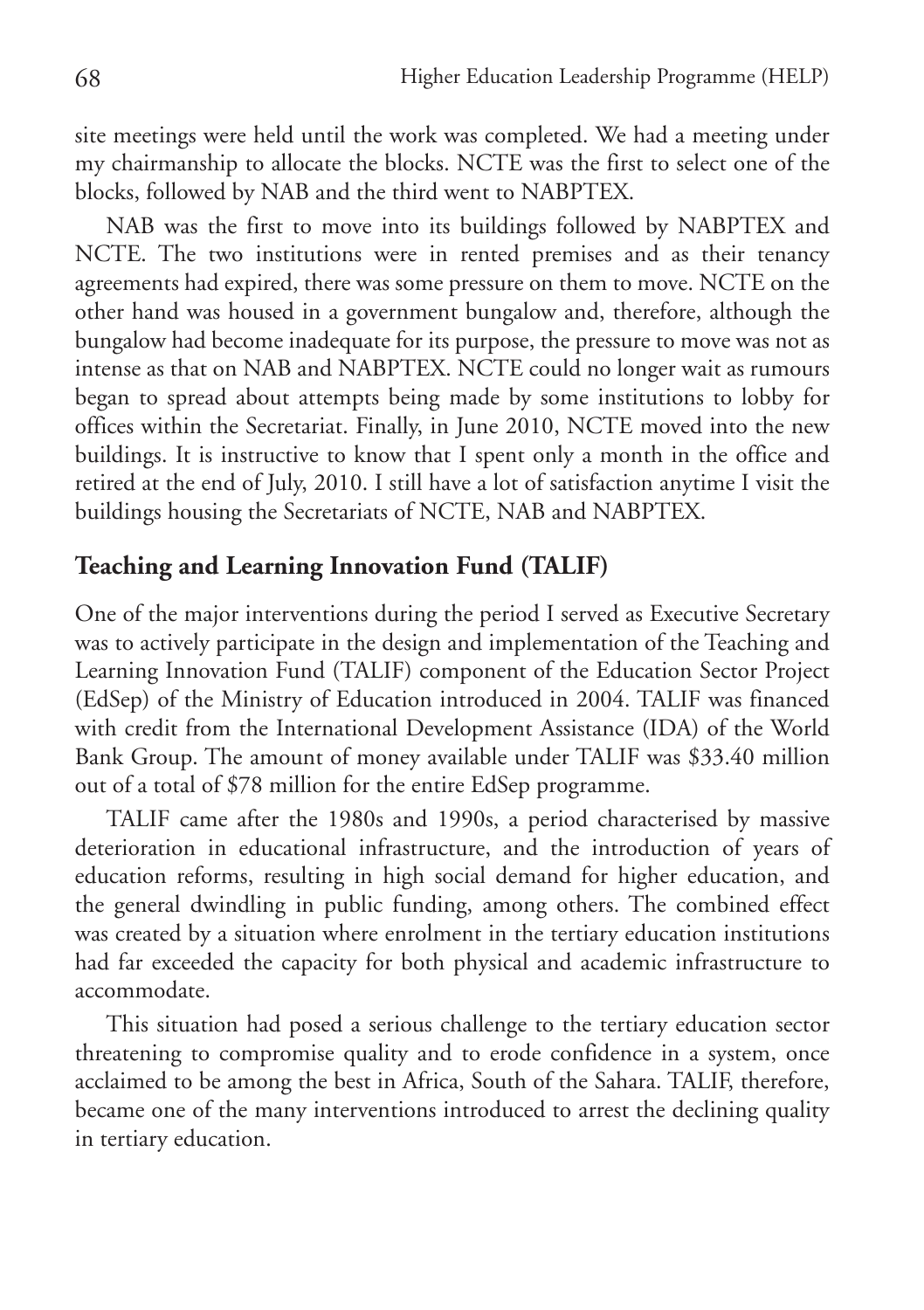TALIF sought to support innovation required to improve education generally in polytechnics, the University for Development Studies, Tamale, and at the postgraduate level in the other universities. It was also to support distance education, professional continuing education and the supervisory bodies – NCTE, NAB and NABPTEX. The specific goals were to:

- Raise the quality of tertiary level teaching and learning activities;
- Sharpen the relevance and skills content of polytechnic education;
- Improve the efficiency by which polytechnics, universities and system supervisory institutions manage their academic programmes; and through the combined effect of these, open up greater access to tertiary level academic programmes in order to meet the increasing demand brought about by population growth and globalisation.

These goals were arrived at through studies commissioned by NCTE into areas such as ICT plan, postgraduate studies, socio-economic background of students, governance and management of tertiary education and HIV/AIDS intervention and support. Following the submission and review of these reports, NCTE prioritised the areas and allocated funds according to the weights assigned to the respective areas which were, for purposes of TALIF, called windows. Figure 1 shows the various windows and the relative weights assigned to them.

Polytechnic education was assigned the highest weight of 36 per cent of the funds available to reflect the importance that Council attached to the technical vocational education and training (TVET). The second highest was postgraduate training (22 per cent). The least allocation (4 per cent) was to HIV/AIDS prevention and support.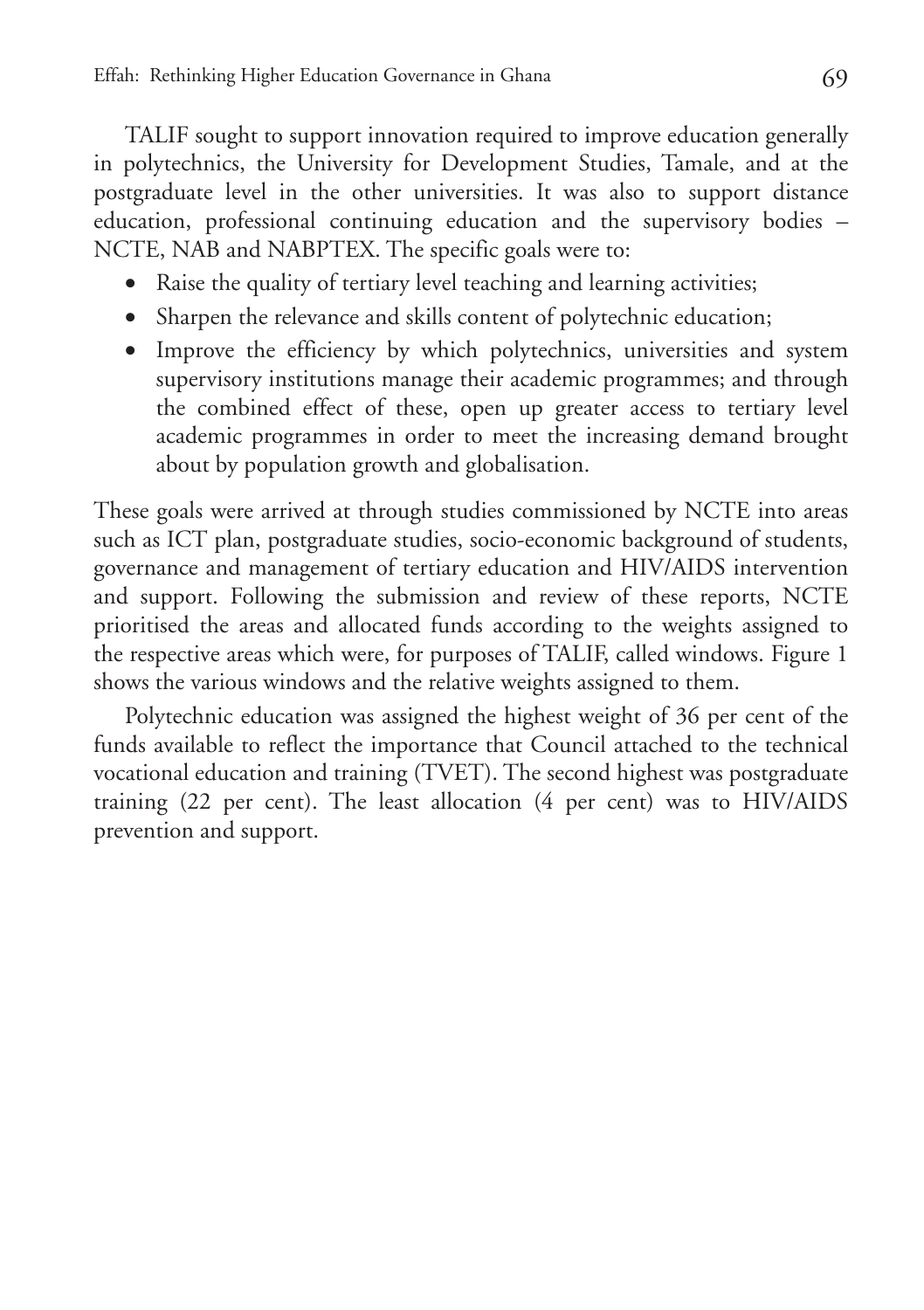

Figure 5.1 TALIF Windows

The University for Development Studies was treated as a special case. It was excluded from an earlier World Bank intervention. At a meeting in Denver, Colorado, USA, Mr. William Saint from the World Bank and I felt that UDS should have a special window to itself. This proposal was accepted by NCTE, MOE and the World Bank. TALIF therefore adopted a demand-driven approach. Institutions requesting funds were to identify their own problem, suggest strategies and innovative ways of addressing them. It was Mr. William Saint who coined the name TALIF.

As Executive Secretary, I managed the day to day operations of TALIF but had a TALIF Executive Committee made up of selected members of NCTE which approved proposals for funding.

A few significant issues which informed the way TALIF was designed and implemented. First, as noted, there had been a previous World Bank intervention in 1991 which was operated from the Funds and Procurement Management Unit (FPMU) of the Ministry of Education, whose mode of operation became a source of concern to some tertiary education institutions. Their concern related largely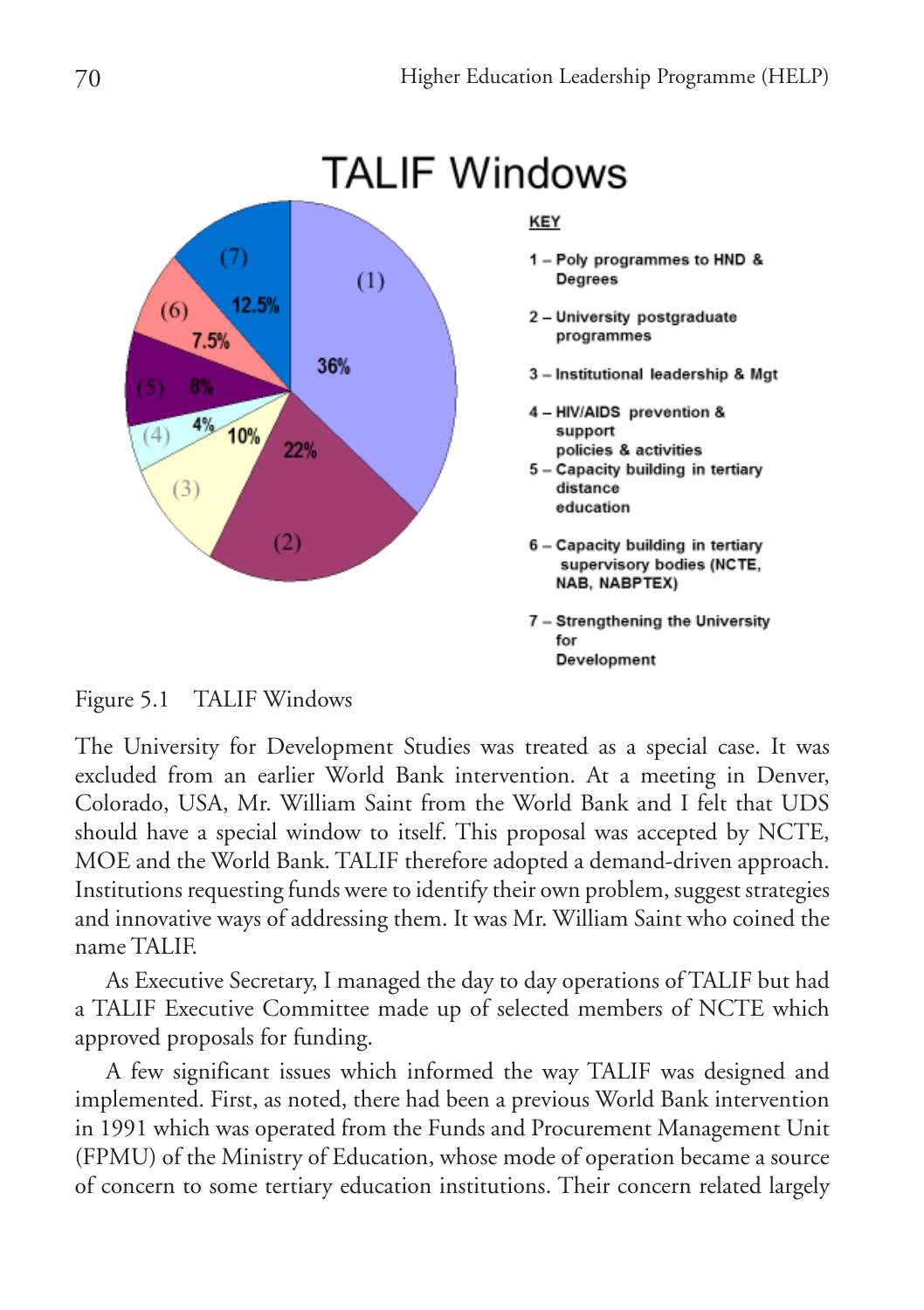to a perception of lack of involvement in the activities of the FPMU. Second, the University for Development Studies (UDS) had been excluded from the earlier World Bank intervention. Third, a new Procurement Act, perceived by many as a limitation on procurement activities, had also been promulgated. TALIF, therefore, had to be operated differently to be able to gain acceptability and to elicit the co-operation of the tertiary education institutions.

At the end of TALIF, NCTE and the World Bank commissioned an Evaluation. I was privileged to write a foreword for the Evaluation Report (Anarfi, 2009). This Evaluation adopted a combination of desk study, reconnaissance visits, field survey and, in particular, the administration of six sets of questionnaires, which gave the assessment a very comprehensive outlook. The impression one makes from the evaluation of the performance of TALIF is that it generally met its objectives. This was largely due to the organisational structure of TALIF in the institutions which the Evaluation indicated to be "carefully developed and appeared to have functioned smoothly." In terms of impact on teaching and learning, the Evaluation showed that most objectives were either fully accomplished or even more than accomplished. Many projects (72 per cent) were also assessed to be sustainable, given the measures put in place. In terms of relevance and skills development, there was agreement that some positive impact had been made. One of the interesting results of the Evaluation is the assessment by majority of the students interviewed that TALIF had provided facilities that resulted in innovative ways in learning, increased the use of computers, provided intensive practical sessions and access to publications and books.

These views could be fully appreciated when put in the right context where some departments did not have a single computer or vehicles to take students on field trips. It was thus an innovation to move from the lecture method to PowerPoint presentations, facilitated by the acquisition of computers and LCD projectors with the support of TALIF. So also was the discipline of enforcing deadlines and milestones strengthened by the introduction of TALIF. Even more obvious was improvement in staff development, particularly in areas where the institutions lacked capacity. Some staff had the opportunity to acquire higher degrees while others attended short professional courses to upgrade their skills.

TALIF was not without problems. The Evaluation highlighted some of these. The principal challenge was procurement-related. One opportunity arising out of this challenge was the establishment of procurement units in almost all the tertiary education institutions. It is largely to the credit of TALIF that the establishment of procurement units has been institutionalised to deal with procurement-related issues, the one single major limitation on the implementation of TALIF projects.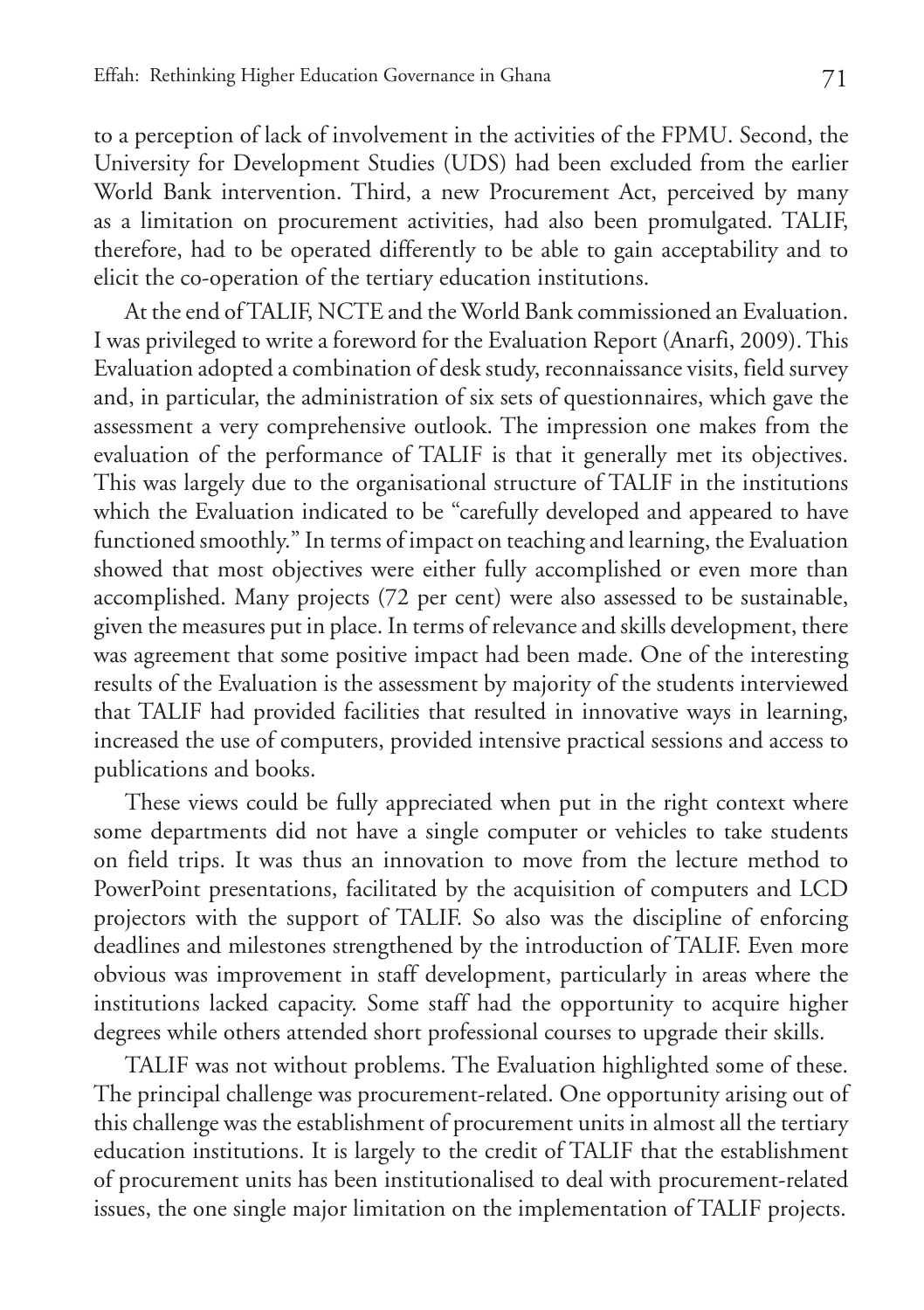## **Lessons Learned**

The TALIF programme was so well received that almost universally, there was a general call that it should be renewed and institutionalised. This implied that its competitive bidding spirit had equally been embraced, which was a major realisation by Ghanaian higher education institutions that project funds could be administered competitively on the lines of the approach adopted by TALIF.

Many lecturers in tertiary institutions, especially those in the polytechnics, improved their proposal writing skills. In the process, they had an insight into the implementation of time-bound projects. They also realised the need to take budgeting seriously.

The projects challenged staff to think beyond the ordinary. It brought to the fore how ICT could be used effectively to enhance teaching and learning. TALIF opened a window of limitless opportunities for the development of a new breed of graduates who were abreast with modern technology. One important lesson was that if resources were available and put to good use, objectives could be achieved within time limits. TALIF projects also made it possible for the universities to ensure that students finish their graduate programmes on time.

At the midterm review of TALIF, the following innovations were reported, among others:

• **Introduction of dialogical approach to teaching**

The Catholic University College of Ghana, Fiapre, had developed a dialogical method of teaching through the application of a TALIF grant.

• **Standard Operating Procedure (SOP)** 

The Noguchi Memorial Institute for Medical Research developed a Standard Operating Procedure (SOP) for handling proposals during **Call for Proposals** under the TALIF programme. This discipline had since been maintained.

- • **HIV/AIDS outcome of the School of Public Health, University of Ghana, Legon** 
	- − The School of Public Health, University of Ghana Medical School, had introduced a course on Voluntary Counselling and Testing (VCT) and Prevention of Mother to Child Transmission (PMTCT) of HIV/AIDS which all students in the Masters degree programme in Public Health (MPH) were required to take.
	- − These students also acted as peer counsellors for their friends and colleagues on the university campus.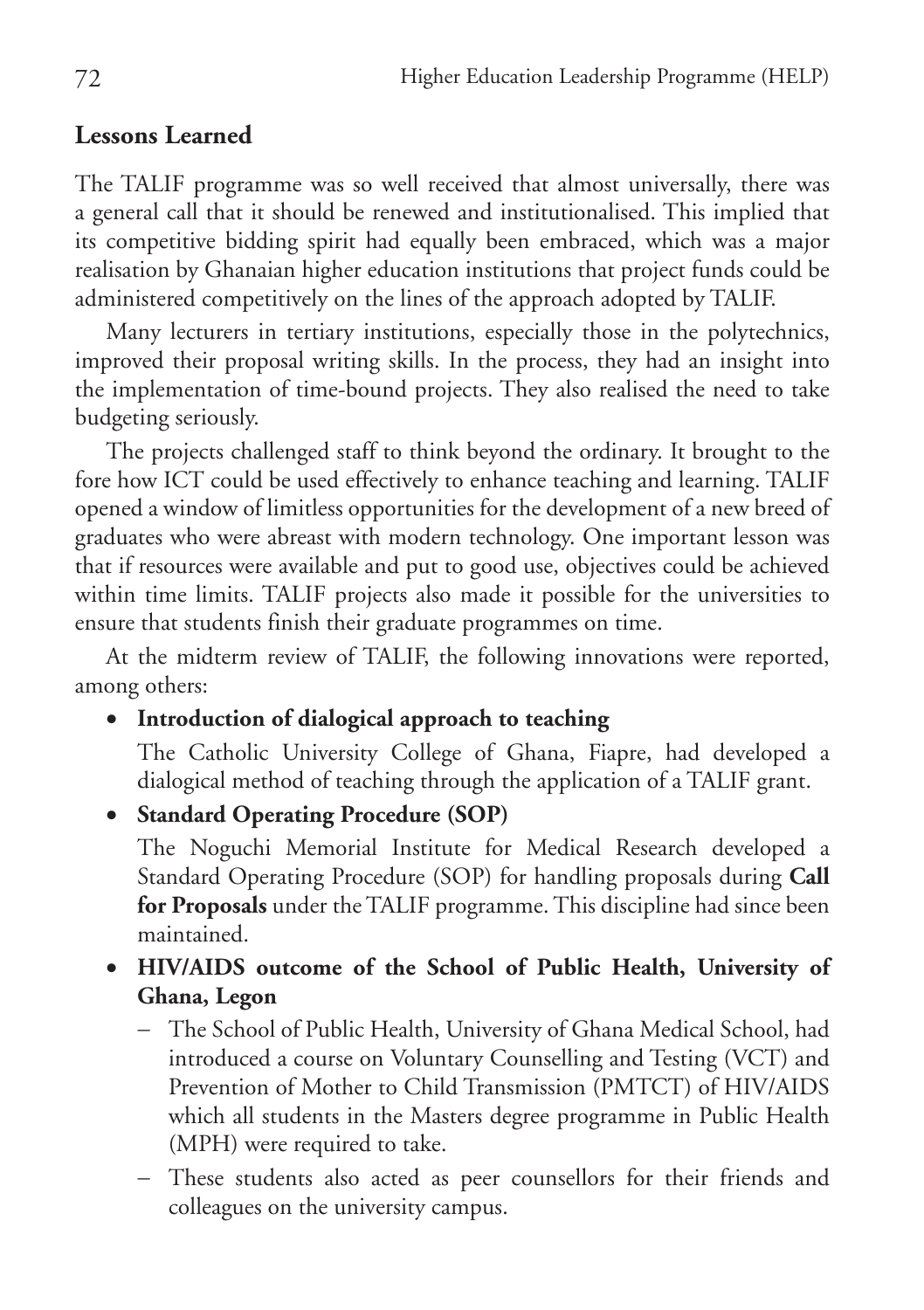− The application of this programme within the tertiary education system had made significant contribution to the fight against HIV/AIDS nationwide.

TALIF endorsed the fact that the place of practical teaching in many fields in higher education could not be underestimated. In this respect, relevant tools and equipment were to be made integral part of the basic apparatus for effective teaching and learning in tertiary institutions. Equally important was the maintenance of such equipment to ensure sustainability.

The organisational structure of TALIF at the institutional level did not give a definite role to departmental heads. This sometimes created friction between some heads of department who wanted to ensure transparency and project implementers who wanted to hold on to their project as their own babies. Such projects stalled when the sole implementers left for one reason or the other and heads did not want to have anything to do with them.

It was a good thing that the University for Development Studies and the Polytechnics were set up as separate windows. That enabled them to do things they would not have been able to do if they had to compete with other institutions in the sector. As relatively new institutions, they did not have the capacity to compete with the older institutions on the same basis.

When people are challenged, they become innovative, that is, they bring out new ways of doing things. TALIF came to whip up the appetite of staff of tertiary institutions for funds to be able to put their ideas together to improve teaching and learning in their institutions. TALIF certainly has made an impact in the tertiary education sector and has left a structure and design that could guide the implementation of similar funds in future. As the one with the responsibility to manage TALIF, I naturally feel proud of the achievements made under the project.

## *NUFFIC*

Another major funding agency I worked with during my tenure as Executive a Secretary was the Netherlands Organisation for International Co-operation in Higher Education (NUFFIC) through the Royal Netherlands Embassy in Accra. Details of this work have been provided in Chapter Eight. NUFFIC provided funding for leadership training for Polytechnics, for the improvement of five selected programmes, namely, Agricultural Engineering, Business Information Technology, Civil Engineering, Textiles and Garment Production and Building Technology. In addition, some funds were allocated for the strengthening of the secretariats of NCTE, NAB, and NAPTEX. The overall objective of the project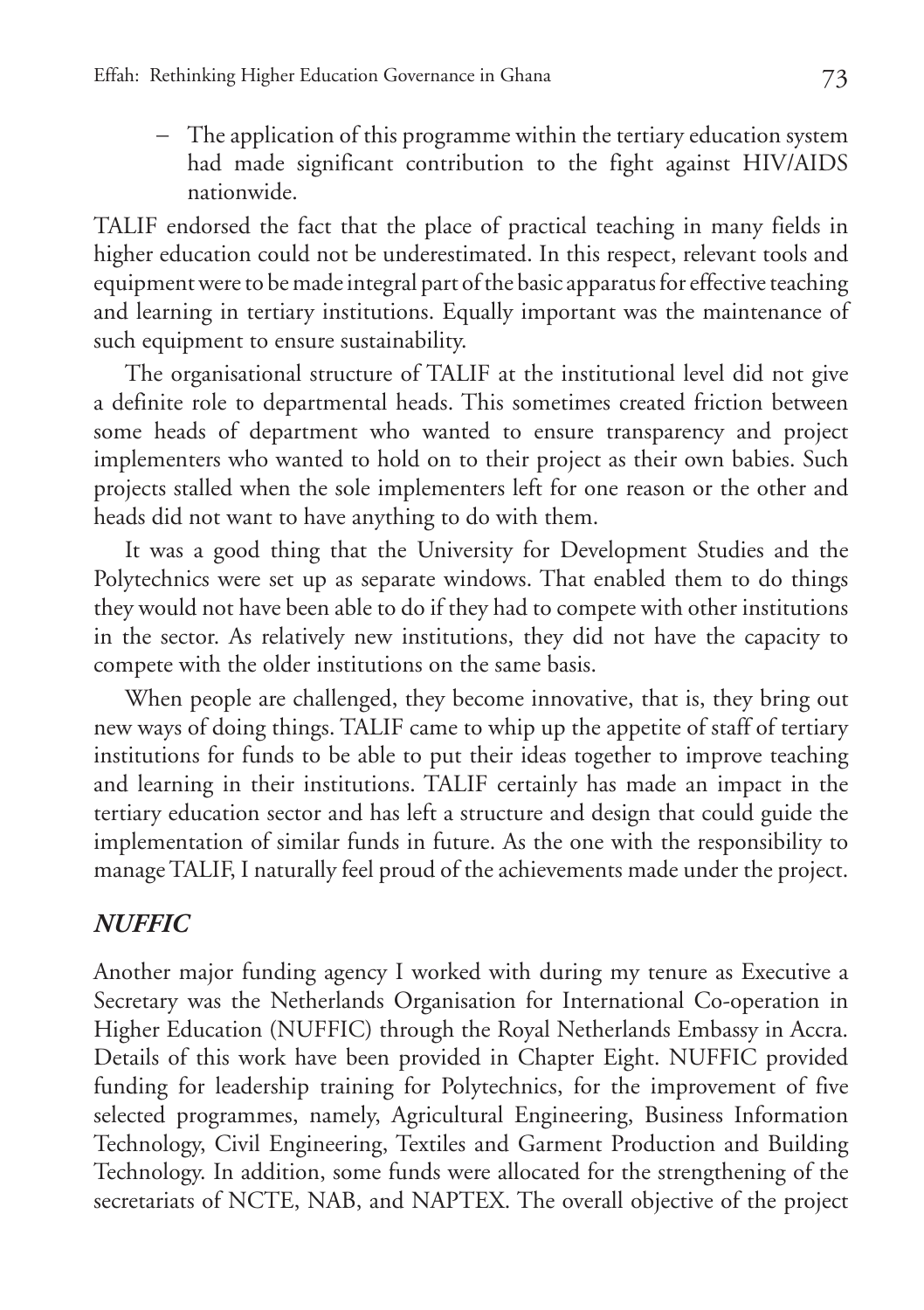for the supervisory bodies, NPT-GH-142, was to "build the capacities of the three supervisory bodies of tertiary education institutions to enable them supervise the delivery of quality tertiary education in Ghana."

Each of the three supervisory bodies had the opportunity to train three staff at the Masters level and one at the PhD level. All the staff at the Master's level have completed their programmes; two of the PhD candidates have also completed and been awarded their degrees and the rest are still in process A number of short courses were also organised for staff of the supervisory bodies. Through the programme, many polytechnic teachers had opportunity to upgrade themselves to the PhD level.

As the Executive Secretary of NCTE, I had the overall responsibility for the project. One of the outputs of the project was a book, *Regulating Tertiary Education: Ghanaian and International Perspectives* which I edited with Prof. Adriaan Hofman, and reported on in Chapter Eight of this book.

## **Some other Activities**

## *Chairman of ECOWAS Ministers of Education Agenda Preparation Committee*

Between 2002 and 2004, the Minister of Education of Ghana assumed of ECOWAS Ministers of Education. Before any meeting of the Ministers, experts in Education met to prepare the agenda for the meeting. UNESCO Ghana office at the Ministry of Education was responsible for the organisation of the agenda preparation committee in consultation with the ECOWAS Secretariat in Abuja, Nigeria. As the head of the Ghana expert team, I was nominated to chair the agenda preparation committee for the Ministers of Education. The agenda preparation meetings were held at the ECOWAS Secretariat in Abuja, Nigeria. This role gave me a lot of exposure and experience in fact and diplomacy, particularly in determining which items to put on the agenda. Colleagues from the sub-region appreciated the effective way I chaired the meetings.

## *At UNESCO BREDA Meeting in Dakar, Senegal*

One of the significant experiences I also recall during my tenure as Executive Secretary was when I was invited as an expert on education to attend a UNESCO BREDA meeting with Prof. C. Ameyaw-Akumfi, the Minister of Education in Dakar, Senegal.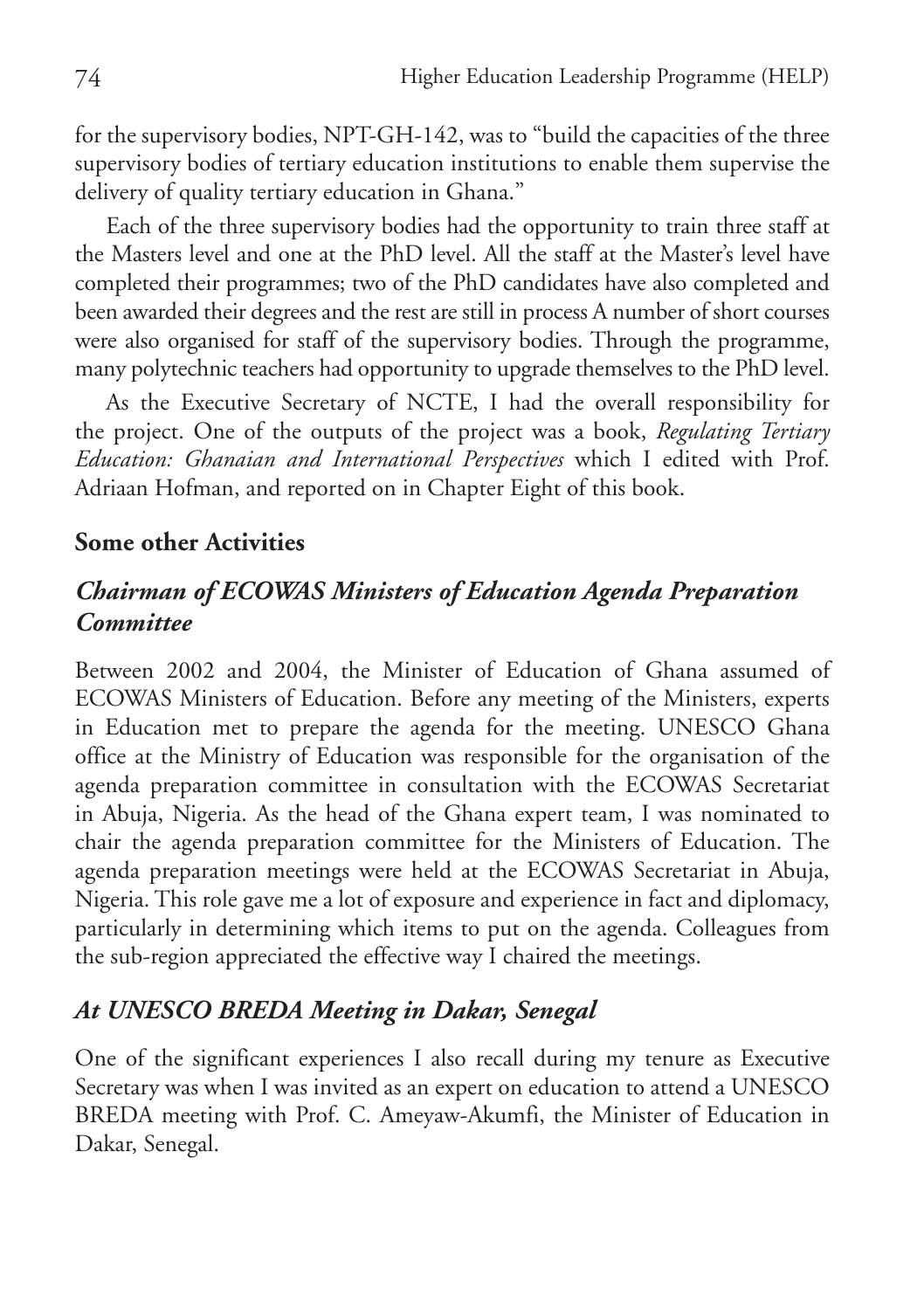At this meeting, some major decisions were to be taken by the various countries within ECOWAS in terms of broad areas of education in which each country wanted to provide leadership. The experts in education were to hold a preparatory meeting before the arrival of the Ministers of Education. I therefore took the lead to Dakar. The Minister was to arrive the next day through Abidjan, Cote D'Ivoire. Unfortunately, owing to some disturbances there which led to the temporary closure of the borders, he could not travel. In short, the Minister could not come to the meeting and I had to represent Ghana. I knew that the issue of which area in education Ghana wanted to provide leadership was going to come up. I tried the next morning before the meeting to reach the Minister. I got through to his office and wanted to speak to him. A secretary in the office who picked the receiver simply said on phone "the Minister is busy you can't speak to him," and she cut the conversation. I tried several times but could not reach the Minister.

I went to the meeting and apologised for the inability of the Minister to attend because of cancellation of his flight through Cote D'Ivoire. When the matter of selection of areas came up, I opted for technical vocational education and training (TVET) for Ghana. At that time Ghana had, through JICA, commissioned a group of experts from Japan to assist with the repositioning of TVET in Ghana. A Unit had been created attached to NCTE under my supervision. It was this Unit that was transformed into the Council for Technical Vocational Education (COTVET), established by an Act of Parliament. Given the work that was being done in TVET, I thought that Ghana could easily lead the rest of ECOWAS in that area. When the meeting ended and I came back to Ghana I was eager to hear what the Minister would say. My report was favourably received and I was commended by the Minister. He in fact told me that TVET was what he would have chosen if he was at the meeting. This gave me a lot of satisfaction and built my confidence.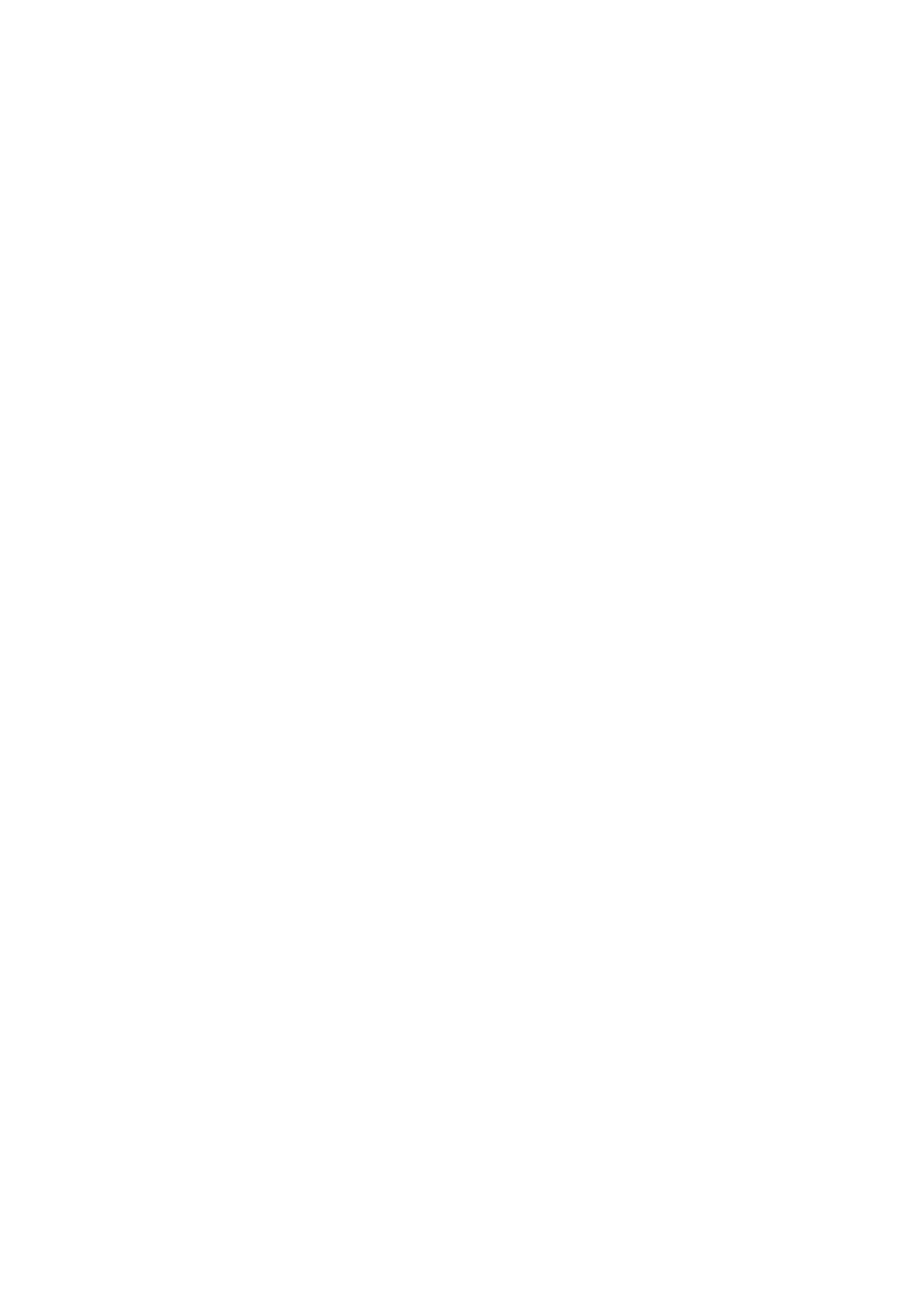6

# Governance And Leadership Training

### **Introduction**

This chapter contains work published in *Leadership and Management* (2015) edited by Johann Monton and Lauren Wildschut and *Towards Quality Higher Education in Ghana* (2015) edited by Paul Effah.

As these works have shown, structured and systematic leadership training for academic leaders in higher education in Africa is a relatively recent phenomenon compared to business and industry, and only began during the early 1990s after the AAU had initiated its Senior University Management (SUMA) training programmes.

I had the opportunity of participating in the SUMA training held in Cairo, Egypt in 2001. The AAU had invited me to prepare and lead in a case study session. I recall the title of my case study was "The role of an over enthusiastic Minister for Education in the establishment of a new university." I learnt from the AAU experience and also gained a lot more confidence after the training.

On assumption of duty as Executive Secretary of NCTE, I identified the urgent need to address some of the skills gaps in the performance of senior university leaders and the councils of the various institutions. My first step was to seek funding from the Association for the Development of Education in Africa (ADEA) Working Group on Higher Education to develop a manual for the training of university council members. It was not an easy beginning. Initial comments from some vice-chancellors and registrars were discouraging, because, as it was noted, universities were not business concerns and, therefore, business principles could not easily be applied to them. Another intimidating factor was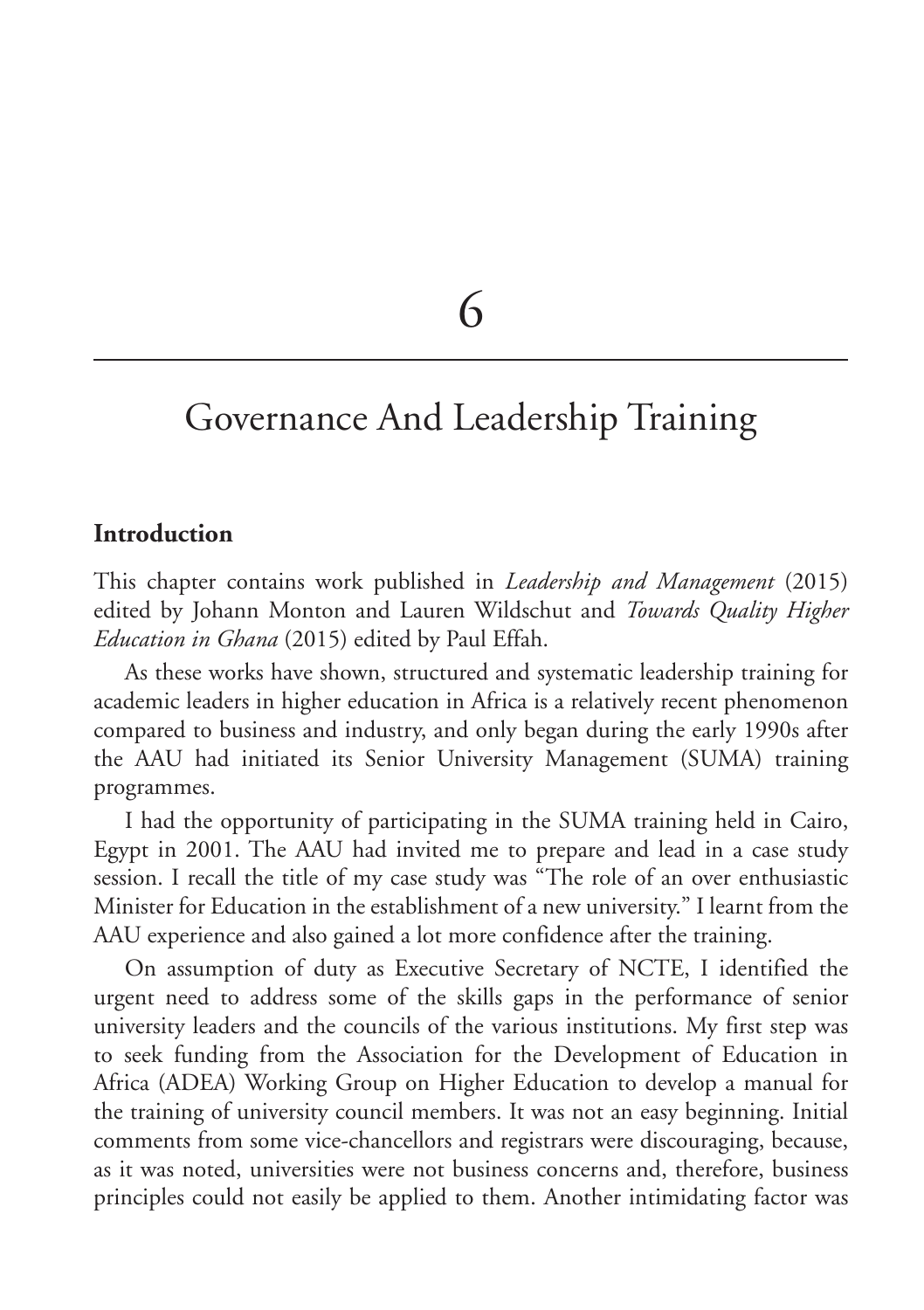the perception that relatively junior colleagues wanted to train senior colleagues on subjects on which some of them had had decades of academic experience.

Two strategies were adopted to address these concerns. The first was to invite a highly respected academic, Prof. Henrietta Mensa-Bonsu from the Faculty of Law at the University of Ghana, Legon, to join in the preparation of a training manual, using *Effective Governance: A Guide for Council Members of Universities and Technikons* (1999), a book written in South Africa by Fred Hayward and Daniel Nicayiyana as a reference point. This provided the framework for the new manual on *Governance of Tertiary Education Institutions in Ghana*, which was urgently needed as a reference material for the training of council members particularly the new ones. Due to changes in government, new appointments are made to the various councils, every two to four years.

Another strategy was to undertake a comprehensive review of many other manuals and to make the Ghana manual reader-friendly. Arguably the most effective approach was to have the draft manual reviewed by leaders in Ghanaian higher education, the likes of Prof. Alex Kwapong, the first African Vice-Chancellor of the premier university, the University of Ghana; Dr. E. Evans-Anfom, a former Vice-Chancellor and Chairman of the then National Council for Higher Education; Prof. George Benneh Chairman of the NCTE; Dr. R. B. Turkson, former Dean of the Faculty of Law, University of Ghana; and Mr. William Saint of the World Bank.

After their comments had been taken into account, the revised draft was sent to all members of councils, before planning and organising a workshop for them. Feedback from the first workshop was good, and so following its success, the NCTE decided that all newly appointed councils should go through a similar orientation. It was the enthusiasm generated from this workshop on governance which led to the next step, which was to prepare another manual for training Vice-Chancellors and heads of other tertiary education institutions. Carnegie Corporation of New York also provided funding for the preparation of a strategic plan for the NCTE and additional funding for a book on academic leadership. Two other manuals were written jointly with Prof. Henrietta Mensa-Bonsu on conflict resolution. The first was *Conflict Resolution Skills for Managers of Tertiary Education Institutions* and the second *Mechanics of Conflict Resolution for Managers of Tertiary Education Institutions.* 

A similar process was adopted for the draft on *Governance of Tertiary Education Institution in Ghana*. The Vice-Chancellors and other senior university managers reviewed the drafts before they were used as the basis for the leadership training,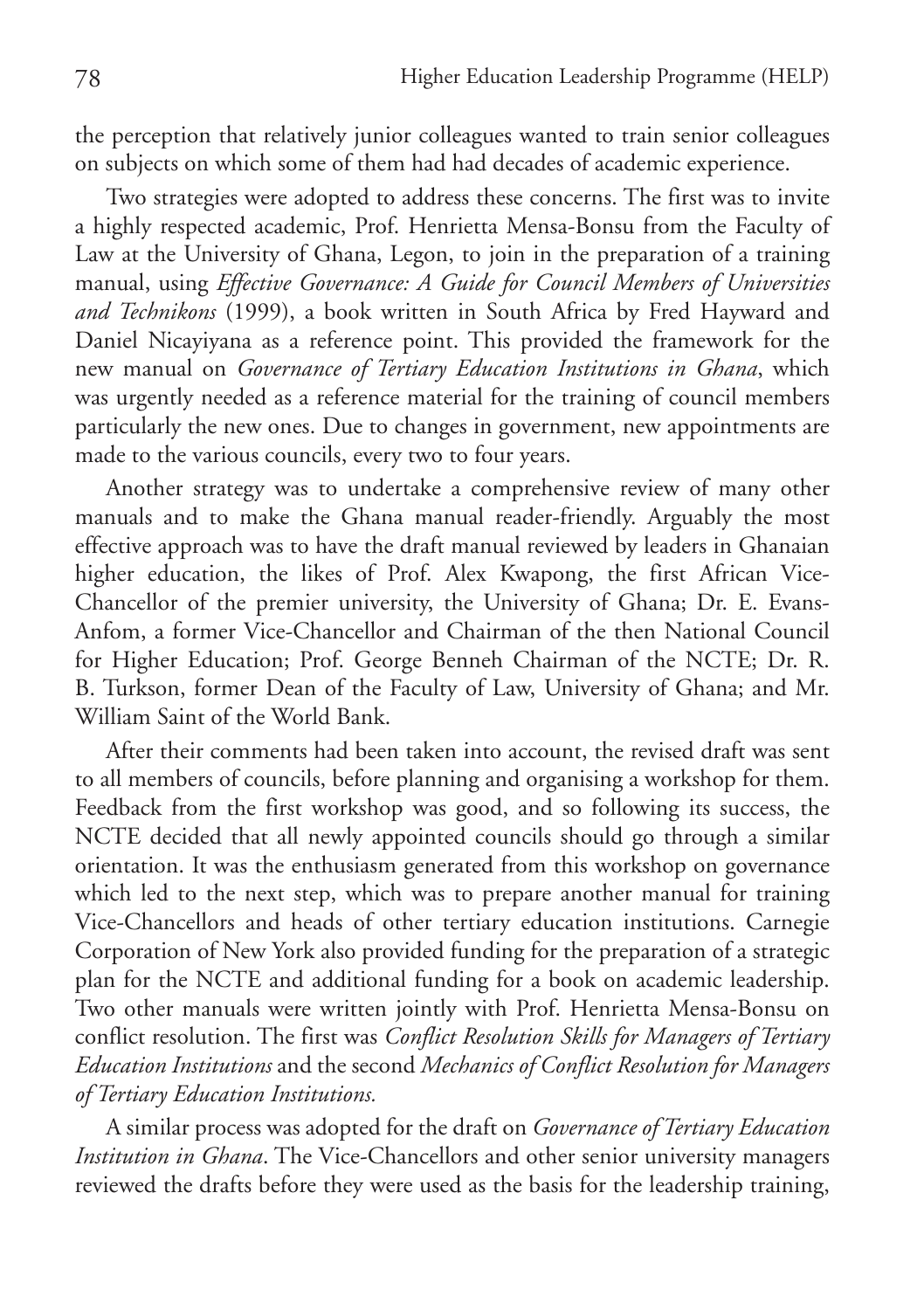and the NCTE similarly decided that all newly appointed heads should go through that kind of training. It is significant to note that after the first workshop, the Committee of Vice-Chancellors and some of the institutions invited the NCTE resource persons to facilitate similar workshops in their institutions.

The first workshop for Vice-Chancellors and other university leaders took place at Agona Swedru in the Central Region of Ghana on December 2–3, 2002. Twenty-six participants made up of Vice-Chancellors, Pro-Vice-Chancellors, Registrars and Finance Officers of public universities attended the workshop. The Chief Director of the Ministry of Education also attended. The topics covered and their respective resource persons are listed in the table below.

| Topic                               | Presenter                                                                                       |
|-------------------------------------|-------------------------------------------------------------------------------------------------|
| Leadership development              | Paul Effah, Executive Secretary, NCTE                                                           |
| The academic environment            | Prof. F.O. Kwami, former Vice-Chancellor, Kwame<br>Nkrumah University of Science and Technology |
| The role of leadership in           | Dr. Fred Hayward, American Council on Educa-                                                    |
| successful strategic planning       | tion, USA                                                                                       |
| Leadership and conflict             | Prof. Henrietta J.A.N. Mensa-Bonsu, Faculty of                                                  |
| management and resolution           | Law, University of Ghana, Legon                                                                 |
| Leadership at the institutional,    | Prof. S. K. Adjepong, former Vice-Chancellor,                                                   |
| faculty and departmental level      | University of Cape Coast                                                                        |
| <b>Business Strategy Simulation</b> | Martyn Mensah, BDC Consulting, Accra, Ghana                                                     |

**Table 6.1:** First NCTE Leadership Workshop in Ghana -2002

The presentations generated a lot of interest and were rated highly by the participants. Some of the comments of the participants included the following:

- • Extremely useful presentations
- • Excellent presentations, demonstrating rich experience
- • Good overview on management of tertiary education institutions with important revelations about the position of librarians
- • More illustrations and case studies should be included in future presentations
- The resource persons demonstrated in-depth knowledge of all the structures constituting the academic environment

This first workshop was typical of the training workshops which characterised the tertiary education landscape for university council members, managers and leaders of institutions in Ghana between 2001 and 2010. These training programmes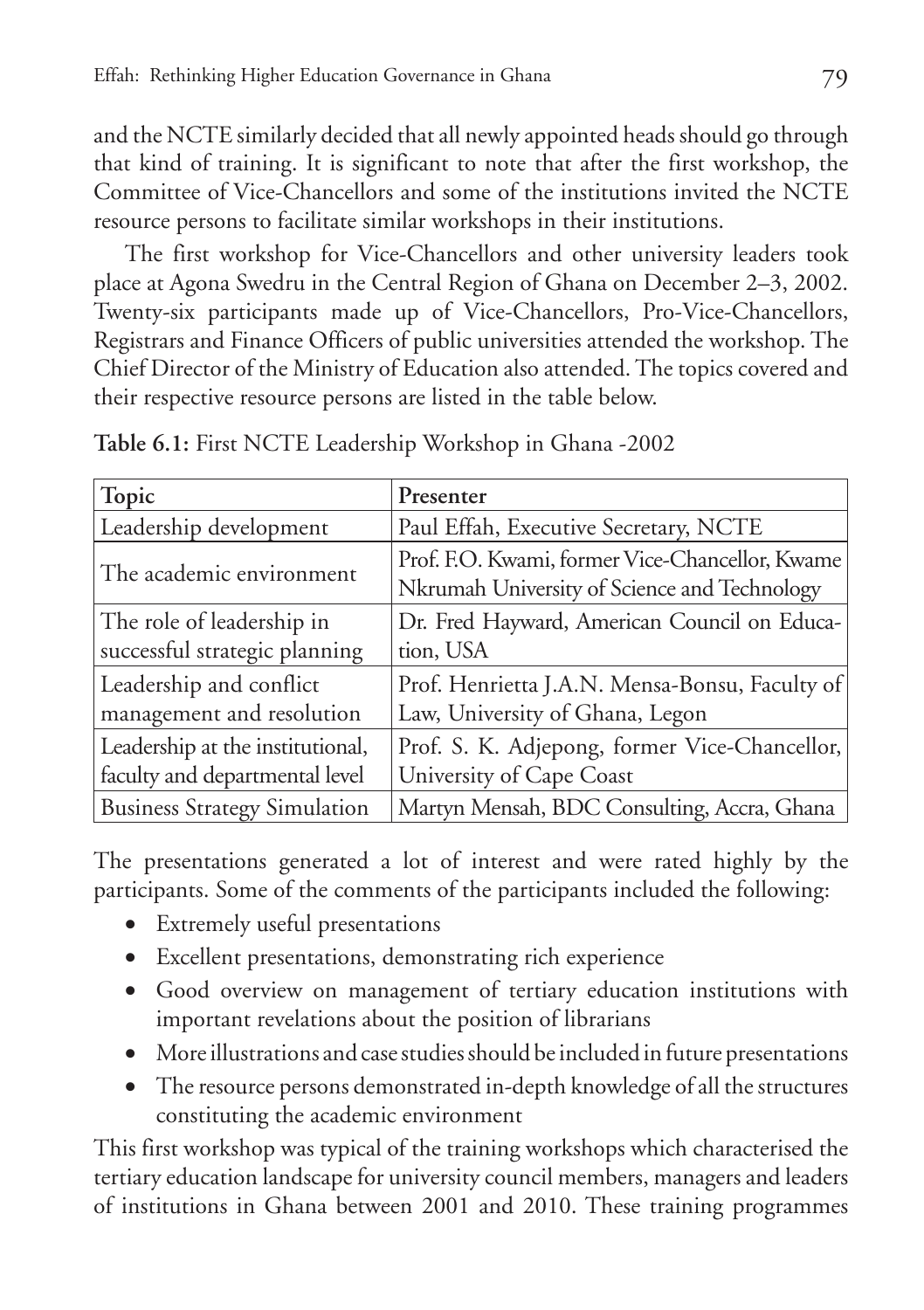provided support and motivation for the submission of the most recent proposal in 2010 to Carnegie Corporation of New York and led to the new block of training programmes conducted in Ghana since 2010 under the auspices of the NCTE.

### **Background to Senior Academic Leadership Training (SALT)**

Training, particularly one which is structured and systematic, confers many benefits on organisations and individuals. This type of training broadens the horizon of employees, enables them to acquire new skills, links them to new trends and technological knowhow, and empowers them generally; all of which enhance individual performance and organisational productivity.

Staff, both junior and senior, in varying degrees, come to their jobs with some basic knowledge and technical skills. To remain competitive and resourceful, the knowledge base and technical skills of staff should be enhanced periodically. The training should not be limited to junior and senior staff. Even more important is the need for staff in management and leadership positions to upgrade their knowledge and skills to be able to address the complexities of their organisations. It was in furtherance of this that the National Council for Tertiary Education (NCTE), during my tenure as the Executive Secretary, sought funding from the Carnegie Corporation of New York to scale up the two training programmes it had institutionalised: training for Council members and the other for senior university managers and leaders. Indeed, I felt the need for such a training in the mid-1980s when I was secretary to the Committee of Vice-Chancellors (CVC) in Ghana.

Institutionalising leadership training is not easy, even in business and industry where it seems to be appreciated more. It is even more difficult in the tertiary education sector where such training is not an established tradition. Leadership training is more on the job, through apprenticeship and mentoring or, at best, through uncoordinated sporadic doses, at the institutional levels. The initial effort at leadership training at NCTE can be said to have been successful.

The relative success at institutionalisation of leadership training at NCTE was due to a number of factors. First, there was a strong and committed leadership at NCTE, which believed that training was possible. Second, was the consultative approach adopted, which involved the writing of manuals by people of sufficient experience and seniority in the tertiary sector from both the academic and senior administrative and professional staff. The third was the case study approach which afforded participants the opportunity to share experiences. Not least among the factors was the strategy to enlist the commitment and support of the leadership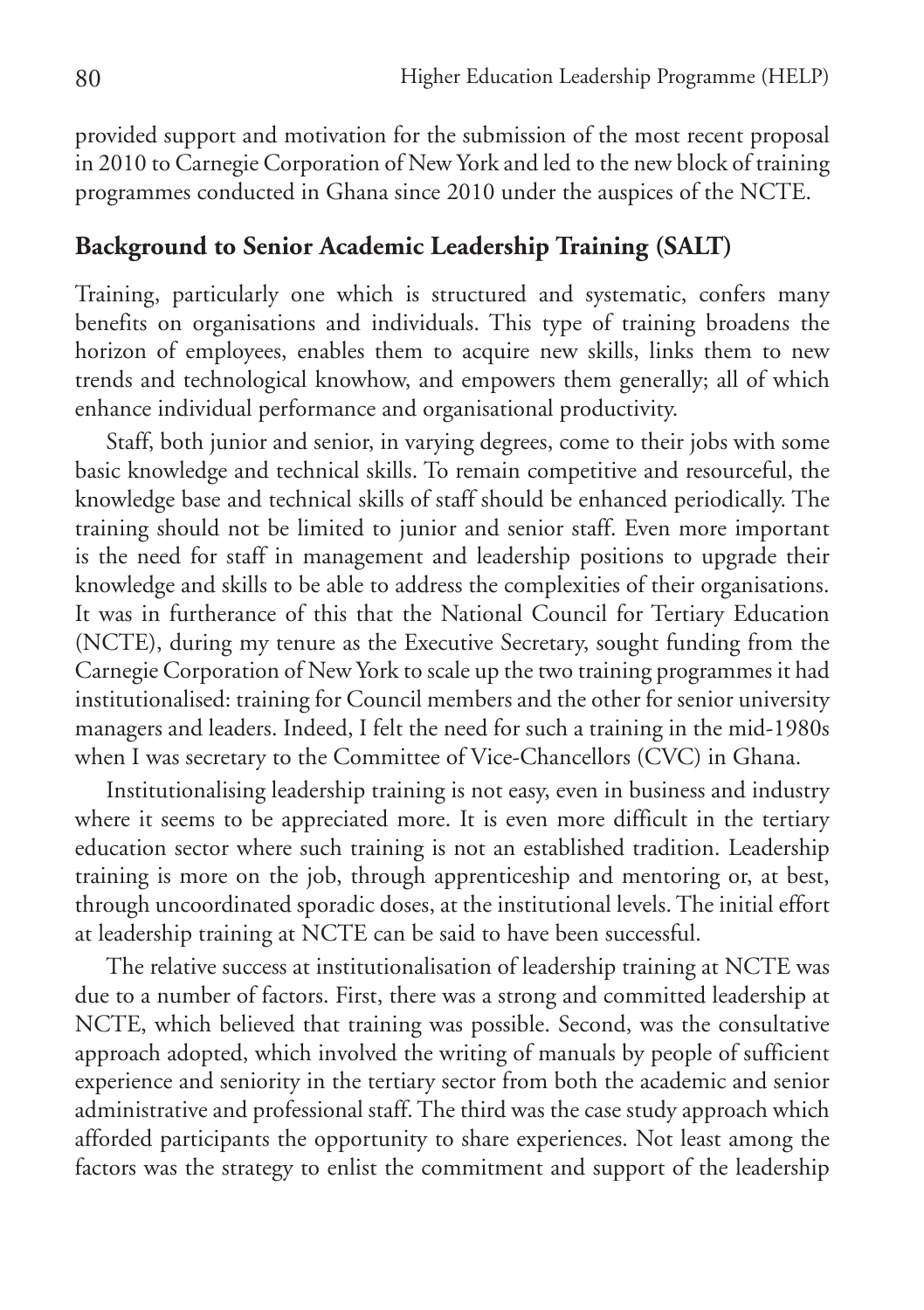of the tertiary education institutions at the highest level by asking them to review the materials for training, taking part in the training and to nominate officers for the training.

## **SALT: A Great Name!**

SALT, the acronym for Senior Academic Leadership Training, was largely a logical extension of the leadership training that had been institutionalised at NCTE for all heads and senior managers as well as members of councils of tertiary education institutions in Ghana during the decade beginning 2000. SALT was the name that startled many and caused some to take a glance twice or more at the banners featuring it. An official of the Carnegie Corporation of New York described it simply as "a great name" worthy of patenting. Some participants at both local and international platforms, referred to the project director of SALT simply as "SALT" to the amazement of onlookers. SALT has become a household name among higher education institutions in Ghana, and to some extent in Nigeria.

A number of factors facilitated the implementation of SALT. The first was that it did not start from scratch. It was a continuation of NCTE leadership training and as such benefited from its prior experience. Another factor which propelled SALT to greater heights was that it came after two leadership training programmes sponsored by the Carnegie Corporation; that of the Tanzanian Universities Commission (TUC) and the National Council for Higher Education (NCHE) in Uganda. Being the third of the leadership programmes organised by national councils/commissions in Africa, SALT had the opportunity of learning from the successes and challenges of the programmes in Tanzania and Uganda. The initial proposal for SALT began as a concept paper. It resulted from extensive discussions on leadership training with Tade Aina of the Carnegie Corporation of New York on one of his visits to NCTE, Ghana in 2009. Tade Aina introduced me to Claudia Fritelli, a programme officer at the Carnegie Corporation who shepherded the concept paper into an actual proposal for the consideration of the Carnegie Corporation.

### **Training Needs Assessment**

As part of grant requirements of the Carnegie Corporation, NCTE had to undertake a training needs assessment (TNA) and, as noted, benefited from the experiences of Uganda and Tanzania in designing the instrument for the survey. Undertaking the TNA at NCTE met a couple of initial challenges. An initial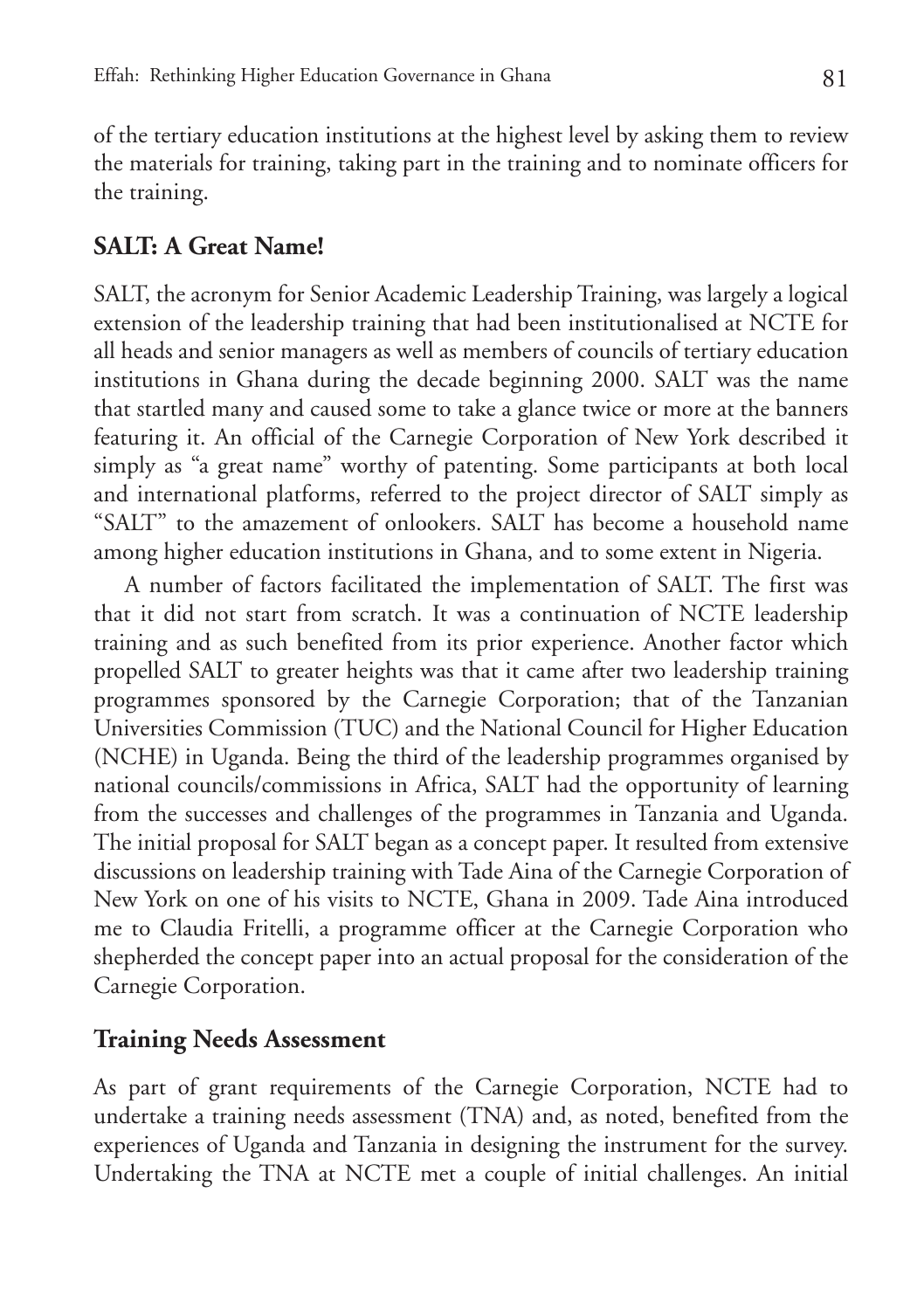skepticism was about the capacity of NCTE to undertake the exercise. There were some academics in some of the universities who felt that the TNA should have been undertaken in one of the education related universities. The second was the feeling that attention should be focused on the resource constraints and the deprivations of the campuses, some of which had become very critical. A related view was that inadequacies in the performance of some senior university administrative/professional staff were not in doubt and that attention should be focused on bringing that category of staff to their required standard. With some persistence and determination the questionnaire was administered to a total of 183 university leaders and managers from the University of Ghana, Legon (55 or 30.1 per cent), the Kwame Nkrumah University of Science and Technology (29 or 25.8 per cent), the University of Cape Coast (81 or 44.3 per cent) and one private university, the Catholic University College of Ghana (18 or 9.8 per cent). About 25 per cent of the respondents occupied senior management positions (Vice-Chancellors, Deans, and Directors), a further 34.4 per cent were heads of department and the remaining respondents were lecturers or senior lecturers not occupying any administrative positions.

The TNA benefited from the technical advice of the Evaluation Research Agency (ERA) of Stellenbosch, South Africa, which had been commissioned by the Carnegie Corporation of New York to monitor and evaluate the three leadership programmes in Africa in Tanzania, Uganda and Ghana. Key issues in higher education were ranked in the TNA as follows:

- University research and scholarships;
- University governance;
- • Quality assurance and standards;
- • Effective academic leadership;
- Leadership in strategic planning;
- • Knowledge of aims of higher education;
- Global trends in higher education.

The second section of the questionnaire focused on the respondents' views on leadership skills highlighted visioning (40 per cent); resource mobilisation skills (19.7 per cent), communication skills (17.5 per cent) and diagnostic and problem solving skills (11.5 per cent). The results of the TNA guided the Steering Committee of SALT in the selection of modules for the training. (For a detailed discussion of the TNA, see *Leadership and Management: Case Studies in Training in Higher Education in Africa,* edited by Johann Morton and Lauren Wildschut (2015).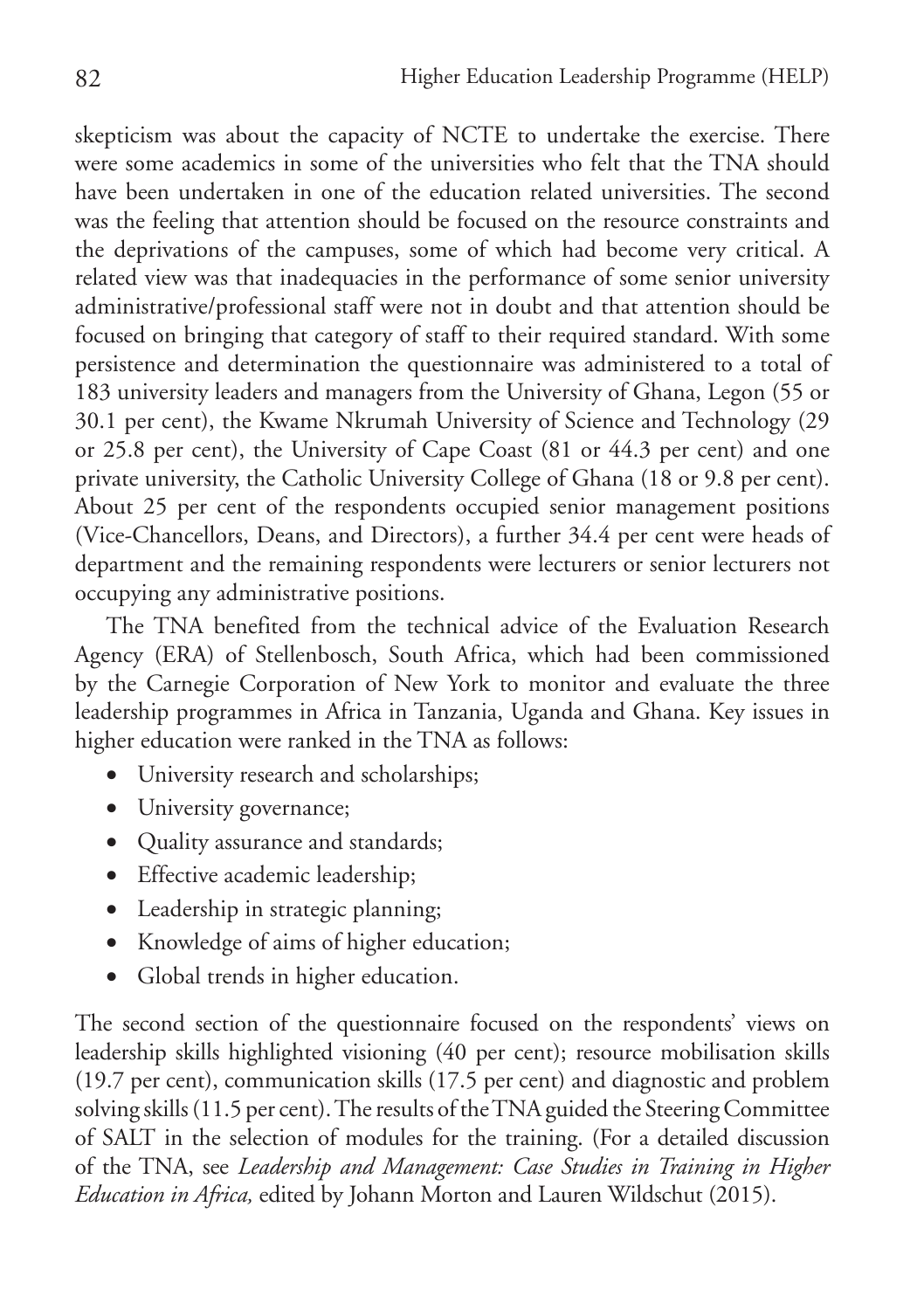## **Modules and Module Writers**

SALT had proposed to write modules to facilitate the leadership training. Based on the report on the TNA, the Steering Committee of SALT decided on the following key areas:

- University Governance
- Research and Governance
- Quality Assurance
- • Academic Leadership
- • Financial Management and Resource Mobilisation

The Steering Committee selected the following module writers: Paul Effah, Executive Secretary of NCTE, on account of the manuals and books he had written earlier on governance and leadership; Prof. Ivan Addae-Mensah, former Vice-Chancellor of the University of Ghana with extensive experience in research; G. F. Daniel, a former Registrar of the University of Ghana on account of his experience in university council business; Kingsley Adu, a former Finance Officer of KNUST and Ton Vroeijenstijn, a quality assurance expert from the Netherlands.

The authors of the specific modules were as follows:

- • University Governance: Theoretical Perspectives –Paul Effah
- University Governance: Some Talking Points G. F. Daniel
- • Repositioning Research in African Universities Paul Effah and Prof. Ivan Addae-Mensah
- • Quality Assurance –Ton Vroeijenstijn
- • Academic Leadership Paul Effah
- Financial Management and Resource Mobilisation Kingsley Adu

All the modules were reviewed by local experts as well as by ERA.

# **Distinguishing Features of SALT**

Every programme has its own distinguishing features. For SALT, three that stand out are the adoption of the vertical mode of training, the use of case studies and partnership between public and private tertiary education institutions. The vertical mode, otherwise known as the hierarchical mode adopted by SALT in Phase One, brings together participants from different levels of responsibility. For example, Vice-Chancellors, Pro-Vice-Chancellors, Deans/Directors, Heads of Department, Registrars and Finance Officers are trained together. This approach emphasises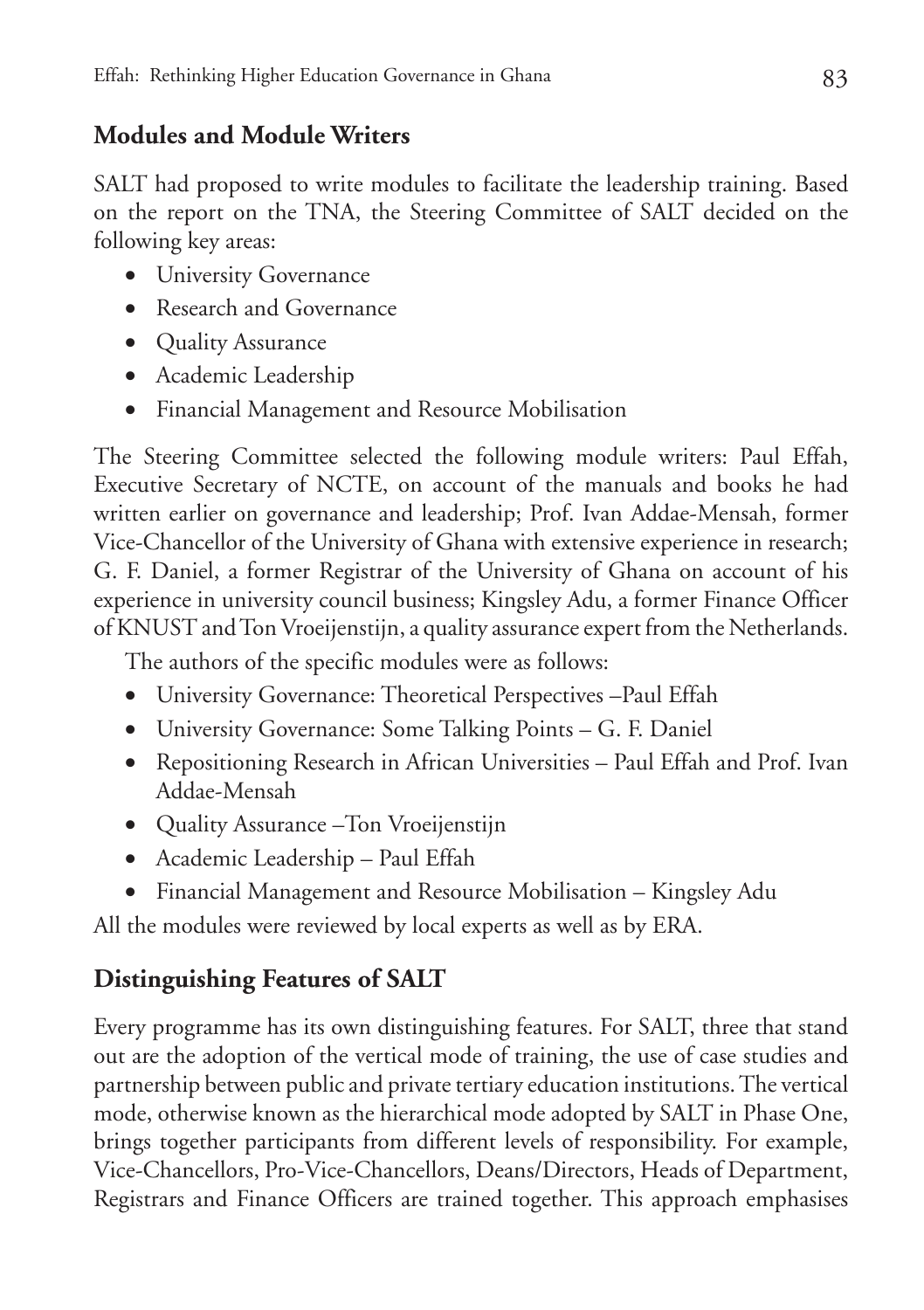a reality; that all the functionaries in the institution work together to achieve a common goal – quality and relevant tertiary education. The disadvantage, however, is that traditionally, when superiors and juniors are put together, the latter are reluctant to speak out or to offer an opinion, particularly if their ideas seem to counter those proffered by their superiors. This challenge, notwithstanding, previous experience from NCTE leadership training had showed that, properly managed, the advantages of the vertical mode outweigh its disadvantages and that the approach could rather be a forum for junior faculty and staff to acquire experience and to broaden their horizon, and to learn from their senior colleagues.

The case study approach situates problems of institutions in particular contexts and invites participants to offer solutions based on their experiences. It also offers a platform for the exchange of experiences; challenges the creative and innovative abilities of participants and enables them to deepen their understanding of the complexities of the academic environment.

The third special feature of SALT was the opportunity offered for leaders and managers of both public and private universities to come together to share experiences and to learn from each other.

Although the focus of SALT was on Ghana, and to some extent Nigeria, the modules exposed participants to some global and international dimensions. The participants from Nigeria also highlighted the peculiar challenges confronting Nigerian universities. The presentation by Prof. A.B.T. Kasozi, former Executive Secretary of NCHE, Uganda, as well as the module from Ton Vroeijenstijn, a consultant on Quality Assurance from the Netherlands, gave a global and international touch to SALT.

SALT has been a wonderful experience. The journey through conception, operationalisation to end of programme may be described as insightful, challenging, eventful and rewarding. At the behest of the Carnegie Corporation of New York, the Evaluation Research Agency of Stellenborch, South Africa, conducted an end of project evaluation of SALT Phase One. This section of the chapter captures aspects of the evaluation report published in *Towards Quality Higher Education in Ghana* edited by Paul Effah (2015).

The overarching objective of SALT phase one was to identify and address skill gaps in leadership performance in universities in West Africa with the view to promoting quality relevant higher education. In specific terms, SALT sought to achieve five objectives:

1. To guide Senior Academic Leaders (SALs) to identify the challenges facing their institutions and to propose specific interventions to address them;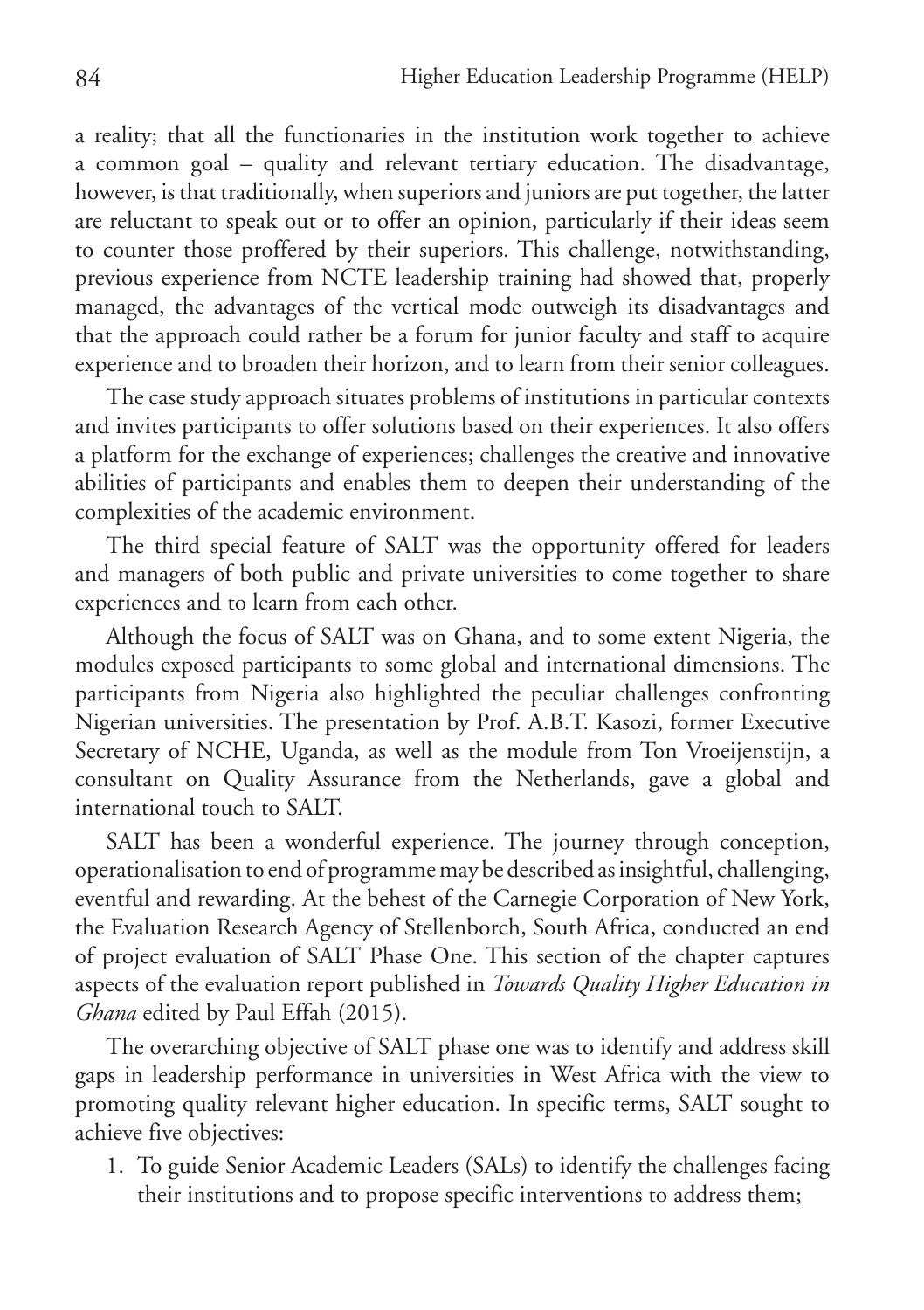- 2. To expose SALS to global and international trends and best practices in higher education;
- 3. To enhance the knowledge, skills, and attitudes of SALs to enable them to respond to the current challenges of the higher education sector.
- 4. To provide a forum/platform for SALs to exchange ideas and to share experiences; and
- 5. To facilitate the building and strengthening of networks among institutions and SALs of higher education institutions.

In terms of objective one, the training modules used by SALT discussed in some detail some of the challenges facing African Universities such as low research output, difficulties with resource mobilisation and the near explosion in student enrolment. Some suggestions for addressing them were also made. Ghana's experience with the Teaching and Learning Innovation Fund which served as a catalyst for injecting hope and vibrancy in the tertiary education sector at a time when it was suffering from severe resource constraints was shared as a demanddriven and competitive approach to improving teaching and learning in higher education institutions. The case study sessions also provided an opportunity for participants to discuss solutions to various challenges faced by universities. ERA's conclusion was that this objective was mostly achieved.

On the second objective to expose SALs to global and international trends and best practices in higher education, most module materials made extensive reference to international research and provided citations for these papers. In this regard, maximum use was made of publications by the Centre for Higher Education Transformation (CHET), in particular, those of HERANA studies. Again, limited use was also made of international presenters, as in the case of Quality Assurance where a Dutch was invited to write a module and also to give a presentation. As would be expected, most of the module writers and presenters were local experts with wide experience in higher education administration and management. ERA's overall assessment of this objective was that it was achieved to some extent.

The third objective was to enhance the knowledge, skills and attitudes of SALs to enable them to respond to the current challenges of higher education sector. The best way to ascertaining information on this objective was through the survey undertaken by ERA. Participants were quite unanimous in indicating how the training had improved their knowledge. They spoke about the relevance of the content to the local higher education context. Evaluation reports of participants confirmed that some of the presentations were practical in nature and provided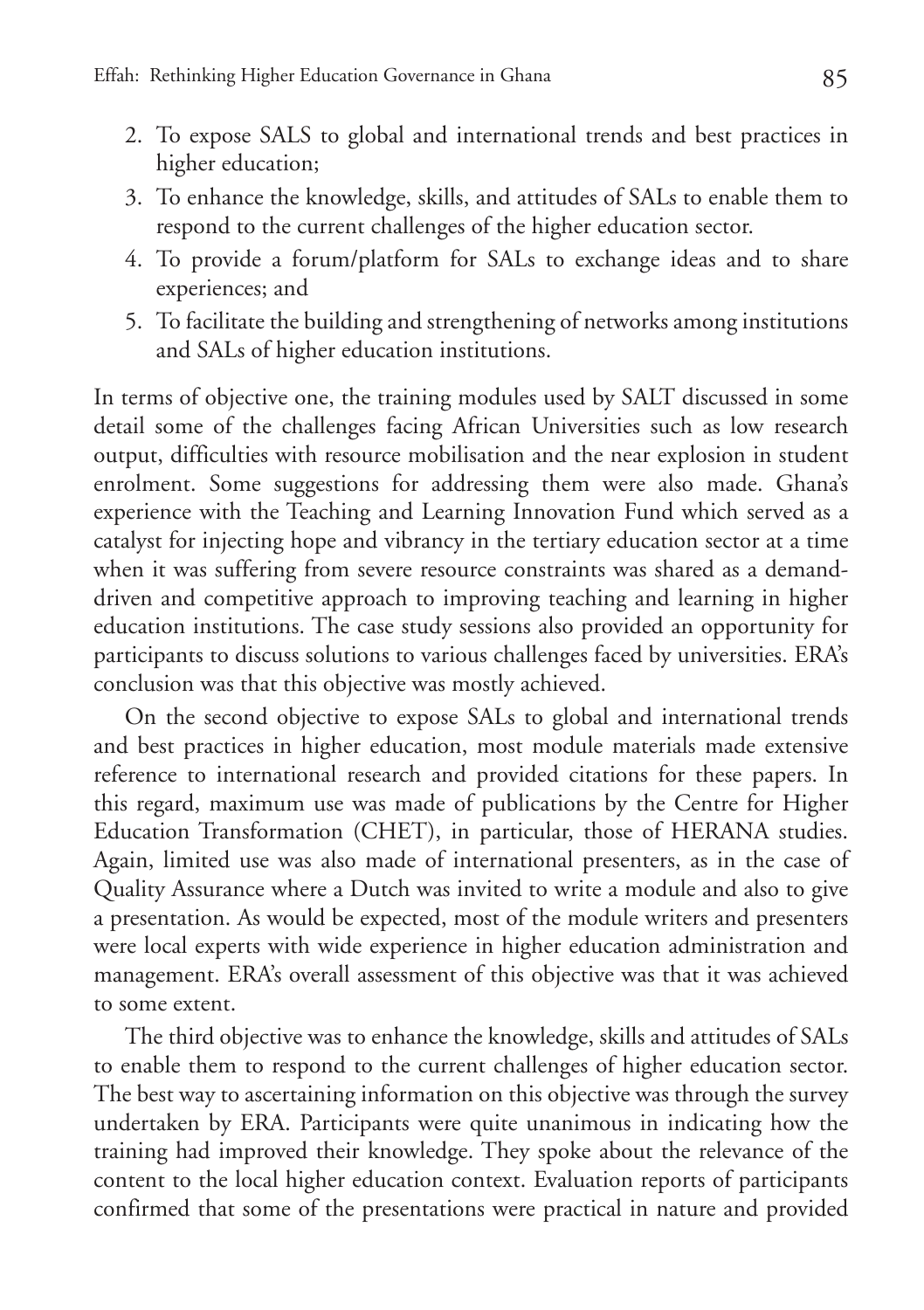tools to use in their respective institutions which informed ERA's assessment of this objective as mostly achieved. In the view of ERA, the fourth objective, to provide a forum/platform for SALs to exchange ideas and to share experiences, was achieved to some extent. The case study sessions that followed some of the presentations provided the opportunity for this interaction, and the sharing of experiences. There were suggestions to the effect that more interactions would have been preferred.

The last objective was to facilitate the building and strengthening of networks among institutions and SALs of higher education institutions. ERA's assessment was that it was achieved to some extent. Undoubtedly, SALT provided a forum for the exchange of ideas and opportunity for participants to network. To facilitate easy identification, participants, for example, took with them a group photograph showing particulars of each participant underneath their respective pictures.

Follow-up workshops cemented relationships that had been forged during earlier workshops. Surveys and interviews undertaken by ERA pointed out the need for more interaction through platforms such as on-line forums. That SALT objectives had largely been achieved was also evident from the following comment made by an official from the Carnegie Corporation of New York.

NCTE SALT has achieved the objectives of the grant in the following ways: The SALT training has trained 400 participants; it has embodied and disseminated a set of principles on higher education reform including good governance, approaches to leadership, academic freedom, knowledge generation and research, and quality and excellence; it has incorporated and disseminated research on higher education in Africa; it has used the programme to disseminate and communicate policy issues that are being addressed in the Ghanaian higher education sector.

### *NCTE, 2014*

On the issue of the quality of SALT, although participants of SALT workshops indicated their impressions through their evaluations, the most comprehensive assessment of SALT was the one provided by ERA. The first question that ERA posed in the survey carried out by SALT was, how do you rate the value of ALL workshops attended to your job? The rating was 1= Poor and 7= Excellent. The distribution of the ratings showed that most respondents (95 per cent) believed that the SALT workshops were of good to great value.

In terms of the balance between theoretical and practical components of the workshops, ERA's assessment shows that the ratings were skewed towards "too practical" with most respondents happy with the balance between practical and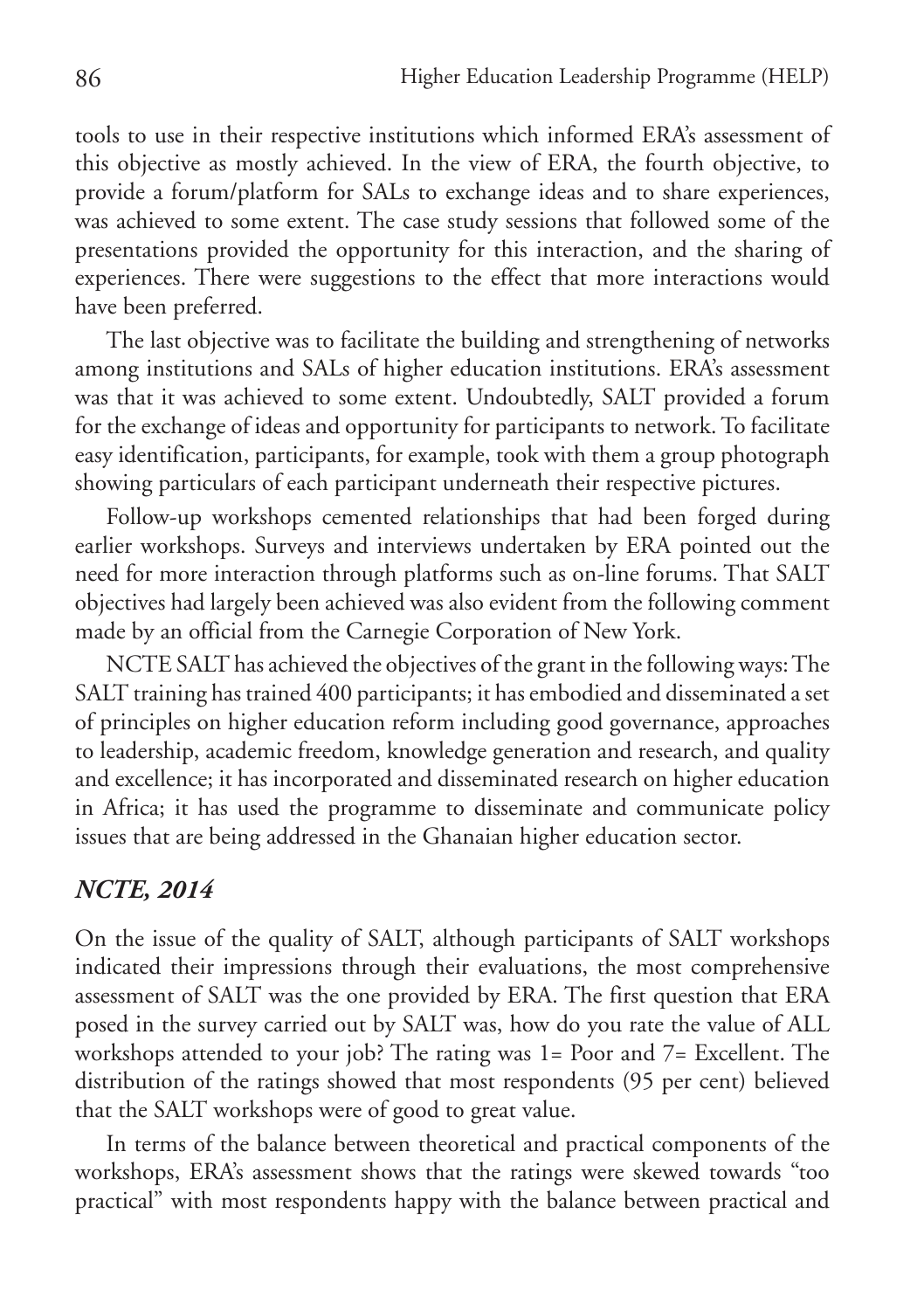theoretical components. Even more significant were the ratings of participants on the following seven specific aspects of the workshop; course content, training materials, presenters, case study sessions, training venue, accommodation and overall organisation. The survey showed that a large majority of the respondents, 87 per cent, rated all aspects of the training as either "Good" or "Excellent." In terms of areas for improvement, there were suggestions about including more group activities in presentations. Selecting some presenters from other countries was highlighted. Perhaps an appropriate way of ending this section is to reproduce ERA's concluding comments on the quality of the SALT workshops (ERA, 2014).

Delegates felt that the programme was highly valuable and relevant to their jobs and that there was a good balance of practical and theoretical elements in the training. Dr. Paul Effah's presentations were very frequently rated as the most informative due to a combination of his experience, his methodology, and the practical content of his presentations. Although all aspects of the training received high ratings in terms of quality, a variety of suggestions were still made. In particular, respondents felt that they needed more training in the current topics and additional topics and the workshops could be more practical or interactive in nature.

In terms of the benefits of the SALT programme or what impact it made, ERA analysed two sources of data – survey and interviews. An overwhelming majority of respondents, 84 per cent, confirmed that SALT had enabled them to make changes in their leadership and management practices. Areas cited by respondents in order of importance included leadership, interpersonal skills and relations, management, research, quality assurance, policy and procedure, financial management and resource mobilisation, capacity building, strategic planning, student issues and learning, accommodation and human resource (ERA, 2014). Probing the kind of leadership changes respondents had in mind, the most common reported change was participatory leadership. Others cited included mentoring, supervision, motivation and team building.

On the impact of SALT on management, the comments cited were general in nature and included delegation, staff meetings, time management, reporting systems, team work and ICT related. A number of individual participants have made insightful comments about their participation in SALT workshops. A few of these published in Tertiary Education News (NCTE, 2014) are reproduced below:

• The Senior Academic Leadership Training (SALT) IV was, indeed, impactful and enriching. It is a model that should be encouraged." Dr. Williams Akan Bassey

Director, Academic Planning Unit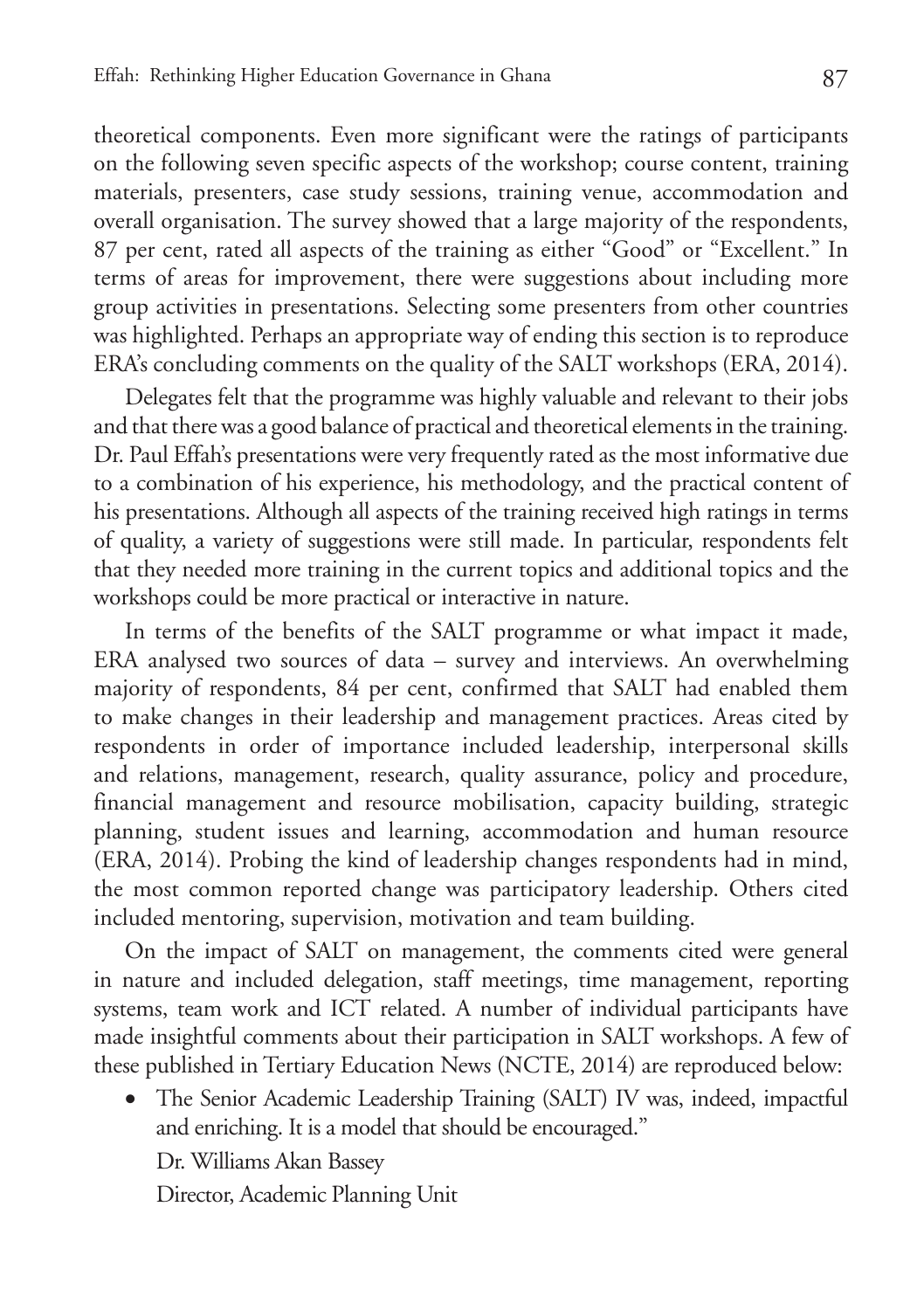Covenant University

Nigeria

• SALT is very comprehensive, well researched and practical-oriented training with modules facilitated by people with in-depth knowledge and understanding of the subject matter. Extremely useful to all personnel in higher education management." Prof. Daniel Obeng-Ofori

Pro-Vice-Chancellor,

University of Energy and Natural Resources

Ghana

• SALT is one of the best programmes I have attended as a university lecturer. It has a great potential to transform management and leadership in tertiary institutions in Ghana and West Africa. Dr. Paul Effah is a transformational leader and an asset to Ghana, and should be congratulated for putting together such a great package.

Prof. Richard Amankwah

Head of Department, Mineral Engineering

University of Mines and Technology

Ghana

• The most helpful thing about the training for me was the involvement of their Experienced Facilitators and the style they adopted during their presentations was awesome. They were open, positive and practical on issues which could be quickly incorporated into daily practice. The training was also highly engaging, very informative, enriching and provided me with opportunities for reflection. Jennifer Akude (Ms)

Registrar, Data Link Institute

Ghana

• The SALT programme is, indeed, an empowerment programme and I subsequently became the Registrar of my University. I have drawn strength from some of the modules I was exposed to and this has contributed immensely to my effectiveness." Dr. (Mrs.) Taiwo F. Ipaye

Registrar University of Lagos Nigeria

• My experience at SALT 2013 was a perfect preparation for improved performance in my University in her pursuit to become one of the best ten universities in the world by 2022."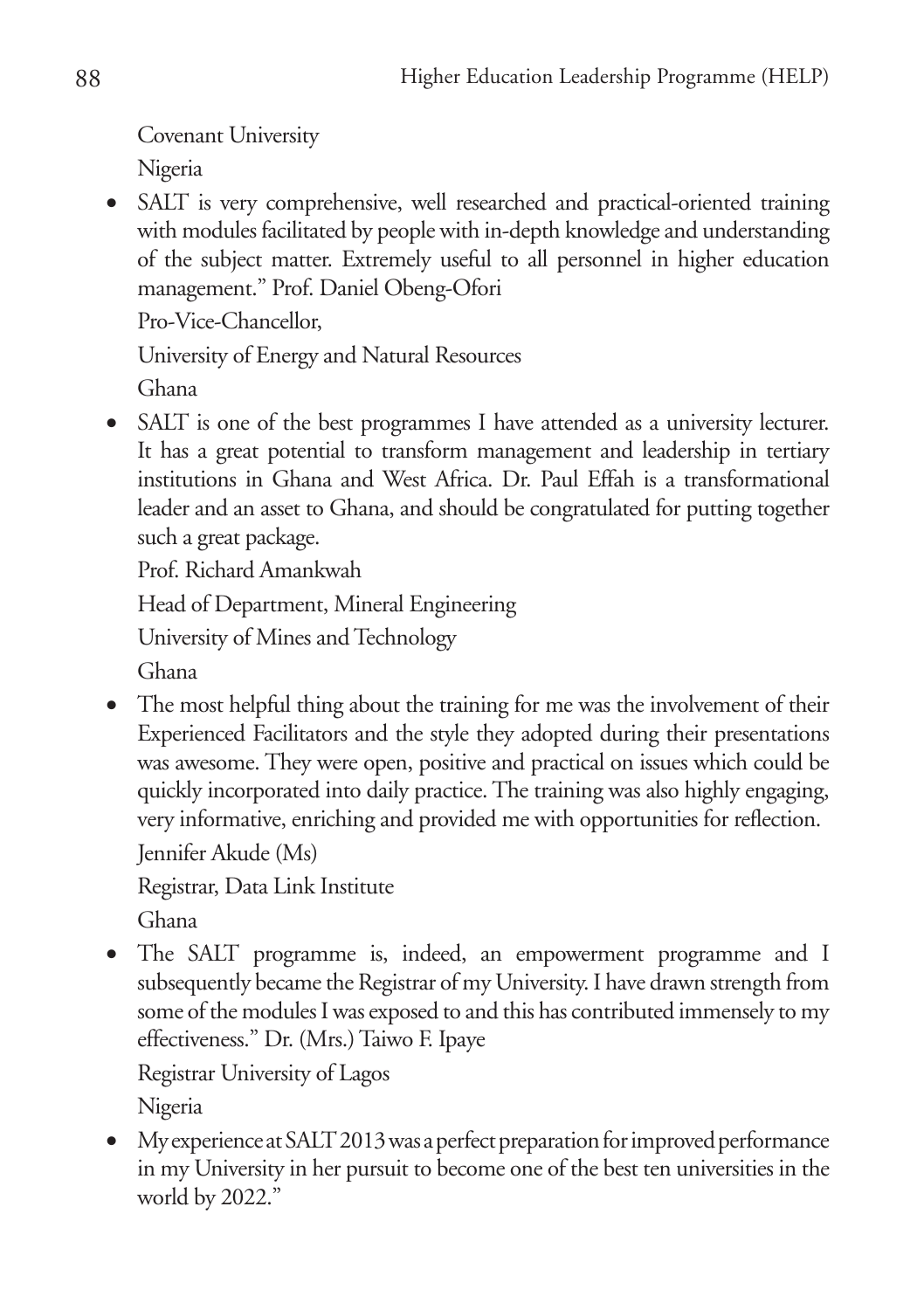Mr. Fadugba Olumuyiwa Academic Level Advisor Covenant University Nigeria

Beyond individual comments, SALT has produced local materials for leadership training in Africa, particularly Anglophone West Africa. In the same way it has also provided training to, and mentored, young academics to facilitate at such workshops under the tutelage of senior academic and professional higher education administrators.

The SALT modules have subsequently been complied into a book, *Towards Quality Higher Education in Ghana* which I edited. The book could serve as a useful reference material for SALT alumni. It could also be a useful guide to contemporary university and higher education leaders and managers facing challenges of unimaginable proportions. As institutions may have unique circumstances, no panacea is proffered. The challenges highlighted in this book and some strategies and recommendations offered may be lessons that university leaders and managers may adopt and adapt in addressing the challenges that confront them.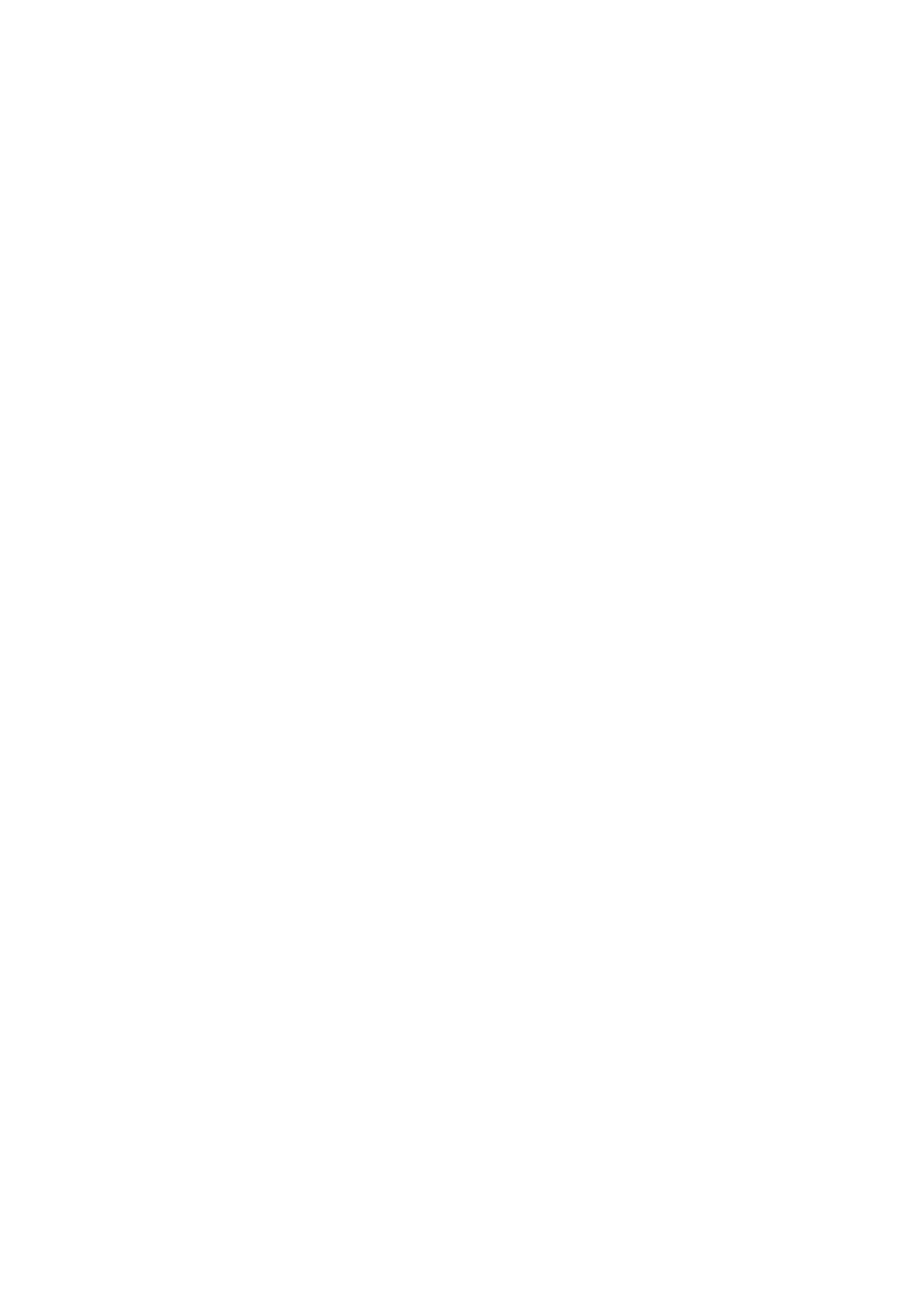7

# A Stint as an Academic

### **Scholar-In-Residence**

Act 676 of 2004 establishing the Ghana Institute of Management and Public Management (GIMPA) provides that the Executive Secretary of NCTE shall be a member of the GIMPA Council. I, therefore, had the opportunity of serving on the Council until I retired in July 2010. On retirement, the GIMPA Council offered me a two-year post retirement contract as a Scholar-In-Residence, effective August 1, 2010 and assigned to the School of Governance and Leadership (GSGL). My duties included teaching, intellectual contribution/professional development and service. In terms of teaching, I was assigned to teach Governance 2 at the modular and evening sessions of the Executive Masters in Governance and Leadership (EMGL) degree programme for the 2011/2012 and 2012/2013 academic year. I was also assigned to teach Governance and Leadership at the Master of Public Sector Management degree programme of the Public Sector Management Training Programme (PSMTP) of the African Capacity Building Foundation (ACBF) in the 2011/2012 academic year. I also taught Strategic Thinking and Management, and Leadership at the Postgraduate Certificate in Administration and Management and the Postgraduate Diploma in Leadership and Management Programme of the AngloGold Ashanti Management Training Programmes in 2012. The last of examinable programme I taught was Leadership at a ten-week Postgraduate Diploma in Public Administration for the Liberian National Police from August 26 to November 15, 2013.

Among the non-examinable programmes I taught were:

• Customised training in Leadership and Management for managers of Christian Health Association of Ghana (CHAG) in 2012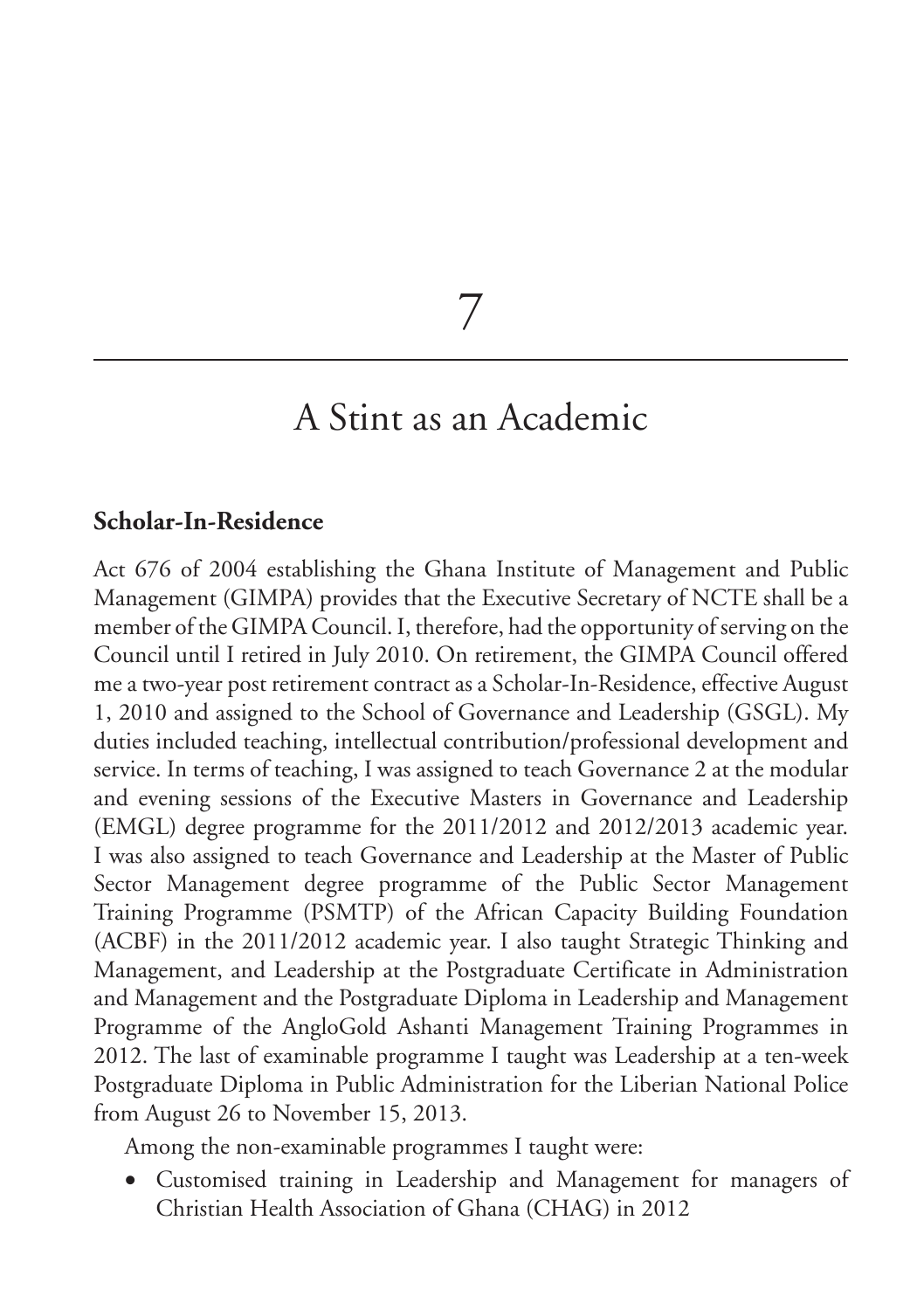- • Capacity-building programmes for the Centre for Management Development (CMD) of the (GIMPA) Business School namely:
	- Executive leadership development
	- Globalisation and corporate leadership challenges
	- Understanding the change management process; and
	- The evolution of leadership

I facilitated at the National Peace Council and the United Nations Development Programme (UNDP) capacity-building conference for members of the newly established National Peace Council of Ghana in 2011. In terms of intellectual contribution and professional development, I developed an instrument for assessment as part of a training needs assessment (TNA) undertaken with Prof. Samuel Adams and Dr. Kingsley Agomor, both Faculty of GSGL, GIMPA. The TNA was a requirement for the SALT programme sponsored by the Carnegie Corporation of New York. A TNA is generally recognised as the first step in any professional approach to training. It is the foundation or starting point for any successful training intervention. It creates value for money. Its logic is simple: one must first determine the location, scope and magnitude of the training to ensure its success.

TNA helps to identify performance requirement within an organisation to help direct resource to areas of greatest needs. In this regard, a TNA helps to reduce or prevent expenditures on training programmes that do not increase the efficiency and effectiveness of the workforce. As noted in Chapter Six, the SALT TNA directed the training to areas that the higher education providers and managers felt were critical. The skills and experience acquired from the SALT TNA, were applied to a similar request from Newmont Ghana Gold-Ahofo.

At the request of management of Newmont Ghana Gold-Ahofo, in January 2012 to GIMPA to train their middle level staff in management and leadership, GIMPA invited me to lead a three-member team to undertake a TNA at Newmont at Kenyasi Ahofo site. The TNA was to inform a training programme to be organised for the staff of the Process Maintenance Department of Newmont. A set of questionnaires was prepared by the GIMPA TNA team made up of Paul Effah, Kingsley Agormor, a Faculty and Gloria Appoh, a Deputy Registrar and submitted to Newmont to be administered to the staff concerned ahead of the team's visit. This was followed up with focus group discussions and interviews on site with the management teams of the Process Maintenance Department.

Based on the analysis of data, focus group discussion and meetings with management, the following areas were recommended: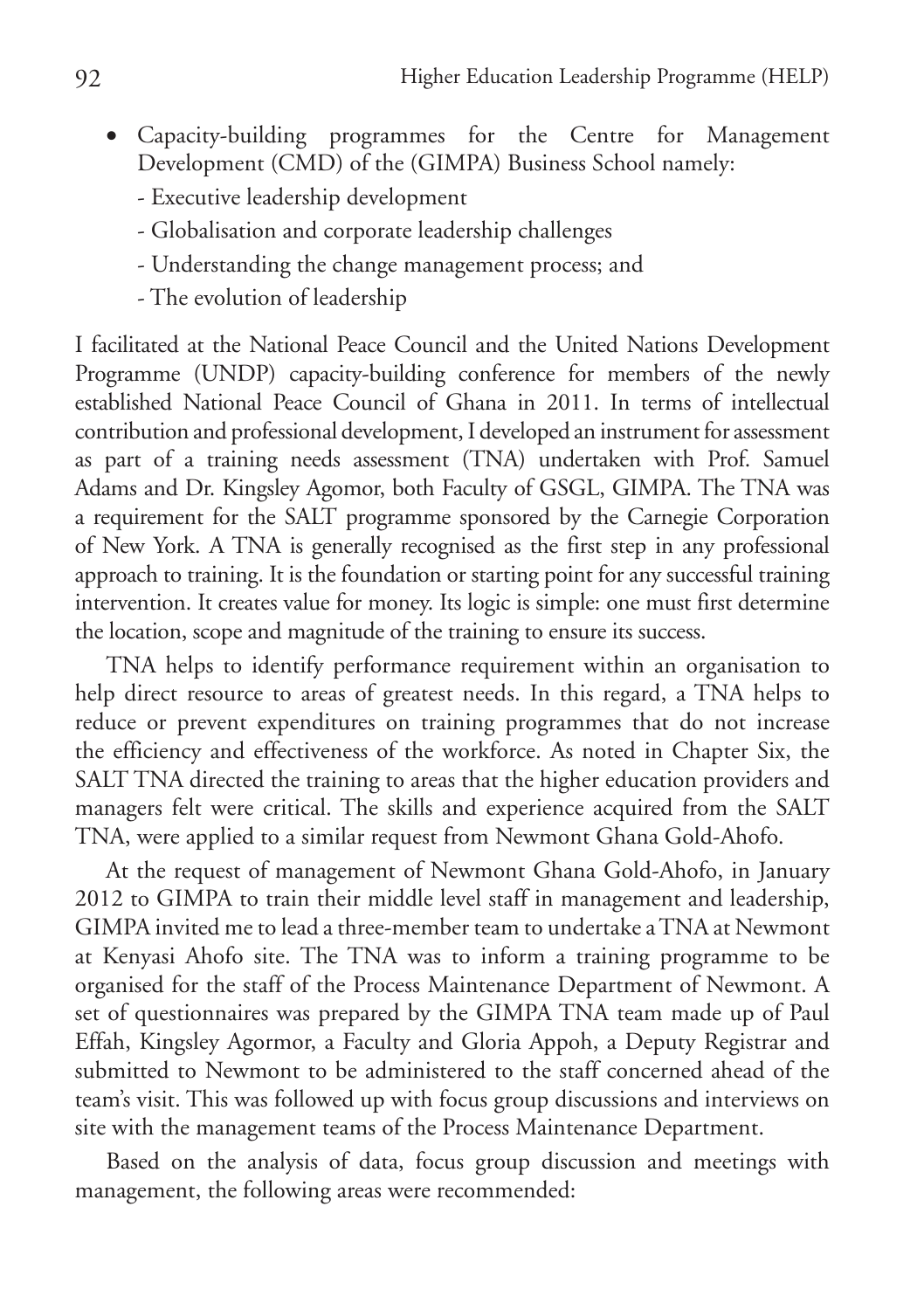- • Effective communication
- Effective supervision
- • Delegation
- Decision-making
- • Diagnostic and problem solving, and
- Report writing

In further discussion with the Management of Newmont, crisis management, initiative and innovation, and time management were added to the topics.

The training was facilitated by seven (7) lecturers as follows:

- Prof Samuel Adams Effective Performance; Decision Making
- Mr. Kinsley Agormor Crisis Management; Initiative and Innovation
- Mr. Nana Banyin Pratt/ Effective communication;
- Mrs Olivia Bush Report writing
- Dr. Joe Taabazuing Effective supervision and coordination
- Mr. Henry Atta Paidoo/ Delegation;
- Dr. Paul Effah Motivation and Time management

The programme was coordinated by three people, Paul Effah, Gloria Appoh and Irene Serwa Ofori, the administrative coordinator, Process Maintenance at Newmont. The training programme was highly commended by Newmont. The success depended upon a number of factors. Thorough preparations were made by the GIMPA team. The programme had the support of the Leadership of GIMPA. Facilitators were consulted in the budget preparation. The programme coordinators were very enthusiastic about the work. It was useful to have a local coordinator at Newmont to facilitate the programme on site. In this particular case, the local coordinator was so good that every aspect of the programme seemed to have been put in the right place. It was not surprising that the training programmes were a success.

An aspect of my role as Scholar-In-Residence was to coordinate and build capacity among faculty for running short courses in Leadership and Management. The training organised for the supervisors of Newmont Ghana Gold Limited– Ahofo, was to fulfil this role. To this end, I initiated action on developing a training programme for 240 Ministers of the Ghana Baptist Convention throughout the country and another for the La King and his elders. Implementation of these initiatives did not begin until I left GIMPA. In the area of service provision, I performed several roles and served on both standing and ad hoc committees of the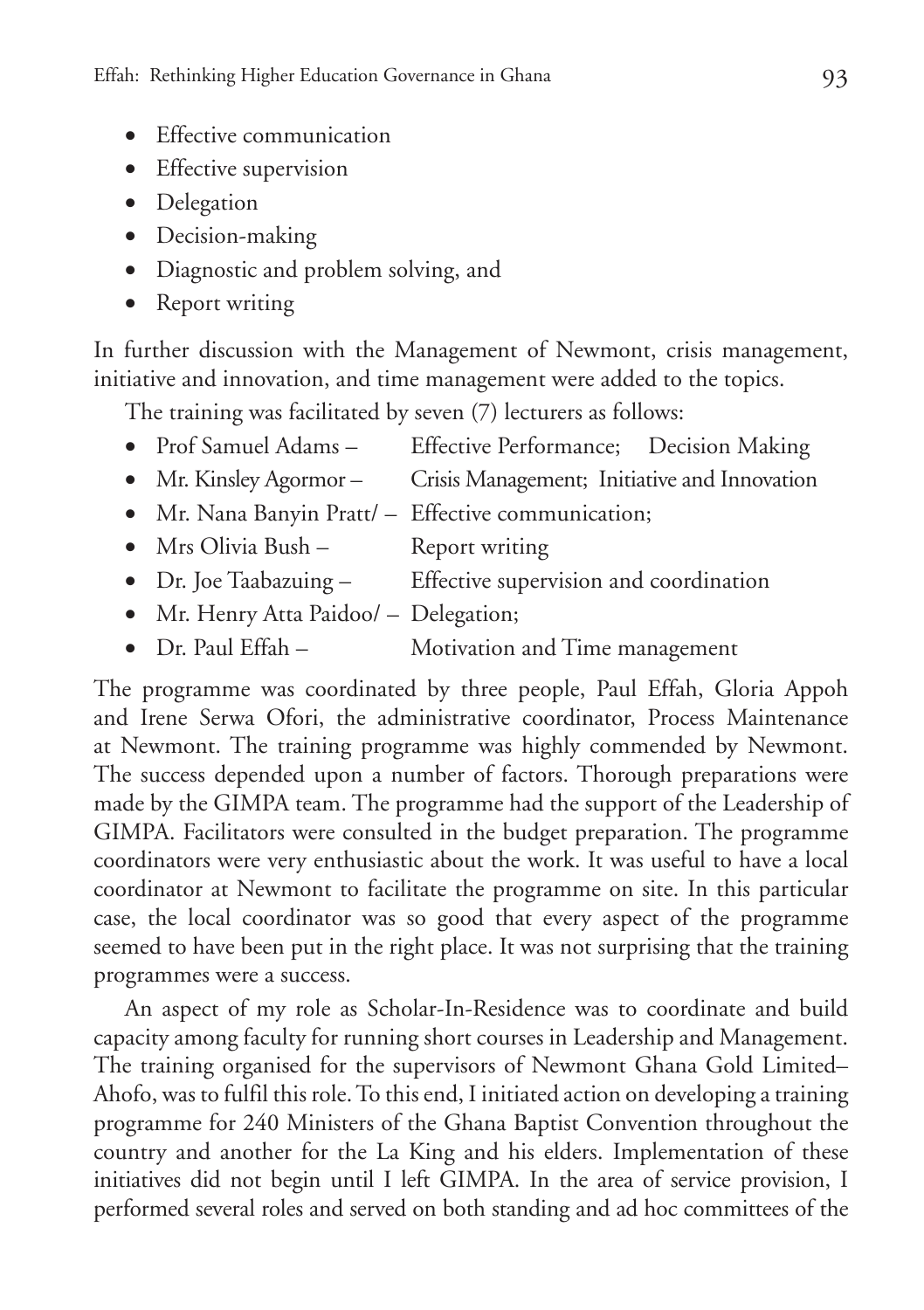Institute, including the Academic Board, Faculty Appointments Review Committee and the Administration, Legal and Grievance Committee of Council (ALGC). I was the chairman of ALGC when I was on Council. There were a number of sensitive cases that I was handling before my retirement. Council, therefore, decided that I should continue to serve on the Committee to dispose of those cases. There were two petitions filed against the Rector by two faculty members. The Committee used all the mediatory and diplomatic means available to handle the issues involved to the satisfaction of both parties to the admiration of Council.

My work on Committees did not end with statutory ones. There were a few adhoc committees I served on. There was, for example, the Staff Establishment Committee which I chaired, and which sought to determine the establishment for the Institute. Throughout the public universities in Ghana, the issue of the disproportionate number of junior staff in relation to academic staff and students has become a source of worry. The Committee was, therefore, set up to make recommendations on the establishment for the various categories of staff at GIMPA. The Committee submitted its report in July, 2012.

Another activity, I recall undertaking was serving as a resource person at a twoday retreat at the GSCL. We used the opportunity to undertake a review of the school's activities and to plan for its future. I also recall a term in negotiations I left at the retreat which has been associated with me since, BATNA an acronym for "Best Alternative to a Negotiated Agreement." Another term relates to meetings which has become synonymous with Dr. Paul Effah at GIMPA is Tropman's (1985) "Agenda Integrity Rule" admonishing committees not to take decisions on matters not listed in the agenda. I sought this to emphasise the requirement for notice at meetings. Giving notice before meetings ensures adequate preparations by members of the committee or board and also avoids surprises at meetings. Finally, as a Scholar-In-Residence, I was requested to mentor a deputy registrar and another junior faculty. Below is the dean's report on my performance in his end of year activity report for the 2010/2011.

• Dr Paul Effah helped with the reorganisation of the Academic Registry. This is "work in progresses" and he helped lay the foundation for the restructuring exercise. His performance in this area is very good.

### • **Teaching**

He taught in both PSMTP and MGL Programmes. In addition, he was also involved in the short courses organised by CMD-GIMPA Business School. His teaching is rated excellent.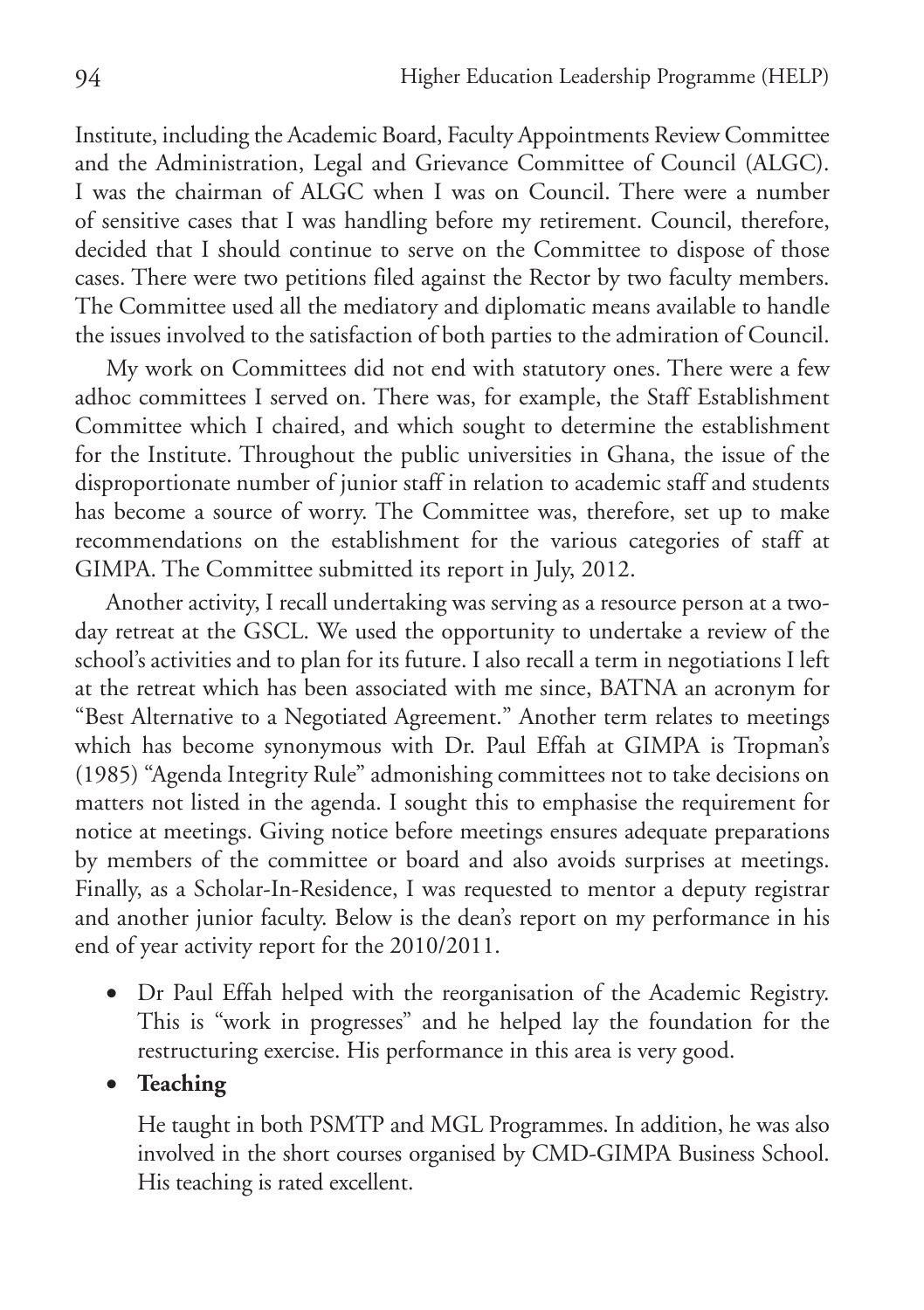# • **Intellectual contribution/professional development**

Dr Effah published one book on tertiary education, developed assessment and training instruments; conducted training in eight universities, as part of a team from GSGL developed a module on research; and attended and facilitated a number of workshops in three polytechnics and two universities in Ghana. His performance in the area is rated excellent.

• **Service**

He performed several roles, and served on both standing and adhoc committees of the Institute, including the Academic Board and the Administration, Legal and Grievance Committee of Council. He also served on a member of boards outside GIMPA. His performance in this area is excellent.

• Dr Effah's overall rating is excellent.

The experience at GIMPA as a Scholar-In-Residence was worthwhile. It provided an opportunity to do things I had not regularly been doing in my last employment as Executive Secretary. I taught Total Quality Management to students from KNUST on the Commonwealth Executive Masters in Business Administration. The work at GIMPA enabled me to teach various masters programmes on a regular basis. I went through the discipline of preparing courses outlines, lecture notes and setting examination questions, giving seminars, preparing marking schemes, arranging for tutorials, etc., while pursuing one's research interest.

There was opportunity to network and make new friends, especially as most of the students pursuing the GIMPA programmes were very senior people in both the public and private sectors of the country. I recall that in one of my classes, there were a number of Ministers of State, Members of Parliament, Chief Executive Officers and General Managers. The short leadership and management development courses of the Business School also widened the scope of organisations that one had to deal with. There was also opportunity to meet faculty from the various schools of GIMPA. The academic board and the other boards and committees and even the faculty lounge provided a platform or setting to know the other faculty members.

It was useful to learn from the uniqueness of GIMPA. As a tertiary education institution, it has the mandate to train students of the higher education level and offer courses leading to the award of certificates, diplomas and degree up to the doctorial levels. It also has a specific mandate to train personnel of the civil, public and private sectors of the economy. Another area of GIMPA's uniqueness is that it has financial and operational autonomy and is self-financing, unlike other public tertiary institutions which depend upon Government for subvention to pay salaries.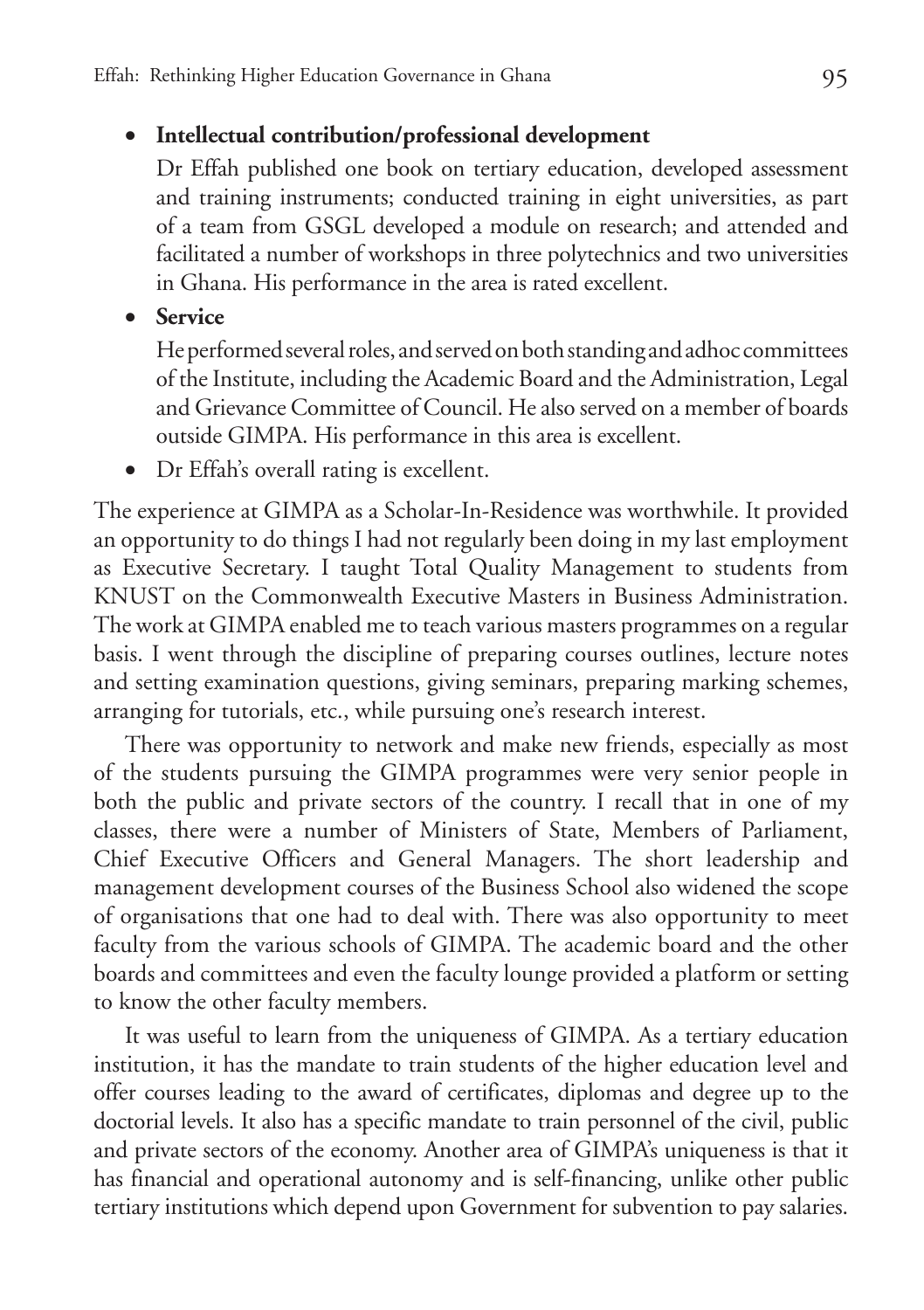Many who have passed through the walls of GIMPA in the past will remember the white buildings surrounded by greenery and the well-trimmed grass and hedges. In terms of governance structure and academic delivery, GIMPA faces the same challenges, may be more, as those bedevilling most tertiary education institutions in Ghana. One arises from the fact that the institute is run on systems and structures woven from both British and American traditions, a typical challenge in the Ghanaian higher education system which was understandably modelled along British colonial traditions. Indeed, most of the pioneers of Ghana's higher education had their university education in either the University College of the Gold Coast and later University of Ghana or in United Kingdom. With time, the higher education system in Ghana has incorporated many practices from the United States of America. The combination of the two systems, particularly the British self-governing/collegial and the American co-operate managerialisim, has left in its trail some challenges. Not many faculty appreciate the presence of a strong strategic, corporate leaders involving issuing directives from the centre. People are more familiar with a situation where the Rector acts as primus-inter-parcs first among equals, simply coordinating academic leadership in the institution. The lessons is that while, as a result of globalisation, it is necessary to learn from global systems, these have to be integrated into the local systems in such a way that it does not develop into incompatible parallel systems in the same institution with disastrous consequences for the institution.

## **President of Radford**

I did not set out to be the president of a university. I had not applied for any such position. While at GIMPA as a Scholar-In-Residence, the Executive Chairman called to say that he wanted to book an appointment to see me. I asked what it was about and how he got my number. He said my number was given to him by one Mr. George Donkor who served with me on the Council of the University of Cape Coast. He wanted to discuss the possibility of having me to advise him on a number of issues relating to a university he had founded, the Radford University College. Nana Worae Wiredu, the Founder and Executive Chairman finally came to see me. We discussed a number of issues relating to Radford and concluded on a consultancy arrangement to visit the college once a week to advice on issues that may arise. This arrangement went on for a while. I was at Radford one Friday to discuss a number of issues relating to the university with him. The discussion centred on the introduction of new programmes. I shared with him the import of a conversation I had with a young lady I met in Japan who had completed a degree in English and was studying for a diploma in bridal programme. I said when I enquired from the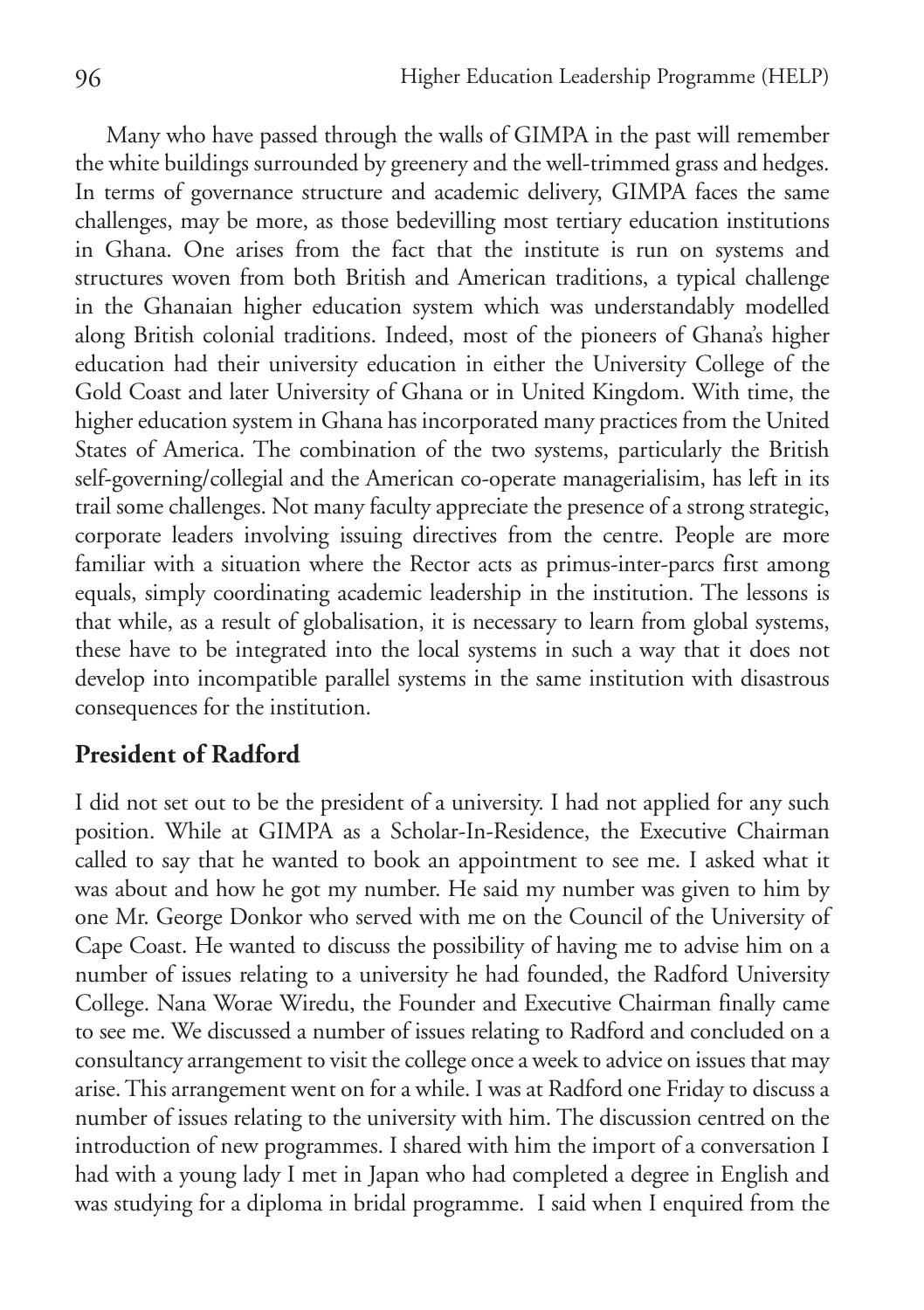lady why she had taken to bridal programme, she said the degree had broadened her outlook but it was the diploma in bridal programme that would enable her to set up her own business and give her a regular source of income. I told the Executive Chairman that given the entrepreneurial focus of the University College, the graphic and fashion departments of Radford could adopt the approach. The Executive Chairman asked me to put my thoughts on paper for him the following Monday. I got to the campus on Monday only to hear that Nana Worae Wiredu had passed on in the early hours of Sunday. A retired and experienced Prof. D.E.K. Amenumey was then acting as the President. Arrangements were made for Nana Dwomoh Sarpong, another member of the board of trustees, to take over the management of the University College. Prof. D.E.K. Amenumey who was acting as President had already given notice of his intentions to retire before the Executive Chairman died. He had been asked to hold the fort until a replacement was found. Mr. Donkor who introduced me to the late chairman invited me for a discussion and informed me that after a thorough search the board had come to a conclusion that I should be invited to take over from Prof. D.E.K. Amenumey as President for a period of six months as they searched for a substantive President. I thanked him and said I was going to give the idea some thought and get back to him. I had at that time ended my contract with GIMPA as Scholar-In-Residence but was still coordinating SALT as the project director. I accepted the appointment as President on very flexible conditions and have since not disengaged.

# **The Mission and Focus of Radford**

Every university shares it's time among three key functions – research, teaching and service. But each university's emphasis depends upon the type of university and its mandate. There are, for example, research-intensive universities, the likes of Oxfords, Cambridges, the Harvards and Yales which focus on cutting-edge research and the production of PhD graduates. The research findings are published in top-defining journals. Research is an important activity in any university. It creates new knowledge without which development cannot take place. Indeed a university that does not recreate itself in terms of research can die out of lack of knowledge. Research is taken seriously at Radford because it informs teaching and prepares students for future academic work. Radford, however, is not a researchintensive university. It may be regarded as an applied science institution or an entrepreneurial university college. What distinguishes Radford from others is the extent to which knowledge is applied. The mandate of Radford is to create entrepreneurs, creative practitioners and applied science graduates capable of meeting the needs of Ghana and beyond.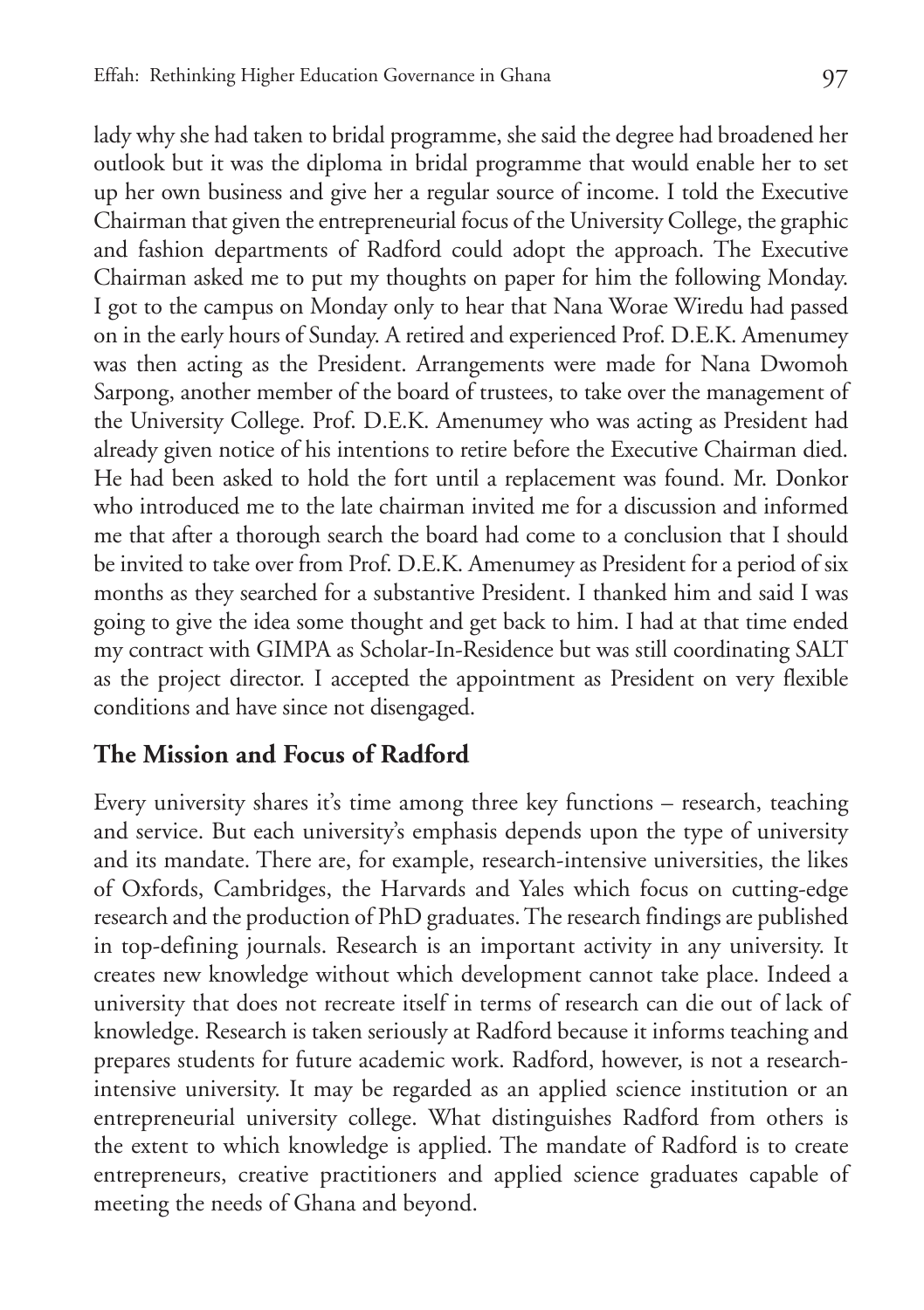For this purpose, the college inculcates in its students the ability to think critically, creatively and innovatively, imbuing in them a sense of initiative, critical for the world of work. Students are taught how to develop business models no matter the programme one is pursuing. They are assisted to appreciate problems of society by bringing accomplished professionals and industrialists to give seminars to deepen student's understanding of good business sense and to broaden their horizon. Social clubs such as 'Enactus Radford' also sponsor business workshop and competitions which help to sharpen students' thinking and communication skills. It is, therefore, not surprising that many of the graduates from Radford establish businesses or create the conditions for establishing them, before they graduate and leave the walls of the college. Radford practices the concept of 'ala carte' menu in the restaurant in the higher education which provides a flexible agreement for students to pick from a variety of subject combinations. The objective in this regard is to meet the diverse needs of the various categories of students admitted into the college.

Equipping students with appropriate skills and competencies is an activity that Radford takes seriously. This is important, particularly as graduate unemployment has become a major concern in most African countries. Related to this is the comment made by Oscar Wilde, quoted in the Sunday times of October 10, 2010; that the value of university education is teaching "the exquisite art of idleness," in apparent reference to graduate unemployment confronting many African countries. Radford seeks to correct this impression of university education.

Radford graduated its 2013/2014 class in Business Administration, Fashion, Graphic Design, and Information Communication Technology (ICT) Applied Science at an impressive second congregation held on July 11, 2015. Operating under the tutelage of KNUST means that graduates are awarded KNUST degrees and certificates. On this occasion, the Pro-Vice-Chancellor represented the Vice-Chancellor.

In terms of the performance of the graduates, the following statistics sums it all. Radford graduated 93 graduates at the ceremony. Twenty-two (22) representing 24 per cent obtained First Class; 45 representing 48 per cent had Second Class Upper Division while 26 representing 28 per cent obtained Second Class Lower Division. Nobody had either a third class or a pass. These were significant results, particularly as it was the first time Radford was graduating undergraduate degree students.

Although a relatively young university, Radford has made some significant strides. Radford has successfully organised two international Graduate Fashion Shows and succeeded in bringing together people from industry and academia. At the 2014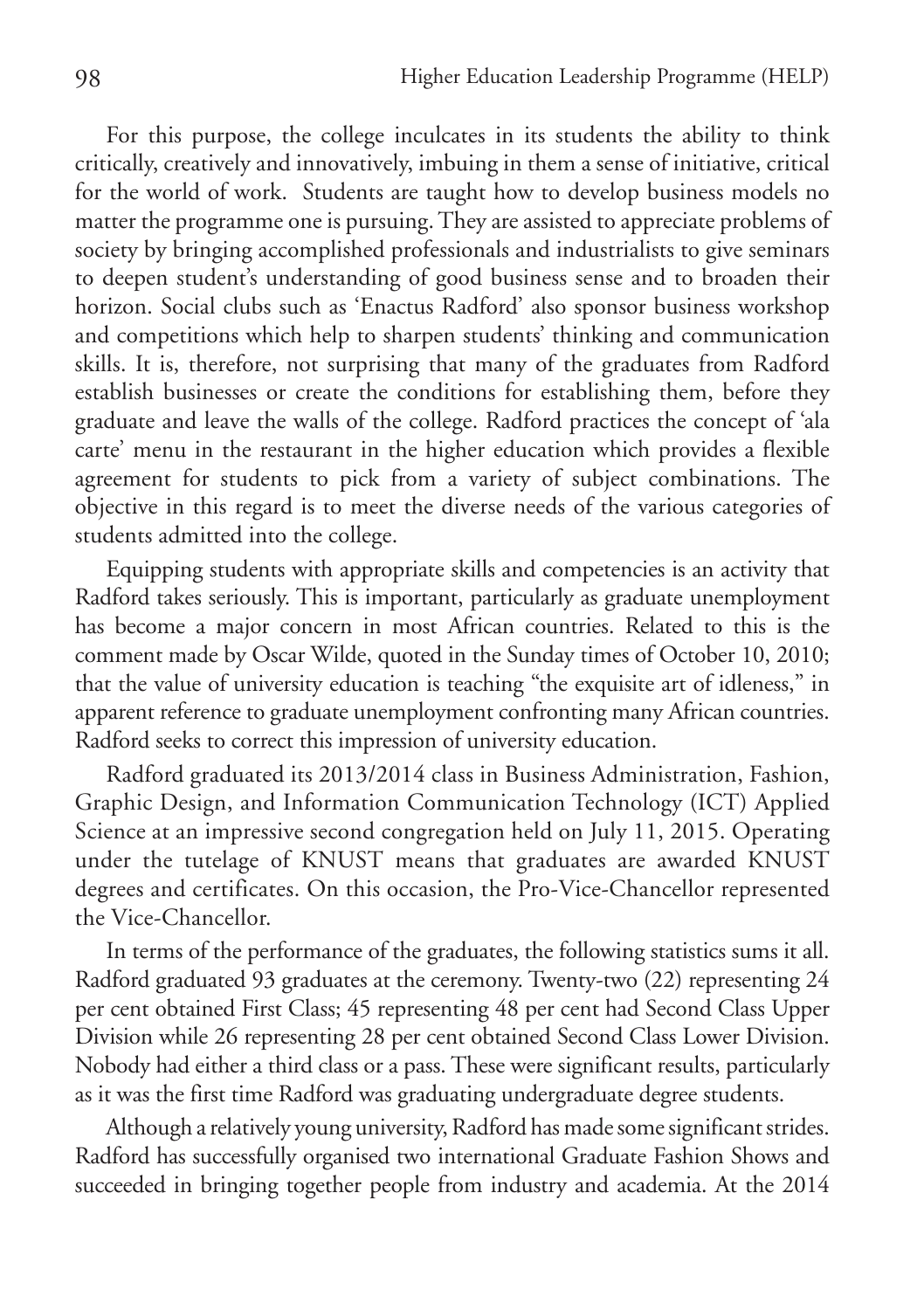show, a student won an award to exhibit her works and those of her colleagues in Milan, Italy. At the graduate show of 2015, another student won an award to study in the United States of America for a year. These shows are preceded by exhibitions organised by the Fashion and Graphic Design departments, demonstrating creativity and innovation. Also demonstrating the entrepreneurial spirit of the graduates, the congregation noted with admiration the fact that the gowns won by the graduands, faculty and board of trustees had been made by one of the graduands. The awards were not limited to the Fashion and Graphic Design students. A team from "Enactus Radford" was second in the Unilever Idea Trophy competition in 2012. A Radford student was also a finalist in the "Anzisha Awards" for young entrepreneurs in 2014 in South Africa competing with 16 candidates from other African countries.

# **Lessons from Radford**

Radford continues to show the lead in many aspects of private university's governance structure. With only one or two exceptions, almost all private universities in the country have been affiliated to the traditional older public university in Ghana such as the University of Ghana, Legon. KNUST, University of Cape Coast and the University of Education, Winneba. These traditional universities have, as noted earlier, been modeled on those of the British tradition with the Chancellor as the ceremonial head, followed in hierarchy by the Chairman and the Vice-Chancellor. Councils are at the apex of the formal structure, exercising board general supervision with responsibility for the management of finances of the institution. As mentor institution providing tutelage to the private universities, there is the temptation to influence the governance structure of the private institutions. One of the biggest issues is often the perceived tension between the chairman or chancellor, and the President with responsibilities for the institution's academic business.

At Radford, the separation of the relative roles has been neatly done to the admiration of other institutions who come to find more about how it is achieved. As President, I Chair the Academic Board which approves the examination results of students. There is a management meeting with the heads of department (both academic and non-academic) which receives periodic reports and deals with issues requiring urgent attention. Many of these relate to the provision of equipment. This meeting is chaired by the Executive Chairman and in his absence, the President. The Executive Chairman is responsible for the business side of the college such that financial transaction requires his approval. The division of functions work well for Radford and helps to avoid needless confrontations. One of the suggestions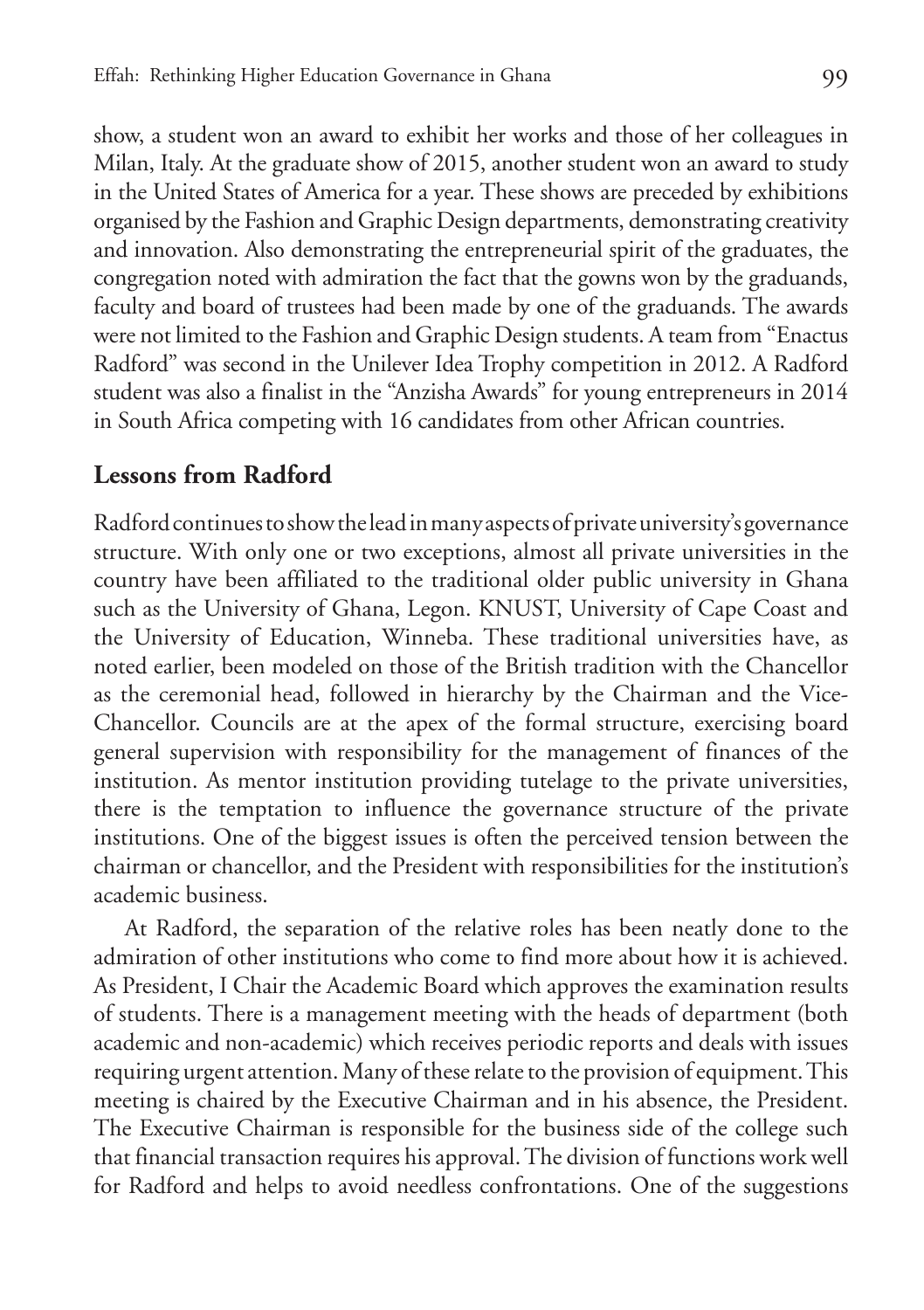I made at Radford following a workshop I organised for academic heads was for the University College to devolve authority and responsibility to heads of department and to empower them to run the academic business of the university college. The department is the knowledge cell and nucleus of the university. It is the department that admits and graduates the student. A lot of the universities activities take place at the department. This suggestion has been implemented and seems to be working well. Heads of department are involved in the selection of students and faculty and other academic business of the university college.

Another lesson relates to innovation introduced at the 2015 graduation ceremony and which seems to be doing the rounds. This was the simple act of getting students to turn the tassel on their caps from right to left upon graduation. This is something that is not part of traditions of graduation ceremonies in Ghanaian universities. Graduands are advised to keep the tassel on their oxford caps on the right. After the award, they then asked to shift the tassel from right to left to signify the change in their status. The short intervention went like this, President says:

The Radford University College is releasing you today into society as graduates. To signify the change in your status, may you now shift the tassel on your cap from right to left. Congratulations!"

The turning of the tassel was done in unison which caught the attention and admiration of all present. Word left the packed hall about the innovation and creativity introduced. It is most likely that some of the institutions would institutionalise this practice.

One major observation I have made in the relatively short period I have served as President relates to the role of head of department. Although hardworking, some of them are not team players. If allowed, they would like to do all the work themselves without involving anyone else. Peak performance is achieved when leaders work through people. One head of department explained that she would prefer to do the work instead of delegating it to others only to find that it has been left undone. This is a legitimate concern. But the solution is not to attempt to do it by oneself. There are several strategies to adopt to enlist the support, cooperation and involvement of staff. One strategy relates to empowerment in the true sense of the word. This involves training and the provision of the necessary authority autonomy and the resource to carry out the work. Another way of securing commitment from one's colleagues is to build trust, respect each other, share success or credit with everyone and give recognition where it is due.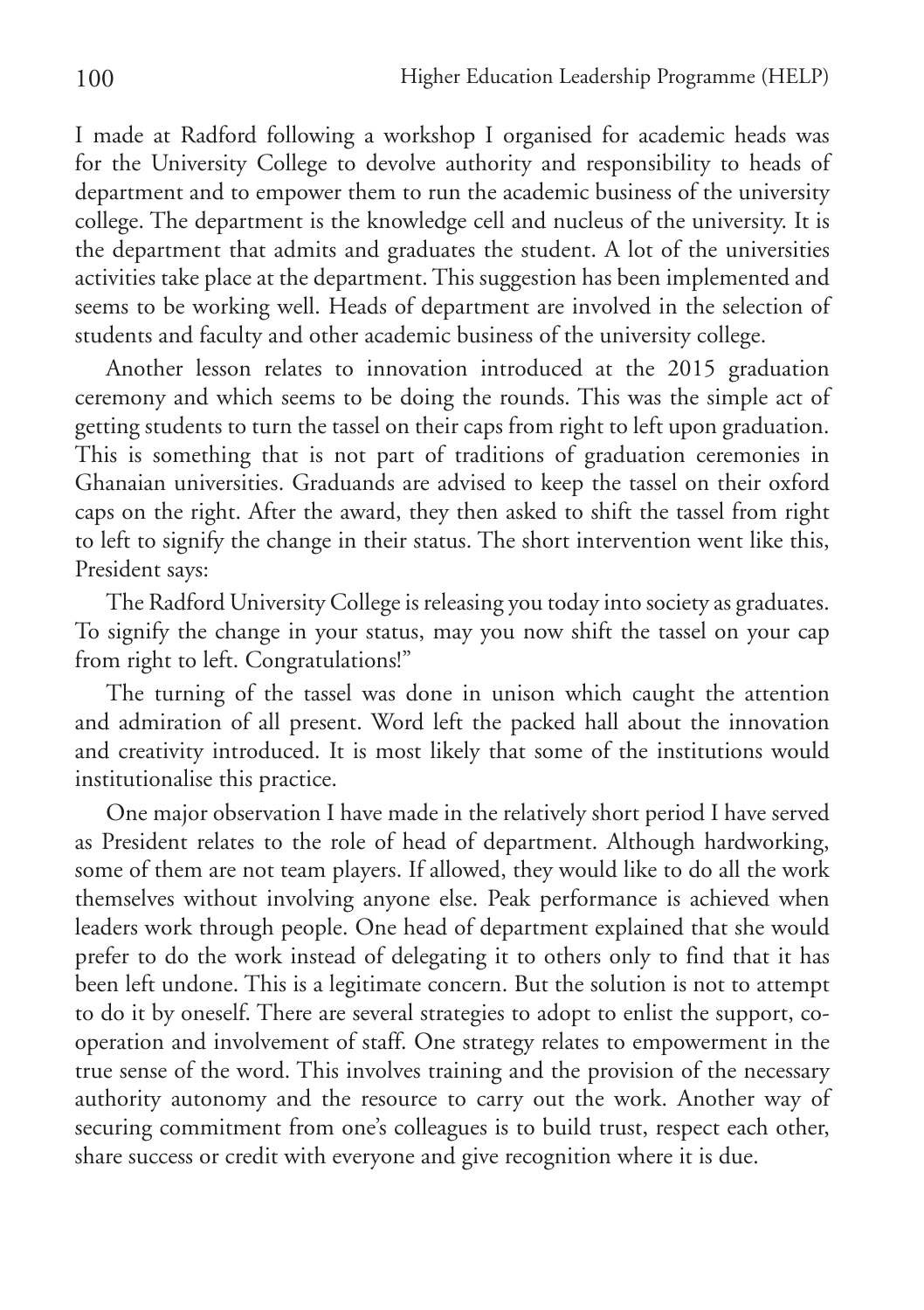8

# National Assignments, Consultancies and Scholarly Works

This last chapter discusses national assignments and consultancies undertaken as well as scholarly works and contribution to knowledge in higher education in the form of articles, books, manuals and other publications.

## **National Assignments**

Throughout my career as a professional administrator, there were a number of major assignments and consultancies that I undertook. Reference has been made in Chapter Five to serving as secretary to the Interim Administration Committee of the University of Cape Coast established by Government in September 1990 to perform the functions and exercise the powers of the University Council and the Senate and to be responsible for the administration of the University. This, as noted, had been occasioned by developments on campus which had made the University ungovernable.

Another was my appointment as secretary to the committee set up by His Excellency the President of the Republic of Ghana in accordance with Article 71 of the 1992 Constitution to advise on the remuneration of H.E. the President, H.E. the Vice-President, Ministers of State, Parliamentarians, Council of State and other specified State Functionaries. This was in 1993 when I had been appointed as Ag Registrar to help start the University for Development Studies, Tamale. This assignment gave me an opportunity to learn about the salary structure of the Executive Arm of Government in most countries of the world. The report of the Committee popularly referred to as "Greenstreet Committee"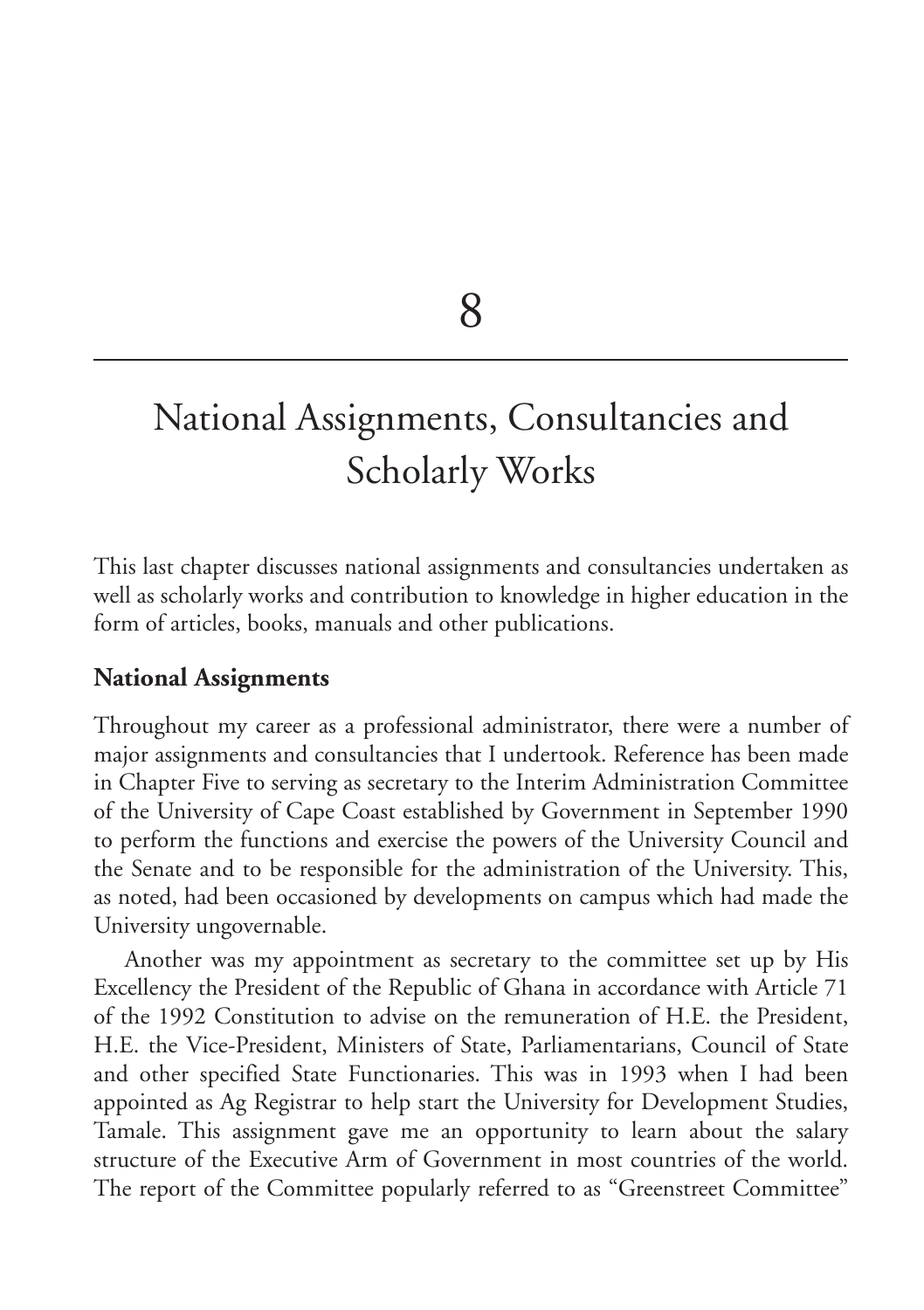after its Chairman, Prof. Miranda Greenstreet of the University of Ghana at the time, generated a lot of debate about the appropriate levels of remuneration for Government/State functionaries and Members of Parliament. The Greenstreet Committee was reconvened by Government in 1998 to determine issues about salaries and allowances raised by some of the functionaries mentioned in Article 71 of the 1992 Constitution. I had a lot of exposure and gained a lot of experience through the work of the Committee. The discussions the Committee had with representatives of the various functionaries also broadened my network base.

The other major national assignment was my appointment as Chairman of an eleven-member Committee by the Honourable Minister for Education in 2001 to advice on the restructuring of the Students Loan Trust Fund (SLTF) established by Act 820 of 2011. As part of the work of the Committee, and as Chairman of the Committee, I had the opportunity to travel with the representative of the Social Security and National Insurance Trust (SSNIT) and another members of the private sector sponsored by the Ministry of Education to attend a workshop on students loan scheme at Denver, Colorado, USA. While there, we took the opportunity to study how their scheme worked. The experience from the Denver workshop improved the quality of the Committee's report.

As recent as 2011, when Government decided to establish two new Universities – the University of Energy and Natural Resources (UNER), Sunyani, Brong Ahafo Region, and the University of Health and Allied Sciences (UHAS) in Ho, Volta Region, a Task Force was set up to prepare the blueprint for the establishment of the Universities. After the submission and the acceptance of the Task Force Report by Government, an Implementation Committee was appointed to see to the implementation of the report. I had the opportunity to serve on the Implementation Committee. In that capacity, I was hired as a consultant to work out the modalities for acquiring parcels of land and facilities that the institutions could use, and to prepare appropriate memoranda of understanding to be signed with the relevant institutions. I led a team from government to meet with KNUST led by the Pro-Vice-Chancellor, Prof. Peter Donkor to discuss the modalities for taking over KNUST's Faculty of Renewable Natural Resources at Sunyani to become the nucleus of the University of Energy and Natural Resources in Sunyani. This included arrangements for the transfer of staff and students. Similar arrangements were made for UHAS at Ho. Draft MoUs were discussed and approved by the Implementation Committee. The formal signing of the MoUs was left for the administrations of the new Universities when they were appointed and the respective institutions, ministries and agencies. In the case of UNER, the MoU was between the University and KNUST.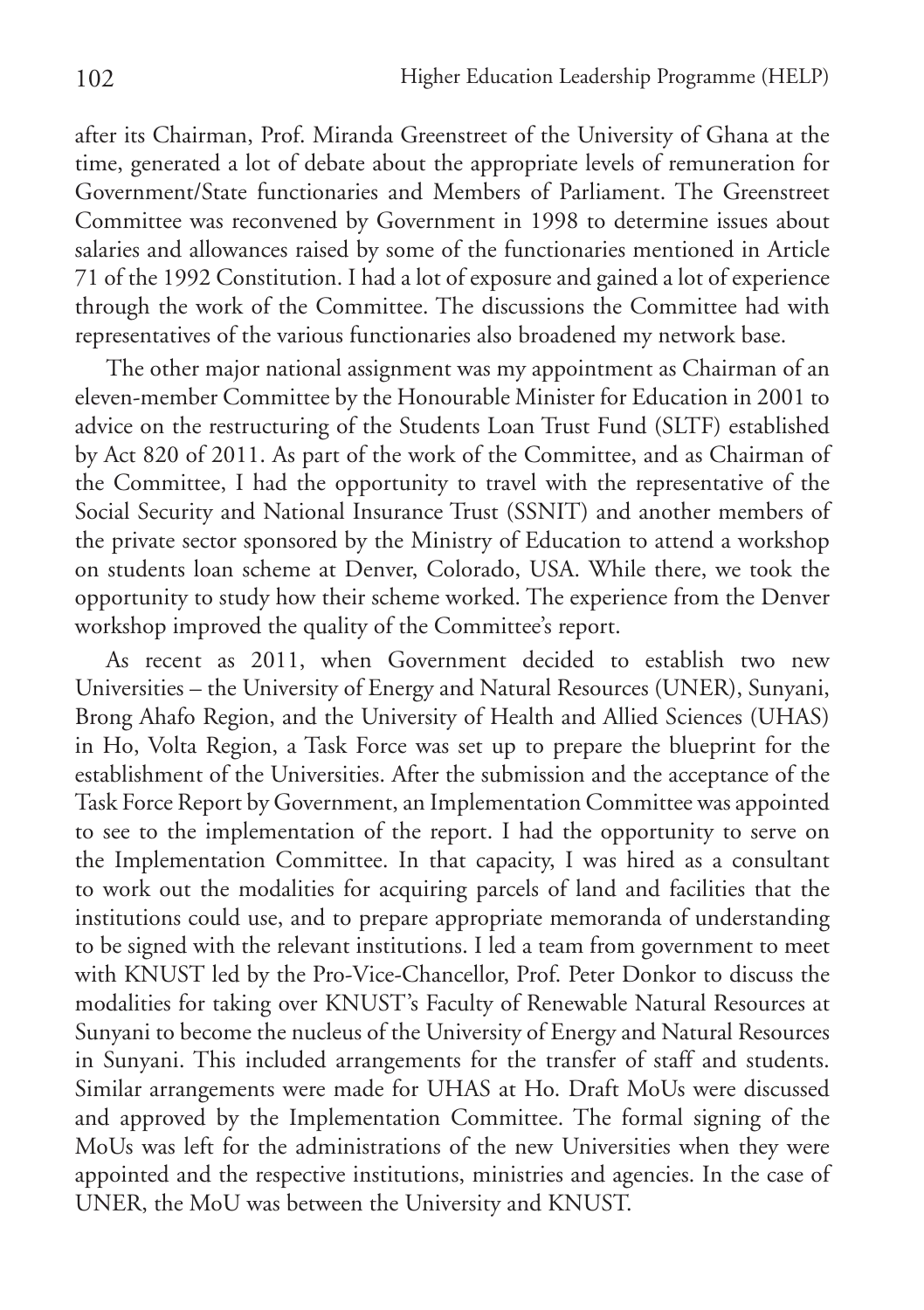In 2014 the Chairman of NCTE, Prof. Clifford N.B. Tagoe, appointed me as Chairman of a Technical Committee to review the NCTE Act, Act 454 of 1993 and propose an accompanying Legislative Instrument in line with provisions in Article 71 of the 1992 Constitution of the Republic of Ghana. The other members of the Committee were Prof. Henrietta J.A.N. Mensa-Bonsu, a professor of Law, and Prof. Esi Sutherland Addy, a professor of African Studies, with Dr. Emmanuel Newman, Head of Department Planning, as the Secretary.

The Committee considered the roles and responsibilities of similar regulating bodies in Africa and made far-reaching recommendations, including a recommendation for a change in name to a "Commission" to be in line with other similar bodies willed into existence by the 1992 Constitution of the Republic of Ghana. NCTE has adopted the recommendations which have become the basis of their proposal to the Minister of Education.

# **Consultancies**

Among the major consultancies undertaken was serving as consultant to the Government of Netherlands through NUFFIC in a study about the identification of needs and the organisation of stakeholders meeting prior to the introduction of NPT programme in the tertiary education sector in Ghana already discussed in Chapter Five. The approach adopted in identifying the sector priority areas and in building consensus won the admiration of the Government of Netherlands through the Embassy in Accra.

Another consultancy was to the National Council for Higher Education (NCHE) in Uganda. During the formative years of the Council, Dr. Fred Hayward of the American Council of Education, USA, and I were invited as resource persons at a capacity building workshop for the members of NCHE from July, 25–30, 2004 at the Nile Resort, Jinga, Uganda. Fred Hayward presented a paper on Strategic Planning while mine was on *The Role of Higher Education Regulatory Agencies.*

I used the example of United Kingdom's University Grants Committee to highlight the following advisory roles of a regulatory agency (Effah, 2005):

- As a buffer interposing between the government and tertiary education institutions to protect the institutions from external control and the public against duplication or waste of resources, i.e. serving as a counsellor and a watchdog;
- • Financial or budgetary responsibilities enquiring into the financial needs of the institutions under it and advising on allocation of funds towards the running costs and capital expenditure of the institutions;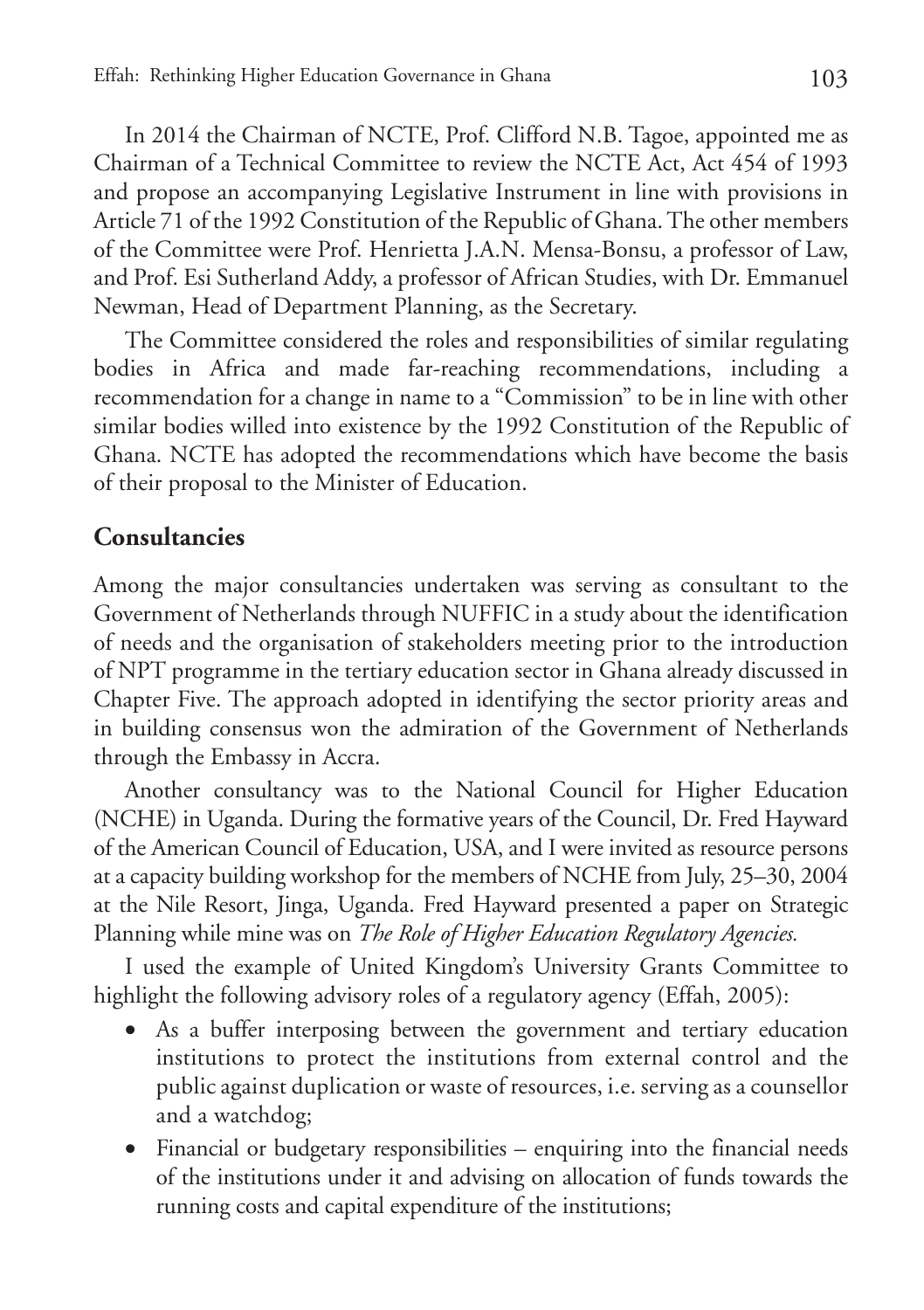- - • Publishing information on higher education;
	- • Coordinating various activities including planning of higher education; and
	- Articulating and promoting a central vision and direction for higher education.

I also shared with participants the strengths and weakness of the Ghanaian structure which has three regulatory agencies – NCTE, NAB and NAPBTEX – as opposed to their unitary structure and made some recommendations; emphasising the need to adopt an open, transparent and scientific approach to resource allocation to the tertiary education institutions. There were also a question and answer sessions during which Dr Hayward and I took turns to shed more light on the need for strategic planning and the challenges facing regulatory agencies and how to address them.

The Tertiary Education Council (TEC) in Botswana is another institution in Africa which invited me to assist it with addressing some of its developmental challenges. I was, for example, invited to facilitate at a workshop on governance and leadership for heads of tertiary education institutions and council members organised by TEC from November 8–9, 2005 in Gabrone, Botswana. Other consultancies undertaken at TEC in Botswana were to assist with the determination of the unit cost of training students in the various programmes at the University and other tertiary education institutions as well as an assessment and determination of appropriate levels of autonomy of Colleges of Education. I undertook those consultancies with a colleague, Mr Kingsley Adu, then Finance Officer of KNUST.

Following work undertaken in managing the grant from the Government of Netherlands through NUFFIC, I was invited together with Dr. P. Bouw, Chairman of the Board of Supervisors of the Vrije Universiteit-Windesheim, Amsterdam, the Netherlands, and former President-Director of KLM Airlines, Amsterdam, to present at a workshop on "The Role of the Board in the Governance of Universities Undergoing Transformation" under the auspices of the African Institute of Management Development and Governance (AIMDG) and the Centre for International Co-operation (CIS)-Vrije Universiteit, Amsterdam, at the Ethiopian Management Institute (EMI) from December 9–10, 2006 in Addis Ababa, Ethiopia. The Government of Ethiopia had established 13 new universities and had appointed new heads of institution, as well as Council members and chairs and had organised the workshop through the Ministry of Education to share experiences of the Netherlands and Ghana. My specific topic was "The Role of the Board and Top Management in Meeting the Challenges of Higher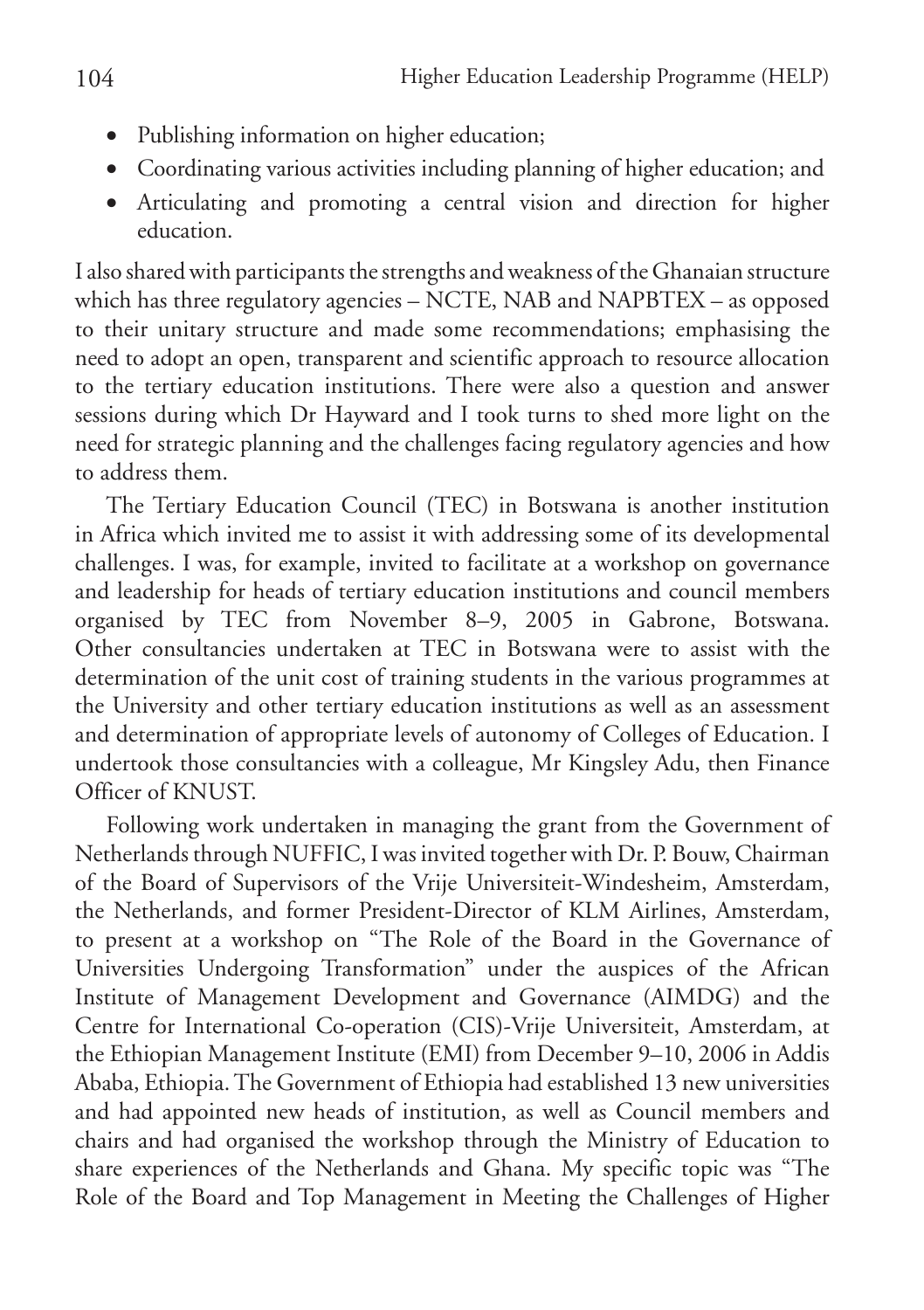Education Institutions (HEIs) in Transformation: Experience from Ghana." Dr. Bouw and I used the opportunity to share some thoughts on how Ethiopia could address some of the challenges facing its tertiary education system.

# **Articles and Chapters in Books**

As part of my scholarly works, I have contributed to knowledge in higher education by authoring a number of articles, chapters and books. This section discusses a number of the articles, chapters and books highlighting their respective focus.

One of the very first contributions was a paper titled "Development Initiatives in Higher Education: The Case of the University for Development Studies, Tamale, Ghana" which was presented at a conference in Central European University, Prague, and published subsequently in the *World on the Move and Higher Education in Transition* by Central European University. The article discussed the background to the establishment of the University for Development Studies, emphasising the "developmental concept" on which it was modelled, linking it to America's Land Grant Universities. The paper further highlights the unique features of the University's pro-poor, community-based, student-centred and problem-based methodology and practical-oriented approach. Its eight-week novel, the third trimester field practical training discussed in detail in Chapter Four, is also emphasised.

Some of the benefits of establishing a University, particularly in a relatively deprived area are discussed. In particular, the availability of a pool of professionals and scientists to participate in local development initiatives, serving on committees of district and municipal assemblies, opening up of the catchment area of the University, creating job opportunities, etc., are highlighted.

Another article, "The Training and Development of Academic Librarians in Ghana" was published in *Library Management,* Vol. 19, No. 1, 1998 when I was Registrar of the University for Development Studies, Tamale. The paper underscores the focal position of the library, highlights its critical role in facilitating the work of the university and contributes to the quest for appropriate approaches to the training and development of academic librarians to ensure that the important role assigned to the library is fulfilled. It cites Prof. Alex Kwapong's statement likening the library to the heart in the context of a human body to buttress the crucial role that the library plays in the University. Schemes available in Ghana for equipping academic librarians with the requisite training and skills are discussed. Recommendations are made for a more structured, and systematic training and development programmes for academic librarians in Ghana.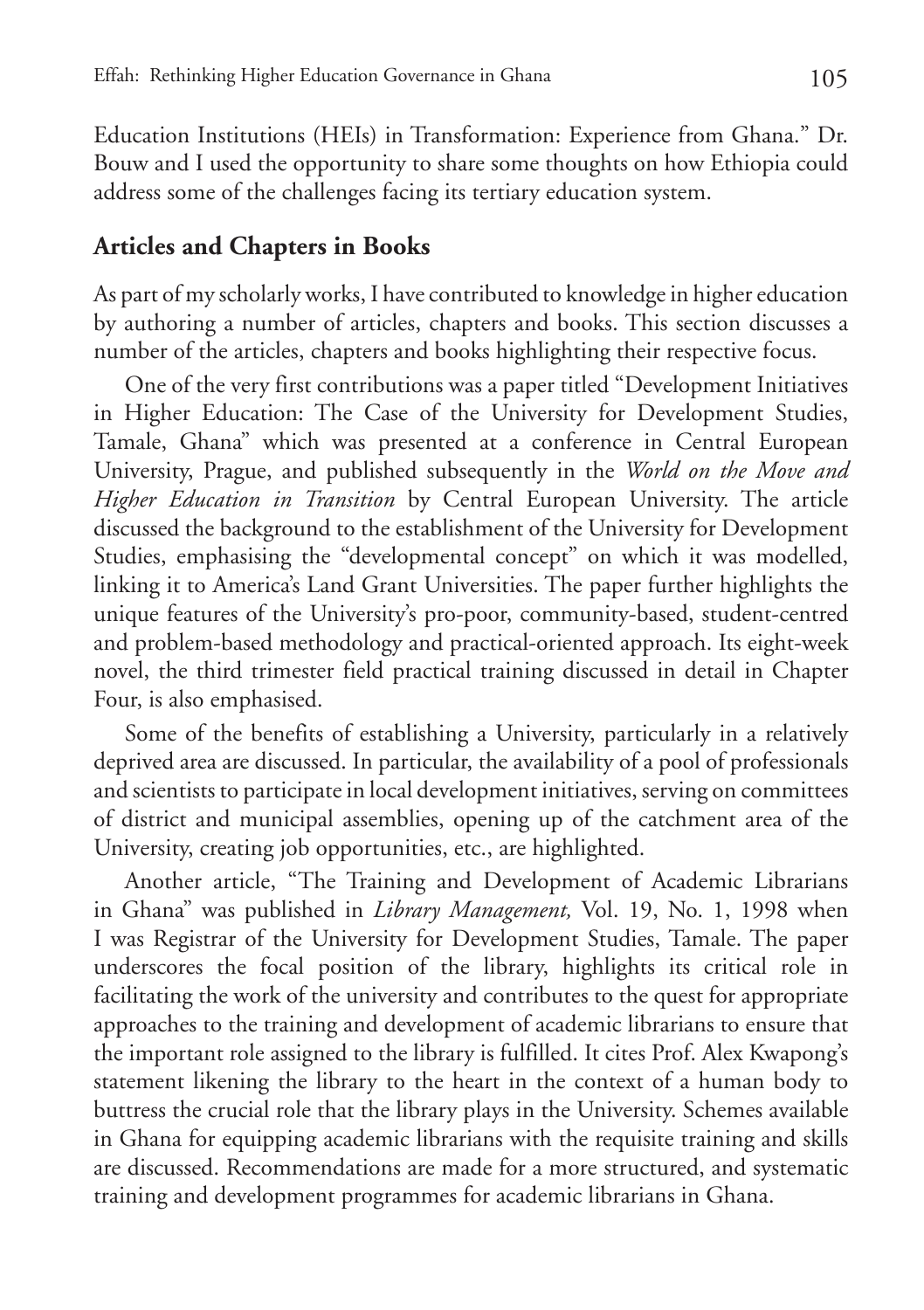The central role of the library and the training of librarians are even more important now than before. There is a renewed interest in the subject because of the apparent debate arising out of the emergence of information communication technology and other new technologies such as the e-library. There have been suggestions that the new technologies have reduced the importance of traditional libraries. There are those who question whether universities need librarians or information officers or technologists. A related debate is about whether or not to classify librarians as professionals or academics. Various universities have their own views on the subject. This debate has implications for the nature of preparation and the kind of professional development and training programmes organised for academic librarians in Ghana. The article written close to two decades ago can still contribute to these debates about libraries and librarians.

In 2005, the Sunyani Polytechnic organised what was described as the first or maiden lecture series with the theme "Polytechnics and National Development." Within this context, I was invited to present a paper on "A Decade of Polytechnic Education in Ghana: An Assessment of Achievements and Failures." The paper began with the evolution of polytechnic education in Ghana, set out benchmarks for an effective technical vocational education and training (TVET) system and then attempted an assessment of the performance of polytechnic education against those benchmarks developed by the United Nations Educational Scientific and Cultural Organisation (UNESCO) and the International Labour Organisation (ILO). Four issues need to be highlighted. One is inadequate funding for polytechnic education. Another is the lack of infrastructure including well equipped workshops and laboratories. The third is the manner in which the industrial attachment scheme is organised, while the fourth relates to the spate of strike actions confronting polytechnics. Illustrating with a table, it was shown that in 2004, out of the 32 weeks in the academic year, 27 were disrupted by strike actions by students, the Teachers and Educational Workers Union (TEWU) and the Polytechnic Teachers Association of Ghana (POTAG). Only five weeks of that academic year were devoted to academic work. I used the paper as an opportunity to share some emerging trends and the future of polytechnic education.

The issues raised in the paper are still relevant today. In an era where graduate unemployment is becoming common and the world is crying for differentiation among tertiary education institutions, the country can no longer afford to let Polytechnics deviate from their core mandate. In a study commissioned by the British Council, in 2014, the Institute of Education, University of London in partnership with Kenyatta University, Kenya; University of Education, Winneba, Ghana; University of Free State, South Africa; and University of Ibadan, Nigeria,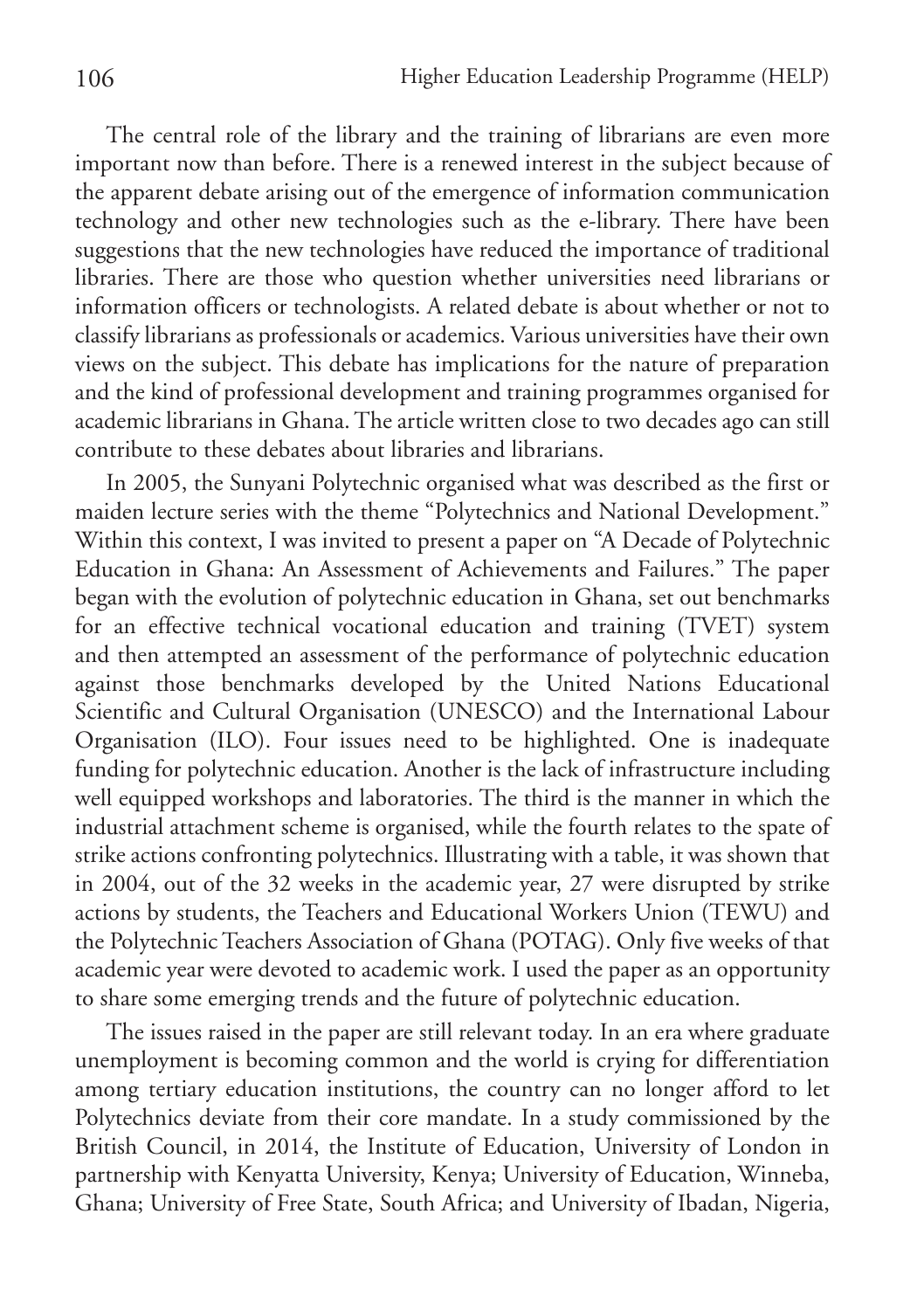very interesting and serious concerns are shared about graduate employability in Sub-Saharan Africa (British Council, 2014). The study highlights the fact that a major challenge for the region is that of creating jobs for its growing population. It confirms that all four countries in the study have concerns about graduate employment. It puts the unemployment rate for undergraduate degree holders at 23.1 per cent, with South Africa at 5.9 per cent (the rate is high for those with diploma and certificates).

Although unemployment figures specifically for university graduates were not available for Ghana and Kenya, across the 25-29 age group as a whole, the unemployment rate was 41.6 per cent for Ghana and 15.7 per cent in Kenya. It is significant to note that the age group 25-29 corresponds closely with recent graduates. The study quotes another in Kenya which estimates that on average, it takes a university graduate five years to secure a job in Kenya. Given this disturbing picture about graduate unemployment, the kind of education provided by Polytechnics cannot be taken lightly if Ghana has to address the issue of graduate unemployment.

It is heartening to note that the Government of Ghana has decided to upgrade polytechnics into technical universities. A lot of preparatory and background work has been done. A committee set up to work out modalities for the upgrading of polytechnics has submitted its report. Some criteria have been set and teams empaneled to assess the readiness of the Polytechnics for the upgrading exercise.

A number of issues need to be discussed. In a period characterised by graduate unemployment, where there is the perception that the value of university education is to specialise in "the exquisite art of idleness" (Wilde, 2010) in apparent reference to graduate unemployment among university graduates, converting polytechnics into technical universities should really emphasise technical and vocational education to give students hands-on, career-focused education. It also means that the technical universities would be provided with the resources required to keep their mandate. One of the major difficulties of polytechnics is that they are constrained by lack of resources as result of which they are unable to run the science and technology-based programmes they are mandated to offer. Unless they are well resourced they would continue to find solace in the arts and humanities programmes which do not require much resources to run. Indeed, water finds an escape route through already existing cracks instead of making new ones. An easier approach to the upgrading exercise is to phase the conversion of the polytechnics into technical universities. The fear is that political pressure on the government might lead to wholesale conversion of all the polytechnics at the same time which might have undesirable consequences.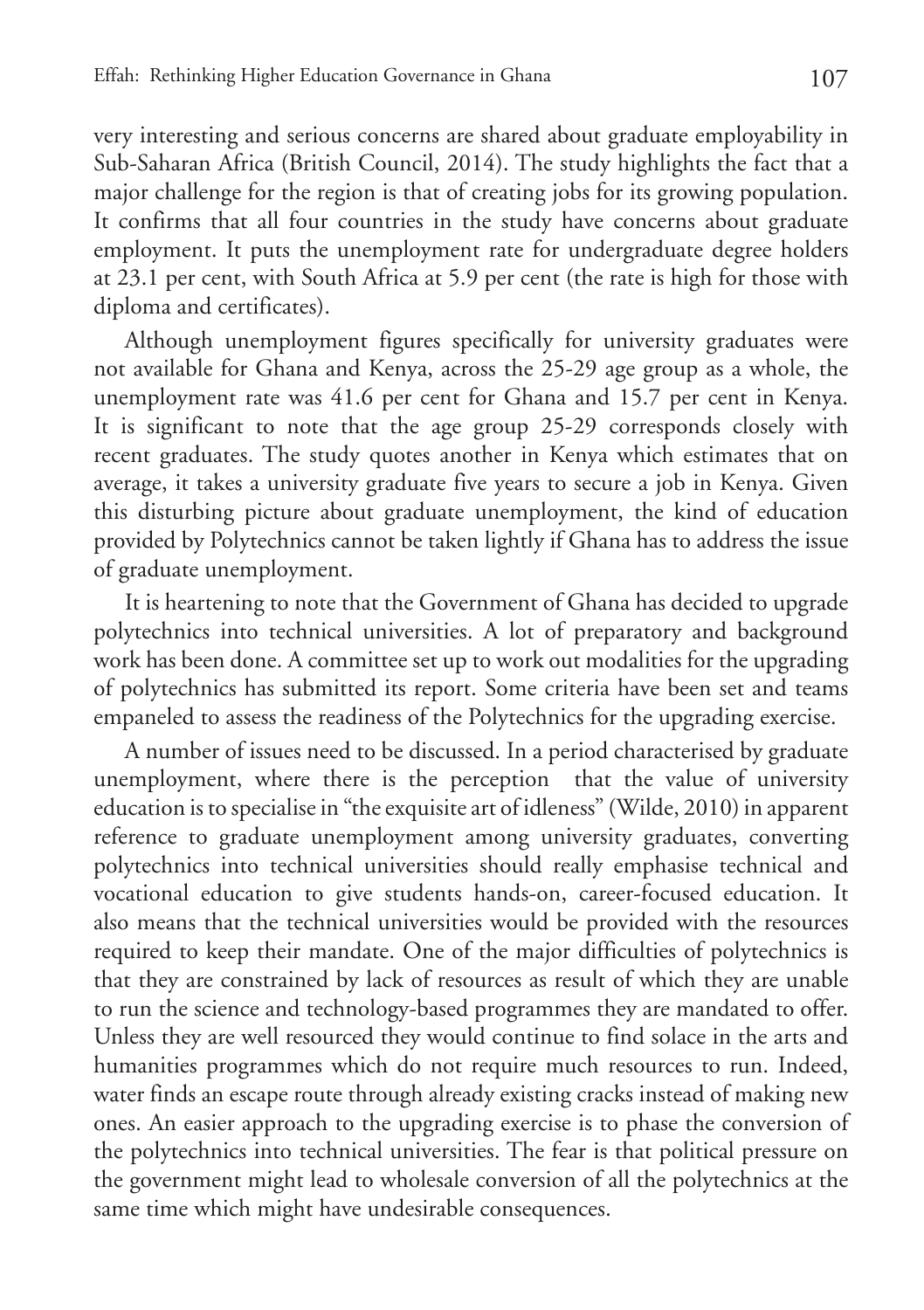A related matter is the nature of collaboration and partnership that would be forged between the technical universities and industry. The existing arrangement between the polytechnics and industry appears unstructured and unable to yield the desired results. Attachments and internship programmes of the technical universities must, therefore, be structured differently. Arrangements must be made for teachers in the technical universities to acquire practical skills to enable them complement the efforts of industry. The situation where total enrolment of students in polytechnics is only about a quarter of those in universities is unacceptable for a country like Ghana. For instance, in the 2013/2014 academic year, total enrolment of polytechnics was 54,897 as compared to 208,117 for universities and university colleges, both public and private (NCTE, 2014). The situation should be reversed to ensure that many more of the youth coming out of the second cycle institutions would seek TVET education. This is one way of addressing graduate unemployment among the youth, and can only happen when a conscious effort is made to improve technical and vocational education at all levels.

The book, *African Higher Education: An International Reference Handbook,* edited by Damtew Teferra and Philip G. Altbach (2003), was the first comprehensive volume to provide extended analysis of higher education in Africa. Their aim was to extend knowledge and analysis on African higher education with the goal of contributing to policymaking and to a research base and therefore "searched for the best possible researchers to contribute essays to this volume" (Teferra and Altbach, 2003). The comprehensive nature of the book was borne out by the fact that it included analytical essays on all of Africa's fifty-four (54) countries as well as several key topics relating to African higher education. The book won an award as the most outstanding achievement in African bibliography and reference works, published during the previous two years, and administered by the African Librarian Council.

I authored the chapter on Ghana which began with an overview of higher education in Ghana, tracing the beginnings of higher education partly to Achimota College and largely the Asquith and Elliot Commissions set up by the British colonial government. It further discussed current trends, changing patterns and major issues in tertiary education in Ghana. Issues of access, quality, and relevance, funding, structure, administration and governance of tertiary education institutions received attention. The chapter raised the thorny issues of brain drain and challenges, and dilemmas of research, and concludes with a section on the future developments of tertiary education in Ghana. The chapter is emphatic that if Ghana is concerned with sustainable development, then improving tertiary education must be a necessity. Promoting tertiary education would be increasingly crucial in the years ahead.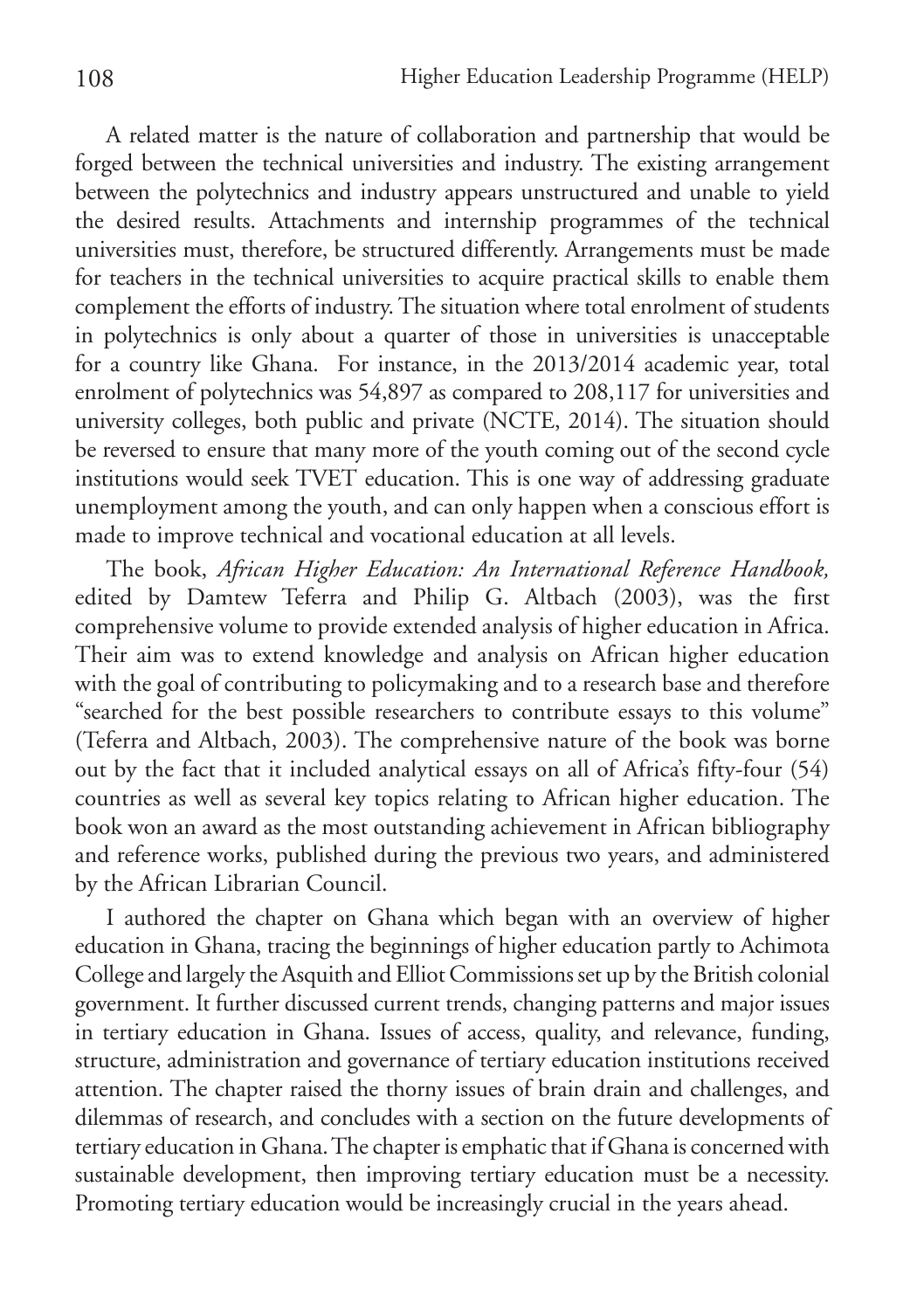Private participation in higher education has become a common feature in the higher education landscape in Africa. It generated a lot of interest and attention in Africa in the 1980s. It was to explore this new trend in higher education that UNESCO sponsored a conference on private higher education and later the compilation of the proceedings into a book with the title *Growth and Expansion of Private Higher Education in Africa*, edited by N.V. Yarghese and published by the International Institute for Educational Planning (IIEP) in 2006. I authored a chapter on Ghana which traced the background to private participation in higher education in Ghana to those in pre-tertiary institutions set up by individuals and churches. It further discussed a number of issues, including the emergence of private participation at the tertiary level, the size, ownership, links with universities abroad, pattern of course offerings, staffing, sources of funding, quality control, research, public policy, equity and gender and observations by the author.

Private participation in tertiary education has become a permanent feature in the education system in Ghana. The story about Radford University College in Chapter Seven is a perfect example of what a private tertiary education institution can contribute to the development of tertiary education and the economy of Ghana.

Increasingly beyond participation of the private sector, the concept of internationalisation is increasingly gaining currency in higher education in Africa. It is in this light that one should see the book, *Higher Education in Africa; The International Dimension,* edited by Damtew Teferra and Jane Knight and published by the Centre for International Higher Education, Lynch School of Education, Boston College, Massachusetts, USA in 2008. I authored the Ghana chapter with Bernadin Senadza of the Department of Economics, University of Ghana, Legon. We discussed the rationale for internationalisation, internationalisation policies, strategies and structures, internationalisation activities, highlighting student mobility, Ghanaian students studying abroad, international students in Ghana and changes in curricula and new programmes.

The chapter draws the link between higher education and internationalisation by echoing Lord Bowden's (1997) statement that a "University" is not called as such because it teaches everything, but because its students may be drawn from anywhere, a characteristic which remains one of the most important attributes of a true university today. Indeed, many universities have provision in their Acts which enjoin them to internationalise. For example, Act 79 of 1961 establishing the University of Ghana made it mandatory for the university to internationalise. The new University of Ghana Act, 2010 (Act 806) does not depart from this. Section 4 (g) under Aims of the University provides that "opportunities for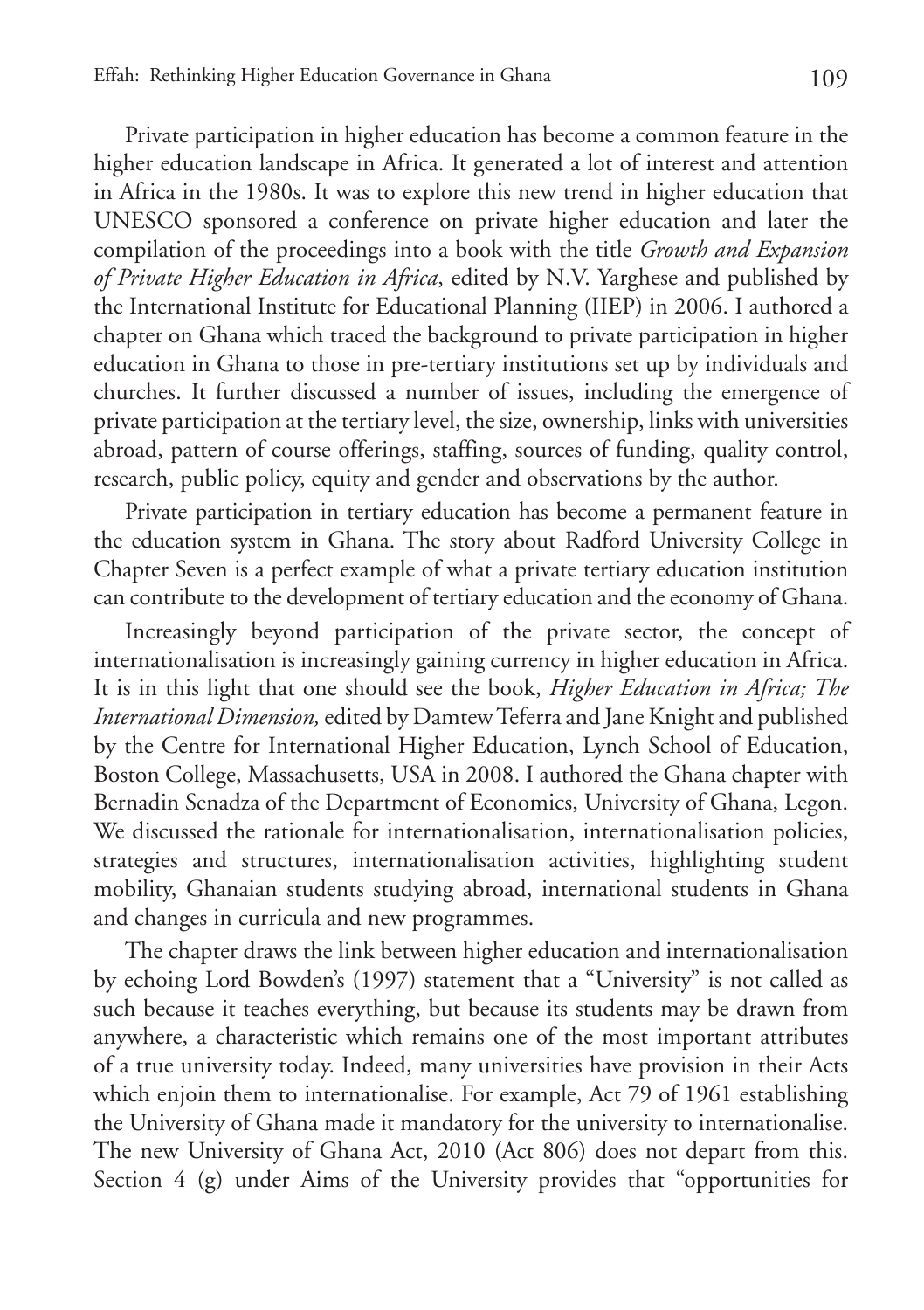higher education and research will be provided for students from other countries, particularly countries from Africa," maintaining provision 2 (h) in Act 79 of 1961 which has been repealed.

No university in the  $21<sup>st</sup>$  century can ignore or discount the influence of internationalisation and globalisation. On account of this, Marginson (2011) has coined a word, GLONACAL, from three words, global, national, and local, emphasising the need for every university to meet local, national, international and global criteria such that changes in any of these criteria affects the institution. A related issue is the international and global ranking of tertiary education institutions that has become an important feature in higher education. Students are no longer trained for local markets; they are also trained and prepared to compete in the international and global markets, heightening the competitive nature of higher education.

The emergence of open distance learning (ODL) as one of the approaches to dealing with the issue of massification in higher education and explosion in student numbers has also generated a lot of discussion about internationalisation in higher education. The chapter concludes by posing one of the most difficult questions about how to ensure quality, bringing into sharp focus the challenge of quality assurance in all its ramifications.

## **Books and Manuals**

The first in the series of books and manuals I have authored was a Manual *Governance of Tertiary Education Institutions in Ghana* co-authored with Prof. Henrietta J. A.N. Mensa-Bonsu. It was prepared to begin a series of training programmes for newly appointed council members of tertiary education institutions when I assumed office as Executive Secretary. The need for a Manual to serve as a reference material for the training had become important. Prof. Henrietta Mena-Bonsu and I therefore decided to put together the Manual in a reader-friendly manner to highlight the major issues in the business of Council. *Effective Governance: A Guide for Council Members of Universities and Technikons*, by Daniel J. Ncayiyana and Fred M. Hayward's publication, served as useful guide. Stalwarts in higher education, the likes of Prof. Alex Kwapong, former Vice-Chancellor of the University of Ghana; Dr. E. Evans-Anfom, former Vice-Chancellor of KNUST and former Chairman of the National Council for Higher Education; and Prof. George Benneh, former Vice-Chancellor of the University of Ghana and Chairman of NCTE at the time, reviewed the manuscript and shared their comments with us. These, as well as comments by William Saint of the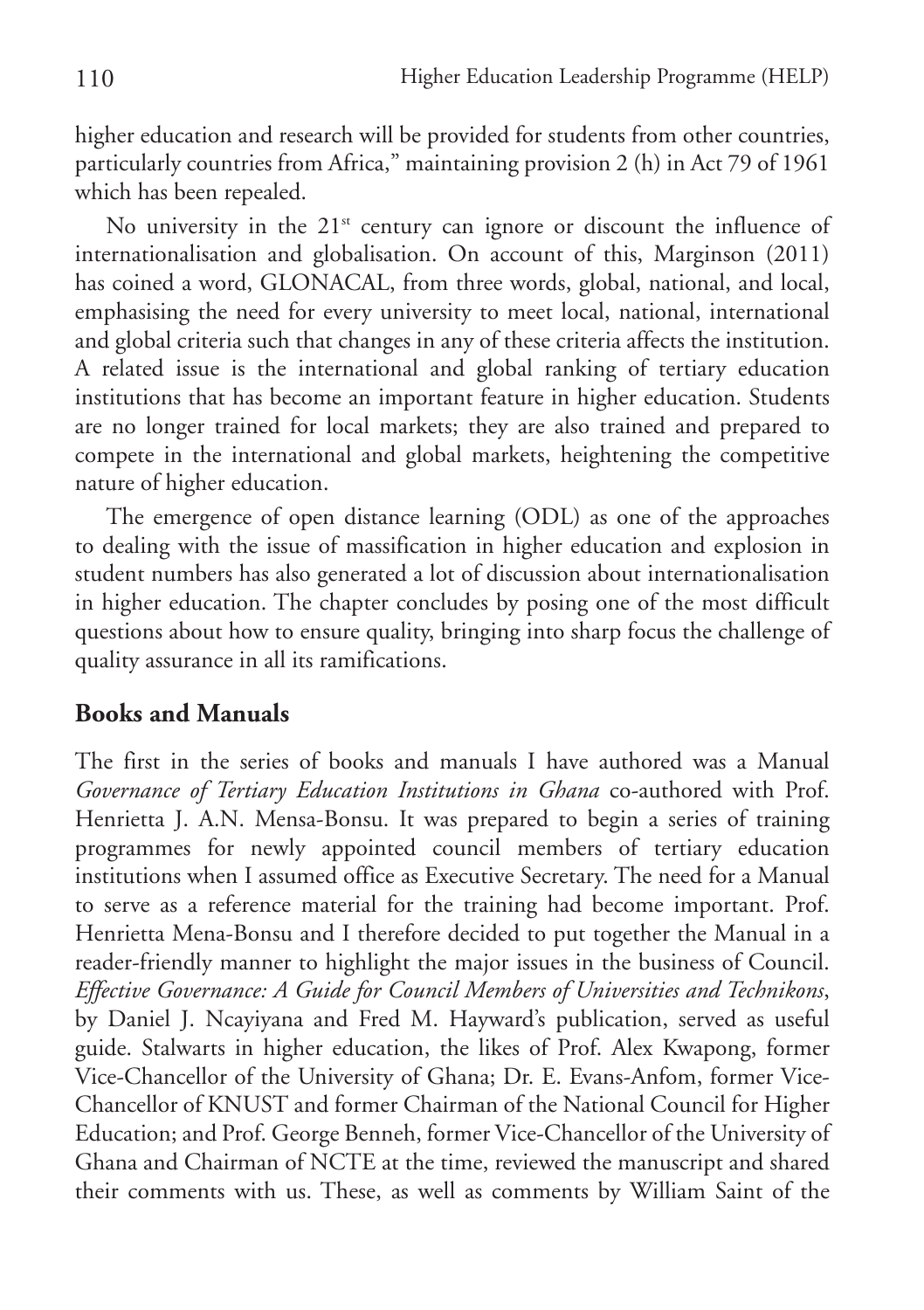World Bank, not only improved the quality of the Manual but became a source of great encouragement. Most council members were very experienced in higher education administration and management although others may not have had any such experience. Preparing a Manual for their training and facilitating the training were not to be taken lightly. It was for this reason that we needed the review of the material by distinguished higher education experts mentioned above.

A significant contribution to the Manual was made by Dr. R.B Turkson, then Dean of the Faculty of Law, University of Ghana, Legon. It was at his instance that Henrietta and I decided to categorise the functions of a University Council into law-making, administrative and supervisory roles, which has been widely accepted and acknowledged, at least, in the higher education sector in Ghana. The Manual outlines the relative roles of the chairman, secretary and individual members of Council and discusses the relationship between the various councils and the regulatory bodies such as NCTE, NAB and NABPTEX.

Two related manuals co-authored with Prof. Henrietta J.A.N Mensa-Bonsu and used for the training of heads of various tertiary education institutions were *Conflict Management and Resolution Skills for Managers of Tertiary Education Institutions* and *Mechanics of Dispute Resolution for Managers of Tertiary Education Institutions* both of which were written in 2003. While the former discusses how conflicts could be avoided, the latter discusses how conflicts and disputes can be resolved.

Another major contribution to the literature on higher education was the book, *Leadership in Academic Institutions*, which I authored in 2003 and is cited in some literature on tertiary education in Africa. It took a bold step to author this book as it required a lot of courage and determination to prepare a resource material for the training of Vice-Chancellors, Rectors, Principals and other heads of tertiary education institutions. Leadership in academic institutions is one area that suffers a deficit in terms of local materials. This book, therefore, came in handy and timely. Its publication was supported by the Carnegie Corporation of New York.

I nursed the idea of putting together some material for the training of Vice-Chancellors when I served as secretary to the Committee of Vice-Chancellors (CVC) in the 1980's, coordinating the work of Universities. In the absence of a regulatory body like the NCTE at the time, the CVC became the de factor buffer between the institutions and government. Those were difficult and trying times. As the Vice-Chancellors took turns to chair the CVC, I had the privilege and opportunity to learn closely under their feet.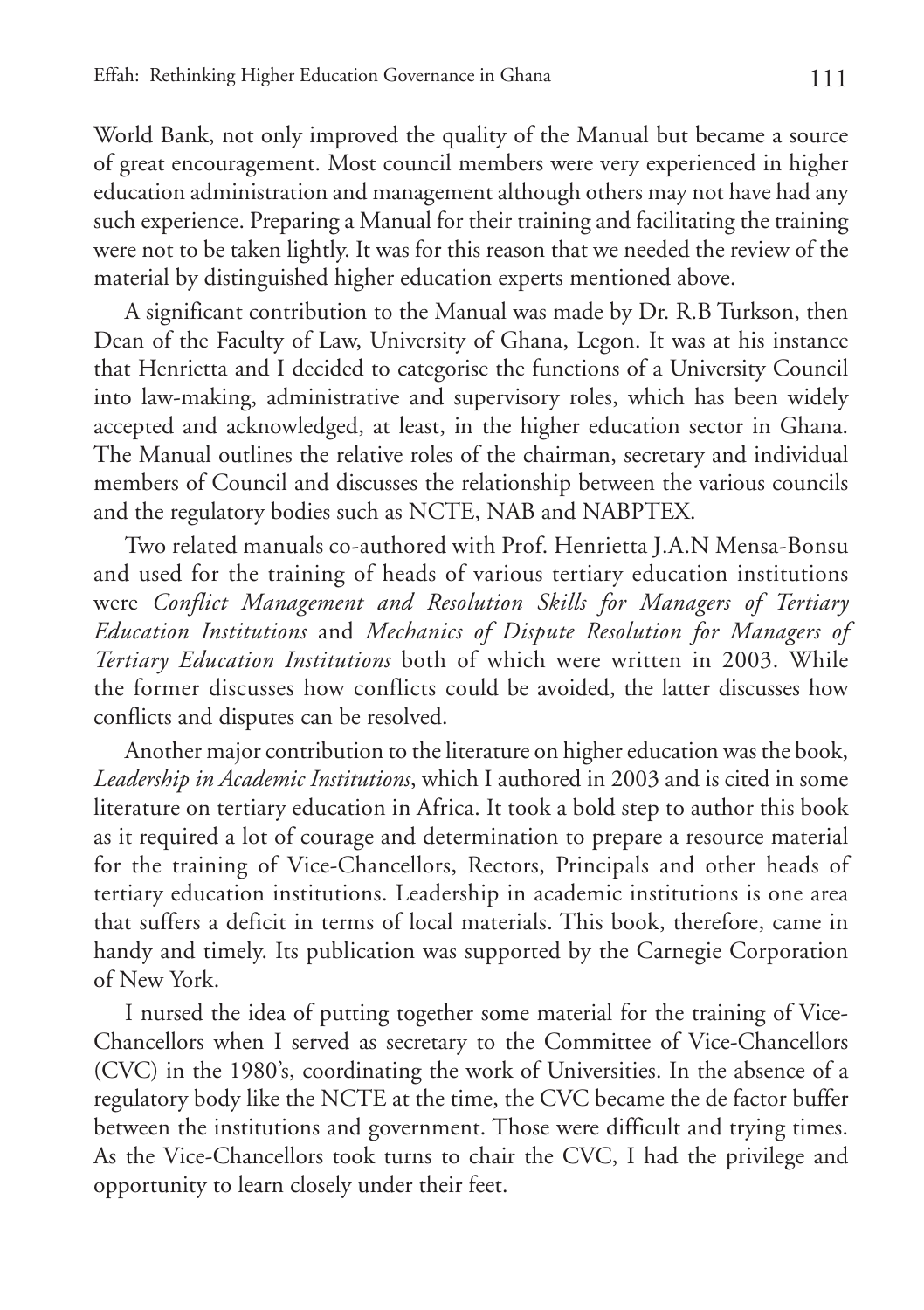Their successes and challenges brought to the fore what I considered as their strengths and desired strengths. I began to note down some of those points with the view that I would have the opportunity at a future date to analyse and put them in context.

As the Executive Secretary of NCTE, providing leadership and policy guidance for the entire tertiary education sector, I thought that the time had come to operationalise the idea I had nursed over the years. Within this context, the distinction between leadership and management was important. So also was a discussion of the various approaches to leadership. The importance of leadership in the academic environment, leadership development, flawed leadership styles and leadership challenges in academic institutions were some of the issues that I thought should be brought to the attention of the university leaders in the book. As with the Manual on *Governance of Tertiary Education Institutions in Ghana*, the manuscript on *Leadership in Academic Institutions* was reviewed by experienced university administrators as well as the heads of the various institutions at a workshop before it was published into a book.

Meant as "Notes" to supplement what has been filed over the years, *Committees at Work* published in 2009 by the Ghana Universities Press was borne from the experience from professional administrators and secretaries to various committees and university. Co-authored with Mr. G.F. Daniel, former Registrar of the University of Ghana, the book discusses the committee system, the various types, constitution, membership and purpose; and the various roles of each individual on the committee, highlighting those of the secretary and chairman.

*Regulating Tertiary Education: Ghanaian and International Perspectives*, edited by Prof. Adriaan Hofman and I, was a compilation of some of the results of work undertaken under the Dutch Government's Netherlands Organisation for International Cooperation in Higher Education (NPT/NUFFIC) programme "Capacity Building for Supervisory Bodies of Tertiary Education in Ghana." The book discussed in its six chapters aspects of tertiary education in Ghana covering reforms, structure and regulation. It further discussed the funding system, pointing out the need for a coherent higher education funding policy reinforced by an efficient funding mechanism. Issues of accreditation were discussed, shedding light on both international and local challenges. The basic concepts relevance of CBT in Ghana is also presented in the book together with three basic principles of accreditation that have been successful in the Netherlands. The book concludes with information on NPT project activities, especially on the importance of monitoring as a tool for an evidence-based higher education policy in Ghana.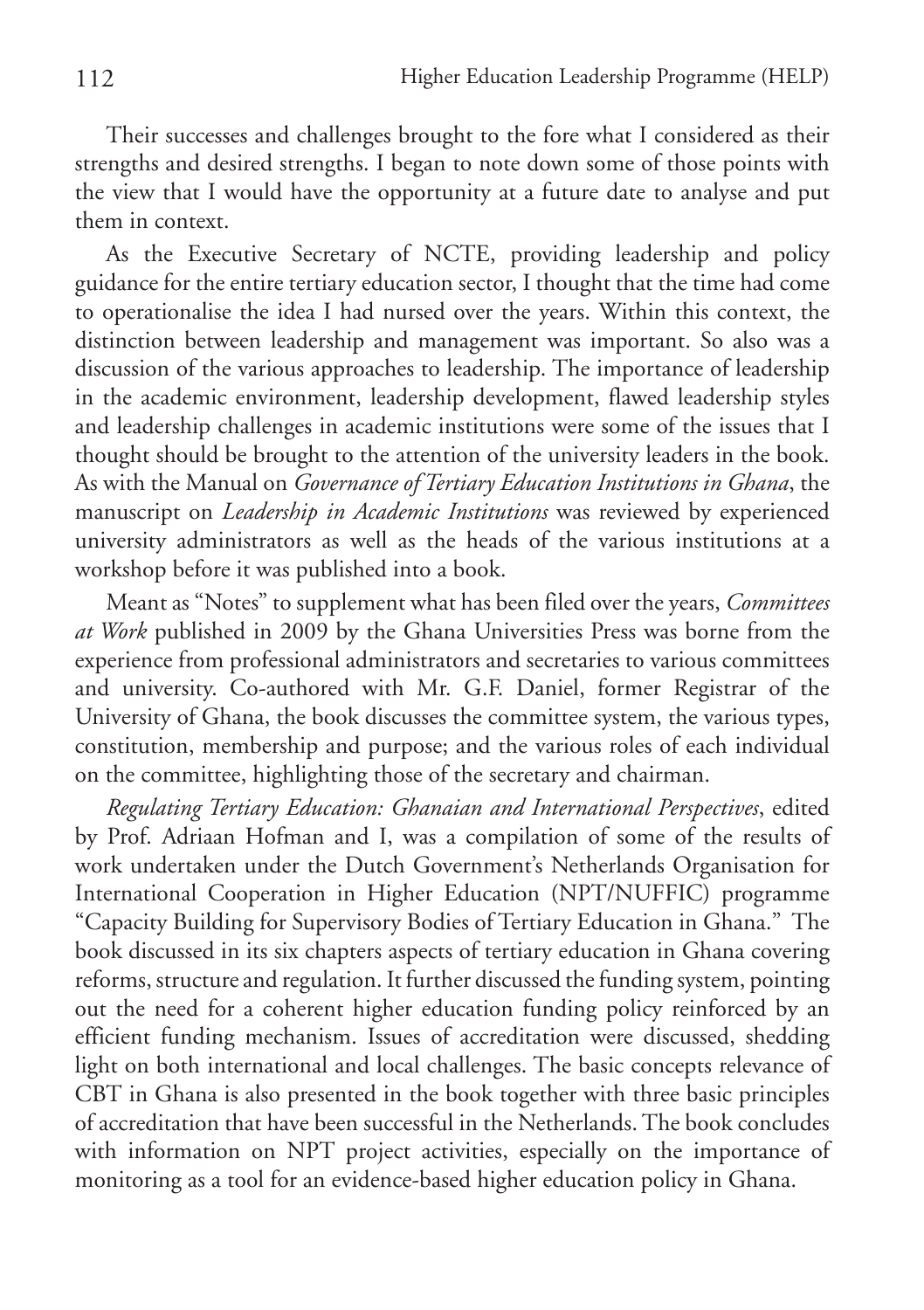*Towards Quality Higher Education in Higher Education* published by Woeli Publishing Services in 2015 is a collection of modules prepared for the SALT programme for university leaders in the West African sub-region. All the chapters in the book which I edited (except the introduction and conclusion) were modules used for SALT Phase One, written by specially selected university leaders and managers on account of their experience and knowledge in higher education administration and management.

The book provides a reference point for training in academic leadership which is central to the development of higher education. Governance is the process of Council overseeing the operations of the institution, monitoring its performance and that of management, and determining policies of the institution. Two chapters are devoted to the issue of governance. The other chapters highlight the importance research and quality assurance higher educations.

# **Award of Honorary Doctorate Degree**

In recognition of my contributions to scholarship, the KNUST decided on November 26, 2011, to award me the degree of Doctor of Literature (D.Litt) honoris causa. Part of the citation accompanying the award read:

You have truly carved a niche for yourself as a distinguished authority in the area of Higher Education Governance. Your scholarly works and peer-reviewed Journal Articles on higher education have become reference documents for researchers and university administrators. … Through your dedicated service you have made significant impact on the vision and aspiration of our universities. … You facilitated funds from the World Bank for the improvement in Tertiary Education through the Teaching and Learning Innovation Fund (TALIF) ... In recognition of your outstanding contribution to higher education, promotion of educational Leadership and Governance, the University on the occasion of its 60<sup>th</sup> Anniversary and Founders' Day, confers on you DOCTOR OF LITERATURE, honoris causa-D.Litt, hc.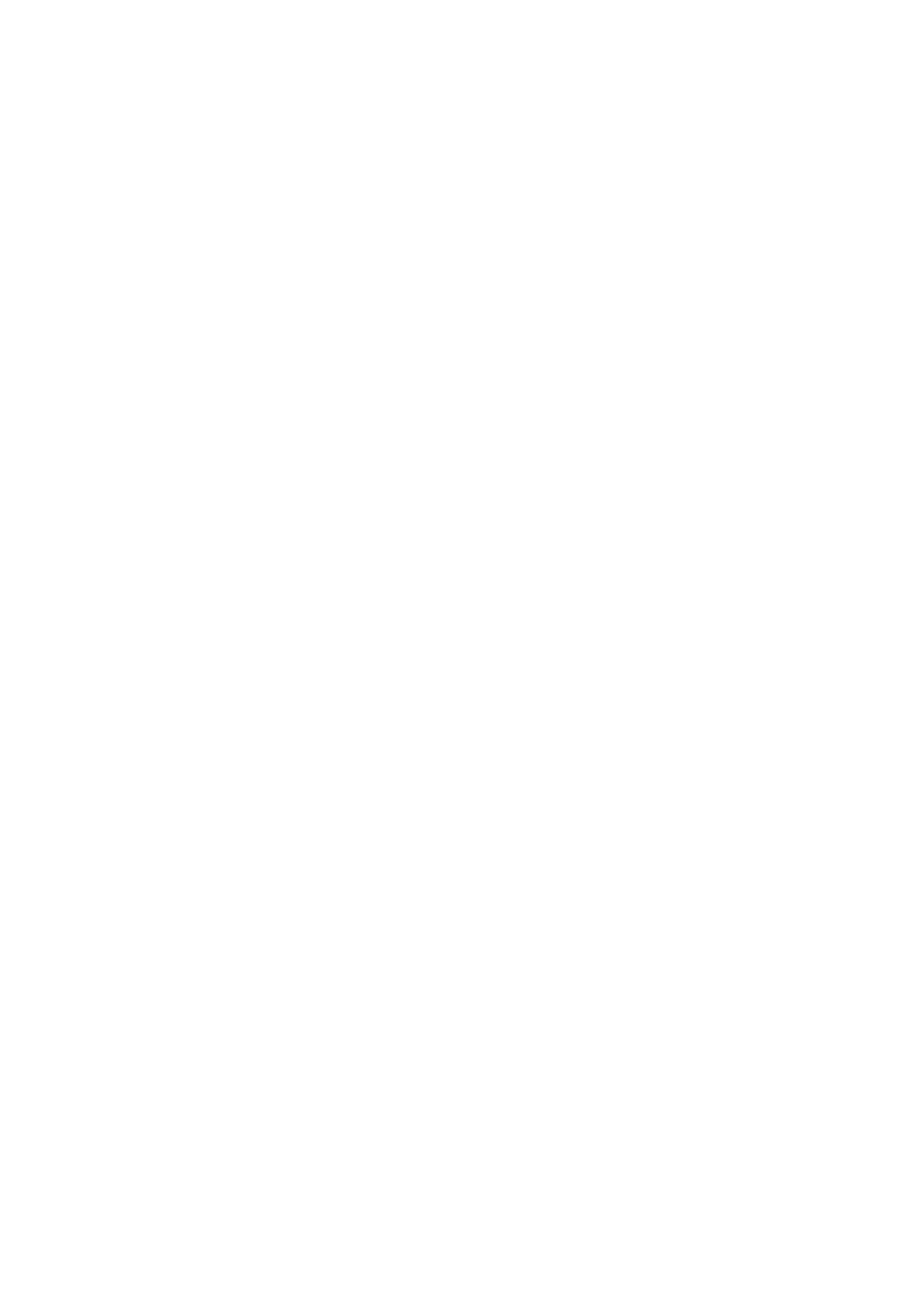# References

- AAU, (2014). Quality Assurance Program for Africa Higher Education retrieved on 28 September 2014 from http://www.aau.org/page/objectives-and-expected-outcomes
- Adesina, J. (2006) 'Global Trends in Higher Education Reform: What Lessons for Nigeria?' *Journal of Higher Education in Africa.* Vol. 4 No.1, 1-23.
- Agbodeka, F.(1992). *The Economic History of Ghana: From the Earliest Times*. Accra: Ghana Universities Press.
- Agbodeka, F. (1998). *A History of University of Ghana: Half a Century of Higher Education (1948-1998)*. Accra: Woeli Publication.
- Ahmad, A, R. Kaur, S, & M. Sirat, (2007). 'Restructuring the University Governance: The Case of Malaysia' in Kell, P., & Vogl, G.(eds) *Higher Education in the Asian Pacific: Challenges for the Future.* Newcastle: Cambridge Scholars Publishing.
- Ajayi, J.F. Ade, and Tamuno, T.N. (1973).*The University of Ibadan, 1948-73: A History of the First Twenty-five Years.* Ibadan: University of Ibadan Press.
- Ajayi, J.F. Ade, Lameck, K.H., Goma, C., and Johnson, A. (1996).*The African Experience with Higher Education.* London: James Currey.
- Ake, C. (1981). *A Political Economy of Africa. London*: Longman.
- Akyeampong, K. (2009). 'Revisiting Free Compulsory Universal Basic Education (FCUBE) in Ghana,' *Comparative Education*, Vol. 45, no.2.
- Ashby, E. (1966). *Universities: British, Indian, African*, London: Weidenfield and Nicolson.
- Assie-Lumumba, T.N. (2006). *Higher Education in Africa. Crises, Reforms and Transformation*. Dakar CODESRIA.
- Atuahene, F. (2014). Charting Higher Education Development in Ghana: Growth, Transformations, and Challenges, in Wiseman, A. W. and Wolhuter, C. C., (eds.) *The Development of Higher Education in Africa: Prospects and Challenges (International Perspectives on Education and Society, Volume 21* Bingley: Emerald Group Publishing Limited. 215 – 263.
- Ayee, J. R.A. (2008). *Reforming the African Public Sector: Retrospect and Prospects*. Dakar: CODESRIA Green Book.
- Ball, C. (1985). 'What the Hell is Quality?' in Ball, C., *Fitness for Purpose Essays in Higher Education*, Guildford, SRHE & NFER/Nelson, 96-102.
- Bangura, Y. and Gibbon, P. (1992).' Adjustment, Authoritarianism and Democracy in Sub-Saharan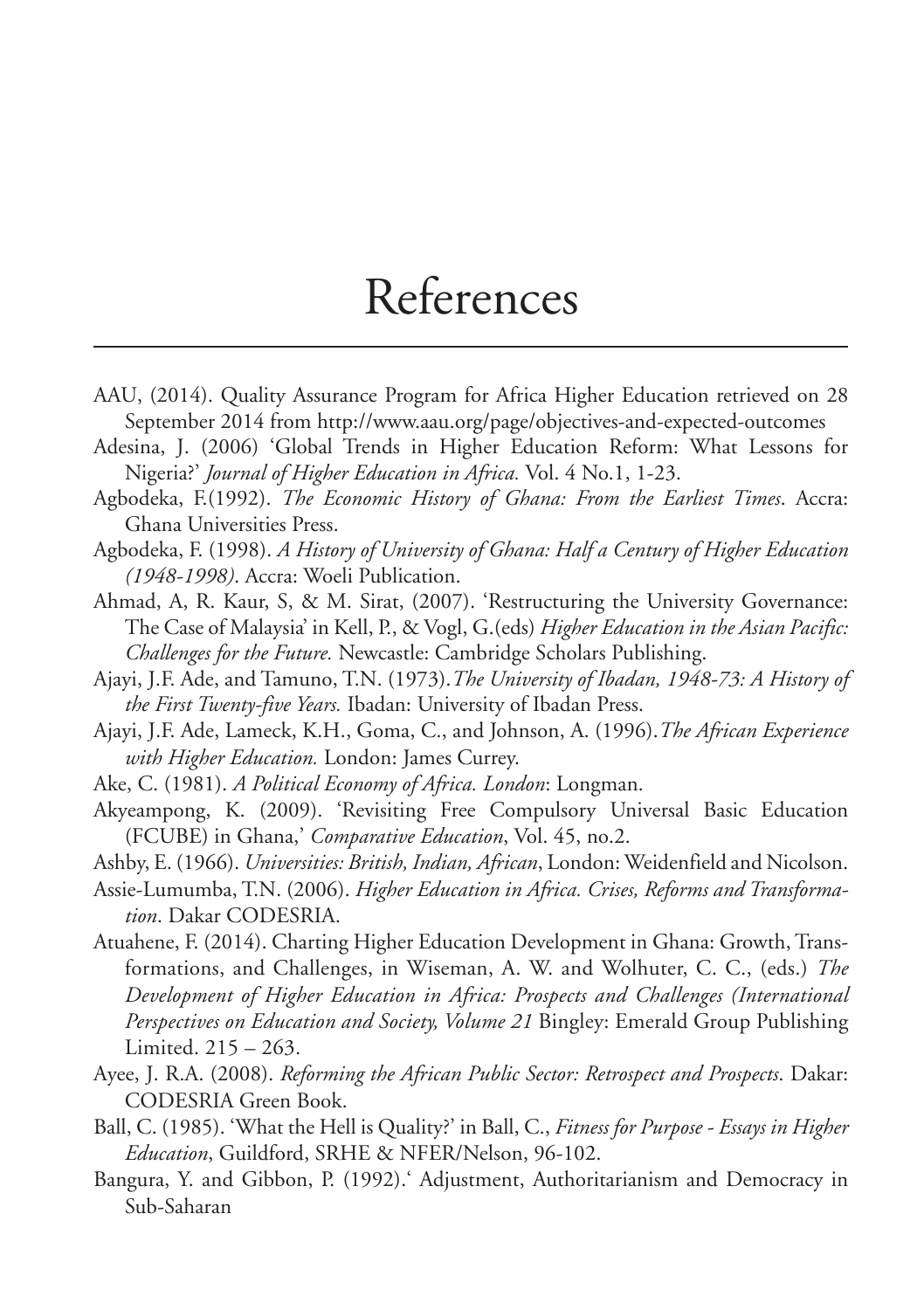- Africa; an introduction to some conceptual and empirical issues.' In Bangura, Y. Gibbon, and A. Ofstal (eds) *Authoritarianism, Democracy and Adjustment: the politics of economic growth in Africa.* Uppsala: Nordic Institute of African Studies
- Barnet, R. (1992) Improving higher education: Total quality care, Buckingham, SRHE&OU
- Bass, B. M. (1981). Stodgill's handbook of leadership: A survey of theory and research. New York: Free Press.
- Bates, R.H. (1983) *Essays of Political Economy of Africa. Cambridge: Cambridge University Press*
- Beckman, B. (1992). *'Structural Adjustment and the Pressures toward Multipartyism in Sub-Saharan Africa.' In* Bangura, Y. Gibbon, and A. Ofstal (eds) *Authoritarianism, Democracy and Adjustment: the politics of economic growth in Africa.* Uppsala: Nordic Institute of African Studies
- Bening, R, B. (2005)*.University for Development Studies in the History of Higher Education in Ghana. Accra: Hish Tawawah Publications.*
- Bloom, D. Canning, D. and Chan, K.(2005). *Higher Education and Economic Development in Africa.* Washington, D.C: World Bank, Human Development Section.
- Boone, C. (2003). 'Decentralization as a political strategy in West Africa.'*Comparative Political Studies* (36) 4 355-380.
- Bourret, F. M. (1960). *Ghana: The Road to Independence, 1919-1957*. London: Oxford University Press.
- CHEPS (2006).*The Extent and Impact of Higher Education Reform across Europe Final Report of the Directorate-General for Education and Culture of the European Commission.* Enschede: University of Twente.
- Cobbah, J. A. M. (2010). 'The development of corporate and private universities in Ghana: Effects on curriculum, faculty, access and equity.' In: Lazin F, Evans M, Jayaram M (eds) *Higher Education and Equality of Opportunity: Cross-National Perspectives*. Plymouth: Lexington Books, 231–252
- de Boer, H. Enders, J.& Schmank, U. (2007) 'On the way towards new public management? The governance of university systems in England, the Netherlands, Austria and Germany.' In D. Jansen (ed) *New Forms of Governance in Research Organizations Disciplinary Approaches, Interfaces, and Integration*, Dordrecht: Springer. 137-152
- Diamond, L. (1988).'Introduction.' In Diamond, L. Linz, J. J. and S. M. Lipset (eds), *Democracy in Developing Countries: Africa*. Boulder, CO: Lynne Rienner Publishers.
- ENQA (2005) *Standards and Guidelines for Quality Assurance in the European Higher Education*: Helsinki, ENQA
- Freire, P. (2006).*Pedagogy of the Oppressed*. New York and London: Continuum
- Fukuyama, F.(2004). *State-Building: Governance and World in 21st Century*. New York: Cornell University Press
- Gasu, J. (2011a)*Democracy and Governance in Neoliberal Africa: The Case of Ghana (1982- 2000)* Saarbruck LAP Lambert Academic Publishing
- Gasu, J.(2011b). 'Poverty Reduction in Ghana: Alternative Solutions by the State' in S. Okuro &A. Puyana (ed.) *Strategies Against Poverty,* Buenos Aires: CROP/CLASCO, 219-244.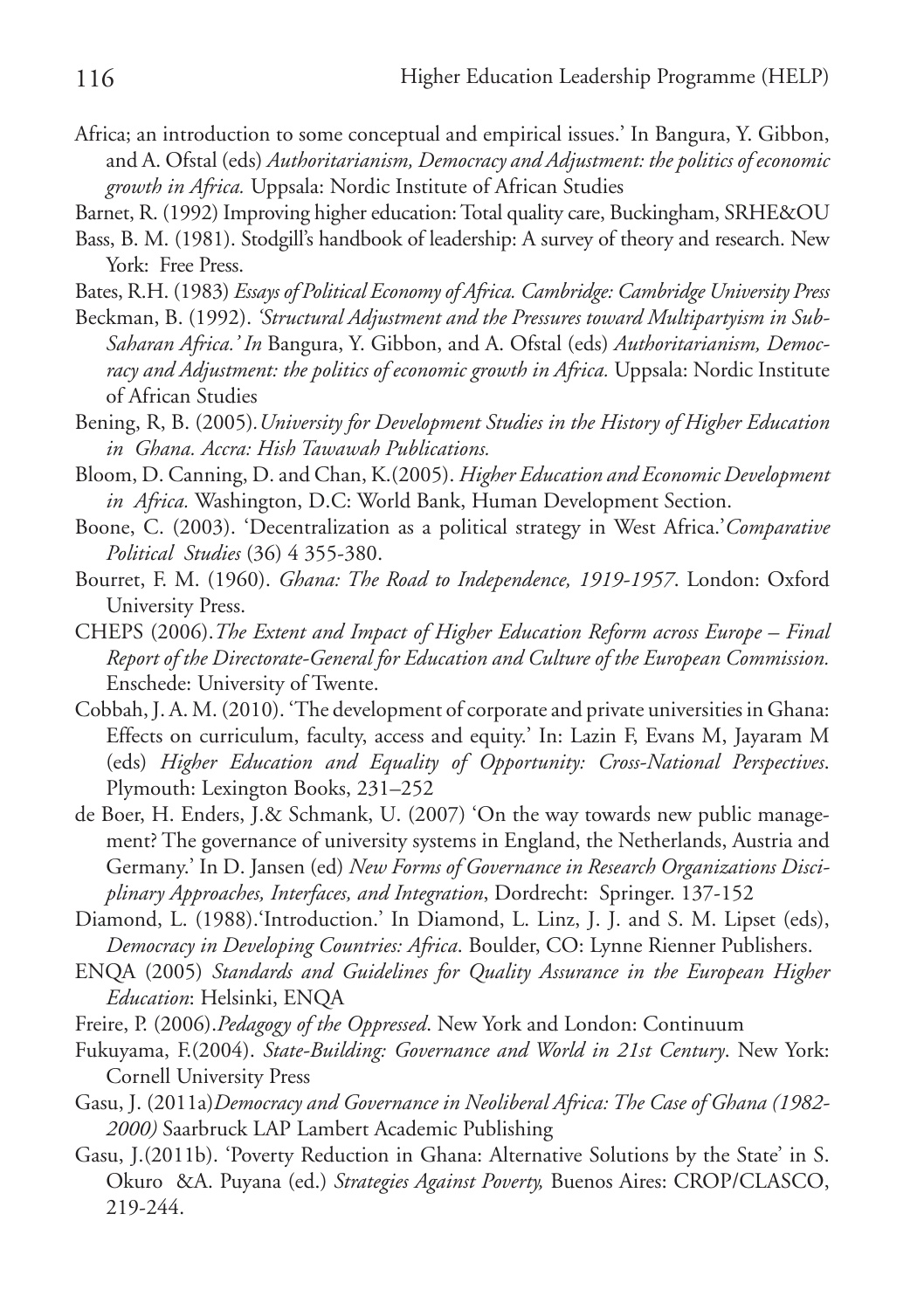- Gasu, J. and Akakpo, J. (2011) 'ICTs for Political Inclusion in northern Ghana.' In T. Waema & E. Adera *Local Governance and Information Technology in Africa: Case Studies and Guidelines for Implementation and Evaluation* Nairobi and Cape Town Pambazuka Press 262-279
- Gasu, J. (2010). 'Development Transformation in Africa in the Market Sphere: The Problematic of Transcending the Affective Economy.' *Journal of History and Development* 2(1) 6-24.
- Ghana, (1961a). *Statement of by the Government on the Report of the Commission on University Education, December 1960-January 1961*, Accra-Tema, Ghana Publishing Corporation
- Ghana, (1961b). *The University of Science and Technology*, Kumasi 1961 Act, Act (80).
- Ghana, (1961c). *The University of Science and Technology*, Kumasi (Amendment) 1961 Act, (Act88).
- Ghana, (1966) *Kwame Nkrumah University of Science and Technology* (Amendment) Decree (NLCD 33).
- Ghana, (1967a). *University College of Cape Coast Decree*, 1967 (NLCD 145)
- Ghana, (1967b). *Report of the Education Review Committee* Accra-Tema Ghana Publishing Corporation.
- Ghana, (1992). Constitution of the Republic of Ghana. Accessed 15 October 2014 at http://www.wipo.int/edocs/lexdocs/laws/en/gh/gh014en.pdf
- Ghana, (1998). *University of Science and Technology, Kumasi (Amendment) Act*, 1998, (Act 559).
- Gibbons, M. (1998). *Higher Education Relevance in thetwenty-first Century*. Washington: World Bank.
- Giertz, B. (2000). 'The Quality Concept in Higher Education.'*Sinergie.Rapporti di ricerca* N. 9 – Luglio 2000. 295-306. Conference Proceedings, TQM for Higher Education Institutions II, Verona, 30-31 August 1999.
- Girdwood, A.(1999). *Tertiary Education Policy in Ghana: 1988-1998*, New York, World Bank
- Gold Coast, (1961).*Legislative Assembly Debates Session 1951*, Vol. 1, Issue No.2.
- Gruening, G. (2001). 'Origin and theoretical basis of New Public Management.'*International Public Management Journal* (4) 1-25.
- Hagan, G, (1994). 'Academic Freedom and National Responsibility in an African State: Ghana' in Mamdani, M. and Diouf, M. (eds) *Academic Freedom in Africa*; Dakar: CODESRIA.
- Hayford, J. E A. (1969). *Ethiopia Unbound: Studies in Race Emancipation*; London: Cass.
- Harvey, L.(1999). New Realities: The Relationship between Higher Education and Employment: Keynote Presentation at the European Association of Institutional Research Forum, Lund August 1999.
- Harvey, L. and Knight, P. (1996). *Transforming Higher Education*. Ballmoor: SHRE/Open University Press.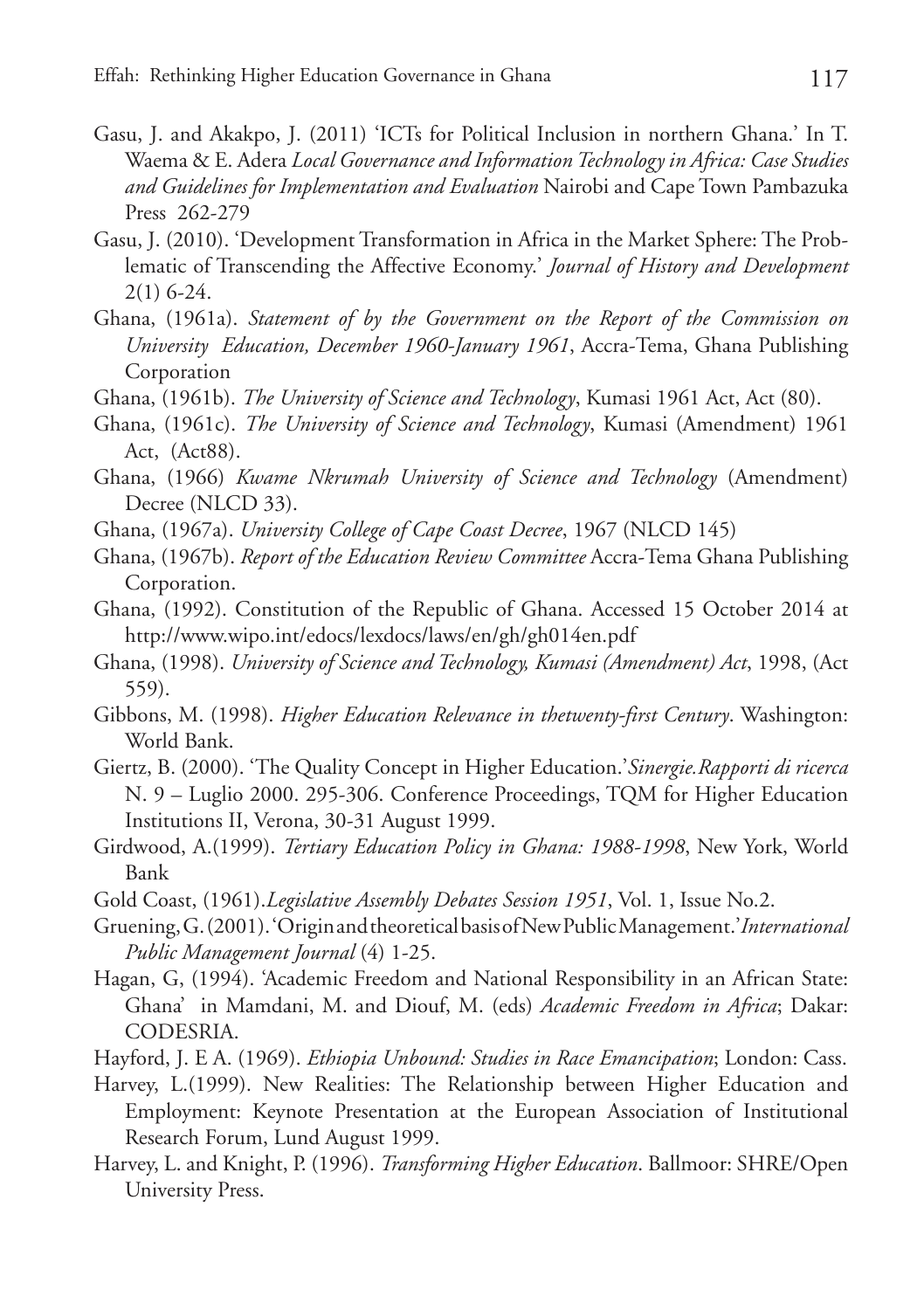- Harvey, L. and Newton, J. (2007). 'Transforming quality evaluation: moving on', in Westerheijden, D., Stensaker, B. and Rosa, M.J., (Eds.) (2007), *Quality Assurance In Higher Education: Trends in Regulation, Translation and Transformation*, Amsterdam, Springer.225-245.
- Hood, C. (1991). 'A public management of all seasons?' *Public Administration* 69: (Spring) 3- 19.
- Hoffman, A. (1996). 'The Destruction of Higher Education in Sub-Saharan Africa.' *The Journal of Blacks in Higher Education,*10, 83-87.
- Hutchful, E.(2002)*Ghana's Adjustment Experience: The Paradox of Reform*. Accra: Woeli Publishing Services.
- Kezar, A., and Eckel, P. D. (2004). 'Meeting today's governance challenges: A synthesis of the literature and examination of a future agenda for scholarship,' *The Journal of Higher Education*, 75, 4 July/August.
- Kimble, D. (1963). *A Political History of Ghana: The Rise of Gold Coast Nationalism. 1850- 1928*, Oxford: Clarendon Press.
- Knight, J. (2008). *Higher Education in Turmoil: The Changing World of Internationalization*, Rotterdam: Sense Publishers.
- Lindgren, A. (1998).*TQM; detsenaste i ideologiseringenavhögskolan. Papperattpresenteras vidHögskoleverketsandrakonferensomkvalitetochförbättringsarbete vid Luleåtekniskauniversitet den 10-11 juni 1998*. Arbetsvetenskap. Luleåtekniskauniversitet
- Lulat, Y. G-M.(2005)*A History of African Higher Education: From Antiquity to Present*: Westport: Greenwood Publishers.
- Maasen, P. (2003), 'Shifts in Governance Arrangements. An interpretation of New Management Structures in Higher Education;' In Amaral. A Meek, V.L. and Larsen (eds) *The Higher Education Management Revolution?* Dordrecht Kluwer Academic Publishers.31-53.
- Mamdani, M. (2008). 'Higher Education, the State and the Marketplace' *Journal of Higher Education in Africa*. Vol. 4 No.1, 1-10.
- Manuh, T., Gariba, S., and J. Budu. (2007). *Change and Transformation in Ghana's Publicly Funded Universities: A Study of Experience, Lessons and Opportunities*. London: James Currey.
- Materu, P.(2007). *Higher Education Quality Assurance in Sub-Saharan Africa: Status, Challenges,Opportunities and Promising Practices*: Washington DC, World Bank.
- Mkandawire, T. (2005).*Targeting and Universalism in Poverty Reduction*.Mimeo. Geneva: UNRISD.
- Neave, G.(1988). 'On the Cultivation of Quality, Efficiency and Enterprises: An Overview of Recent Trends in Higher Education in Western Europe: European Journal of Education, Vol. 23 No.1/2: 7-23.
- Nkrumah, K.(1963). 'The African Genius Opening of the Institute of African Studies,' University of Ghana 25 October 1963 accessed 15 June 2015 at http:// nkrumahinfobank.org/article.php?id=440&c=51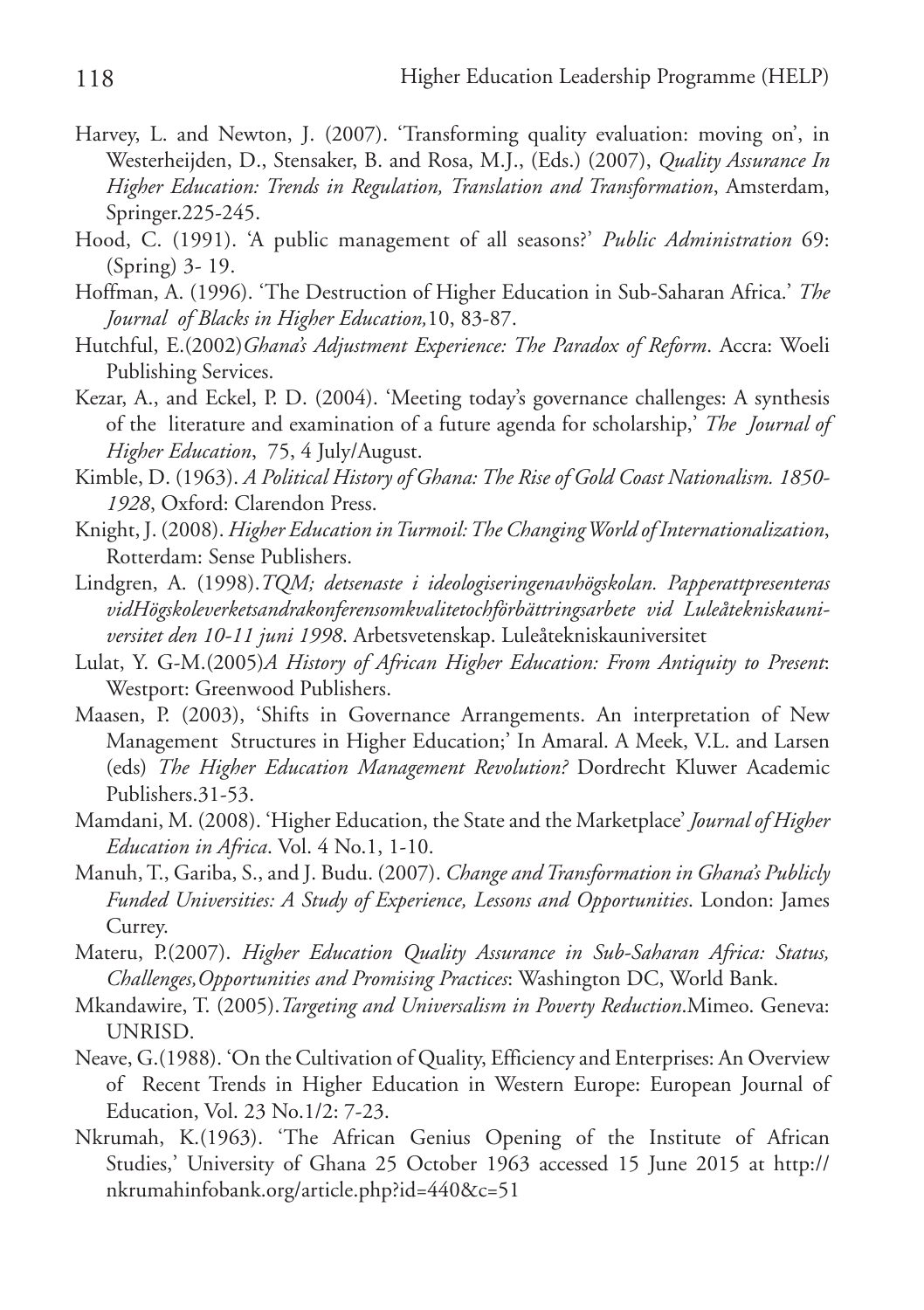Nugent, P.(1995). *Big Men, Small Boys and Politics in Ghana*, London: Pinter Publishing.

- Ochwa-Echell, J. R. (2013). 'Neoliberalism and University Education in Sub-Saharan Africa' Sage Open see http://sgo.sagepub.com/content/3/3/2158244013504933 accessed 5 November, 2014.
- Okafor, N. (1971). *The Development of Universities in Nigeria*. London: Longman.
- Olowu, D. (1997). 'Decentralization for Democratic Governance in Africa in the 1990s and Beyond: Issues and Proposed Strategies.' *Politeia* Vol. 16 No. 3, 64-80.
- Onimode, B. (1988). *A Political Economy of African Crisis*. London: Zed Press.
- Pechar, H. (2003). 'In search of a new profession, transformation of academic management in Austrian universities.' In Amaral, A. Meek, L. V. Larsen I.M. (eds) *The Higher Education Managerial Revolution?* Kluwer: Dordrecht 103-130.
- Pitcher, G. W. (1976). *The Knot of Wisdom: A Chronicle of the University of Science and Technology 1951-1976*, Kumasi: University Press.
- Politt, C. (1993). *Managerialism and Public Services*. Oxford: Blackwell.
- Ramphele, M.(2002). 'Foreword' in World Bank, *Constructing Knowledge Societies*, Washington:World Bank.
- Ramphele, M. (2004). 'The University as an Actor in Development: New Perspectives and Demands'. *Journal of Higher Education in Africa,* Vol. 2, No. 1,15-33.
- SAUVCA.(2002). *Quality Assurance in South African Universities*. Views from SAUVCA's National Quality Assurance Forum.
- Sawyerr, A. (2004). 'Challenges Facing Africa Universities: Selected issues', *African Studies Review*, 47 (1), 1-59.
- Shabani, J. (2013). 'Quality Regimes in Africa Reality and aspirations' *University World News* retrieved on 28 September 2014 from http://www.universityworldnews.com/ article.php?story=20130913160347441
- Slater, B.(2002). 'The external pressures on the internal governance of universities,' *Higher Education Quarterly*, 56: 3, July 245-256.
- Songsore, J., and Denkabe, A. (1995).*Challenging Rural Poverty in Northern Ghana: The Case Study of Upper West.* Trondheim: Trondheim University Press.
- Stogdill, R. M. (1974). Handbook of leadership: A survey of the literature. New York: Free Press.
- Teichler, U.(2007). *Higher Education Systems: Conceptual Frameworks, Comparative Perspectives, Empirical Findings*, Rotterdam/Taipei: Sense Publishers.
- UNESCO, (2006). *External Quality Assurance: Options for Higher Education Managers Making Basic Choices for External Quality Assurance Systems*.Paris Module 1.
- United Kingdom, (1945a). *Colonial Higher Education Commission (Elliot Commission)* London Colonial Office.
- United Kingdom, (1945b). *Colonial Higher Education Commission (Asquith Commission 1943- 44)*, London: Colonial Office (CO 958: 1-3).
- University of Cape Coast, (2012). http://ucc.edu.gh/apqa/sites/ucc.edu.gh.apqa/files/ dapqa\_strate.gic\_plan.pdf accessed 23 February 2014.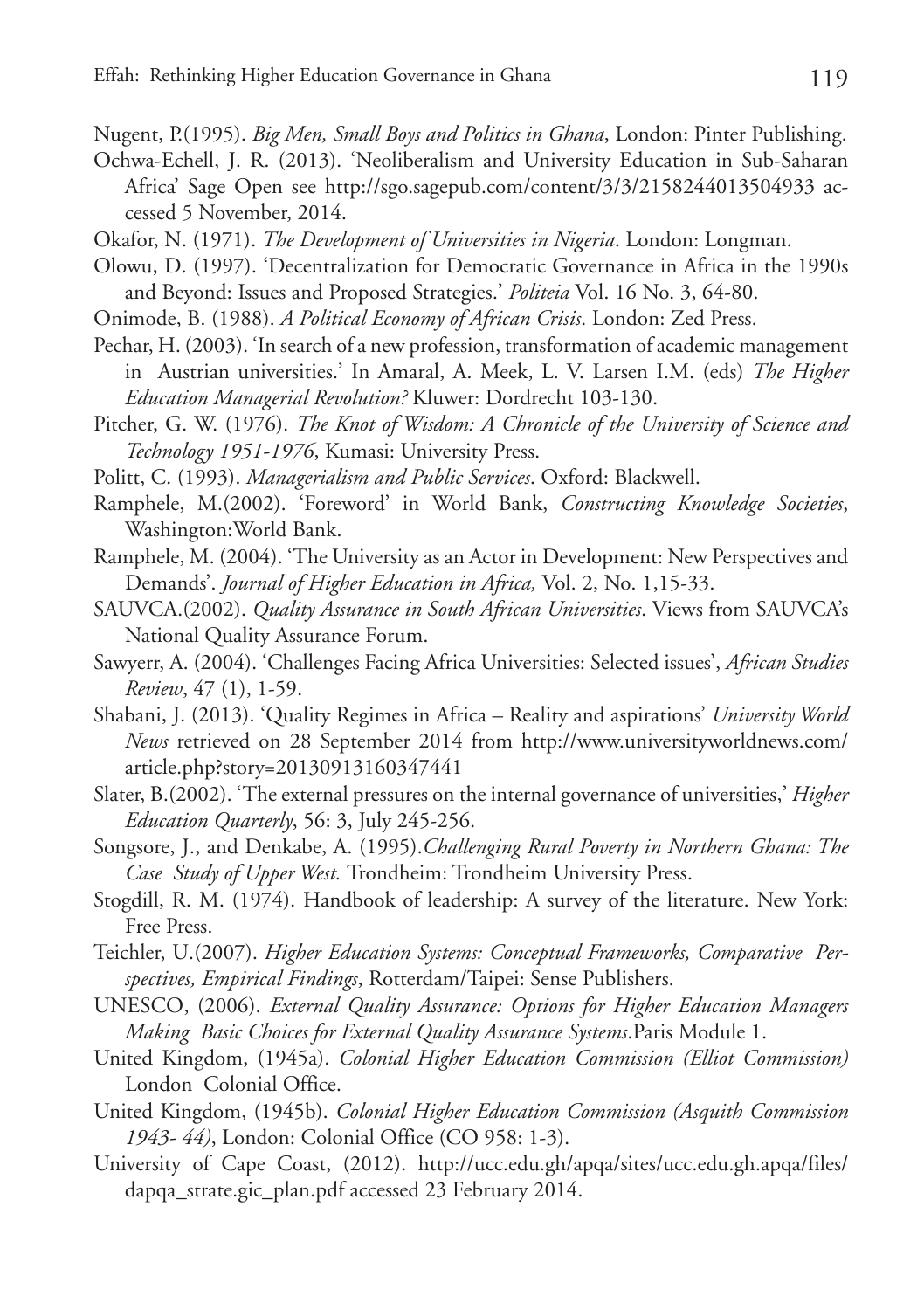University of Ghana, (2012). *Basic Laws* Accra: Moltema Publications Ltd.

- University of Ghana,(2014). http://www.ug.edu.gh/about/enrolment-and-graduationstatistics accessed on 6 September 2014.
- UST, (1974). *Calendar, 1974-1976*, Kumasi, University Press.
- van Vught, F. (1997). To innovate for quality. Quality Assurance as support for processes of innovation. The Swedish model in comparative perspective. Stockholm. HögskoleverketsSkriftserie 1997:1 S.
- Watty, K.(2003). 'When will academics learn about quality?' Quality in Higher Education Vol. 9No. 3, 213-221.
- Weinberg, G. S. (2007). 'Vying for Legitimacy: Academic versus Corporate Culture.'*Journal of Higher Education in Africa* Vol. 5 No. 1 61-77.
- Wiseman, W. A. and Wolhuter, A. A. (eds)(2013).*The Development of Higher Education in Africa: Prospects and Challenges.* Bingley: Emerald Group Publishing.
- World Bank, (1986). *Financing Education in Developing Countries: An Exploration of Policy Options*, Washington DC: World Bank.
- World Bank, (2000). *Higher Education in Developing Countries: Peril and Promise*, Washington DC: World Bank.
- World Bank, (2002). *Constructing Knowledge Societies: New Challenges for Tertiary Education*, Washington DC: World Bank.
- Zeleza, P.T. and Olukoshi, A. eds. (2004a). 'African Societies in the 21st Century,' Volume 1 *Liberalization and Internationalization*, Dakar: CODESRIA.
- Zeleza, P.T and Olukoshi, eds. (2004b).*African Universities in the 21st Century*, Volume 2: Knowledge and Society, Dakar: CODESRIA.